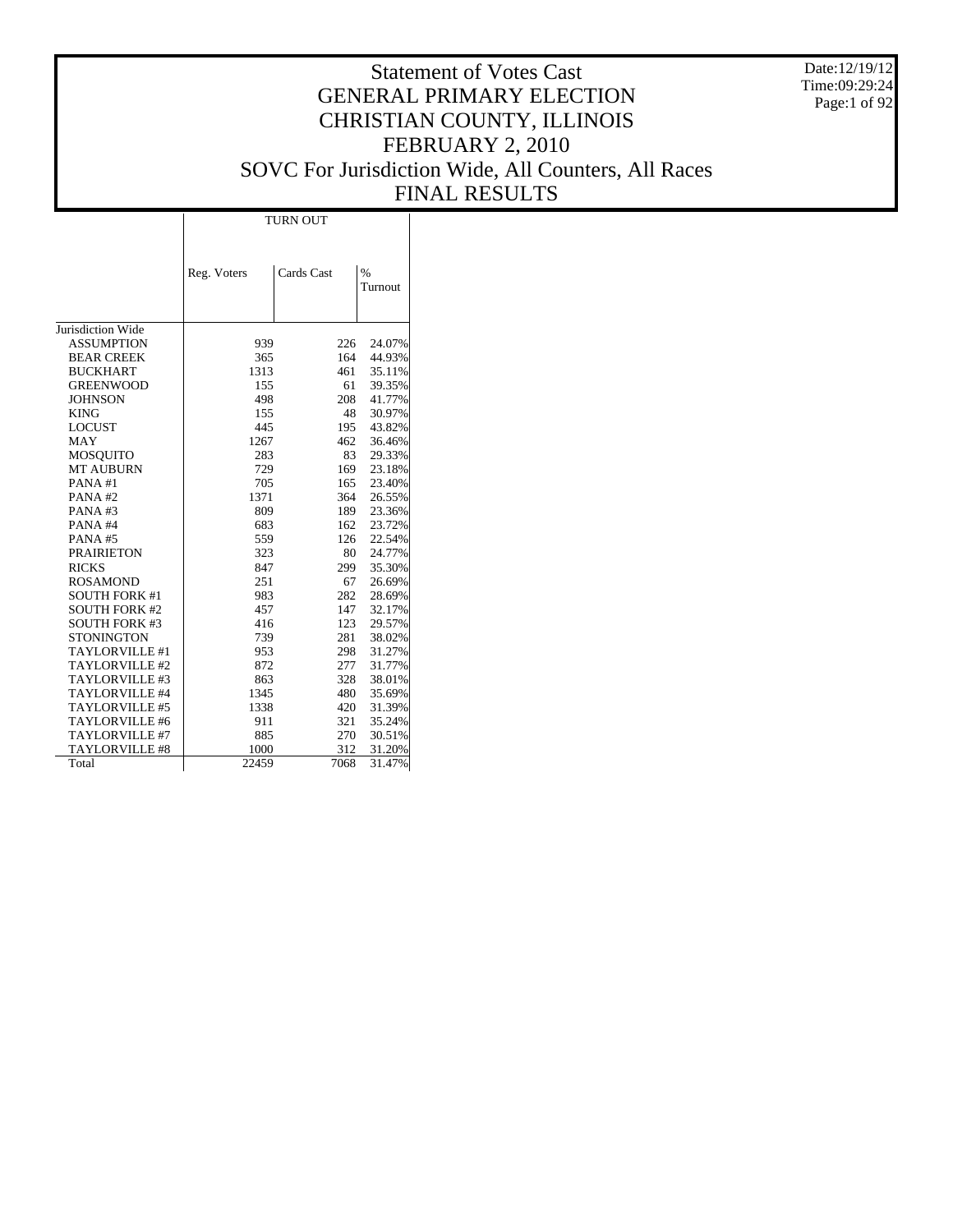Date:12/19/12 Time:09:29:24 Page:2 of 92

|                       |             | <b>DUS SENATOR</b>                     |      |                                 |        |                               |        |                               |       |  |  |  |
|-----------------------|-------------|----------------------------------------|------|---------------------------------|--------|-------------------------------|--------|-------------------------------|-------|--|--|--|
|                       | Reg. Voters | Times<br><b>Total Votes</b><br>Counted |      | <b>ROBERT</b><br>MARSHALL (DEM) |        | <b>DAVID HOFFMAN</b><br>(DEM) |        | <b>JACOB MEISTER</b><br>(DEM) |       |  |  |  |
| Jurisdiction Wide     |             |                                        |      |                                 |        |                               |        |                               |       |  |  |  |
| <b>ASSUMPTION</b>     | 939         | 146                                    | 124  | 14                              | 11.29% | 32                            | 25.81% | 5                             | 4.03% |  |  |  |
| <b>BEAR CREEK</b>     | 365         | 121                                    | 98   | 11                              | 11.22% | 30                            | 30.61% | 8                             | 8.16% |  |  |  |
| <b>BUCKHART</b>       | 1313        | 244                                    | 216  | 25                              | 11.57% | 41                            | 18.98% | 9                             | 4.17% |  |  |  |
| <b>GREENWOOD</b>      | 155         | 20                                     | 18   | $\overline{c}$                  | 11.11% | 4                             | 22.22% | $\mathbf{0}$                  | 0.00% |  |  |  |
| <b>JOHNSON</b>        | 498         | 124                                    | 98   | 11                              | 11.22% | 24                            | 24.49% | 2                             | 2.04% |  |  |  |
| <b>KING</b>           | 155         | 37                                     | 33   | 1                               | 3.03%  | 12                            | 36.36% | $\Omega$                      | 0.00% |  |  |  |
| <b>LOCUST</b>         | 445         | 143                                    | 126  | 15                              | 11.90% | 33                            | 26.19% | 4                             | 3.17% |  |  |  |
| <b>MAY</b>            | 1267        | 342                                    | 296  | 28                              | 9.46%  | 66                            | 22.30% | 9                             | 3.04% |  |  |  |
| <b>MOSQUITO</b>       | 283         | 43                                     | 42   | 7                               | 16.67% | 13                            | 30.95% | $\Omega$                      | 0.00% |  |  |  |
| <b>MT AUBURN</b>      | 729         | 92                                     | 72   | 9                               | 12.50% | 10                            | 13.89% | 4                             | 5.56% |  |  |  |
| PANA#1                | 705         | 110                                    | 96   | 17                              | 17.71% | 23                            | 23.96% | $\overline{c}$                | 2.08% |  |  |  |
| PANA#2                | 1371        | 214                                    | 197  | 25                              | 12.69% | 52                            | 26.40% | $\mathfrak{2}$                | 1.02% |  |  |  |
| PANA#3                | 809         | 131                                    | 115  | 12                              | 10.43% | 35                            | 30.43% | $\overline{c}$                | 1.74% |  |  |  |
| PANA#4                | 683         | 109                                    | 101  | $\tau$                          | 6.93%  | 19                            | 18.81% | 1                             | 0.99% |  |  |  |
| PANA#5                | 559         | 80                                     | 75   | 12                              | 16.00% | 21                            | 28.00% | 2                             | 2.67% |  |  |  |
| <b>PRAIRIETON</b>     | 323         | 32                                     | 29   | 1                               | 3.45%  | 8                             | 27.59% | 1                             | 3.45% |  |  |  |
| <b>RICKS</b>          | 847         | 206                                    | 179  | 26                              | 14.53% | 47                            | 26.26% | 5                             | 2.79% |  |  |  |
| <b>ROSAMOND</b>       | 251         | 22                                     | 21   | $\Omega$                        | 0.00%  | 7                             | 33.33% |                               | 4.76% |  |  |  |
| <b>SOUTH FORK #1</b>  | 983         | 218                                    | 198  | 22                              | 11.11% | 47                            | 23.74% | 5                             | 2.53% |  |  |  |
| <b>SOUTH FORK #2</b>  | 457         | 103                                    | 97   | 10                              | 10.31% | 20                            | 20.62% | 4                             | 4.12% |  |  |  |
| <b>SOUTH FORK #3</b>  | 416         | 83                                     | 72   | 11                              | 15.28% | 19                            | 26.39% | 3                             | 4.17% |  |  |  |
| <b>STONINGTON</b>     | 739         | 195                                    | 170  | 20                              | 11.76% | 40                            | 23.53% | 6                             | 3.53% |  |  |  |
| TAYLORVILLE #1        | 953         | 216                                    | 194  | 18                              | 9.28%  | 40                            | 20.62% | 6                             | 3.09% |  |  |  |
| TAYLORVILLE #2        | 872         | 198                                    | 179  | 28                              | 15.64% | 33                            | 18.44% | 7                             | 3.91% |  |  |  |
| TAYLORVILLE #3        | 863         | 244                                    | 214  | 24                              | 11.21% | 47                            | 21.96% | 5                             | 2.34% |  |  |  |
| TAYLORVILLE #4        | 1345        | 376                                    | 348  | 31                              | 8.91%  | 85                            | 24.43% | 8                             | 2.30% |  |  |  |
| TAYLORVILLE #5        | 1338        | 320                                    | 287  | 25                              | 8.71%  | 68                            | 23.69% | 8                             | 2.79% |  |  |  |
| TAYLORVILLE #6        | 911         | 232                                    | 201  | 17                              | 8.46%  | 68                            | 33.83% | 7                             | 3.48% |  |  |  |
| TAYLORVILLE #7        | 885         | 212                                    | 196  | 20                              | 10.20% | 51                            | 26.02% | 6                             | 3.06% |  |  |  |
| <b>TAYLORVILLE #8</b> | 1000        | 221                                    | 196  | 18                              | 9.18%  | 44                            | 22.45% | 4                             | 2.04% |  |  |  |
| Total                 | 22459       | 4834                                   | 4288 | 467                             | 10.89% | 1039                          | 24.23% | 126                           | 2.94% |  |  |  |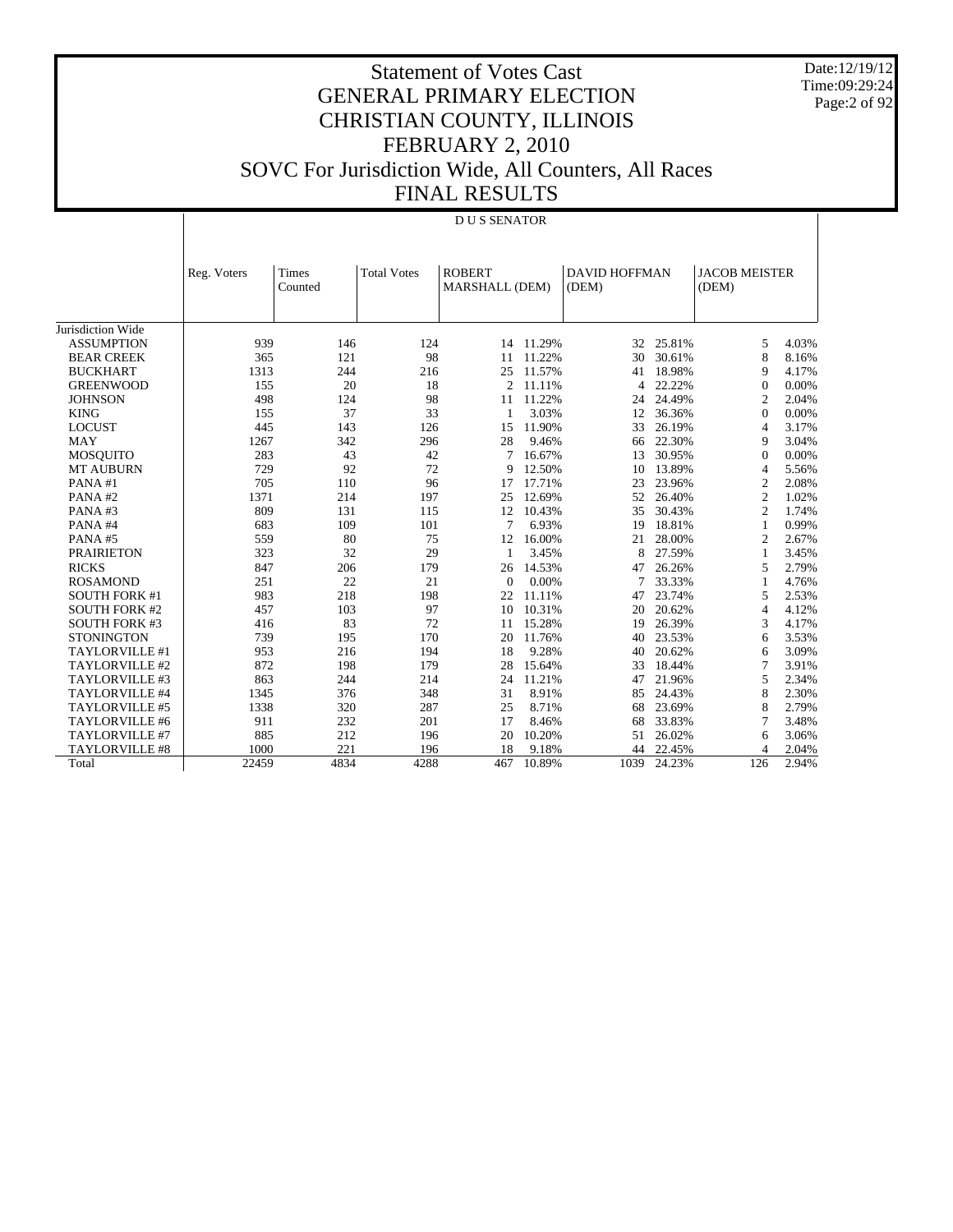Date:12/19/12 Time:09:29:24 Page:3 of 92

# Statement of Votes Cast GENERAL PRIMARY ELECTION CHRISTIAN COUNTY, ILLINOIS FEBRUARY 2, 2010 SOVC For Jurisdiction Wide, All Counters, All Races FINAL RESULTS

 $\mathbb{R}$ 

|                      | <b>ALEXI</b><br><b>GIANNOULIAS</b><br>(DEM) |        | <b>CHERYLE</b><br><b>JACKSON</b> (DEM) |        | Write-In Votes |          |  |
|----------------------|---------------------------------------------|--------|----------------------------------------|--------|----------------|----------|--|
| Jurisdiction Wide    |                                             |        |                                        |        |                |          |  |
| <b>ASSUMPTION</b>    | 56                                          | 45.16% | 17                                     | 13.71% | $\Omega$       | 0.00%    |  |
| <b>BEAR CREEK</b>    | 43                                          | 43.88% | 6                                      | 6.12%  | $\Omega$       | 0.00%    |  |
| <b>BUCKHART</b>      | 124                                         | 57.41% | 16                                     | 7.41%  | 1              | 0.46%    |  |
| <b>GREENWOOD</b>     | 10                                          | 55.56% | 2                                      | 11.11% | $\theta$       | $0.00\%$ |  |
| <b>JOHNSON</b>       | 49                                          | 50.00% | 12                                     | 12.24% | $\Omega$       | 0.00%    |  |
| <b>KING</b>          | 18                                          | 54.55% | $\overline{c}$                         | 6.06%  | $\theta$       | 0.00%    |  |
| <b>LOCUST</b>        | 64                                          | 50.79% | 10                                     | 7.94%  | $\theta$       | 0.00%    |  |
| <b>MAY</b>           | 165                                         | 55.74% | 27                                     | 9.12%  | $\mathbf{1}$   | 0.34%    |  |
| <b>MOSQUITO</b>      | 20                                          | 47.62% | $\overline{c}$                         | 4.76%  | $\mathbf{0}$   | 0.00%    |  |
| <b>MT AUBURN</b>     | 43                                          | 59.72% | 6                                      | 8.33%  | $\mathbf{0}$   | 0.00%    |  |
| PANA#1               | 42                                          | 43.75% | 12                                     | 12.50% | $\mathbf{0}$   | 0.00%    |  |
| PANA#2               | 96                                          | 48.73% | 22                                     | 11.17% | $\overline{0}$ | 0.00%    |  |
| PANA#3               | 53                                          | 46.09% | 13                                     | 11.30% | $\overline{0}$ | 0.00%    |  |
| PANA#4               | 56                                          | 55.45% | 18                                     | 17.82% | $\overline{0}$ | 0.00%    |  |
| PANA#5               | 30                                          | 40.00% | 10                                     | 13.33% | $\overline{0}$ | 0.00%    |  |
| <b>PRAIRIETON</b>    | 14                                          | 48.28% | 5                                      | 17.24% | $\overline{0}$ | 0.00%    |  |
| <b>RICKS</b>         | 77                                          | 43.02% | 23                                     | 12.85% | $\mathbf{1}$   | 0.56%    |  |
| <b>ROSAMOND</b>      | 8                                           | 38.10% | 5                                      | 23.81% | $\overline{0}$ | 0.00%    |  |
| <b>SOUTH FORK #1</b> | 91                                          | 45.96% | 33                                     | 16.67% | $\overline{0}$ | 0.00%    |  |
| <b>SOUTH FORK #2</b> | 57                                          | 58.76% | 6                                      | 6.19%  | $\overline{0}$ | 0.00%    |  |
| <b>SOUTH FORK #3</b> | 32                                          | 44.44% | $\tau$                                 | 9.72%  | $\overline{0}$ | 0.00%    |  |
| <b>STONINGTON</b>    | 87                                          | 51.18% | 16                                     | 9.41%  | $\mathbf{1}$   | 0.59%    |  |
| TAYLORVILLE #1       | 104                                         | 53.61% | 26                                     | 13.40% | $\overline{0}$ | 0.00%    |  |
| TAYLORVILLE #2       | 96                                          | 53.63% | 15                                     | 8.38%  | $\overline{0}$ | 0.00%    |  |
| TAYLORVILLE #3       | 109                                         | 50.93% | 29                                     | 13.55% | $\overline{0}$ | 0.00%    |  |
| TAYLORVILLE #4       | 178                                         | 51.15% | 43                                     | 12.36% | 3              | 0.86%    |  |
| TAYLORVILLE #5       | 158                                         | 55.05% | 28                                     | 9.76%  | $\overline{0}$ | 0.00%    |  |
| TAYLORVILLE #6       | 87                                          | 43.28% | 22                                     | 10.95% | $\mathbf{0}$   | 0.00%    |  |
| TAYLORVILLE #7       | 99                                          | 50.51% | 20                                     | 10.20% | $\mathbf{0}$   | 0.00%    |  |
| TAYLORVILLE #8       | 112                                         | 57.14% | 16                                     | 8.16%  | $\overline{c}$ | 1.02%    |  |
| Total                | 2178                                        | 50.79% | 469                                    | 10.94% | 9              | 0.21%    |  |

 $\overline{\phantom{a}}$ 

D U S SENATOR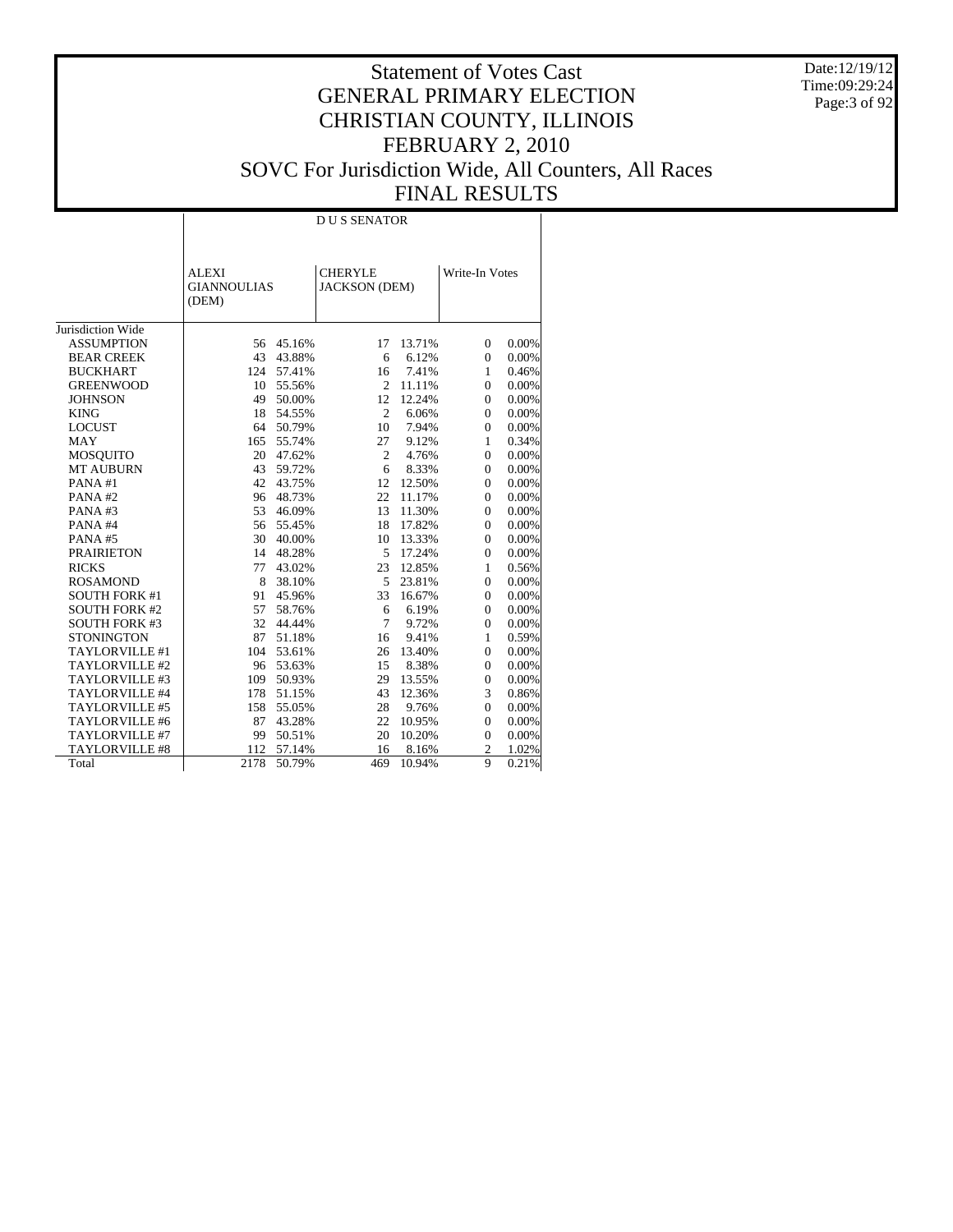Date:12/19/12 Time:09:29:24 Page:4 of 92

# Statement of Votes Cast GENERAL PRIMARY ELECTION CHRISTIAN COUNTY, ILLINOIS FEBRUARY 2, 2010 SOVC For Jurisdiction Wide, All Counters, All Races FINAL RESULTS

# D GOVERNOR

|                       | Reg. Voters | Times<br>Counted | <b>Total Votes</b> | PAT OUINN (DEM) |        | <b>DANIEL HYNES</b><br>(DEM) |        | Write-In Votes |       |
|-----------------------|-------------|------------------|--------------------|-----------------|--------|------------------------------|--------|----------------|-------|
|                       |             |                  |                    |                 |        |                              |        |                |       |
| Jurisdiction Wide     |             |                  |                    |                 |        |                              |        |                |       |
| <b>ASSUMPTION</b>     | 939         | 146              | 132                | 40              | 30.30% | 92                           | 69.70% | $\Omega$       | 0.00% |
| <b>BEAR CREEK</b>     | 365         | 121              | 114                | 32              | 28.07% | 82                           | 71.93% | $\Omega$       | 0.00% |
| <b>BUCKHART</b>       | 1313        | 241              | 225                | 80              | 35.56% | 144                          | 64.00% | -1             | 0.44% |
| <b>GREENWOOD</b>      | 155         | 20               | 19                 | $\overline{4}$  | 21.05% | 15                           | 78.95% | $\Omega$       | 0.00% |
| <b>JOHNSON</b>        | 498         | 124              | 108                | 33              | 30.56% | 75                           | 69.44% | $\theta$       | 0.00% |
| <b>KING</b>           | 155         | 37               | 36                 | 12              | 33.33% | 24                           | 66.67% | $\Omega$       | 0.00% |
| <b>LOCUST</b>         | 445         | 143              | 130                | 45              | 34.62% | 85                           | 65.38% | $\Omega$       | 0.00% |
| <b>MAY</b>            | 1267        | 342              | 318                | 136             | 42.77% | 181                          | 56.92% | 1              | 0.31% |
| <b>MOSQUITO</b>       | 283         | 43               | 43                 | 10              | 23.26% | 33                           | 76.74% | $\Omega$       | 0.00% |
| <b>MT AUBURN</b>      | 729         | 91               | 82                 | 32              | 39.02% | 50                           | 60.98% | $\theta$       | 0.00% |
| PANA#1                | 705         | 110              | 101                | 30              | 29.70% | 71                           | 70.30% | $\Omega$       | 0.00% |
| PANA#2                | 1371        | 214              | 202                | 67              | 33.17% | 134                          | 66.34% | 1              | 0.50% |
| PANA#3                | 809         | 131              | 125                | 47              | 37.60% | 78                           | 62.40% | $\Omega$       | 0.00% |
| PANA#4                | 683         | 109              | 105                | 34              | 32.38% | 71                           | 67.62% | $\theta$       | 0.00% |
| PANA#5                | 559         | 80               | 76                 | 21              | 27.63% | 55                           | 72.37% | $\theta$       | 0.00% |
| <b>PRAIRIETON</b>     | 323         | 32               | 32                 | 6               | 18.75% | 26                           | 81.25% | $\theta$       | 0.00% |
| <b>RICKS</b>          | 847         | 206              | 193                | 68              | 35.23% | 125                          | 64.77% | $\theta$       | 0.00% |
| <b>ROSAMOND</b>       | 251         | 22               | 21                 | 6               | 28.57% | 15                           | 71.43% | $\Omega$       | 0.00% |
| <b>SOUTH FORK #1</b>  | 983         | 218              | 205                | 68              | 33.17% | 137                          | 66.83% | $\theta$       | 0.00% |
| <b>SOUTH FORK #2</b>  | 457         | 102              | 99                 | 30              | 30.30% | 69                           | 69.70% | $\Omega$       | 0.00% |
| <b>SOUTH FORK #3</b>  | 416         | 83               | 82                 | 26              | 31.71% | 56                           | 68.29% | $\theta$       | 0.00% |
| <b>STONINGTON</b>     | 739         | 195              | 185                | 50              | 27.03% | 134                          | 72.43% | 1              | 0.54% |
| TAYLORVILLE #1        | 953         | 216              | 204                | 64              | 31.37% | 138                          | 67.65% | $\overline{2}$ | 0.98% |
| TAYLORVILLE #2        | 872         | 197              | 187                | 73              | 39.04% | 113                          | 60.43% | 1              | 0.53% |
| TAYLORVILLE #3        | 863         | 244              | 224                | 90              | 40.18% | 134                          | 59.82% | $\theta$       | 0.00% |
| TAYLORVILLE #4        | 1345        | 376              | 358                | 115             | 32.12% | 243                          | 67.88% | $\theta$       | 0.00% |
| TAYLORVILLE #5        | 1338        | 320              | 296                | 88              | 29.73% | 207                          | 69.93% | 1              | 0.34% |
| <b>TAYLORVILLE #6</b> | 911         | 232              | 220                | 75              | 34.09% | 144                          | 65.45% | 1              | 0.45% |
| TAYLORVILLE #7        | 885         | 211              | 203                | 63              | 31.03% | 139                          | 68.47% | 1              | 0.49% |
| <b>TAYLORVILLE #8</b> | 1000        | 221              | 209                | 69              | 33.01% | 139                          | 66.51% |                | 0.48% |
| Total                 | 22459       | 4827             | 4534               | 1514            | 33.39% | 3009                         | 66.37% | 11             | 0.24% |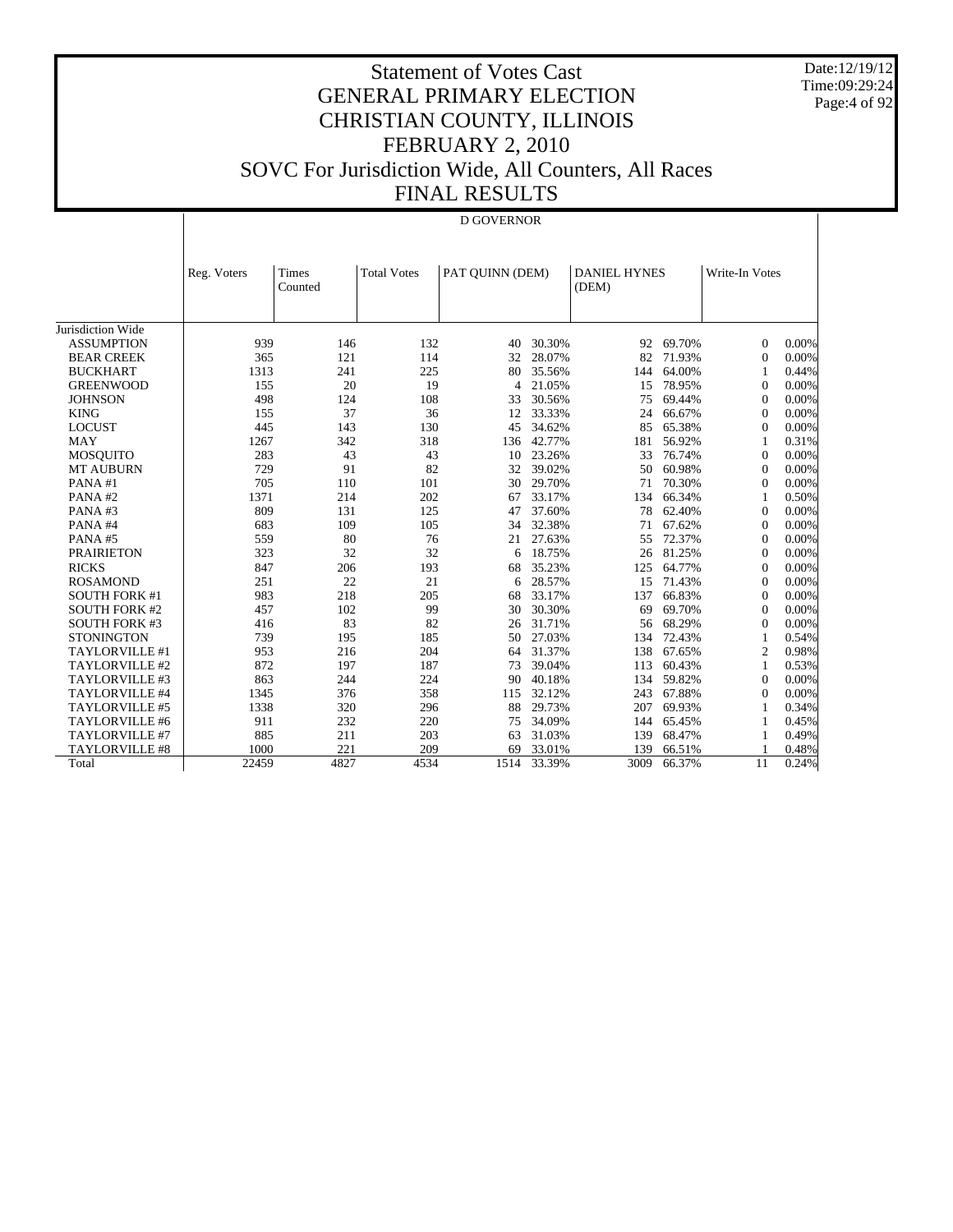Date:12/19/12 Time:09:29:24 Page:5 of 92

|                      |                                 |      |                    | <b>DLT GOVERNOR</b>           |           |                  |        |                               |        |
|----------------------|---------------------------------|------|--------------------|-------------------------------|-----------|------------------|--------|-------------------------------|--------|
|                      | Times<br>Reg. Voters<br>Counted |      | <b>Total Votes</b> | <b>ARTHUR TURNER</b><br>(DEM) |           | TERRY LINK (DEM) |        | <b>RICKEY HENDON</b><br>(DEM) |        |
| Jurisdiction Wide    |                                 |      |                    |                               |           |                  |        |                               |        |
| <b>ASSUMPTION</b>    | 939                             | 146  | 114                |                               | 14 12.28% | 10               | 8.77%  | 11                            | 9.65%  |
| <b>BEAR CREEK</b>    | 365                             | 121  | 89                 | 9                             | 10.11%    | 18               | 20.22% | $\overline{7}$                | 7.87%  |
| <b>BUCKHART</b>      | 1313                            | 241  | 189                | 28                            | 14.81%    | 20               | 10.58% | 15                            | 7.94%  |
| <b>GREENWOOD</b>     | 155                             | 20   | 17                 | 4                             | 23.53%    | 1                | 5.88%  | $\mathbf{0}$                  | 0.00%  |
| <b>JOHNSON</b>       | 498                             | 124  | 89                 | 8                             | 8.99%     | 19               | 21.35% | 2                             | 2.25%  |
| <b>KING</b>          | 155                             | 37   | 28                 | $\overline{4}$                | 14.29%    | 4                | 14.29% | 1                             | 3.57%  |
| <b>LOCUST</b>        | 445                             | 143  | 106                | 14                            | 13.21%    | 17               | 16.04% | 9                             | 8.49%  |
| <b>MAY</b>           | 1267                            | 342  | 252                | 19                            | 7.54%     | 42               | 16.67% | 18                            | 7.14%  |
| <b>MOSQUITO</b>      | 283                             | 43   | 42                 | 3                             | 7.14%     | 1                | 2.38%  | 5                             | 11.90% |
| <b>MT AUBURN</b>     | 729                             | 91   | 55                 | 7                             | 12.73%    | 2                | 3.64%  | 3                             | 5.45%  |
| PANA#1               | 705                             | 110  | 90                 | 13                            | 14.44%    | 9                | 10.00% | 7                             | 7.78%  |
| PANA#2               | 1371                            | 214  | 190                | 27                            | 14.21%    | 17               | 8.95%  | 13                            | 6.84%  |
| PANA#3               | 809                             | 131  | 103                | 8                             | 7.77%     | 13               | 12.62% | 6                             | 5.83%  |
| PANA#4               | 683                             | 109  | 96                 | 14                            | 14.58%    | 11               | 11.46% | $\overline{2}$                | 2.08%  |
| PANA#5               | 559                             | 80   | 70                 | 8                             | 11.43%    | 9                | 12.86% | 7                             | 10.00% |
| <b>PRAIRIETON</b>    | 323                             | 32   | 30                 | $\overline{4}$                | 13.33%    | 1                | 3.33%  | $\overline{c}$                | 6.67%  |
| <b>RICKS</b>         | 847                             | 206  | 167                | 28                            | 16.77%    | 21               | 12.57% | 11                            | 6.59%  |
| <b>ROSAMOND</b>      | 251                             | 22   | 19                 | 3                             | 15.79%    | 3                | 15.79% | $\Omega$                      | 0.00%  |
| <b>SOUTH FORK #1</b> | 983                             | 218  | 172                | 23                            | 13.37%    | 18               | 10.47% | 24                            | 13.95% |
| <b>SOUTH FORK #2</b> | 457                             | 102  | 86                 | 5                             | 5.81%     | 16               | 18.60% | 10                            | 11.63% |
| <b>SOUTH FORK #3</b> | 416                             | 83   | 63                 | $\overline{2}$                | 3.17%     | 8                | 12.70% | 8                             | 12.70% |
| <b>STONINGTON</b>    | 739                             | 195  | 159                | 22                            | 13.84%    | 16               | 10.06% | 7                             | 4.40%  |
| TAYLORVILLE #1       | 953                             | 216  | 180                | 22                            | 12.22%    | 25               | 13.89% | 14                            | 7.78%  |
| TAYLORVILLE #2       | 872                             | 197  | 162                | 16                            | 9.88%     | 24               | 14.81% | 15                            | 9.26%  |
| TAYLORVILLE #3       | 863                             | 244  | 179                | 16                            | 8.94%     | 24               | 13.41% | 14                            | 7.82%  |
| TAYLORVILLE #4       | 1345                            | 376  | 317                | 25                            | 7.89%     | 48               | 15.14% | 21                            | 6.62%  |
| TAYLORVILLE #5       | 1338                            | 320  | 259                | 24                            | 9.27%     | 36               | 13.90% | 18                            | 6.95%  |
| TAYLORVILLE #6       | 911                             | 232  | 189                | 21                            | 11.11%    | 24               | 12.70% | 18                            | 9.52%  |
| TAYLORVILLE #7       | 885                             | 211  | 184                | 17                            | 9.24%     | 25               | 13.59% | 17                            | 9.24%  |
| TAYLORVILLE #8       | 1000                            | 221  | 167                | 13                            | 7.78%     | 24               | 14.37% | 12                            | 7.19%  |
| Total                | 22459                           | 4827 | 3863               | 421                           | 10.90%    | 506              | 13.10% | 297                           | 7.69%  |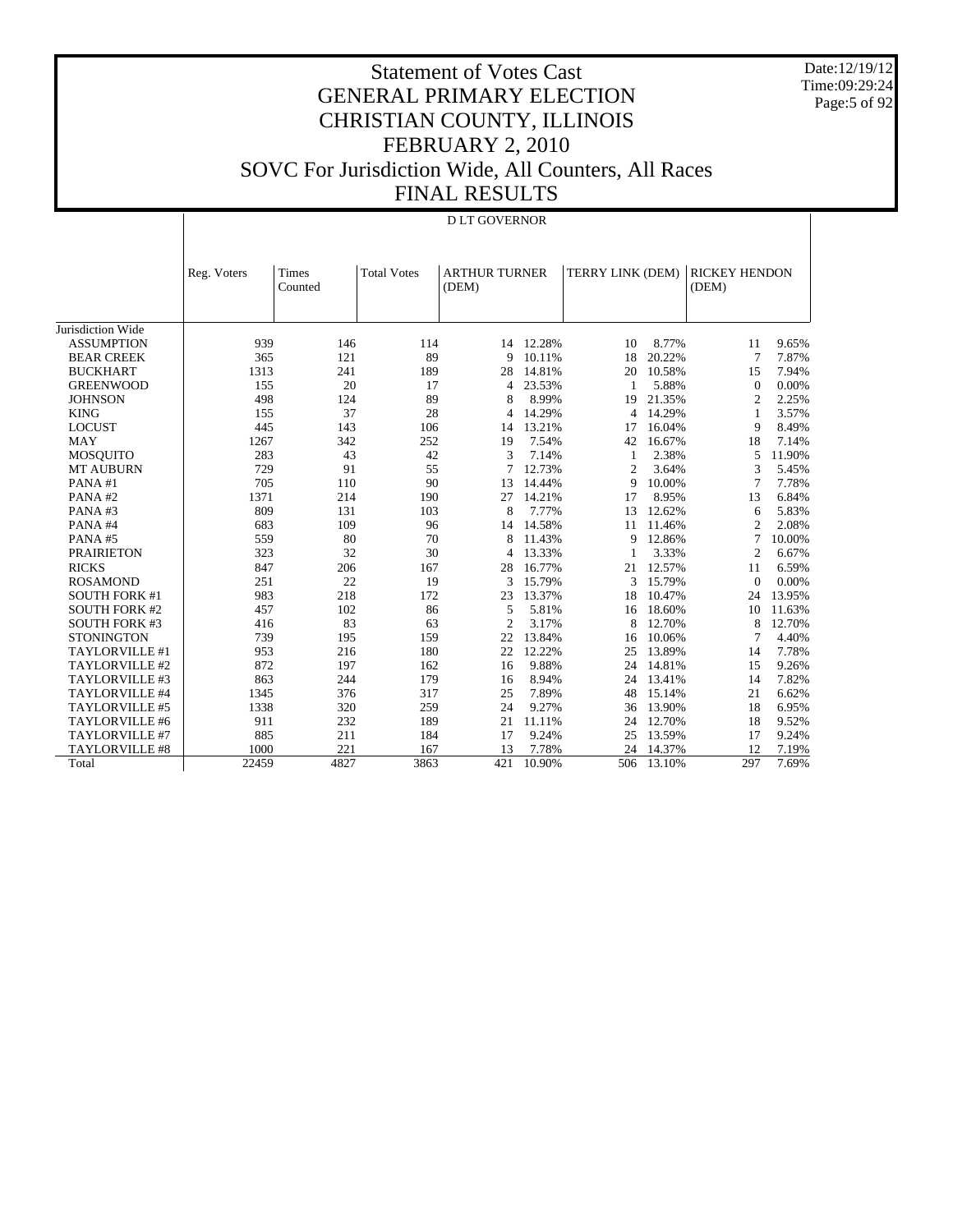Date:12/19/12 Time:09:29:24 Page:6 of 92

|                      |                             | <b>DLT GOVERNOR</b> |                                 |        |                             |        |  |  |  |  |  |
|----------------------|-----------------------------|---------------------|---------------------------------|--------|-----------------------------|--------|--|--|--|--|--|
|                      |                             |                     |                                 |        |                             |        |  |  |  |  |  |
|                      | <b>SCOTT COHEN</b><br>(DEM) |                     | <b>THOMAS</b><br>CASTILLO (DEM) |        | <b>MIKE BOLAND</b><br>(DEM) |        |  |  |  |  |  |
| Jurisdiction Wide    |                             |                     |                                 |        |                             |        |  |  |  |  |  |
| <b>ASSUMPTION</b>    | 23                          | 20.18%              | 28                              | 24.56% | 28                          | 24.56% |  |  |  |  |  |
| <b>BEAR CREEK</b>    | 20                          | 22.47%              | 13                              | 14.61% | 22                          | 24.72% |  |  |  |  |  |
| <b>BUCKHART</b>      | 51                          | 26.98%              | 39                              | 20.63% | 36                          | 19.05% |  |  |  |  |  |
| <b>GREENWOOD</b>     | 5                           | 29.41%              | $\overline{4}$                  | 23.53% | 3                           | 17.65% |  |  |  |  |  |
| <b>JOHNSON</b>       | 17                          | 19.10%              | 24                              | 26.97% | 19                          | 21.35% |  |  |  |  |  |
| <b>KING</b>          | 5                           | 17.86%              | 6                               | 21.43% | 8                           | 28.57% |  |  |  |  |  |
| <b>LOCUST</b>        | 22                          | 20.75%              | 23                              | 21.70% | 21                          | 19.81% |  |  |  |  |  |
| <b>MAY</b>           | 52                          | 20.63%              | 66                              | 26.19% | 55                          | 21.83% |  |  |  |  |  |
| <b>MOSQUITO</b>      | 11                          | 26.19%              | 5                               | 11.90% | 17                          | 40.48% |  |  |  |  |  |
| <b>MT AUBURN</b>     | 17                          | 30.91%              | 10                              | 18.18% | 16                          | 29.09% |  |  |  |  |  |
| PANA#1               | 15                          | 16.67%              | 18                              | 20.00% | 28                          | 31.11% |  |  |  |  |  |
| PANA#2               | 52                          | 27.37%              | 42                              | 22.11% | 39                          | 20.53% |  |  |  |  |  |
| PANA#3               | 27                          | 26.21%              | 29                              | 28.16% | 20                          | 19.42% |  |  |  |  |  |
| PANA#4               | 25                          | 26.04%              | 30                              | 31.25% | 14                          | 14.58% |  |  |  |  |  |
| PANA#5               | 18                          | 25.71%              | 18                              | 25.71% | 10                          | 14.29% |  |  |  |  |  |
| <b>PRAIRIETON</b>    | 11                          | 36.67%              | 5                               | 16.67% | 7                           | 23.33% |  |  |  |  |  |
| <b>RICKS</b>         | 41                          | 24.55%              | 37                              | 22.16% | 29                          | 17.37% |  |  |  |  |  |
| <b>ROSAMOND</b>      | 7                           | 36.84%              | 3                               | 15.79% | 3                           | 15.79% |  |  |  |  |  |
| <b>SOUTH FORK #1</b> | 32                          | 18.60%              | 56                              | 32.56% | 19                          | 11.05% |  |  |  |  |  |
| <b>SOUTH FORK #2</b> | 21                          | 24.42%              | 23                              | 26.74% | 11                          | 12.79% |  |  |  |  |  |
| <b>SOUTH FORK #3</b> | 18                          | 28.57%              | 19                              | 30.16% | 8                           | 12.70% |  |  |  |  |  |
| <b>STONINGTON</b>    | 43                          | 27.04%              | 39                              | 24.53% | 32                          | 20.13% |  |  |  |  |  |
| TAYLORVILLE #1       | 32                          | 17.78%              | 44                              | 24.44% | 43                          | 23.89% |  |  |  |  |  |
| TAYLORVILLE #2       | 46                          | 28.40%              | 33                              | 20.37% | 28                          | 17.28% |  |  |  |  |  |
| TAYLORVILLE #3       | 46                          | 25.70%              | 48                              | 26.82% | 31                          | 17.32% |  |  |  |  |  |
| TAYLORVILLE #4       | 84                          | 26.50%              | 85                              | 26.81% | 54                          | 17.03% |  |  |  |  |  |
| TAYLORVILLE #5       | 66                          | 25.48%              | 59                              | 22.78% | 56                          | 21.62% |  |  |  |  |  |
| TAYLORVILLE #6       | 42                          | 22.22%              | 55                              | 29.10% | 29                          | 15.34% |  |  |  |  |  |
| TAYLORVILLE #7       | 45                          | 24.46%              | 43                              | 23.37% | 37                          | 20.11% |  |  |  |  |  |
| TAYLORVILLE #8       | 35                          | 20.96%              | 46                              | 27.54% | 37                          | 22.16% |  |  |  |  |  |
| Total                | 929                         | 24.05%              | 950                             | 24.59% | 760                         | 19.67% |  |  |  |  |  |
|                      |                             |                     |                                 |        |                             |        |  |  |  |  |  |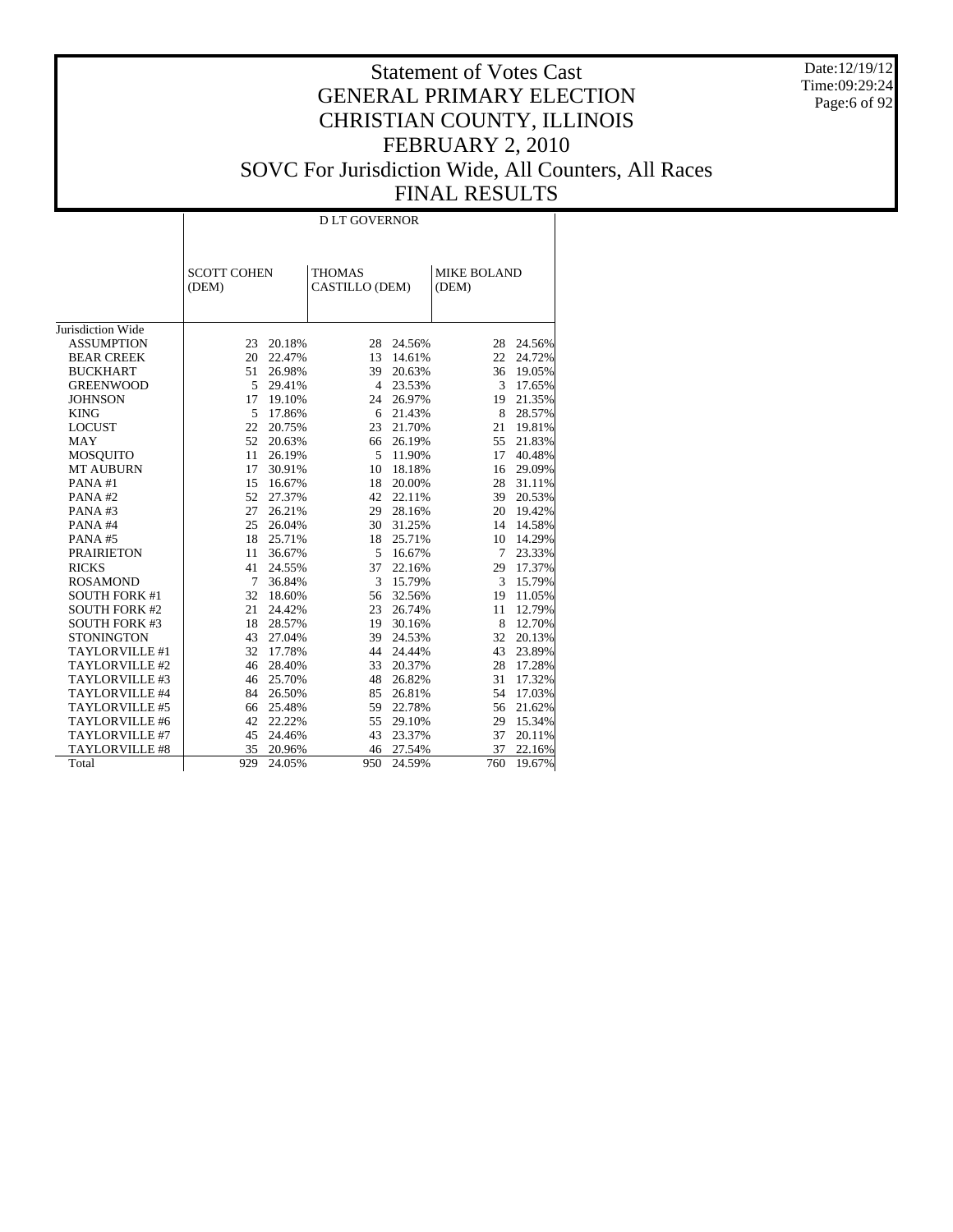Date:12/19/12 Time:09:29:24 Page:7 of 92

|                      |             | <b>D ATTORNEY GENERAL</b> |                    |                              |  |  |  |  |  |  |
|----------------------|-------------|---------------------------|--------------------|------------------------------|--|--|--|--|--|--|
|                      |             |                           |                    |                              |  |  |  |  |  |  |
|                      | Reg. Voters | Times<br>Counted          | <b>Total Votes</b> | <b>LISA MADIGAN</b><br>(DEM) |  |  |  |  |  |  |
|                      |             |                           |                    |                              |  |  |  |  |  |  |
|                      |             |                           |                    |                              |  |  |  |  |  |  |
| Jurisdiction Wide    |             |                           |                    |                              |  |  |  |  |  |  |
| <b>ASSUMPTION</b>    | 939         | 146                       | 118                | 118 100.00%                  |  |  |  |  |  |  |
| <b>BEAR CREEK</b>    | 365         | 121                       | 105                | 105 100.00%                  |  |  |  |  |  |  |
| <b>BUCKHART</b>      | 1313        | 241                       | 213                | 213 100.00%                  |  |  |  |  |  |  |
| <b>GREENWOOD</b>     | 155         | 20                        | 19                 | 19 100.00%                   |  |  |  |  |  |  |
| <b>JOHNSON</b>       | 498         | 124                       | 99                 | 99 100.00%                   |  |  |  |  |  |  |
| <b>KING</b>          | 155         | 37                        | 32                 | 32 100.00%                   |  |  |  |  |  |  |
| <b>LOCUST</b>        | 445         | 143                       | 123                | 123 100.00%                  |  |  |  |  |  |  |
| <b>MAY</b>           | 1267        | 342                       | 304                | 304 100.00%                  |  |  |  |  |  |  |
| <b>MOSQUITO</b>      | 283         | 43                        | 40                 | 40 100.00%                   |  |  |  |  |  |  |
| <b>MT AUBURN</b>     | 729         | 91                        | 79                 | 79 100.00%                   |  |  |  |  |  |  |
| PANA#1               | 705         | 110                       | 98                 | 98 100.00%                   |  |  |  |  |  |  |
| PANA#2               | 1371        | 214                       | 196                | 196 100.00%                  |  |  |  |  |  |  |
| PANA#3               | 809         | 131                       | 120                | 120 100.00%                  |  |  |  |  |  |  |
| PANA#4               | 683         | 109                       | 101                | 101 100.00%                  |  |  |  |  |  |  |
| PANA#5               | 559         | 80                        | 73                 | 73 100.00%                   |  |  |  |  |  |  |
| <b>PRAIRIETON</b>    | 323         | 32                        | 32                 | 32 100.00%                   |  |  |  |  |  |  |
| <b>RICKS</b>         | 847         | 206                       | 188                | 188 100.00%                  |  |  |  |  |  |  |
| <b>ROSAMOND</b>      | 251         | 22                        | 20                 | 20 100.00%                   |  |  |  |  |  |  |
| <b>SOUTH FORK #1</b> | 983         | 218                       | 193                | 193 100.00%                  |  |  |  |  |  |  |
| <b>SOUTH FORK #2</b> | 457         | 102                       | 95                 | 95 100.00%                   |  |  |  |  |  |  |
| <b>SOUTH FORK #3</b> | 416         | 83                        | 78                 | 78 100.00%                   |  |  |  |  |  |  |
| <b>STONINGTON</b>    | 739         | 195                       | 178                | 178 100.00%                  |  |  |  |  |  |  |
| TAYLORVILLE #1       | 953         | 216                       | 188                | 188 100.00%                  |  |  |  |  |  |  |
| TAYLORVILLE #2       | 872         | 197                       | 178                | 178 100.00%                  |  |  |  |  |  |  |
| TAYLORVILLE #3       | 863         | 244                       | 216                | 216 100.00%                  |  |  |  |  |  |  |
| TAYLORVILLE #4       | 1345        | 376                       | 336                | 336 100.00%                  |  |  |  |  |  |  |
| TAYLORVILLE #5       | 1338        | 320                       | 283                | 283 100.00%                  |  |  |  |  |  |  |
| TAYLORVILLE #6       | 911         | 232                       | 207                | 207 100.00%                  |  |  |  |  |  |  |
| TAYLORVILLE #7       | 885         | 211                       | 192                | 192 100.00%                  |  |  |  |  |  |  |
| TAYLORVILLE #8       | 1000        | 221                       | 194                | 194 100.00%                  |  |  |  |  |  |  |
| Total                | 22459       | 4827                      | 4298               | 4298 100.00%                 |  |  |  |  |  |  |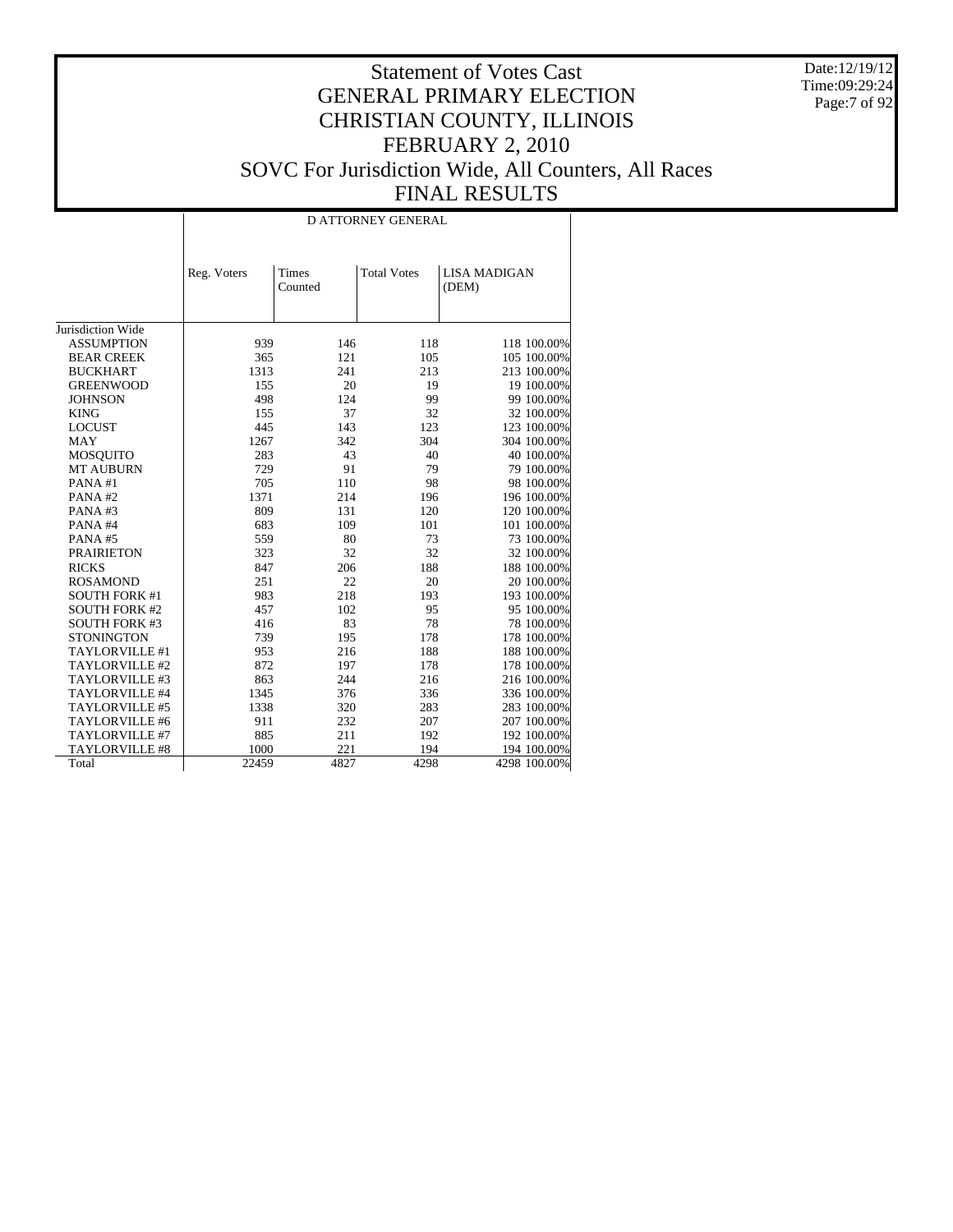Date:12/19/12 Time:09:29:24 Page:8 of 92

|                      |             |                  | <b>D SECRETARY OF STATE</b> |                          |
|----------------------|-------------|------------------|-----------------------------|--------------------------|
|                      | Reg. Voters | Times<br>Counted | <b>Total Votes</b>          | <b>JESSE WHITE (DEM)</b> |
| Jurisdiction Wide    |             |                  |                             |                          |
| <b>ASSUMPTION</b>    | 939         | 146              | 122                         | 122 100.00%              |
| <b>BEAR CREEK</b>    | 365         | 121              | 101                         | 101 100.00%              |
| <b>BUCKHART</b>      | 1313        | 241              | 206                         | 206 100.00%              |
| <b>GREENWOOD</b>     | 155         | 20               | 19                          | 19 100.00%               |
| <b>JOHNSON</b>       | 498         | 124              | 99                          | 99 100.00%               |
| <b>KING</b>          | 155         | 37               | 27                          | 27 100.00%               |
| <b>LOCUST</b>        | 445         | 143              | 120                         | 120 100.00%              |
| <b>MAY</b>           | 1267        | 342              | 305                         | 305 100.00%              |
| <b>MOSQUITO</b>      | 283         | 43               | 40                          | 40 100.00%               |
| <b>MT AUBURN</b>     | 729         | 91               | 72                          | 72 100.00%               |
| PANA#1               | 705         | 110              | 100                         | 100 100.00%              |
| PANA#2               | 1371        | 214              | 194                         | 194 100.00%              |
| PANA#3               | 809         | 131              | 117                         | 117 100.00%              |
| PANA#4               | 683         | 109              | 101                         | 101 100.00%              |
| PANA#5               | 559         | 80               | 73                          | 73 100.00%               |
| <b>PRAIRIETON</b>    | 323         | 32               | 31                          | 31 100.00%               |
| <b>RICKS</b>         | 847         | 206              | 189                         | 189 100.00%              |
| <b>ROSAMOND</b>      | 251         | 22               | 19                          | 19 100.00%               |
| <b>SOUTH FORK #1</b> | 983         | 218              | 193                         | 193 100.00%              |
| <b>SOUTH FORK #2</b> | 457         | 102              | 97                          | 97 100.00%               |
| <b>SOUTH FORK #3</b> | 416         | 83               | 74                          | 74 100.00%               |
| <b>STONINGTON</b>    | 739         | 195              | 177                         | 177 100.00%              |
| TAYLORVILLE #1       | 953         | 216              | 188                         | 188 100.00%              |
| TAYLORVILLE #2       | 872         | 197              | 177                         | 177 100.00%              |
| TAYLORVILLE #3       | 863         | 244              | 212                         | 212 100.00%              |
| TAYLORVILLE #4       | 1345        | 376              | 330                         | 330 100.00%              |
| TAYLORVILLE #5       | 1338        | 320              | 284                         | 284 100.00%              |
| TAYLORVILLE #6       | 911         | 232              | 208                         | 208 100.00%              |
| TAYLORVILLE #7       | 885         | 211              | 190                         | 190 100.00%              |
| TAYLORVILLE #8       | 1000        | 221              | 197                         | 197 100.00%              |
| Total                | 22459       | 4827             | 4262                        | 4262 100.00%             |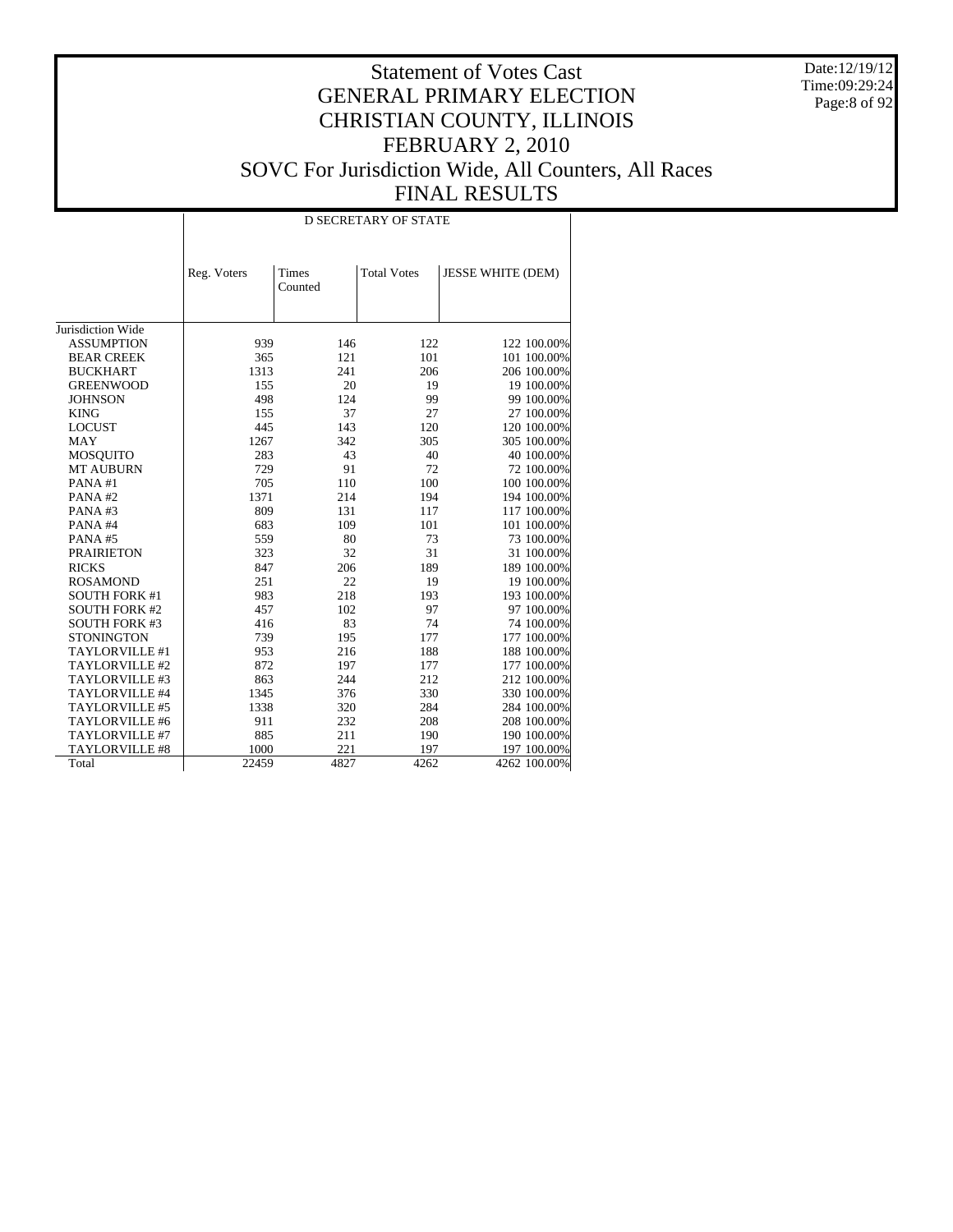Date:12/19/12 Time:09:29:24 Page:9 of 92

|                       |             | <b>D COMPTROLLER</b> |                    |                              |        |                                               |        |                                 |        |  |  |  |
|-----------------------|-------------|----------------------|--------------------|------------------------------|--------|-----------------------------------------------|--------|---------------------------------|--------|--|--|--|
|                       | Reg. Voters | Times<br>Counted     | <b>Total Votes</b> | <b>DAVID MILLER</b><br>(DEM) |        | <b>RAJA</b><br><b>KRISHNAMOORTHI</b><br>(DEM) |        | <b>CLINTON KRISLOV</b><br>(DEM) |        |  |  |  |
| Jurisdiction Wide     |             |                      |                    |                              |        |                                               |        |                                 |        |  |  |  |
| <b>ASSUMPTION</b>     | 939         | 146                  | 115                | 66                           | 57.39% | 38                                            | 33.04% | 11                              | 9.57%  |  |  |  |
| <b>BEAR CREEK</b>     | 365         | 121                  | 96                 | 59                           | 61.46% | 33                                            | 34.38% | $\overline{4}$                  | 4.17%  |  |  |  |
| <b>BUCKHART</b>       | 1313        | 241                  | 203                | 111                          | 54.68% | 79                                            | 38.92% | 13                              | 6.40%  |  |  |  |
| <b>GREENWOOD</b>      | 155         | 20                   | 18                 | 9                            | 50.00% | $\mathfrak{2}$                                | 11.11% | 7                               | 38.89% |  |  |  |
| <b>JOHNSON</b>        | 498         | 124                  | 96                 | 61                           | 63.54% | 27                                            | 28.13% | 8                               | 8.33%  |  |  |  |
| <b>KING</b>           | 155         | 37                   | 31                 | 17                           | 54.84% | 11                                            | 35.48% | 3                               | 9.68%  |  |  |  |
| <b>LOCUST</b>         | 445         | 143                  | 115                | 76                           | 66.09% | 32                                            | 27.83% | 7                               | 6.09%  |  |  |  |
| <b>MAY</b>            | 1267        | 342                  | 279                | 151                          | 54.12% | 87                                            | 31.18% | 41                              | 14.70% |  |  |  |
| <b>MOSQUITO</b>       | 283         | 43                   | 42                 | 26                           | 61.90% | 14                                            | 33.33% | 2                               | 4.76%  |  |  |  |
| <b>MT AUBURN</b>      | 729         | 91                   | 68                 | 39                           | 57.35% | 24                                            | 35.29% | 5                               | 7.35%  |  |  |  |
| PANA#1                | 705         | 110                  | 96                 | 59                           | 61.46% | 27                                            | 28.13% | 10                              | 10.42% |  |  |  |
| PANA#2                | 1371        | 214                  | 196                | 109                          | 55.61% | 72                                            | 36.73% | 15                              | 7.65%  |  |  |  |
| PANA#3                | 809         | 131                  | 106                | 62                           | 58.49% | 38                                            | 35.85% | 6                               | 5.66%  |  |  |  |
| PANA#4                | 683         | 109                  | 96                 | 60                           | 62.50% | 31                                            | 32.29% | 5                               | 5.21%  |  |  |  |
| PANA#5                | 559         | 80                   | 73                 | 45                           | 61.64% | 21                                            | 28.77% | 7                               | 9.59%  |  |  |  |
| <b>PRAIRIETON</b>     | 323         | 32                   | 32                 | 23                           | 71.88% | 7                                             | 21.88% | $\mathfrak{2}$                  | 6.25%  |  |  |  |
| <b>RICKS</b>          | 847         | 206                  | 177                | 112                          | 63.28% | 50                                            | 28.25% | 15                              | 8.47%  |  |  |  |
| <b>ROSAMOND</b>       | 251         | 22                   | 20                 | 9                            | 45.00% | 9                                             | 45.00% | 2                               | 10.00% |  |  |  |
| <b>SOUTH FORK #1</b>  | 983         | 218                  | 183                | 104                          | 56.83% | 64                                            | 34.97% | 15                              | 8.20%  |  |  |  |
| <b>SOUTH FORK #2</b>  | 457         | 102                  | 92                 | 49                           | 53.26% | 32                                            | 34.78% | 11                              | 11.96% |  |  |  |
| <b>SOUTH FORK #3</b>  | 416         | 83                   | 69                 | 47                           | 68.12% | 16                                            | 23.19% | 6                               | 8.70%  |  |  |  |
| <b>STONINGTON</b>     | 739         | 195                  | 166                | 84                           | 50.60% | 63                                            | 37.95% | 19                              | 11.45% |  |  |  |
| TAYLORVILLE #1        | 953         | 216                  | 188                | 104                          | 55.32% | 60                                            | 31.91% | 24                              | 12.77% |  |  |  |
| TAYLORVILLE #2        | 872         | 197                  | 170                | 89                           | 52.35% | 64                                            | 37.65% | 17                              | 10.00% |  |  |  |
| TAYLORVILLE #3        | 863         | 244                  | 188                | 98                           | 52.13% | 63                                            | 33.51% | 27                              | 14.36% |  |  |  |
| TAYLORVILLE #4        | 1345        | 376                  | 330                | 189                          | 57.27% | 107                                           | 32.42% | 34                              | 10.30% |  |  |  |
| TAYLORVILLE #5        | 1338        | 320                  | 271                | 154                          | 56.83% | 91                                            | 33.58% | 26                              | 9.59%  |  |  |  |
| TAYLORVILLE #6        | 911         | 232                  | 196                | 105                          | 53.57% | 70                                            | 35.71% | 21                              | 10.71% |  |  |  |
| TAYLORVILLE #7        | 885         | 211                  | 188                | 94                           | 50.00% | 74                                            | 39.36% | 20                              | 10.64% |  |  |  |
| <b>TAYLORVILLE #8</b> | 1000        | 221                  | 182                | 118                          | 64.84% | 49                                            | 26.92% | 15                              | 8.24%  |  |  |  |
| Total                 | 22459       | 4827                 | 4082               | 2329                         | 57.06% | 1355                                          | 33.19% | 398                             | 9.75%  |  |  |  |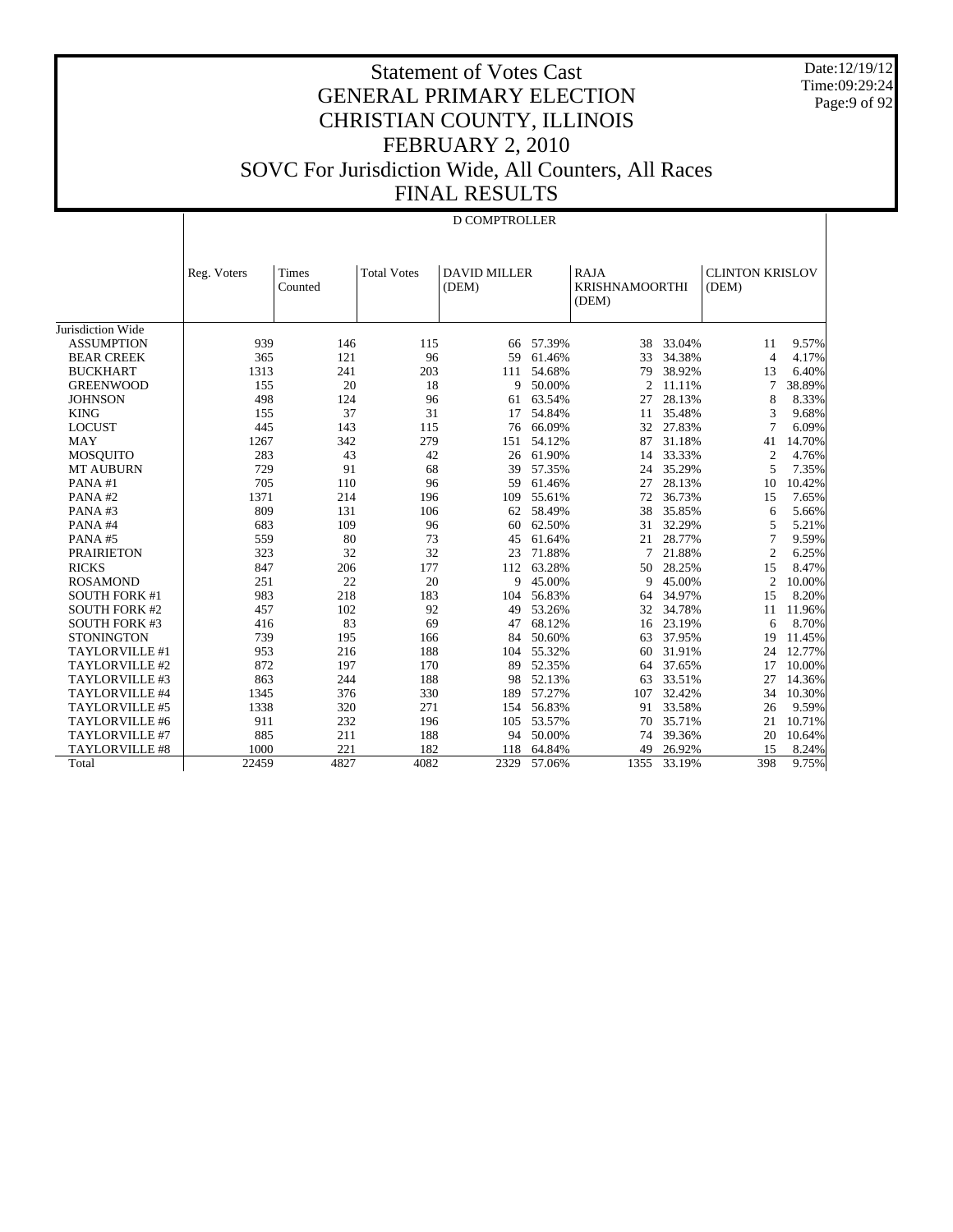Date:12/19/12 Time:09:29:24 Page:10 of 92

|                       |             |                  |                    | <b>D STATE TREASURER</b>       |        |                   |        |
|-----------------------|-------------|------------------|--------------------|--------------------------------|--------|-------------------|--------|
|                       | Reg. Voters | Times<br>Counted | <b>Total Votes</b> | <b>JUSTIN OBERMAN</b><br>(DEM) |        | ROBIN KELLY (DEM) |        |
| Jurisdiction Wide     |             |                  |                    |                                |        |                   |        |
| <b>ASSUMPTION</b>     | 939         | 146              | 111                | 52                             | 46.85% | 59                | 53.15% |
| <b>BEAR CREEK</b>     | 365         | 121              | 95                 | 47                             | 49.47% | 48                | 50.53% |
| <b>BUCKHART</b>       | 1313        | 241              | 198                | 97                             | 48.99% | 101               | 51.01% |
| <b>GREENWOOD</b>      | 155         | 20               | 18                 | 11                             | 61.11% | 7                 | 38.89% |
| <b>JOHNSON</b>        | 498         | 124              | 91                 | 49                             | 53.85% | 42                | 46.15% |
| <b>KING</b>           | 155         | 37               | 28                 | 13                             | 46.43% | 15                | 53.57% |
| <b>LOCUST</b>         | 445         | 143              | 110                | 66                             | 60.00% | 44                | 40.00% |
| <b>MAY</b>            | 1267        | 342              | 272                | 129                            | 47.43% | 143               | 52.57% |
| <b>MOSQUITO</b>       | 283         | 43               | 42                 | 19                             | 45.24% | 23                | 54.76% |
| <b>MT AUBURN</b>      | 729         | 91               | 60                 | 28                             | 46.67% | 32                | 53.33% |
| PANA#1                | 705         | 110              | 91                 | 43                             | 47.25% | 48                | 52.75% |
| PANA#2                | 1371        | 214              | 189                | 96                             | 50.79% | 93                | 49.21% |
| PANA#3                | 809         | 131              | 105                | 46                             | 43.81% | 59                | 56.19% |
| PANA#4                | 683         | 109              | 95                 | 41                             | 43.16% | 54                | 56.84% |
| PANA#5                | 559         | 80               | 70                 | 34                             | 48.57% | 36                | 51.43% |
| <b>PRAIRIETON</b>     | 323         | 32               | 30                 | 8                              | 26.67% | 22                | 73.33% |
| <b>RICKS</b>          | 847         | 206              | 169                | 78                             | 46.15% | 91                | 53.85% |
| <b>ROSAMOND</b>       | 251         | 22               | 20                 | 8                              | 40.00% | 12                | 60.00% |
| <b>SOUTH FORK #1</b>  | 983         | 218              | 179                | 92                             | 51.40% | 87                | 48.60% |
| <b>SOUTH FORK #2</b>  | 457         | 102              | 91                 | 52                             | 57.14% | 39                | 42.86% |
| <b>SOUTH FORK #3</b>  | 416         | 83               | 65                 | 36                             | 55.38% | 29                | 44.62% |
| <b>STONINGTON</b>     | 739         | 195              | 163                | 80                             | 49.08% | 83                | 50.92% |
| TAYLORVILLE #1        | 953         | 216              | 184                | 87                             | 47.28% | 97                | 52.72% |
| TAYLORVILLE #2        | 872         | 197              | 166                | 86                             | 51.81% | 80                | 48.19% |
| TAYLORVILLE #3        | 863         | 244              | 179                | 92                             | 51.40% | 87                | 48.60% |
| TAYLORVILLE #4        | 1345        | 376              | 323                | 146                            | 45.20% | 177               | 54.80% |
| TAYLORVILLE #5        | 1338        | 320              | 264                | 125                            | 47.35% | 139               | 52.65% |
| TAYLORVILLE #6        | 911         | 232              | 192                | 96                             | 50.00% | 96                | 50.00% |
| TAYLORVILLE #7        | 885         | 211              | 185                | 85                             | 45.95% | 100               | 54.05% |
| <b>TAYLORVILLE #8</b> | 1000        | 221              | 178                | 94                             | 52.81% | 84                | 47.19% |
| Total                 | 22459       | 4827             | 3963               | 1936                           | 48.85% | 2027              | 51.15% |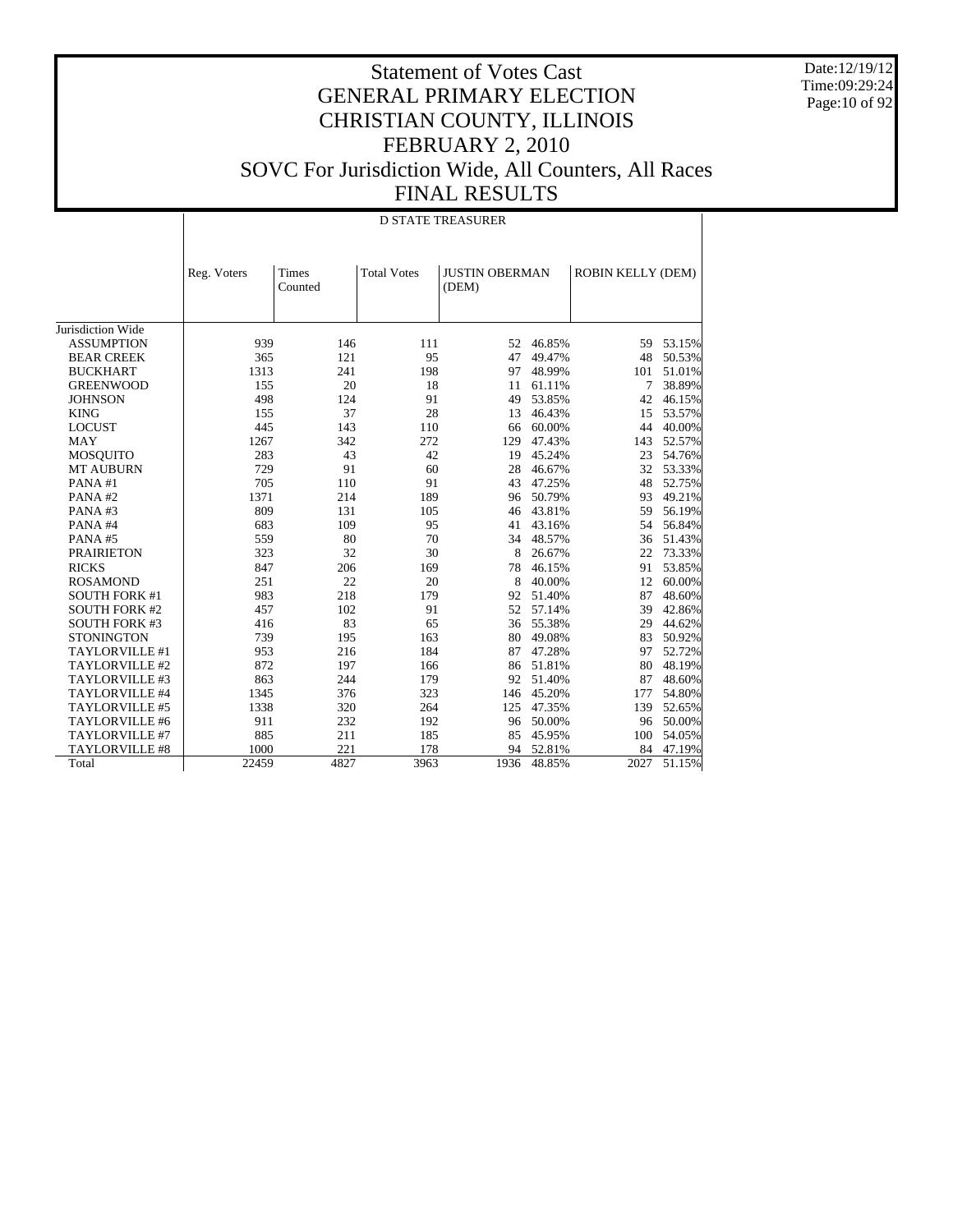Date:12/19/12 Time:09:29:24 Page:11 of 92

#### Statement of Votes Cast GENERAL PRIMARY ELECTION CHRISTIAN COUNTY, ILLINOIS FEBRUARY 2, 2010 SOVC For Jurisdiction Wide, All Counters, All Races FINAL RESULTS

Jurisdiction Wide ASSUMPTION BEAR CREEK BUCKHART GREENWOOD JOHNSON KING LOCUST MAY MOSQUITO MT AUBURN PANA #1 PANA #2 PANA #3 PANA #4 PANA #5 PRAIRIETON RICKS ROSAMOND SOUTH FORK #1 SOUTH FORK #2 SOUTH FORK #3 **STONINGTON**  TAYLORVILLE #1 TAYLORVILLE #2 TAYLORVILLE #3 TAYLORVILLE #4 TAYLORVILLE #5 TAYLORVILLE #6 TAYLORVILLE #7 TAYLORVILLE #8 Total Reg. Voters Times Counted Total Votes | PHIL HARE (DEM) D REP IN CONG 17TH DIST - - - - - - - - - - - - - - - - - - - - - - - - - - - - - - - - - - - - - - - - - - - - - - - - - - 705 110 94 94 100.00%<br>1371 214 189 189 100.00% 1371 214 189 189 100.00%<br>
809 131 105 105 100.00% 809 131 105 105 100.00%<br>683 109 100 100.000% 683 109 100 100 100.00% 70 100.00% - - - - - - - - - - - - - - - - - - - - - - - - - - - - - - - - - - - - - - - - - - - - - - - - - - - - - - - - - - - - - - - - - - - - - - - - - - - 4127 644 558 558 100.00%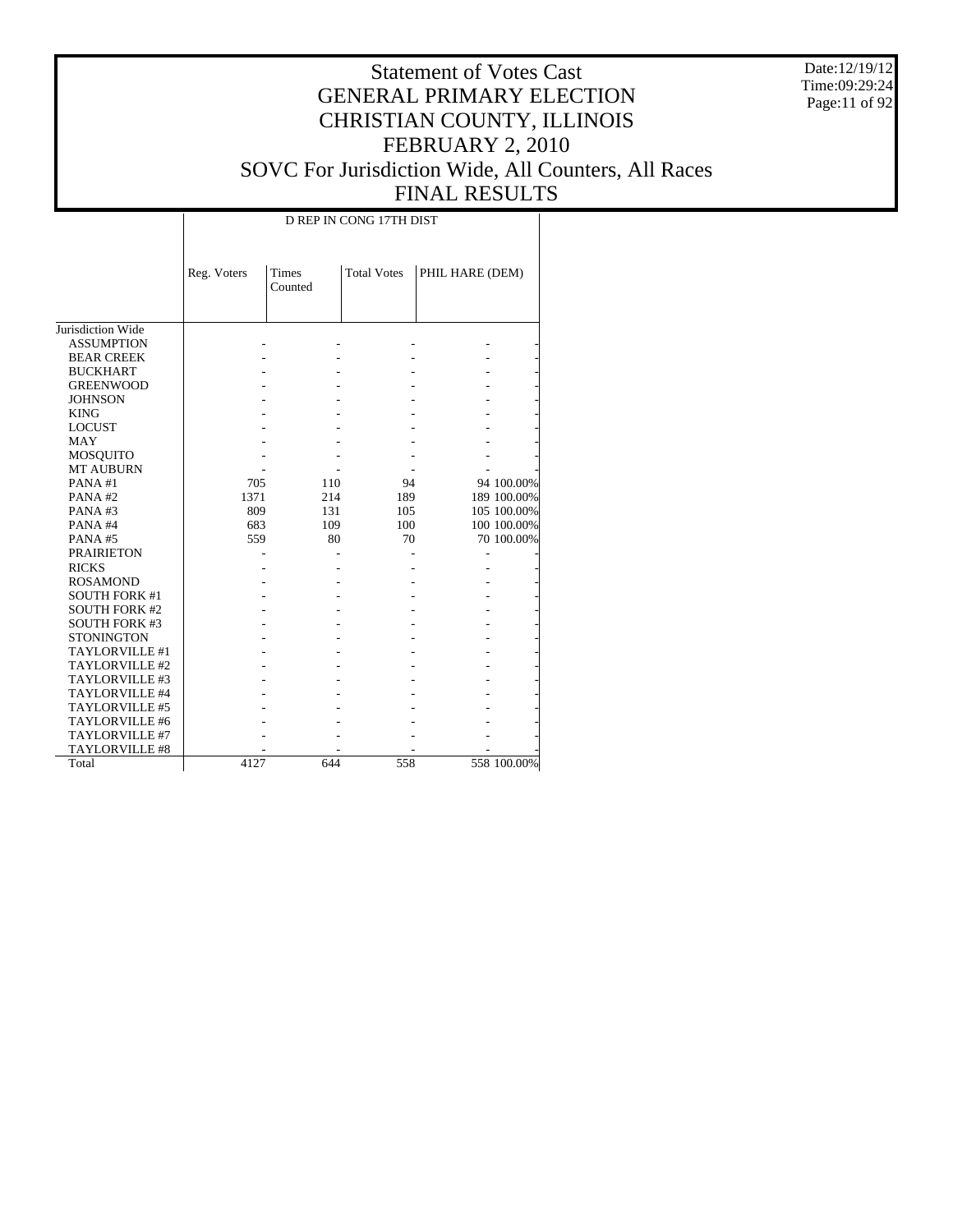Date:12/19/12 Time:09:29:24 Page:12 of 92

|                       |             | D REP IN CONGR 19TH DIST |                    |                      |  |  |  |  |  |  |
|-----------------------|-------------|--------------------------|--------------------|----------------------|--|--|--|--|--|--|
|                       | Reg. Voters | Times<br>Counted         | <b>Total Votes</b> | TIM BAGWELL<br>(DEM) |  |  |  |  |  |  |
|                       |             |                          |                    |                      |  |  |  |  |  |  |
| Jurisdiction Wide     |             |                          |                    |                      |  |  |  |  |  |  |
| <b>ASSUMPTION</b>     | 939         | 146                      | 112                | 112 100.00%          |  |  |  |  |  |  |
| <b>BEAR CREEK</b>     | 365         | 121                      | 90                 | 90 100.00%           |  |  |  |  |  |  |
| <b>BUCKHART</b>       | 1313        | 244                      | 196                | 196 100.00%          |  |  |  |  |  |  |
| <b>GREENWOOD</b>      | 155         | 20                       | 16                 | 16 100.00%           |  |  |  |  |  |  |
| <b>JOHNSON</b>        | 498         | 124                      | 91                 | 91 100.00%           |  |  |  |  |  |  |
| <b>KING</b>           | 155         | 37                       | 24                 | 24 100.00%           |  |  |  |  |  |  |
| <b>LOCUST</b>         | 445         | 143                      | 103                | 103 100.00%          |  |  |  |  |  |  |
| <b>MAY</b>            | 1267        | 342                      | 255                | 255 100.00%          |  |  |  |  |  |  |
| <b>MOSQUITO</b>       | 283         | 43                       | 39                 | 39 100.00%           |  |  |  |  |  |  |
| <b>MT AUBURN</b>      | 729         | 92                       | 57                 | 57 100.00%           |  |  |  |  |  |  |
| PANA#1                |             |                          |                    |                      |  |  |  |  |  |  |
| PANA#2                |             |                          |                    |                      |  |  |  |  |  |  |
| PANA#3                |             |                          |                    |                      |  |  |  |  |  |  |
| PANA#4                |             |                          |                    |                      |  |  |  |  |  |  |
| PANA#5                |             |                          |                    |                      |  |  |  |  |  |  |
| <b>PRAIRIETON</b>     | 323         | 32                       | 31                 | 31 100.00%           |  |  |  |  |  |  |
| <b>RICKS</b>          | 847         | 206                      | 171                | 171 100.00%          |  |  |  |  |  |  |
| <b>ROSAMOND</b>       | 251         | 22                       | 19                 | 19 100.00%           |  |  |  |  |  |  |
| <b>SOUTH FORK #1</b>  | 983         | 218                      | 174                | 174 100.00%          |  |  |  |  |  |  |
| <b>SOUTH FORK #2</b>  | 457         | 103                      | 88                 | 88 100.00%           |  |  |  |  |  |  |
| <b>SOUTH FORK #3</b>  | 416         | 83                       | 63                 | 63 100.00%           |  |  |  |  |  |  |
| <b>STONINGTON</b>     | 739         | 195                      | 153                | 153 100.00%          |  |  |  |  |  |  |
| TAYLORVILLE #1        | 953         | 216                      | 176                | 176 100.00%          |  |  |  |  |  |  |
| TAYLORVILLE #2        | 872         | 198                      | 161                | 161 100.00%          |  |  |  |  |  |  |
| TAYLORVILLE #3        | 863         | 244                      | 179                | 179 100.00%          |  |  |  |  |  |  |
| TAYLORVILLE #4        | 1345        | 376                      | 308                | 308 100.00%          |  |  |  |  |  |  |
| TAYLORVILLE #5        | 1338        | 320                      | 251                | 251 100.00%          |  |  |  |  |  |  |
| TAYLORVILLE #6        | 911         | 232                      | 185                | 185 100.00%          |  |  |  |  |  |  |
| TAYLORVILLE #7        | 885         | 212                      | 180                | 180 100.00%          |  |  |  |  |  |  |
| <b>TAYLORVILLE #8</b> | 1000        | 221                      | 172                | 172 100.00%          |  |  |  |  |  |  |
| Total                 | 18332       | 4190                     | 3294               | 3294 100.00%         |  |  |  |  |  |  |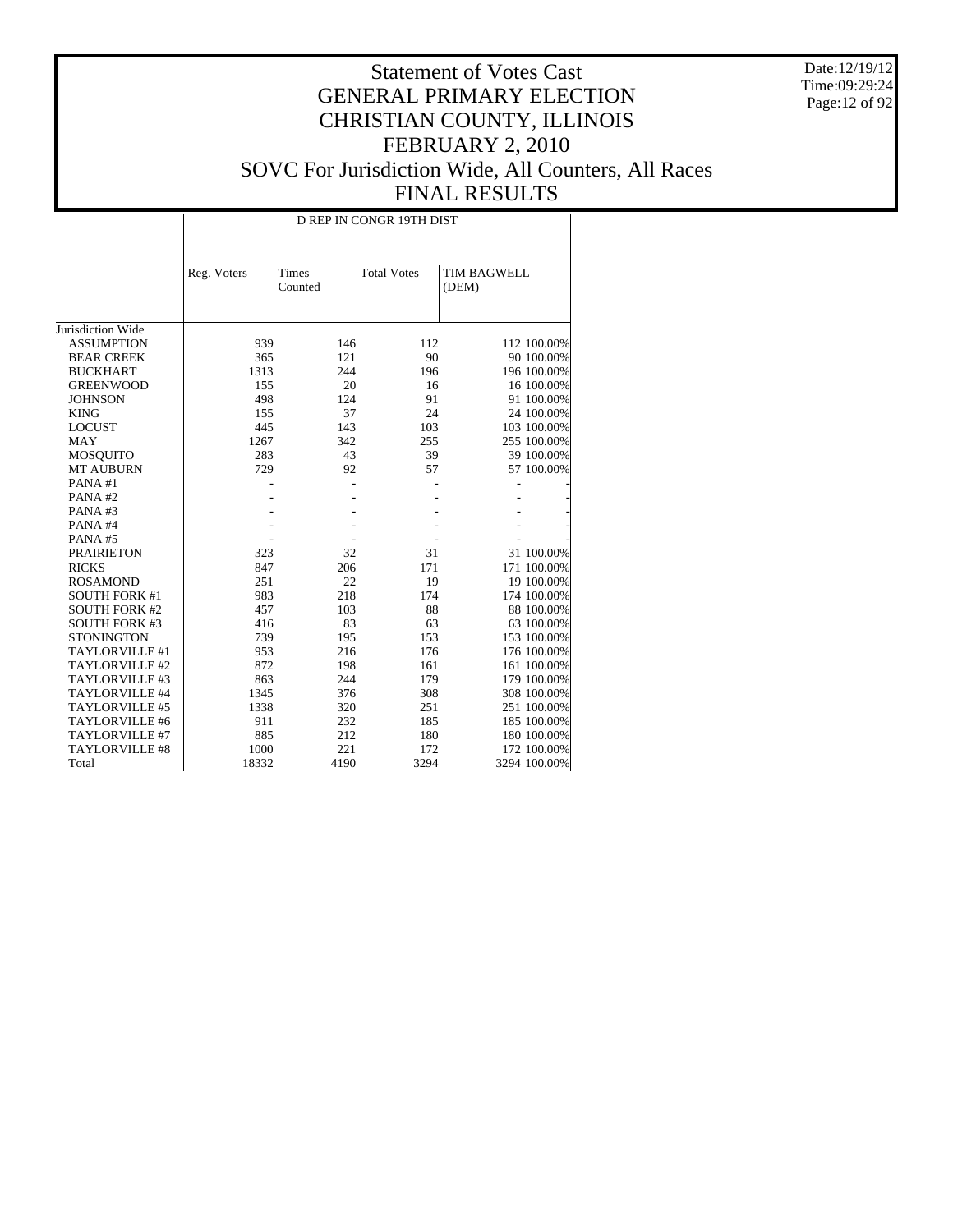Date:12/19/12 Time:09:29:24 Page:13 of 92

|                       |             | D ST CEN CMTEWMN 17TH DIST |                    |       |        |                                              |        |  |  |  |
|-----------------------|-------------|----------------------------|--------------------|-------|--------|----------------------------------------------|--------|--|--|--|
|                       | Reg. Voters | <b>Times</b><br>Counted    | <b>Total Votes</b> | (DEM) |        | <b>CHRISTINE WINICK MARY BOLAND</b><br>(DEM) |        |  |  |  |
| Jurisdiction Wide     |             |                            |                    |       |        |                                              |        |  |  |  |
| <b>ASSUMPTION</b>     |             |                            |                    |       |        |                                              |        |  |  |  |
| <b>BEAR CREEK</b>     |             |                            |                    |       |        |                                              |        |  |  |  |
| <b>BUCKHART</b>       |             |                            |                    |       |        |                                              |        |  |  |  |
| <b>GREENWOOD</b>      |             |                            |                    |       |        |                                              |        |  |  |  |
| <b>JOHNSON</b>        |             |                            |                    |       |        |                                              |        |  |  |  |
| <b>KING</b>           |             |                            |                    |       |        |                                              |        |  |  |  |
| <b>LOCUST</b>         |             |                            |                    |       |        |                                              |        |  |  |  |
| <b>MAY</b>            |             |                            |                    |       |        |                                              |        |  |  |  |
| <b>MOSQUITO</b>       |             |                            |                    |       |        |                                              |        |  |  |  |
| <b>MT AUBURN</b>      |             |                            |                    |       |        |                                              |        |  |  |  |
| PANA#1                | 705         | 110                        | 92                 | 31    | 33.70% | 61                                           | 66.30% |  |  |  |
| PANA#2                | 1371        | 214                        | 184                | 81    | 44.02% | 103                                          | 55.98% |  |  |  |
| PANA#3                | 809         | 131                        | 96                 | 36    | 37.50% | 60                                           | 62.50% |  |  |  |
| PANA#4                | 683         | 109                        | 92                 | 43    | 46.74% | 49                                           | 53.26% |  |  |  |
| PANA#5                | 559         | 80                         | 72                 | 24    | 33.33% | 48                                           | 66.67% |  |  |  |
| <b>PRAIRIETON</b>     |             |                            |                    |       |        | L,                                           |        |  |  |  |
| <b>RICKS</b>          |             |                            |                    |       |        |                                              |        |  |  |  |
| <b>ROSAMOND</b>       |             |                            |                    |       |        |                                              |        |  |  |  |
| <b>SOUTH FORK #1</b>  |             |                            |                    |       |        |                                              |        |  |  |  |
| <b>SOUTH FORK #2</b>  |             |                            |                    |       |        |                                              |        |  |  |  |
| <b>SOUTH FORK #3</b>  |             |                            |                    |       |        |                                              |        |  |  |  |
| <b>STONINGTON</b>     |             |                            |                    |       |        |                                              |        |  |  |  |
| TAYLORVILLE #1        |             |                            |                    |       |        |                                              |        |  |  |  |
| TAYLORVILLE #2        |             |                            |                    |       |        |                                              |        |  |  |  |
| TAYLORVILLE #3        |             |                            |                    |       |        |                                              |        |  |  |  |
| TAYLORVILLE #4        |             |                            |                    |       |        |                                              |        |  |  |  |
| TAYLORVILLE #5        |             |                            |                    |       |        |                                              |        |  |  |  |
| TAYLORVILLE #6        |             |                            |                    |       |        |                                              |        |  |  |  |
| TAYLORVILLE #7        |             |                            |                    |       |        |                                              |        |  |  |  |
| <b>TAYLORVILLE #8</b> |             |                            |                    |       |        |                                              |        |  |  |  |
| Total                 | 4127        | 644                        | 536                | 215   | 40.11% | 321                                          | 59.89% |  |  |  |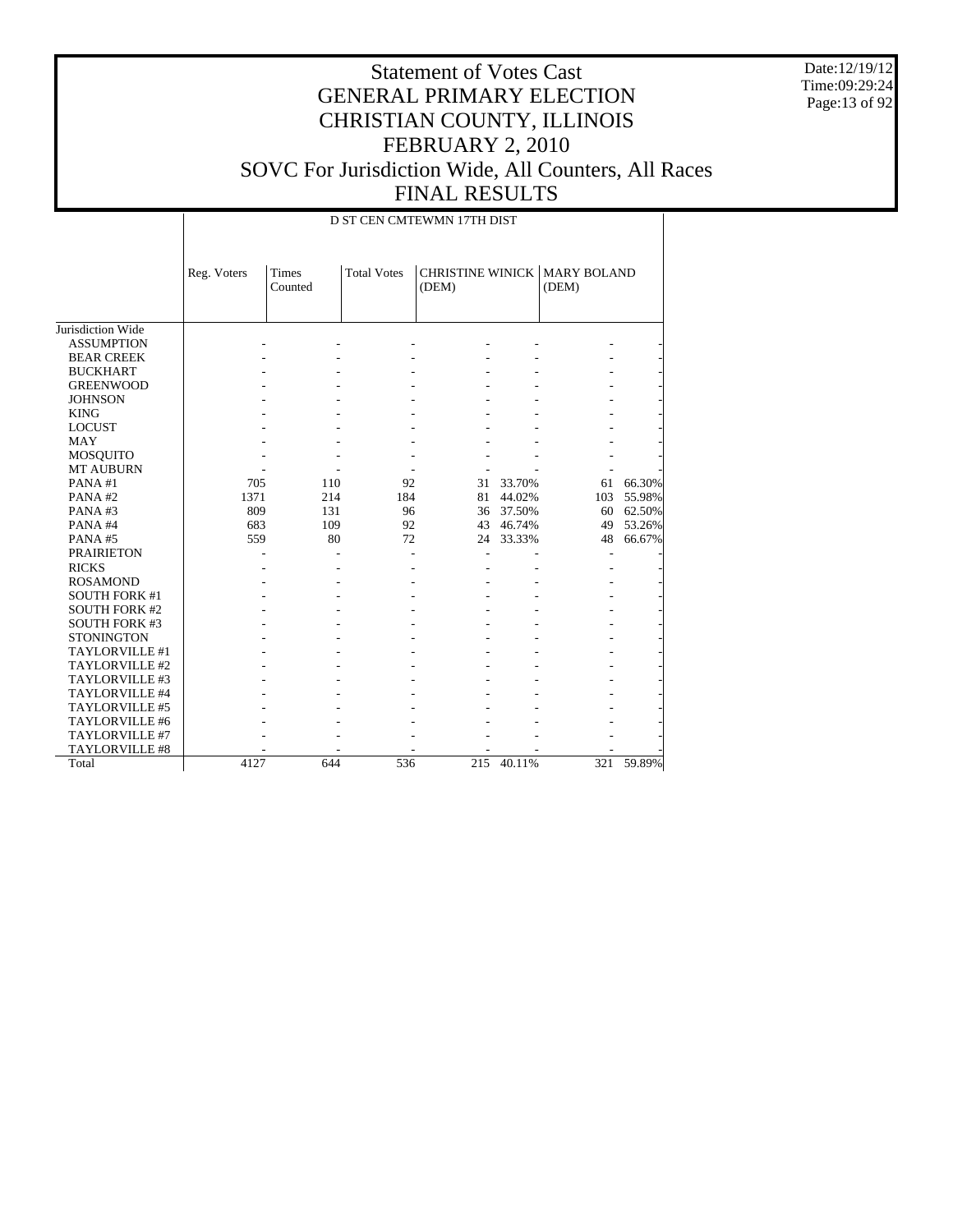Date:12/19/12 Time:09:29:24 Page:14 of 92

|                       |             | D ST CEN CMTEWMN 19TH DIST |                    |                                |        |                                              |        |  |  |
|-----------------------|-------------|----------------------------|--------------------|--------------------------------|--------|----------------------------------------------|--------|--|--|
|                       | Reg. Voters | Times<br>Counted           | <b>Total Votes</b> | <b>JAYNE MAZZOTTI</b><br>(DEM) |        | <b>PAMELLA</b><br><b>GRONEMEYER</b><br>(DEM) |        |  |  |
| Jurisdiction Wide     |             |                            |                    |                                |        |                                              |        |  |  |
| <b>ASSUMPTION</b>     | 939         | 146                        | 119                | 84                             | 70.59% | 35                                           | 29.41% |  |  |
| <b>BEAR CREEK</b>     | 365         | 121                        | 95                 | 62                             | 65.26% | 33                                           | 34.74% |  |  |
| <b>BUCKHART</b>       | 1313        | 241                        | 205                | 144                            | 70.24% | 61                                           | 29.76% |  |  |
| <b>GREENWOOD</b>      | 155         | 20                         | 19                 | 12                             | 63.16% | 7                                            | 36.84% |  |  |
| <b>JOHNSON</b>        | 498         | 124                        | 104                | 80                             | 76.92% | 24                                           | 23.08% |  |  |
| <b>KING</b>           | 155         | 37                         | 27                 | 22                             | 81.48% | 5                                            | 18.52% |  |  |
| <b>LOCUST</b>         | 445         | 143                        | 122                | 88                             | 72.13% | 34                                           | 27.87% |  |  |
| <b>MAY</b>            | 1267        | 342                        | 297                | 211                            | 71.04% | 86                                           | 28.96% |  |  |
| <b>MOSQUITO</b>       | 283         | 43                         | 43                 | 29                             | 67.44% | 14                                           | 32.56% |  |  |
| <b>MT AUBURN</b>      | 729         | 91                         | 67                 | 51                             | 76.12% | 16                                           | 23.88% |  |  |
| PANA#1                |             |                            |                    | L,                             |        | $\overline{a}$                               |        |  |  |
| PANA#2                |             |                            |                    |                                |        |                                              |        |  |  |
| PANA#3                |             |                            |                    |                                |        |                                              |        |  |  |
| PANA#4                |             |                            |                    |                                |        |                                              |        |  |  |
| PANA#5                |             |                            |                    |                                |        |                                              |        |  |  |
| <b>PRAIRIETON</b>     | 323         | 32                         | 31                 | 19                             | 61.29% | 12                                           | 38.71% |  |  |
| <b>RICKS</b>          | 847         | 206                        | 179                | 134                            | 74.86% | 45                                           | 25.14% |  |  |
| <b>ROSAMOND</b>       | 251         | 22                         | 20                 | 12                             | 60.00% | 8                                            | 40.00% |  |  |
| <b>SOUTH FORK #1</b>  | 983         | 218                        | 186                | 142                            | 76.34% | 44                                           | 23.66% |  |  |
| <b>SOUTH FORK #2</b>  | 457         | 102                        | 91                 | 74                             | 81.32% | 17                                           | 18.68% |  |  |
| <b>SOUTH FORK #3</b>  | 416         | 83                         | 70                 | 57                             | 81.43% | 13                                           | 18.57% |  |  |
| <b>STONINGTON</b>     | 739         | 195                        | 174                | 126                            | 72.41% | 48                                           | 27.59% |  |  |
| TAYLORVILLE #1        | 953         | 216                        | 197                | 143                            | 72.59% | 54                                           | 27.41% |  |  |
| TAYLORVILLE #2        | 872         | 197                        | 183                | 136                            | 74.32% | 47                                           | 25.68% |  |  |
| TAYLORVILLE #3        | 863         | 244                        | 205                | 144                            | 70.24% | 61                                           | 29.76% |  |  |
| TAYLORVILLE #4        | 1345        | 376                        | 339                | 243                            | 71.68% | 96                                           | 28.32% |  |  |
| TAYLORVILLE #5        | 1338        | 320                        | 282                | 185                            | 65.60% | 97                                           | 34.40% |  |  |
| TAYLORVILLE #6        | 911         | 232                        | 210                | 157                            | 74.76% | 53                                           | 25.24% |  |  |
| TAYLORVILLE #7        | 885         | 211                        | 192                | 142                            | 73.96% | 50                                           | 26.04% |  |  |
| <b>TAYLORVILLE #8</b> | 1000        | 221                        | 194                | 140                            | 72.16% | 54                                           | 27.84% |  |  |
| Total                 | 18332       | 4183                       | 3651               | 2637                           | 72.23% | 1014                                         | 27.77% |  |  |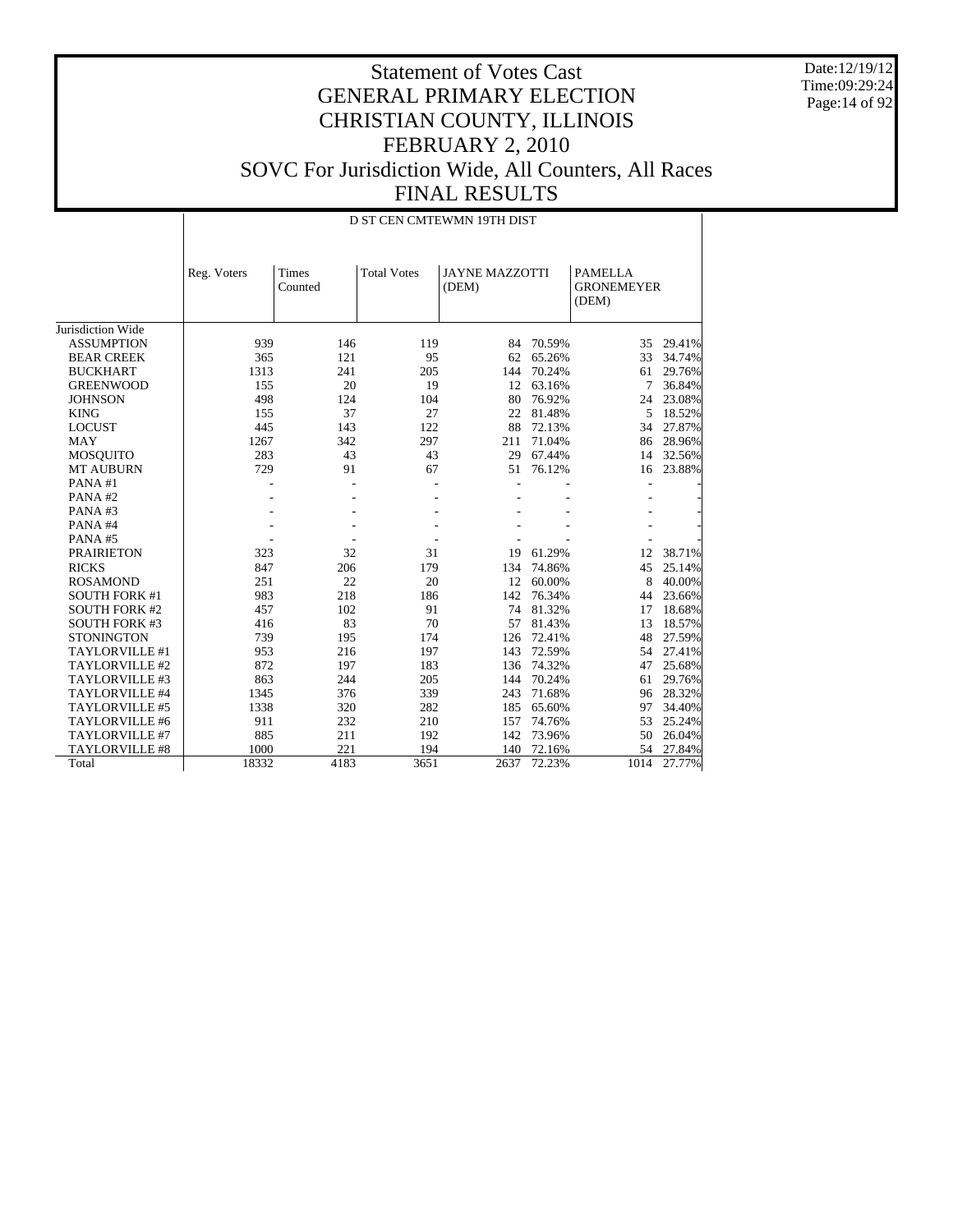Date:12/19/12 Time:09:29:24 Page:15 of 92

|                      |             | D ST CEN CMTEMAN 17TH DIST |                    |                              |             |  |  |  |  |  |
|----------------------|-------------|----------------------------|--------------------|------------------------------|-------------|--|--|--|--|--|
|                      | Reg. Voters | <b>Times</b><br>Counted    | <b>Total Votes</b> | <b>DON JOHNSTON</b><br>(DEM) |             |  |  |  |  |  |
| Jurisdiction Wide    |             |                            |                    |                              |             |  |  |  |  |  |
| <b>ASSUMPTION</b>    |             |                            |                    |                              |             |  |  |  |  |  |
| <b>BEAR CREEK</b>    |             |                            |                    |                              |             |  |  |  |  |  |
| <b>BUCKHART</b>      |             |                            |                    |                              |             |  |  |  |  |  |
| <b>GREENWOOD</b>     |             |                            |                    |                              |             |  |  |  |  |  |
| <b>JOHNSON</b>       |             |                            |                    |                              |             |  |  |  |  |  |
| <b>KING</b>          |             |                            |                    |                              |             |  |  |  |  |  |
| <b>LOCUST</b>        |             |                            |                    |                              |             |  |  |  |  |  |
| <b>MAY</b>           |             |                            |                    |                              |             |  |  |  |  |  |
| <b>MOSQUITO</b>      |             |                            |                    |                              |             |  |  |  |  |  |
| <b>MT AUBURN</b>     |             |                            |                    |                              |             |  |  |  |  |  |
| PANA#1               | 705         | 110                        | 88                 |                              | 88 100.00%  |  |  |  |  |  |
| PANA#2               | 1371        | 214                        | 182                |                              | 182 100.00% |  |  |  |  |  |
| PANA#3               | 809         | 131                        | 95                 |                              | 95 100.00%  |  |  |  |  |  |
| PANA#4               | 683         | 109                        | 95                 |                              | 95 100.00%  |  |  |  |  |  |
| PANA#5               | 559         | 80                         | 71                 |                              | 71 100.00%  |  |  |  |  |  |
| <b>PRAIRIETON</b>    |             |                            |                    |                              |             |  |  |  |  |  |
| <b>RICKS</b>         |             |                            |                    |                              |             |  |  |  |  |  |
| <b>ROSAMOND</b>      |             |                            |                    |                              |             |  |  |  |  |  |
| <b>SOUTH FORK #1</b> |             |                            |                    |                              |             |  |  |  |  |  |
| <b>SOUTH FORK #2</b> |             |                            |                    |                              |             |  |  |  |  |  |
| <b>SOUTH FORK #3</b> |             |                            |                    |                              |             |  |  |  |  |  |
| <b>STONINGTON</b>    |             |                            |                    |                              |             |  |  |  |  |  |
| TAYLORVILLE #1       |             |                            |                    |                              |             |  |  |  |  |  |
| TAYLORVILLE #2       |             |                            |                    |                              |             |  |  |  |  |  |
| TAYLORVILLE #3       |             |                            |                    |                              |             |  |  |  |  |  |
| TAYLORVILLE #4       |             |                            |                    |                              |             |  |  |  |  |  |
| TAYLORVILLE #5       |             |                            |                    |                              |             |  |  |  |  |  |
| TAYLORVILLE #6       |             |                            |                    |                              |             |  |  |  |  |  |
| TAYLORVILLE #7       |             |                            |                    |                              |             |  |  |  |  |  |
| TAYLORVILLE #8       |             |                            |                    |                              |             |  |  |  |  |  |
| Total                | 4127        | 644                        | 531                |                              | 531 100.00% |  |  |  |  |  |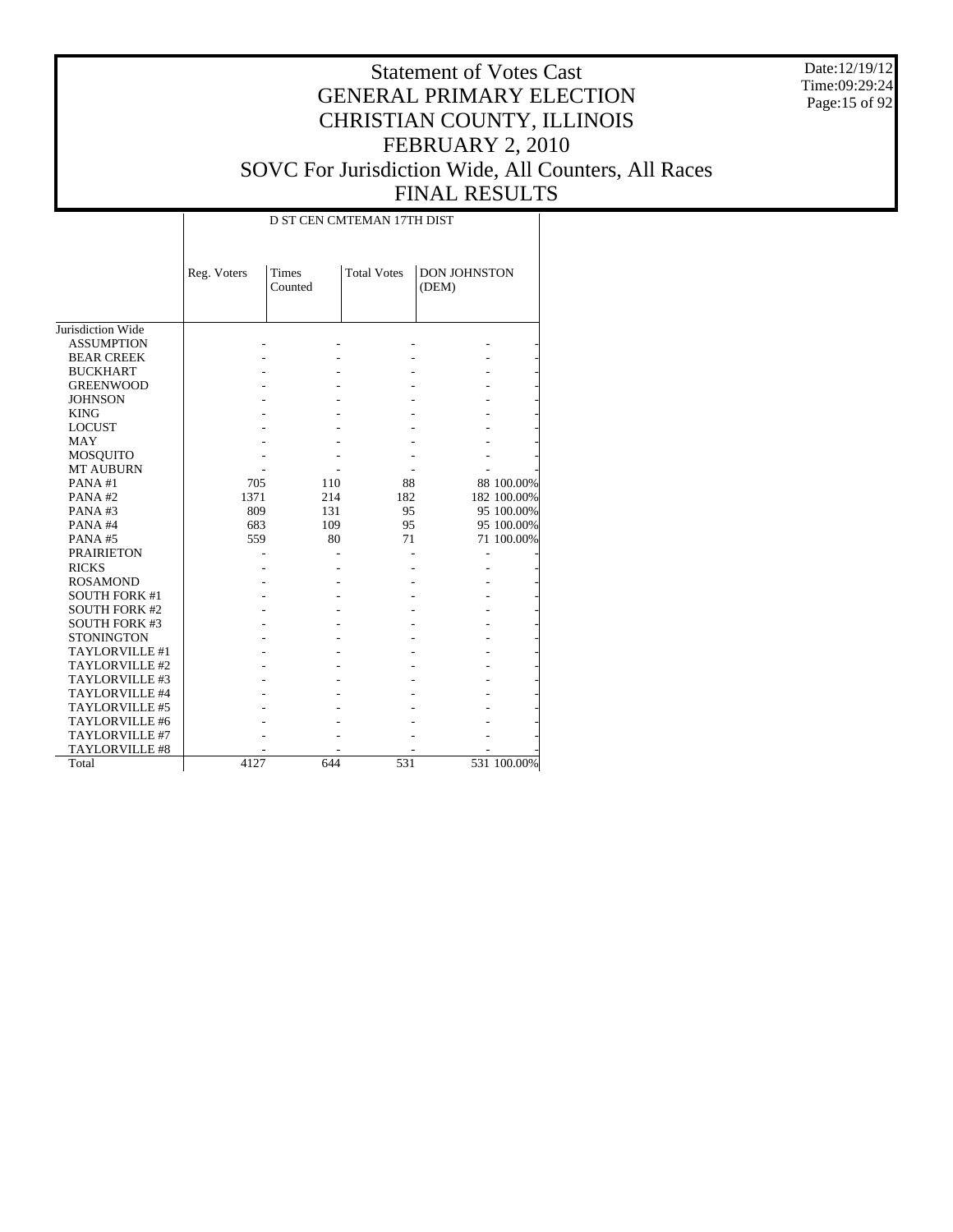Date:12/19/12 Time:09:29:24 Page:16 of 92

|                       |             |                  |                    | D ST CEN CMTEMAN 19TH DIST   |        |                             |        |
|-----------------------|-------------|------------------|--------------------|------------------------------|--------|-----------------------------|--------|
|                       | Reg. Voters | Times<br>Counted | <b>Total Votes</b> | <b>DANNY STOVER</b><br>(DEM) |        | <b>JAY HOFFMAN</b><br>(DEM) |        |
| Jurisdiction Wide     |             |                  |                    |                              |        |                             |        |
| <b>ASSUMPTION</b>     | 939         | 146              | 110                | 51                           | 46.36% | 59                          | 53.64% |
| <b>BEAR CREEK</b>     | 365         | 121              | 94                 | 41                           | 43.62% | 53                          | 56.38% |
| <b>BUCKHART</b>       | 1313        | 241              | 196                | 94                           | 47.96% | 102                         | 52.04% |
| <b>GREENWOOD</b>      | 155         | 20               | 17                 | 3                            | 17.65% | 14                          | 82.35% |
| <b>JOHNSON</b>        | 498         | 124              | 92                 | 34                           | 36.96% | 58                          | 63.04% |
| <b>KING</b>           | 155         | 37               | 30                 | 11                           | 36.67% | 19                          | 63.33% |
| <b>LOCUST</b>         | 445         | 143              | 110                | 42                           | 38.18% | 68                          | 61.82% |
| <b>MAY</b>            | 1267        | 342              | 264                | 92                           | 34.85% | 172                         | 65.15% |
| <b>MOSQUITO</b>       | 283         | 43               | 42                 | 14                           | 33.33% | 28                          | 66.67% |
| <b>MT AUBURN</b>      | 729         | 91               | 61                 | 22                           | 36.07% | 39                          | 63.93% |
| PANA#1                |             |                  |                    | Ĭ.                           |        |                             |        |
| PANA#2                |             |                  |                    |                              |        |                             |        |
| PANA#3                |             |                  |                    |                              |        |                             |        |
| PANA#4                |             |                  |                    |                              |        |                             |        |
| PANA#5                |             |                  |                    |                              |        |                             |        |
| <b>PRAIRIETON</b>     | 323         | 32               | 30                 | 19                           | 63.33% | 11                          | 36.67% |
| <b>RICKS</b>          | 847         | 206              | 169                | 75                           | 44.38% | 94                          | 55.62% |
| <b>ROSAMOND</b>       | 251         | 22               | 18                 | 5                            | 27.78% | 13                          | 72.22% |
| <b>SOUTH FORK #1</b>  | 983         | 218              | 174                | 81                           | 46.55% | 93                          | 53.45% |
| <b>SOUTH FORK #2</b>  | 457         | 102              | 88                 | 46                           | 52.27% | 42                          | 47.73% |
| <b>SOUTH FORK #3</b>  | 416         | 83               | 62                 | 30                           | 48.39% | 32                          | 51.61% |
| <b>STONINGTON</b>     | 739         | 195              | 158                | 83                           | 52.53% | 75                          | 47.47% |
| TAYLORVILLE #1        | 953         | 216              | 180                | 60                           | 33.33% | 120                         | 66.67% |
| TAYLORVILLE #2        | 872         | 197              | 164                | 71                           | 43.29% | 93                          | 56.71% |
| TAYLORVILLE #3        | 863         | 244              | 185                | 77                           | 41.62% | 108                         | 58.38% |
| TAYLORVILLE #4        | 1345        | 376              | 319                | 131                          | 41.07% | 188                         | 58.93% |
| TAYLORVILLE #5        | 1338        | 320              | 262                | 111                          | 42.37% | 151                         | 57.63% |
| TAYLORVILLE #6        | 911         | 232              | 186                | 77                           | 41.40% | 109                         | 58.60% |
| TAYLORVILLE #7        | 885         | 211              | 182                | 75                           | 41.21% | 107                         | 58.79% |
| <b>TAYLORVILLE #8</b> | 1000        | 221              | 175                | 67                           | 38.29% | 108                         | 61.71% |
| Total                 | 18332       | 4183             | 3368               | 1412                         | 41.92% | 1956                        | 58.08% |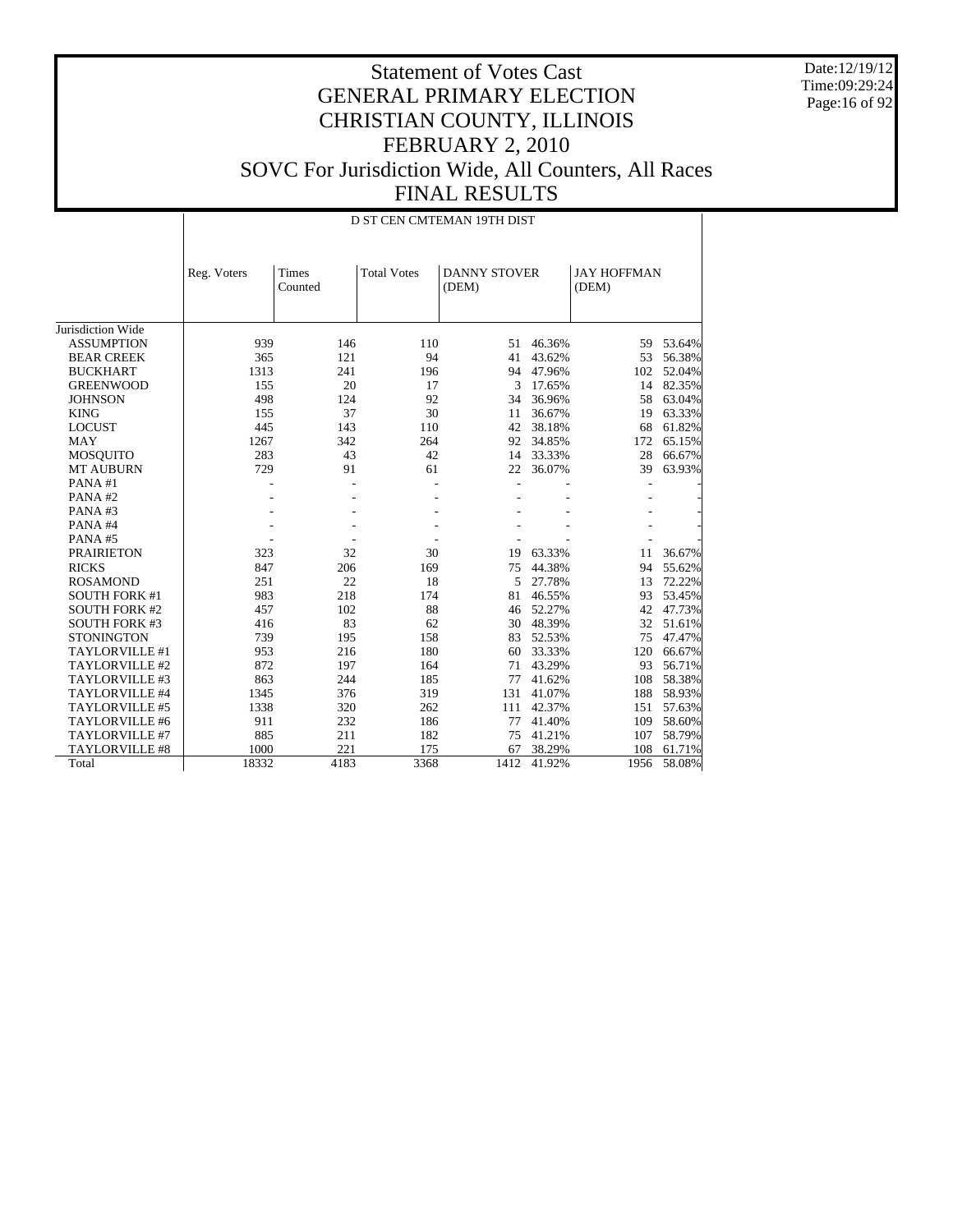Date:12/19/12 Time:09:29:24 Page:17 of 92

#### Statement of Votes Cast GENERAL PRIMARY ELECTION CHRISTIAN COUNTY, ILLINOIS FEBRUARY 2, 2010 SOVC For Jurisdiction Wide, All Counters, All Races FINAL RESULTS

Jurisdiction Wide ASSUMPTION BEAR CREEK BUCKHART GREENWOOD **JOHNSON**  KING LOCUST MAY MOSQUITO MT AUBURN PANA #1 PANA #2 PANA #3 PANA #4 PANA #5 PRAIRIETON RICKS ROSAMOND SOUTH FORK #1 SOUTH FORK #2 SOUTH FORK #3 **STONINGTON**  TAYLORVILLE #1 TAYLORVILLE #2 TAYLORVILLE #3 TAYLORVILLE #4 TAYLORVILLE #5 TAYLORVILLE #6 TAYLORVILLE #7 TAYLORVILLE #8 Total Reg. Voters | Times Counted Total Votes | DEANNA DEMUZIO (DEM) D SENATE DIST 49 939 146 117 117 100.00%<br>365 121 98 98 100.00% 98 100.00% - - - - - 155 20 19 19 100.00%<br>498 124 99 99 100.00% 99 100.00% 155 37 31 31 100.00%<br>445 143 124 124 100.00% 124 100.00% 152 35 31 31 100.00% - - - - - - - - - - 705 110 99 99 100.00%<br>1371 214 191 191 100.00% 131 191 100.00% 131 113 113 113 100.00% 809 131 113 113 100.00%<br>683 109 101 101 100.00% 080 101 101 100.00% 101 103.00% 101 559 80 72 72 100.00% - - - - - 847 206 186 186 100.00%<br>251 22 20 20 100.00% 251 22 20 20 100.00%<br>983 218 195 195 100.00% 218 195 195 195 100.00%<br>102 95 95 100.00% 416 102 95 95 100.00%<br>416 83 76 76 100.00% 76 100.00% - - - - - 953 216 184 184 100.00%<br>872 197 178 178 100.00% 197 178 178 178 100.00%<br>244 202 202 100.00% 863 244 202 202 100.00%<br>1345 376 329 329 100.00% 1345 376 329 329 100.00%<br>1338 320 276 276 100.00% 276 100.00% 911 232 199 100.00%<br>885 211 189 189 100.00% 189 100.00% 17938 221 189 100.00%<br>17938 3918 3413 3413 100.00% 3413 100.00%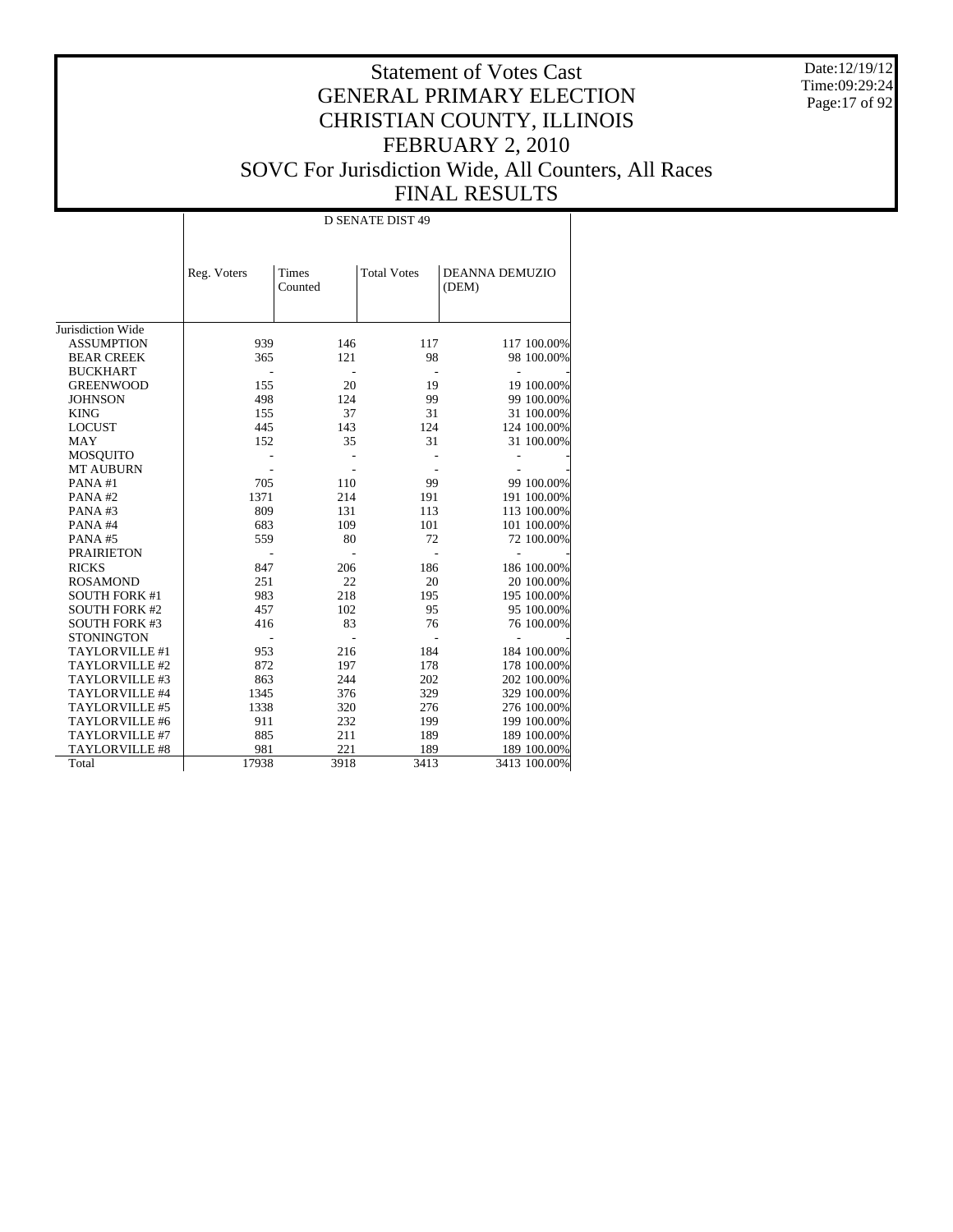Date:12/19/12 Time:09:29:25 Page:18 of 92

|                       |             | <b>D REPRES 87TH DIST</b> |                    |                                   |             |  |  |  |  |  |  |
|-----------------------|-------------|---------------------------|--------------------|-----------------------------------|-------------|--|--|--|--|--|--|
|                       | Reg. Voters | Times<br>Counted          | <b>Total Votes</b> | <b>GEORGE</b><br>WISSMILLER (DEM) |             |  |  |  |  |  |  |
| Jurisdiction Wide     |             |                           |                    |                                   |             |  |  |  |  |  |  |
| <b>ASSUMPTION</b>     |             |                           |                    |                                   |             |  |  |  |  |  |  |
| <b>BEAR CREEK</b>     |             |                           |                    |                                   |             |  |  |  |  |  |  |
| <b>BUCKHART</b>       | 1313        | 241                       | 189                |                                   | 189 100.00% |  |  |  |  |  |  |
| <b>GREENWOOD</b>      |             |                           |                    |                                   |             |  |  |  |  |  |  |
| <b>JOHNSON</b>        |             |                           |                    |                                   |             |  |  |  |  |  |  |
| <b>KING</b>           |             |                           |                    |                                   |             |  |  |  |  |  |  |
| <b>LOCUST</b>         |             |                           |                    |                                   |             |  |  |  |  |  |  |
| <b>MAY</b>            | 1115        | 307                       | 234                |                                   | 234 100.00% |  |  |  |  |  |  |
| MOSQUITO              | 283         | 43                        | 39                 |                                   | 39 100.00%  |  |  |  |  |  |  |
| <b>MT AUBURN</b>      | 729         | 91                        | 56                 |                                   | 56 100.00%  |  |  |  |  |  |  |
| PANA#1                |             |                           |                    |                                   |             |  |  |  |  |  |  |
| PANA#2                |             |                           |                    |                                   |             |  |  |  |  |  |  |
| PANA#3                |             |                           |                    |                                   |             |  |  |  |  |  |  |
| PANA#4                |             |                           |                    |                                   |             |  |  |  |  |  |  |
| PANA#5                |             |                           |                    |                                   |             |  |  |  |  |  |  |
| <b>PRAIRIETON</b>     | 323         | 32                        | 30                 |                                   | 30 100.00%  |  |  |  |  |  |  |
| <b>RICKS</b>          |             |                           |                    |                                   |             |  |  |  |  |  |  |
| <b>ROSAMOND</b>       |             |                           |                    |                                   |             |  |  |  |  |  |  |
| <b>SOUTH FORK #1</b>  |             |                           |                    |                                   |             |  |  |  |  |  |  |
| <b>SOUTH FORK #2</b>  |             |                           |                    |                                   |             |  |  |  |  |  |  |
| <b>SOUTH FORK #3</b>  |             |                           |                    |                                   |             |  |  |  |  |  |  |
| <b>STONINGTON</b>     | 739         | 195                       | 150                |                                   | 150 100.00% |  |  |  |  |  |  |
| TAYLORVILLE #1        |             |                           |                    |                                   |             |  |  |  |  |  |  |
| TAYLORVILLE #2        |             |                           |                    |                                   |             |  |  |  |  |  |  |
| TAYLORVILLE #3        |             |                           |                    |                                   |             |  |  |  |  |  |  |
| TAYLORVILLE #4        |             |                           |                    |                                   |             |  |  |  |  |  |  |
| <b>TAYLORVILLE #5</b> |             |                           |                    |                                   |             |  |  |  |  |  |  |
| TAYLORVILLE #6        |             |                           |                    |                                   |             |  |  |  |  |  |  |
| TAYLORVILLE #7        |             |                           |                    |                                   |             |  |  |  |  |  |  |
| <b>TAYLORVILLE #8</b> | 19          | 0                         | 0                  | 0                                 |             |  |  |  |  |  |  |
| Total                 | 4521        | 909                       | 698                |                                   | 698 100.00% |  |  |  |  |  |  |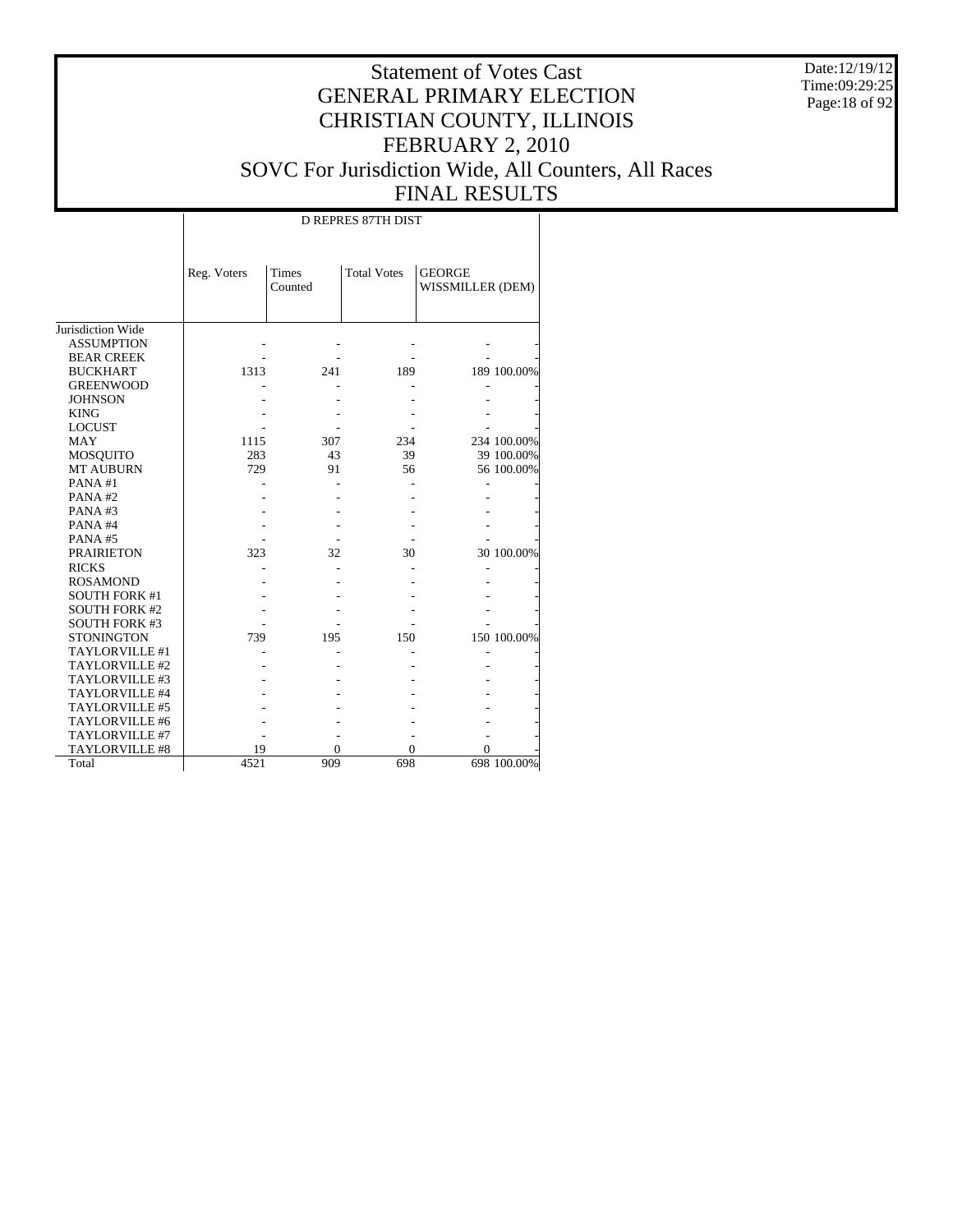Date:12/19/12 Time:09:29:25 Page:19 of 92

|                       |             | <b>D REPRES 98TH DIST</b> |                    |                              |        |                                 |        |                             |        |
|-----------------------|-------------|---------------------------|--------------------|------------------------------|--------|---------------------------------|--------|-----------------------------|--------|
|                       | Reg. Voters | Times<br>Counted          | <b>Total Votes</b> | <b>CHRIS SHERER</b><br>(DEM) |        | <b>CHARLES LANDERS</b><br>(DEM) |        | FRED SNODGRASS<br>JR. (DEM) |        |
| Jurisdiction Wide     |             |                           |                    |                              |        |                                 |        |                             |        |
| <b>ASSUMPTION</b>     | 939         | 146                       | 119                | 29                           | 24.37% | 58                              | 48.74% | 32                          | 26.89% |
| <b>BEAR CREEK</b>     | 365         | 121                       | 94                 | 15                           | 15.96% | 45                              | 47.87% | 34                          | 36.17% |
| <b>BUCKHART</b>       |             |                           |                    |                              |        |                                 |        |                             |        |
| <b>GREENWOOD</b>      | 155         | 20                        | 17                 | 3                            | 17.65% | 10                              | 58.82% | 4                           | 23.53% |
| <b>JOHNSON</b>        | 498         | 124                       | 100                | 27                           | 27.00% | 44                              | 44.00% | 29                          | 29.00% |
| <b>KING</b>           | 155         | 37                        | 31                 | 5                            | 16.13% | 14                              | 45.16% | 12                          | 38.71% |
| <b>LOCUST</b>         | 445         | 143                       | 118                | 25                           | 21.19% | 58                              | 49.15% | 35                          | 29.66% |
| <b>MAY</b>            | 152         | 35                        | 27                 | 7                            | 25.93% | 9                               | 33.33% | 11                          | 40.74% |
| <b>MOSQUITO</b>       |             |                           |                    |                              |        |                                 |        |                             |        |
| <b>MT AUBURN</b>      |             |                           |                    |                              |        |                                 |        |                             |        |
| PANA#1                | 705         | 110                       | 92                 | 30                           | 32.61% | 42                              | 45.65% | 20                          | 21.74% |
| PANA#2                | 1371        | 214                       | 200                | 52                           | 26.00% | 99                              | 49.50% | 49                          | 24.50% |
| PANA#3                | 809         | 131                       | 107                | 35                           | 32.71% | 48                              | 44.86% | 24                          | 22.43% |
| PANA#4                | 683         | 109                       | 101                | 31                           | 30.69% | 51                              | 50.50% | 19                          | 18.81% |
| PANA#5                | 559         | 80                        | 72                 | 19                           | 26.39% | 32                              | 44.44% | 21                          | 29.17% |
| <b>PRAIRIETON</b>     |             |                           |                    |                              |        | ÷,                              |        |                             |        |
| <b>RICKS</b>          | 847         | 206                       | 175                | 40                           | 22.86% | 78                              | 44.57% | 57                          | 32.57% |
| <b>ROSAMOND</b>       | 251         | 22                        | 20                 | 3                            | 15.00% | 13                              | 65.00% | $\overline{4}$              | 20.00% |
| <b>SOUTH FORK #1</b>  | 983         | 218                       | 181                | 58                           | 32.04% | 76                              | 41.99% | 47                          | 25.97% |
| <b>SOUTH FORK #2</b>  | 457         | 102                       | 91                 | 19                           | 20.88% | 30                              | 32.97% | 42                          | 46.15% |
| <b>SOUTH FORK #3</b>  | 416         | 83                        | 68                 | 19                           | 27.94% | 29                              | 42.65% | 20                          | 29.41% |
| <b>STONINGTON</b>     |             |                           |                    |                              |        |                                 |        |                             |        |
| TAYLORVILLE #1        | 953         | 216                       | 189                | 36                           | 19.05% | 76                              | 40.21% | 77                          | 40.74% |
| TAYLORVILLE #2        | 872         | 197                       | 174                | 23                           | 13.22% | 89                              | 51.15% | 62                          | 35.63% |
| TAYLORVILLE #3        | 863         | 244                       | 195                | 35                           | 17.95% | 98                              | 50.26% | 62                          | 31.79% |
| TAYLORVILLE #4        | 1345        | 376                       | 334                | 72                           | 21.56% | 162                             | 48.50% | 100                         | 29.94% |
| TAYLORVILLE #5        | 1338        | 320                       | 276                | 43                           | 15.58% | 149                             | 53.99% | 84                          | 30.43% |
| TAYLORVILLE #6        | 911         | 232                       | 198                | 41                           | 20.71% | 85                              | 42.93% | 72                          | 36.36% |
| TAYLORVILLE #7        | 885         | 211                       | 189                | 36                           | 19.05% | 96                              | 50.79% | 57                          | 30.16% |
| <b>TAYLORVILLE #8</b> | 981         | 221                       | 182                | 37                           | 20.33% | 90                              | 49.45% | 55                          | 30.22% |
| Total                 | 17938       | 3918                      | 3350               | 740                          | 22.09% | 1581                            | 47.19% | 1029                        | 30.72% |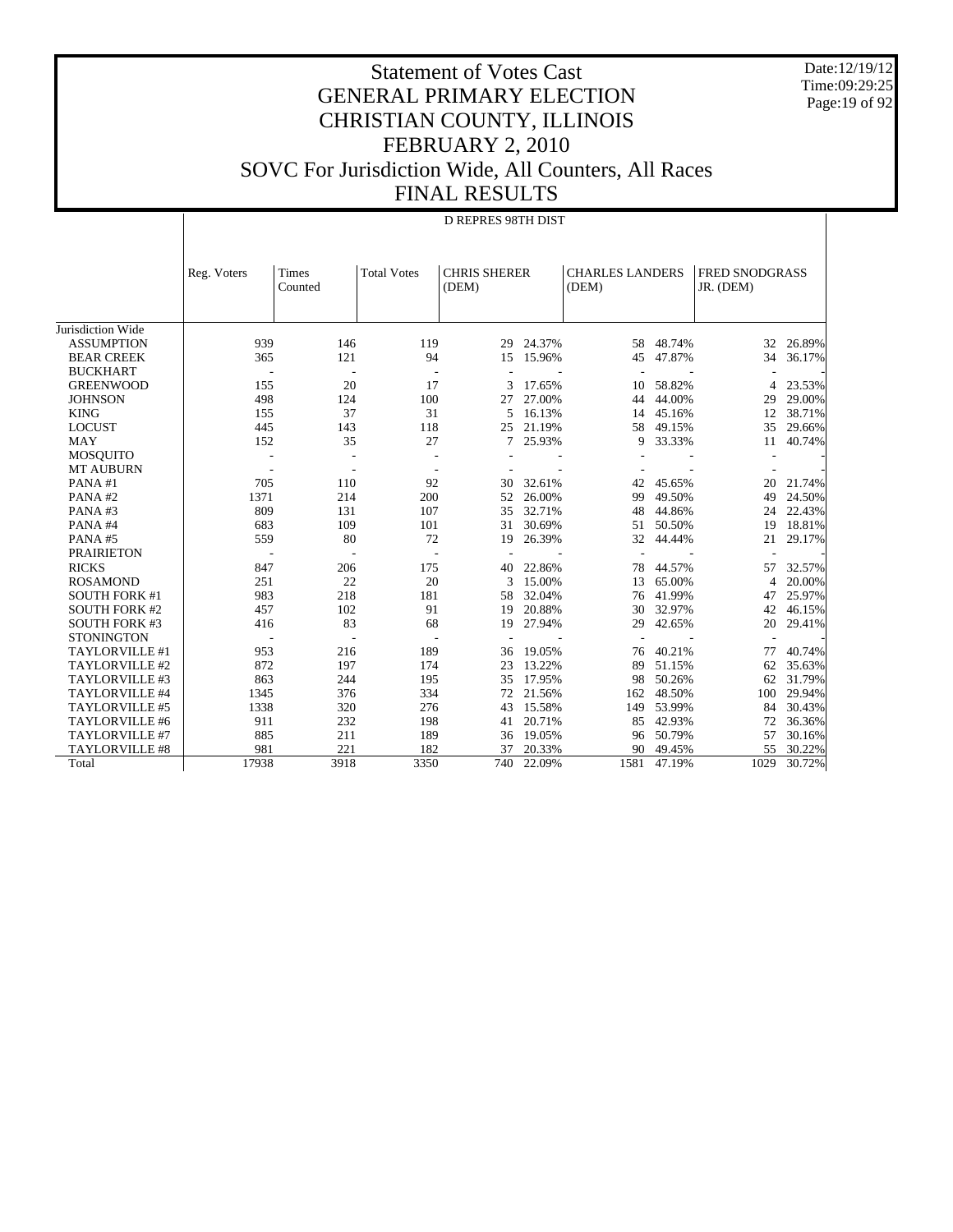Date:12/19/12 Time:09:29:25 Page:20 of 92

|                      |             | <b>D COUNTY CLERK</b> |                    |                              |  |  |  |  |  |  |
|----------------------|-------------|-----------------------|--------------------|------------------------------|--|--|--|--|--|--|
|                      | Reg. Voters | Times<br>Counted      | <b>Total Votes</b> | <b>LINDA CURTIN</b><br>(DEM) |  |  |  |  |  |  |
| Jurisdiction Wide    |             |                       |                    |                              |  |  |  |  |  |  |
| <b>ASSUMPTION</b>    | 939         | 146                   | 125                | 125 100.00%                  |  |  |  |  |  |  |
| <b>BEAR CREEK</b>    | 365         | 121                   | 106                | 106 100.00%                  |  |  |  |  |  |  |
| <b>BUCKHART</b>      | 1313        | 241                   | 222                | 222 100.00%                  |  |  |  |  |  |  |
| <b>GREENWOOD</b>     | 155         | 20                    | 19                 | 19 100.00%                   |  |  |  |  |  |  |
| <b>JOHNSON</b>       | 498         | 124                   | 102                | 102 100.00%                  |  |  |  |  |  |  |
| <b>KING</b>          | 155         | 37                    | 33                 | 33 100.00%                   |  |  |  |  |  |  |
| <b>LOCUST</b>        | 445         | 143                   | 130                | 130 100.00%                  |  |  |  |  |  |  |
| <b>MAY</b>           | 1267        | 342                   | 313                | 313 100.00%                  |  |  |  |  |  |  |
| <b>MOSQUITO</b>      | 283         | 43                    | 41                 | 41 100.00%                   |  |  |  |  |  |  |
| <b>MT AUBURN</b>     | 729         | 91                    | 82                 | 82 100.00%                   |  |  |  |  |  |  |
| PANA#1               | 705         | 110                   | 97                 | 97 100.00%                   |  |  |  |  |  |  |
| PANA#2               | 1371        | 214                   | 195                | 195 100.00%                  |  |  |  |  |  |  |
| PANA#3               | 809         | 131                   | 119                | 119 100.00%                  |  |  |  |  |  |  |
| PANA#4               | 683         | 109                   | 102                | 102 100.00%                  |  |  |  |  |  |  |
| PANA#5               | 559         | 80                    | 75                 | 75 100.00%                   |  |  |  |  |  |  |
| <b>PRAIRIETON</b>    | 323         | 32                    | 32                 | 32 100.00%                   |  |  |  |  |  |  |
| <b>RICKS</b>         | 847         | 206                   | 187                | 187 100.00%                  |  |  |  |  |  |  |
| <b>ROSAMOND</b>      | 251         | 22                    | 22                 | 22 100.00%                   |  |  |  |  |  |  |
| <b>SOUTH FORK #1</b> | 983         | 218                   | 196                | 196 100.00%                  |  |  |  |  |  |  |
| <b>SOUTH FORK #2</b> | 457         | 102                   | 95                 | 95 100.00%                   |  |  |  |  |  |  |
| <b>SOUTH FORK #3</b> | 416         | 83                    | 80                 | 80 100.00%                   |  |  |  |  |  |  |
| <b>STONINGTON</b>    | 739         | 195                   | 183                | 183 100.00%                  |  |  |  |  |  |  |
| TAYLORVILLE #1       | 953         | 216                   | 196                | 196 100.00%                  |  |  |  |  |  |  |
| TAYLORVILLE #2       | 872         | 197                   | 186                | 186 100.00%                  |  |  |  |  |  |  |
| TAYLORVILLE #3       | 863         | 244                   | 210                | 210 100.00%                  |  |  |  |  |  |  |
| TAYLORVILLE #4       | 1345        | 376                   | 340                | 340 100.00%                  |  |  |  |  |  |  |
| TAYLORVILLE #5       | 1338        | 320                   | 293                | 293 100.00%                  |  |  |  |  |  |  |
| TAYLORVILLE #6       | 911         | 232                   | 209                | 209 100.00%                  |  |  |  |  |  |  |
| TAYLORVILLE #7       | 885         | 211                   | 196                | 196 100.00%                  |  |  |  |  |  |  |
| TAYLORVILLE #8       | 1000        | 221                   | 201                | 201 100.00%                  |  |  |  |  |  |  |
| Total                | 22459       | 4827                  | 4387               | 4387 100.00%                 |  |  |  |  |  |  |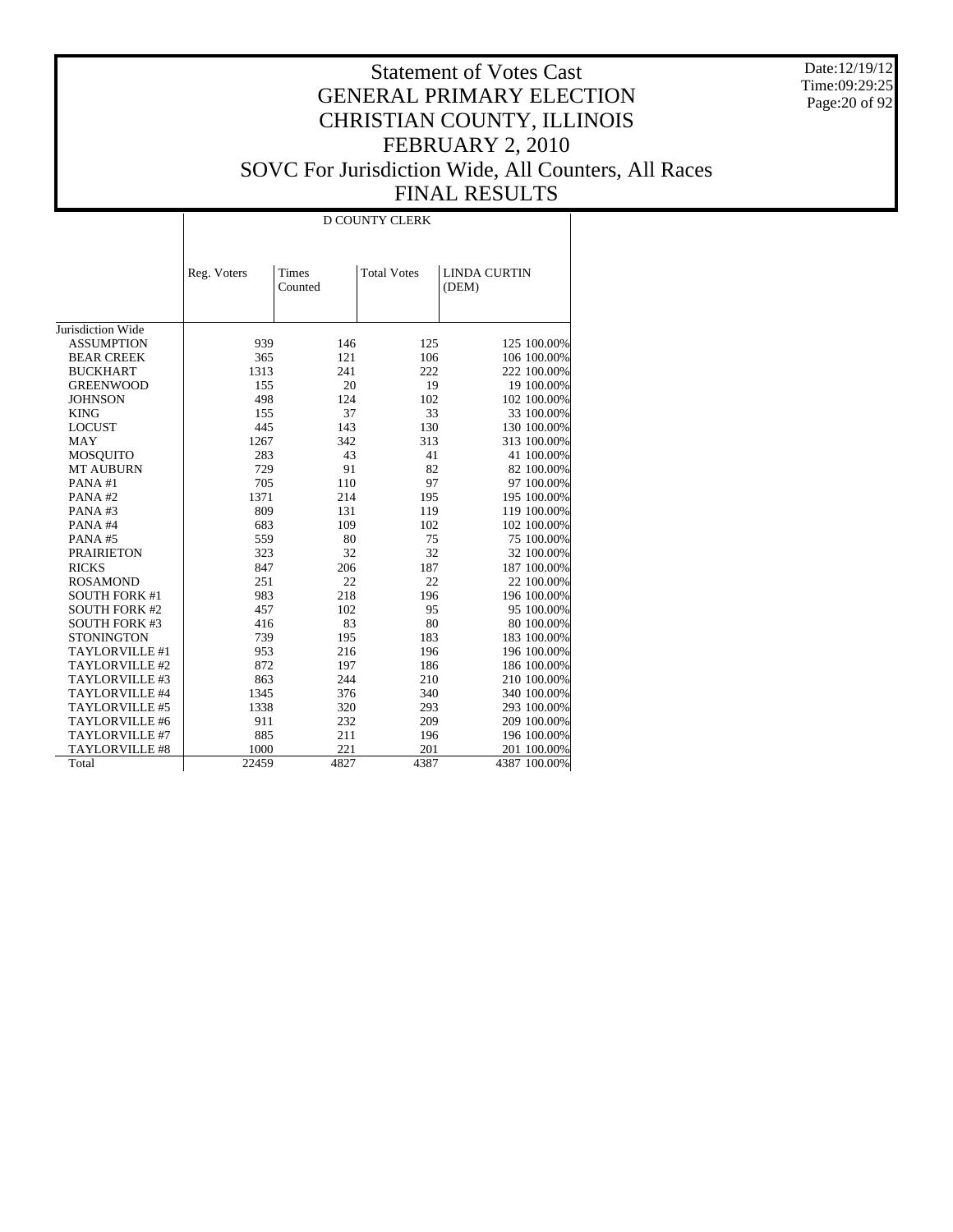Date:12/19/12 Time:09:29:25 Page:21 of 92

|                      |             | <b>D COUNTY TREASURER</b> |                    |                                |  |  |  |  |  |  |
|----------------------|-------------|---------------------------|--------------------|--------------------------------|--|--|--|--|--|--|
|                      |             |                           |                    |                                |  |  |  |  |  |  |
|                      | Reg. Voters | Times<br>Counted          | <b>Total Votes</b> | <b>COLLEEN HADLEY</b><br>(DEM) |  |  |  |  |  |  |
|                      |             |                           |                    |                                |  |  |  |  |  |  |
| Jurisdiction Wide    |             |                           |                    |                                |  |  |  |  |  |  |
| <b>ASSUMPTION</b>    | 939         | 146                       | 123                | 123 100.00%                    |  |  |  |  |  |  |
| <b>BEAR CREEK</b>    | 365         | 121                       | 100                | 100 100.00%                    |  |  |  |  |  |  |
| <b>BUCKHART</b>      | 1313        | 241                       | 217                | 217 100.00%                    |  |  |  |  |  |  |
| <b>GREENWOOD</b>     | 155         | 20                        | 18                 | 18 100.00%                     |  |  |  |  |  |  |
| <b>JOHNSON</b>       | 498         | 124                       | 102                | 102 100.00%                    |  |  |  |  |  |  |
| <b>KING</b>          | 155         | 37                        | 32                 | 32 100.00%                     |  |  |  |  |  |  |
| <b>LOCUST</b>        | 445         | 143                       | 128                | 128 100.00%                    |  |  |  |  |  |  |
| <b>MAY</b>           | 1267        | 342                       | 302                | 302 100.00%                    |  |  |  |  |  |  |
| <b>MOSQUITO</b>      | 283         | 43                        | 40                 | 40 100.00%                     |  |  |  |  |  |  |
| <b>MT AUBURN</b>     | 729         | 91                        | 78                 | 78 100.00%                     |  |  |  |  |  |  |
| PANA#1               | 705         | 110                       | 94                 | 94 100.00%                     |  |  |  |  |  |  |
| PANA#2               | 1371        | 214                       | 195                | 195 100.00%                    |  |  |  |  |  |  |
| PANA#3               | 809         | 131                       | 118                | 118 100.00%                    |  |  |  |  |  |  |
| PANA#4               | 683         | 109                       | 101                | 101 100.00%                    |  |  |  |  |  |  |
| PANA#5               | 559         | 80                        | 75                 | 75 100.00%                     |  |  |  |  |  |  |
| <b>PRAIRIETON</b>    | 323         | 32                        | 32                 | 32 100.00%                     |  |  |  |  |  |  |
| <b>RICKS</b>         | 847         | 206                       | 187                | 187 100.00%                    |  |  |  |  |  |  |
| <b>ROSAMOND</b>      | 251         | 22                        | 21                 | 21 100.00%                     |  |  |  |  |  |  |
| <b>SOUTH FORK #1</b> | 983         | 218                       | 192                | 192 100.00%                    |  |  |  |  |  |  |
| <b>SOUTH FORK #2</b> | 457         | 102                       | 92                 | 92 100.00%                     |  |  |  |  |  |  |
| <b>SOUTH FORK #3</b> | 416         | 83                        | 77                 | 77 100.00%                     |  |  |  |  |  |  |
| <b>STONINGTON</b>    | 739         | 195                       | 174                | 174 100.00%                    |  |  |  |  |  |  |
| TAYLORVILLE #1       | 953         | 216                       | 188                | 188 100.00%                    |  |  |  |  |  |  |
| TAYLORVILLE #2       | 872         | 197                       | 179                | 179 100.00%                    |  |  |  |  |  |  |
| TAYLORVILLE #3       | 863         | 244                       | 208                | 208 100.00%                    |  |  |  |  |  |  |
| TAYLORVILLE #4       | 1345        | 376                       | 342                | 342 100.00%                    |  |  |  |  |  |  |
| TAYLORVILLE #5       | 1338        | 320                       | 289                | 289 100.00%                    |  |  |  |  |  |  |
| TAYLORVILLE #6       | 911         | 232                       | 207                | 207 100.00%                    |  |  |  |  |  |  |
| TAYLORVILLE #7       | 885         | 211                       | 196                | 196 100.00%                    |  |  |  |  |  |  |
| TAYLORVILLE #8       | 1000        | 221                       | 199                | 199 100.00%                    |  |  |  |  |  |  |
| Total                | 22459       | 4827                      | 4306               | 4306 100.00%                   |  |  |  |  |  |  |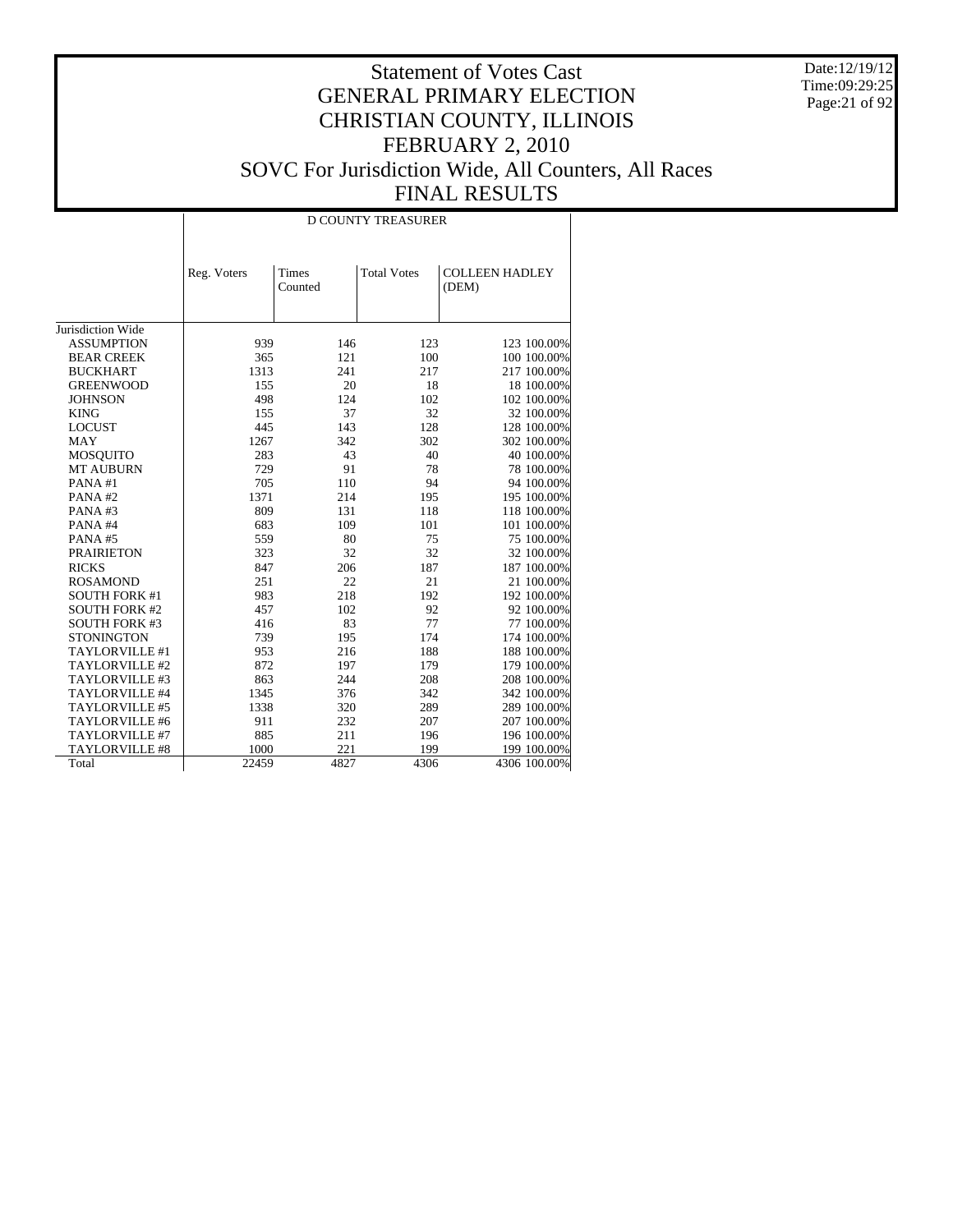Date:12/19/12 Time:09:29:25 Page:22 of 92

#### Statement of Votes Cast GENERAL PRIMARY ELECTION CHRISTIAN COUNTY, ILLINOIS FEBRUARY 2, 2010 SOVC For Jurisdiction Wide, All Counters, All Races FINAL RESULTS

#### D SHERIFF

|                       | Reg. Voters | Times   | <b>Total Votes</b> | <b>MICK MOLISKE</b> |        | <b>GARY SLOVICK</b> |        | <b>DON BROADDUS</b> |        |
|-----------------------|-------------|---------|--------------------|---------------------|--------|---------------------|--------|---------------------|--------|
|                       |             | Counted |                    | (DEM)               |        | (DEM)               |        | (DEM)               |        |
|                       |             |         |                    |                     |        |                     |        |                     |        |
| Jurisdiction Wide     |             |         |                    |                     |        |                     |        |                     |        |
| <b>ASSUMPTION</b>     | 939         | 146     | 140                | 5                   | 3.57%  | 15                  | 10.71% | 43                  | 30.71% |
| <b>BEAR CREEK</b>     | 365         | 121     | 120                | 6                   | 5.00%  | 34                  | 28.33% | 38                  | 31.67% |
| <b>BUCKHART</b>       | 1313        | 241     | 232                | 23                  | 9.91%  | 26                  | 11.21% | 66                  | 28.45% |
| <b>GREENWOOD</b>      | 155         | 20      | 20                 | $\Omega$            | 0.00%  | $\Omega$            | 0.00%  | 8                   | 40.00% |
| <b>JOHNSON</b>        | 498         | 124     | 123                | 16                  | 13.01% | 12                  | 9.76%  | 41                  | 33.33% |
| <b>KING</b>           | 155         | 37      | 37                 | $\mathbf{1}$        | 2.70%  | 5                   | 13.51% | 18                  | 48.65% |
| <b>LOCUST</b>         | 445         | 143     | 142                | 12                  | 8.45%  | 12                  | 8.45%  | 34                  | 23.94% |
| <b>MAY</b>            | 1267        | 342     | 340                | 70                  | 20.59% | 28                  | 8.24%  | 77                  | 22.65% |
| <b>MOSQUITO</b>       | 283         | 43      | 43                 | 7                   | 16.28% | $\mathbf{0}$        | 0.00%  | 16                  | 37.21% |
| <b>MT AUBURN</b>      | 729         | 91      | 90                 | 24                  | 26.67% | 6                   | 6.67%  | 25                  | 27.78% |
| PANA#1                | 705         | 110     | 108                | 13                  | 12.04% | 9                   | 8.33%  | 34                  | 31.48% |
| PANA#2                | 1371        | 214     | 211                | 24                  | 11.37% | 24                  | 11.37% | 57                  | 27.01% |
| PANA#3                | 809         | 131     | 127                | 20                  | 15.75% | 25                  | 19.69% | 23                  | 18.11% |
| PANA#4                | 683         | 109     | 107                | 13                  | 12.15% | 14                  | 13.08% | 31                  | 28.97% |
| PANA#5                | 559         | 80      | 78                 | 3                   | 3.85%  | 13                  | 16.67% | 36                  | 46.15% |
| <b>PRAIRIETON</b>     | 323         | 32      | 32                 | 10                  | 31.25% | 3                   | 9.38%  | 10                  | 31.25% |
| <b>RICKS</b>          | 847         | 206     | 204                | 16                  | 7.84%  | 28                  | 13.73% | 103                 | 50.49% |
| <b>ROSAMOND</b>       | 251         | 22      | 22                 | $\overline{c}$      | 9.09%  | $\overline{c}$      | 9.09%  | 4                   | 18.18% |
| <b>SOUTH FORK #1</b>  | 983         | 218     | 215                | 35                  | 16.28% | 29                  | 13.49% | 57                  | 26.51% |
| <b>SOUTH FORK #2</b>  | 457         | 102     | 98                 | 15                  | 15.31% | 15                  | 15.31% | 39                  | 39.80% |
| <b>SOUTH FORK #3</b>  | 416         | 83      | 82                 | 14                  | 17.07% | 10                  | 12.20% | 18                  | 21.95% |
| <b>STONINGTON</b>     | 739         | 195     | 192                | 15                  | 7.81%  | 16                  | 8.33%  | 47                  | 24.48% |
| TAYLORVILLE #1        | 953         | 216     | 212                | 62                  | 29.25% | 18                  | 8.49%  | 26                  | 12.26% |
| TAYLORVILLE #2        | 872         | 197     | 197                | 22                  | 11.17% | $\overline{7}$      | 3.55%  | 42                  | 21.32% |
| TAYLORVILLE #3        | 863         | 244     | 244                | 32                  | 13.11% | 18                  | 7.38%  | 49                  | 20.08% |
| TAYLORVILLE #4        | 1345        | 376     | 375                | 41                  | 10.93% | 34                  | 9.07%  | 127                 | 33.87% |
| TAYLORVILLE #5        | 1338        | 320     | 318                | 45                  | 14.15% | 32                  | 10.06% | 71                  | 22.33% |
| TAYLORVILLE #6        | 911         | 232     | 231                | 28                  | 12.12% | 31                  | 13.42% | 52                  | 22.51% |
| TAYLORVILLE #7        | 885         | 211     | 209                | 24                  | 11.48% | 18                  | 8.61%  | 56                  | 26.79% |
| <b>TAYLORVILLE #8</b> | 1000        | 221     | 217                | 26                  | 11.98% | 14                  | 6.45%  | 31                  | 14.29% |
| Total                 | 22459       | 4827    | 4766               | 624                 | 13.09% | 498                 | 10.45% | 1279                | 26.84% |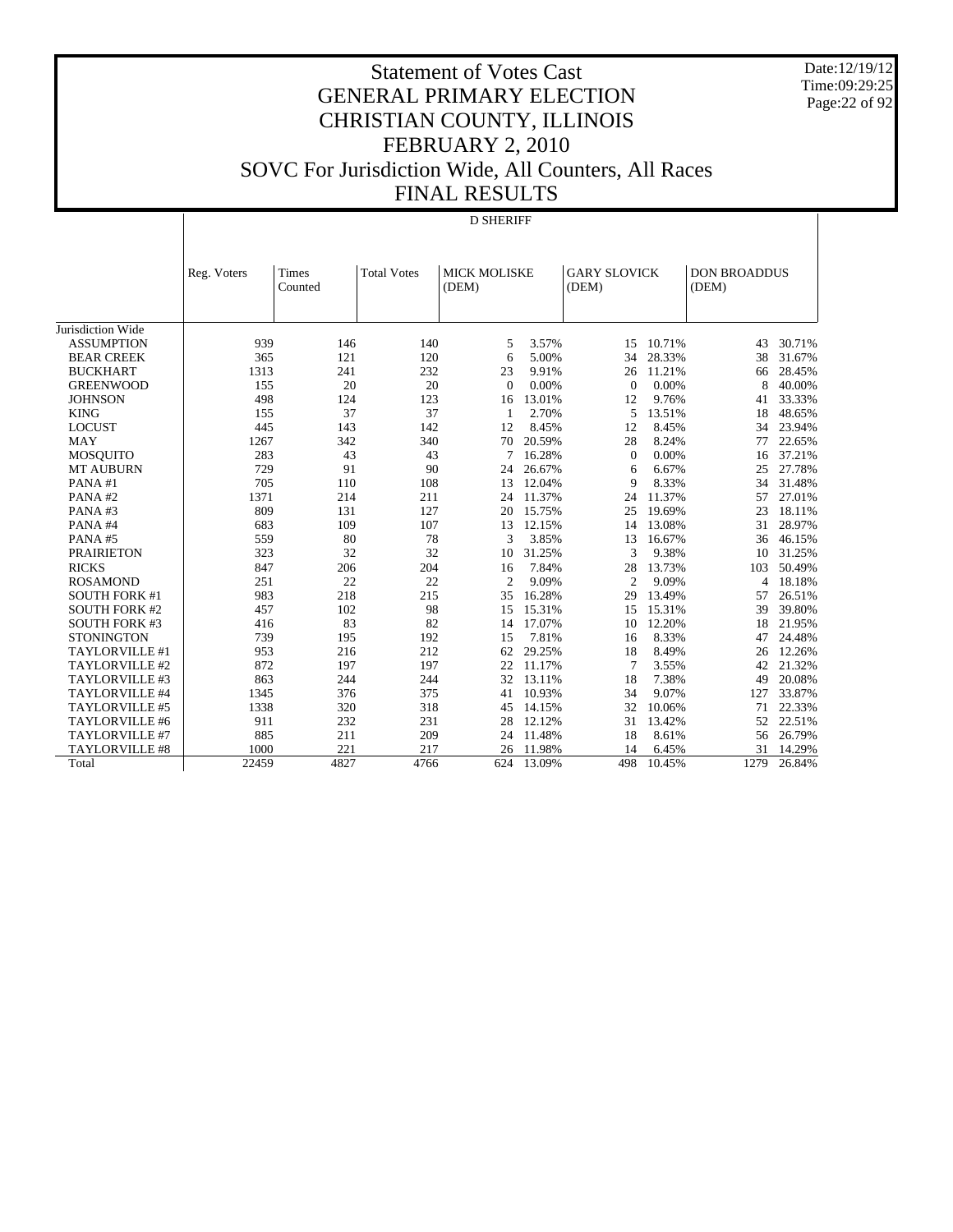Date:12/19/12 Time:09:29:25 Page:23 of 92

|                       |                               | <b>D SHERIFF</b> |                             |        |             | <b>D SUPER ASSESSMENTS</b> |                    |                  |  |  |
|-----------------------|-------------------------------|------------------|-----------------------------|--------|-------------|----------------------------|--------------------|------------------|--|--|
|                       | <b>THOMAS STRAWN</b><br>(DEM) |                  | <b>DAVID MAHAN</b><br>(DEM) |        | Reg. Voters | Times<br>Counted           | <b>Total Votes</b> | RON FINLEY (DEM) |  |  |
| Jurisdiction Wide     |                               |                  |                             |        |             |                            |                    |                  |  |  |
| <b>ASSUMPTION</b>     | 8                             | 5.71%            | 69                          | 49.29% | 939         | 146                        | 117                | 117 100.00%      |  |  |
| <b>BEAR CREEK</b>     | $\overline{2}$                | 1.67%            | 40                          | 33.33% | 365         | 121                        | 101                | 101 100.00%      |  |  |
| <b>BUCKHART</b>       | 11                            | 4.74%            | 106                         | 45.69% | 1313        | 241                        | 211                | 211 100.00%      |  |  |
| <b>GREENWOOD</b>      | 1                             | 5.00%            | 11                          | 55.00% | 155         | 20                         | 17                 | 17 100.00%       |  |  |
| <b>JOHNSON</b>        | 3                             | 2.44%            | 51                          | 41.46% | 498         | 124                        | 94                 | 94 100.00%       |  |  |
| <b>KING</b>           | $\overline{2}$                | 5.41%            | 11                          | 29.73% | 155         | 37                         | 28                 | 28 100.00%       |  |  |
| <b>LOCUST</b>         | 23                            | 16.20%           | 61                          | 42.96% | 445         | 143                        | 122                | 122 100.00%      |  |  |
| <b>MAY</b>            | 7                             | 2.06%            | 158                         | 46.47% | 1267        | 342                        | 292                | 292 100.00%      |  |  |
| <b>MOSQUITO</b>       | 4                             | 9.30%            | 16                          | 37.21% | 283         | 43                         | 39                 | 39 100.00%       |  |  |
| <b>MT AUBURN</b>      | 5                             | 5.56%            | 30                          | 33.33% | 729         | 91                         | 67                 | 67 100.00%       |  |  |
| PANA#1                | 10                            | 9.26%            | 42                          | 38.89% | 705         | 110                        | 97                 | 97 100.00%       |  |  |
| PANA#2                | 21                            | 9.95%            | 85                          | 40.28% | 1371        | 214                        | 186                | 186 100.00%      |  |  |
| PANA#3                | 10                            | 7.87%            | 49                          | 38.58% | 809         | 131                        | 107                | 107 100.00%      |  |  |
| PANA#4                | 4                             | 3.74%            | 45                          | 42.06% | 683         | 109                        | 95                 | 95 100.00%       |  |  |
| PANA#5                | 3                             | 3.85%            | 23                          | 29.49% | 559         | 80                         | 73                 | 73 100.00%       |  |  |
| <b>PRAIRIETON</b>     | $\Omega$                      | $0.00\%$         | 9                           | 28.13% | 323         | 32                         | 32                 | 32 100.00%       |  |  |
| <b>RICKS</b>          | 6                             | 2.94%            | 51                          | 25.00% | 847         | 206                        | 182                | 182 100.00%      |  |  |
| <b>ROSAMOND</b>       | 3                             | 13.64%           | 11                          | 50.00% | 251         | 22                         | 20                 | 20 100.00%       |  |  |
| <b>SOUTH FORK #1</b>  | 7                             | 3.26%            | 87                          | 40.47% | 983         | 218                        | 188                | 188 100.00%      |  |  |
| <b>SOUTH FORK #2</b>  | $\overline{4}$                | 4.08%            | 25                          | 25.51% | 457         | 102                        | 89                 | 89 100.00%       |  |  |
| <b>SOUTH FORK #3</b>  | $\overline{2}$                | 2.44%            | 38                          | 46.34% | 416         | 83                         | 68                 | 68 100.00%       |  |  |
| <b>STONINGTON</b>     | 7                             | 3.65%            | 107                         | 55.73% | 739         | 195                        | 170                | 170 100.00%      |  |  |
| TAYLORVILLE #1        | $\mathbf{2}$                  | 0.94%            | 104                         | 49.06% | 953         | 216                        | 182                | 182 100.00%      |  |  |
| TAYLORVILLE #2        | 8                             | 4.06%            | 118                         | 59.90% | 872         | 197                        | 173                | 173 100.00%      |  |  |
| TAYLORVILLE #3        | 10                            | 4.10%            | 135                         | 55.33% | 863         | 244                        | 208                | 208 100.00%      |  |  |
| TAYLORVILLE #4        | 18                            | 4.80%            | 155                         | 41.33% | 1345        | 376                        | 333                | 333 100.00%      |  |  |
| TAYLORVILLE #5        | 16                            | 5.03%            | 154                         | 48.43% | 1338        | 320                        | 279                | 279 100.00%      |  |  |
| TAYLORVILLE #6        | 6                             | 2.60%            | 114                         | 49.35% | 911         | 232                        | 197                | 197 100.00%      |  |  |
| TAYLORVILLE #7        | 5                             | 2.39%            | 106                         | 50.72% | 885         | 211                        | 185                | 185 100.00%      |  |  |
| <b>TAYLORVILLE #8</b> | $\overline{4}$                | 1.84%            | 142                         | 65.44% | 1000        | 221                        | 180                | 180 100.00%      |  |  |
| Total                 | 212                           | 4.45%            | 2153                        | 45.17% | 22459       | 4827                       | 4132               | 4132 100.00%     |  |  |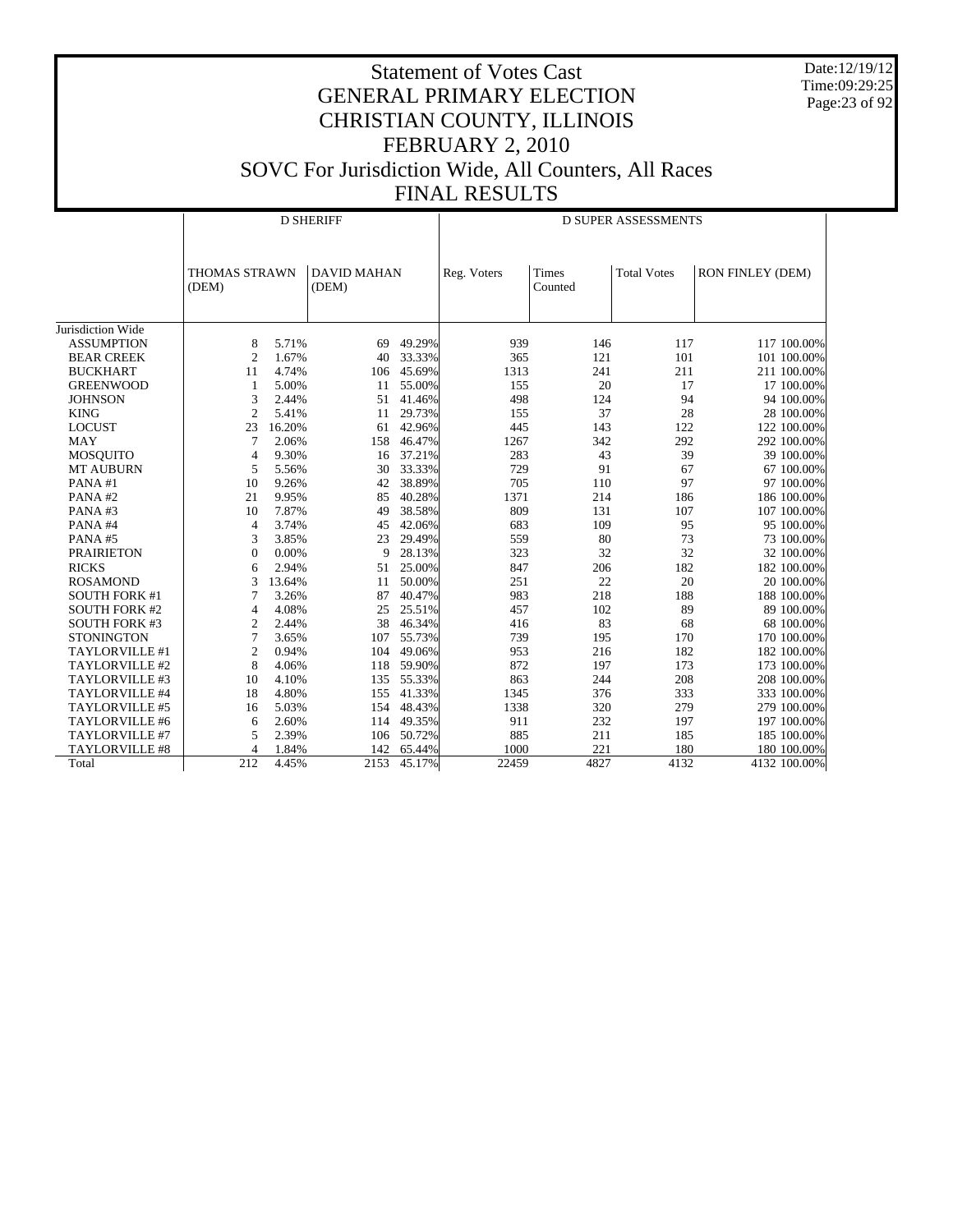Date:12/19/12 Time:09:29:25 Page:24 of 92

|                      |                | D ESR(CHRISTIAN-MONT) |                    |                              |  |  |  |  |  |  |
|----------------------|----------------|-----------------------|--------------------|------------------------------|--|--|--|--|--|--|
|                      | Reg. Voters    | Times<br>Counted      | <b>Total Votes</b> | <b>TERRY TRADER</b><br>(DEM) |  |  |  |  |  |  |
| Jurisdiction Wide    |                |                       |                    |                              |  |  |  |  |  |  |
| <b>ASSUMPTION</b>    | $\overline{2}$ | $\overline{0}$        |                    | $\mathbf{0}$                 |  |  |  |  |  |  |
|                      |                | 121                   | $\boldsymbol{0}$   |                              |  |  |  |  |  |  |
| <b>BEAR CREEK</b>    | 365            | 241                   | 96                 | 96 100.00%                   |  |  |  |  |  |  |
| <b>BUCKHART</b>      | 1310           |                       | 190                | 190 100.00%                  |  |  |  |  |  |  |
| <b>GREENWOOD</b>     | 155            | 20                    | 16                 | 16 100.00%                   |  |  |  |  |  |  |
| <b>JOHNSON</b>       | 498            | 124                   | 88                 | 88 100.00%                   |  |  |  |  |  |  |
| <b>KING</b>          | 155            | 37                    | 26                 | 26 100.00%                   |  |  |  |  |  |  |
| <b>LOCUST</b>        | 431            | 140                   | 108                | 108 100.00%                  |  |  |  |  |  |  |
| <b>MAY</b>           | 1255           | 339                   | 265                | 265 100.00%                  |  |  |  |  |  |  |
| <b>MOSQUITO</b>      | 155            | 30                    | 25                 | 25 100.00%                   |  |  |  |  |  |  |
| <b>MT AUBURN</b>     | 609            | 90                    | 53                 | 53 100.00%                   |  |  |  |  |  |  |
| PANA#1               | 705            | 110                   | 90                 | 90 100.00%                   |  |  |  |  |  |  |
| PANA#2               | 1371           | 214                   | 190                | 190 100.00%                  |  |  |  |  |  |  |
| PANA#3               | 809            | 131                   | 107                | 107 100.00%                  |  |  |  |  |  |  |
| PANA#4               | 672            | 109                   | 92                 | 92 100.00%                   |  |  |  |  |  |  |
| PANA#5               | 547            | 80                    | 70                 | 70 100.00%                   |  |  |  |  |  |  |
| <b>PRAIRIETON</b>    | 49             | 11                    | 11                 | 11 100.00%                   |  |  |  |  |  |  |
| <b>RICKS</b>         | 847            | 206                   | 170                | 170 100.00%                  |  |  |  |  |  |  |
| <b>ROSAMOND</b>      | 251            | 22                    | 20                 | 20 100.00%                   |  |  |  |  |  |  |
| <b>SOUTH FORK #1</b> | 983            | 218                   | 177                | 177 100.00%                  |  |  |  |  |  |  |
| <b>SOUTH FORK #2</b> | 393            | 100                   | 85                 | 85 100.00%                   |  |  |  |  |  |  |
| <b>SOUTH FORK #3</b> | 416            | 83                    | 63                 | 63 100.00%                   |  |  |  |  |  |  |
| <b>STONINGTON</b>    | 737            | 195                   | 150                | 150 100.00%                  |  |  |  |  |  |  |
| TAYLORVILLE #1       | 953            | 216                   | 177                | 177 100.00%                  |  |  |  |  |  |  |
| TAYLORVILLE #2       | 872            | 197                   | 165                | 165 100.00%                  |  |  |  |  |  |  |
| TAYLORVILLE #3       | 863            | 244                   | 180                | 180 100.00%                  |  |  |  |  |  |  |
| TAYLORVILLE #4       | 1345           | 376                   | 314                | 314 100.00%                  |  |  |  |  |  |  |
| TAYLORVILLE #5       | 1338           | 320                   | 263                | 263 100.00%                  |  |  |  |  |  |  |
| TAYLORVILLE #6       | 911            | 232                   | 188                | 188 100.00%                  |  |  |  |  |  |  |
| TAYLORVILLE #7       | 885            | 211                   | 177                | 177 100.00%                  |  |  |  |  |  |  |
| TAYLORVILLE #8       | 1000           | 221                   | 170                | 170 100.00%                  |  |  |  |  |  |  |
| Total                | 20882          | 4638                  | 3726               | 3726 100.00%                 |  |  |  |  |  |  |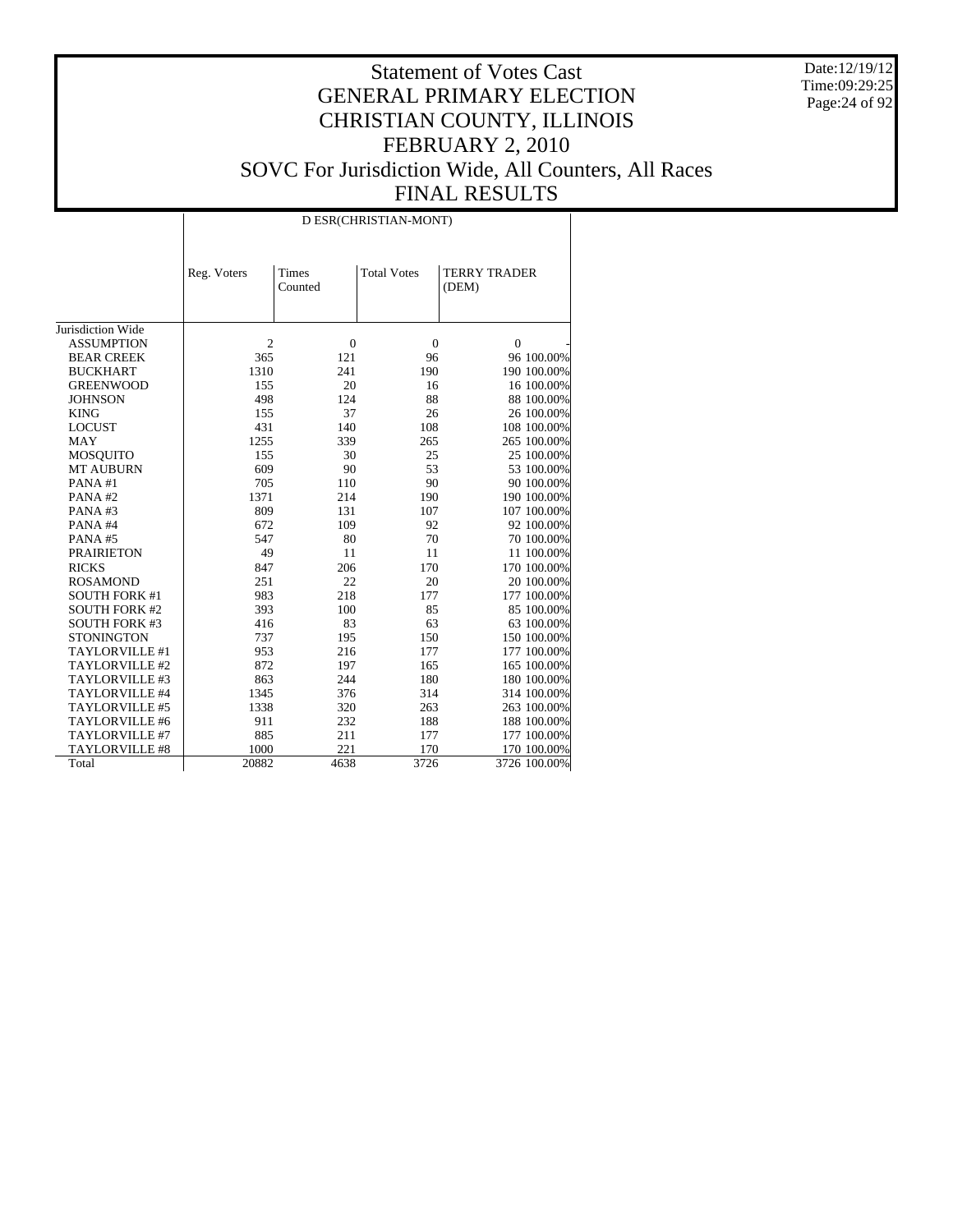Date:12/19/12 Time:09:29:25 Page:25 of 92

# Statement of Votes Cast GENERAL PRIMARY ELECTION CHRISTIAN COUNTY, ILLINOIS FEBRUARY 2, 2010 SOVC For Jurisdiction Wide, All Counters, All Races FINAL RESULTS

|                      |             |                         | D ESR(SHELBY)      |                               |             |
|----------------------|-------------|-------------------------|--------------------|-------------------------------|-------------|
|                      | Reg. Voters | <b>Times</b><br>Counted | <b>Total Votes</b> | <b>NIK GROOTHUIS</b><br>(DEM) |             |
| Jurisdiction Wide    |             |                         |                    |                               |             |
| <b>ASSUMPTION</b>    | 937         | 146                     | 109                |                               | 109 100.00% |
| <b>BEAR CREEK</b>    |             |                         |                    |                               |             |
| <b>BUCKHART</b>      |             |                         |                    |                               |             |
| <b>GREENWOOD</b>     |             |                         |                    |                               |             |
| <b>JOHNSON</b>       |             |                         |                    |                               |             |
| <b>KING</b>          |             |                         |                    |                               |             |
| <b>LOCUST</b>        | 14          | 3                       | 3                  |                               | 3 100.00%   |
| <b>MAY</b>           | 12          | 3                       | 3                  |                               | 3 100.00%   |
| <b>MOSQUITO</b>      |             |                         |                    |                               |             |
| <b>MT AUBURN</b>     |             |                         |                    |                               |             |
| PANA#1               |             |                         |                    |                               |             |
| PANA#2               |             |                         |                    |                               |             |
| PANA#3               |             |                         |                    |                               |             |
| PANA#4               | 11          | $\Omega$                | 0                  | $\theta$                      |             |
| PANA#5               | 12          | $\Omega$                | 0                  | $\theta$                      |             |
| <b>PRAIRIETON</b>    | 271         | 21                      | 20                 |                               | 20 100.00%  |
| <b>RICKS</b>         |             |                         |                    |                               |             |
| <b>ROSAMOND</b>      |             |                         |                    |                               |             |
| <b>SOUTH FORK #1</b> |             |                         |                    |                               |             |
| <b>SOUTH FORK #2</b> |             |                         |                    |                               |             |
| <b>SOUTH FORK #3</b> |             |                         |                    |                               |             |
| <b>STONINGTON</b>    |             |                         |                    |                               |             |
| TAYLORVILLE #1       |             |                         |                    |                               |             |
| TAYLORVILLE #2       |             |                         |                    |                               |             |
| TAYLORVILLE #3       |             |                         |                    |                               |             |
| TAYLORVILLE #4       |             |                         |                    |                               |             |
| TAYLORVILLE #5       |             |                         |                    |                               |             |
| TAYLORVILLE #6       |             |                         |                    |                               |             |
| TAYLORVILLE #7       |             |                         |                    |                               |             |
| TAYLORVILLE #8       |             |                         |                    |                               |             |
| Total                | 1257        | 173                     | 135                |                               | 135 100.00% |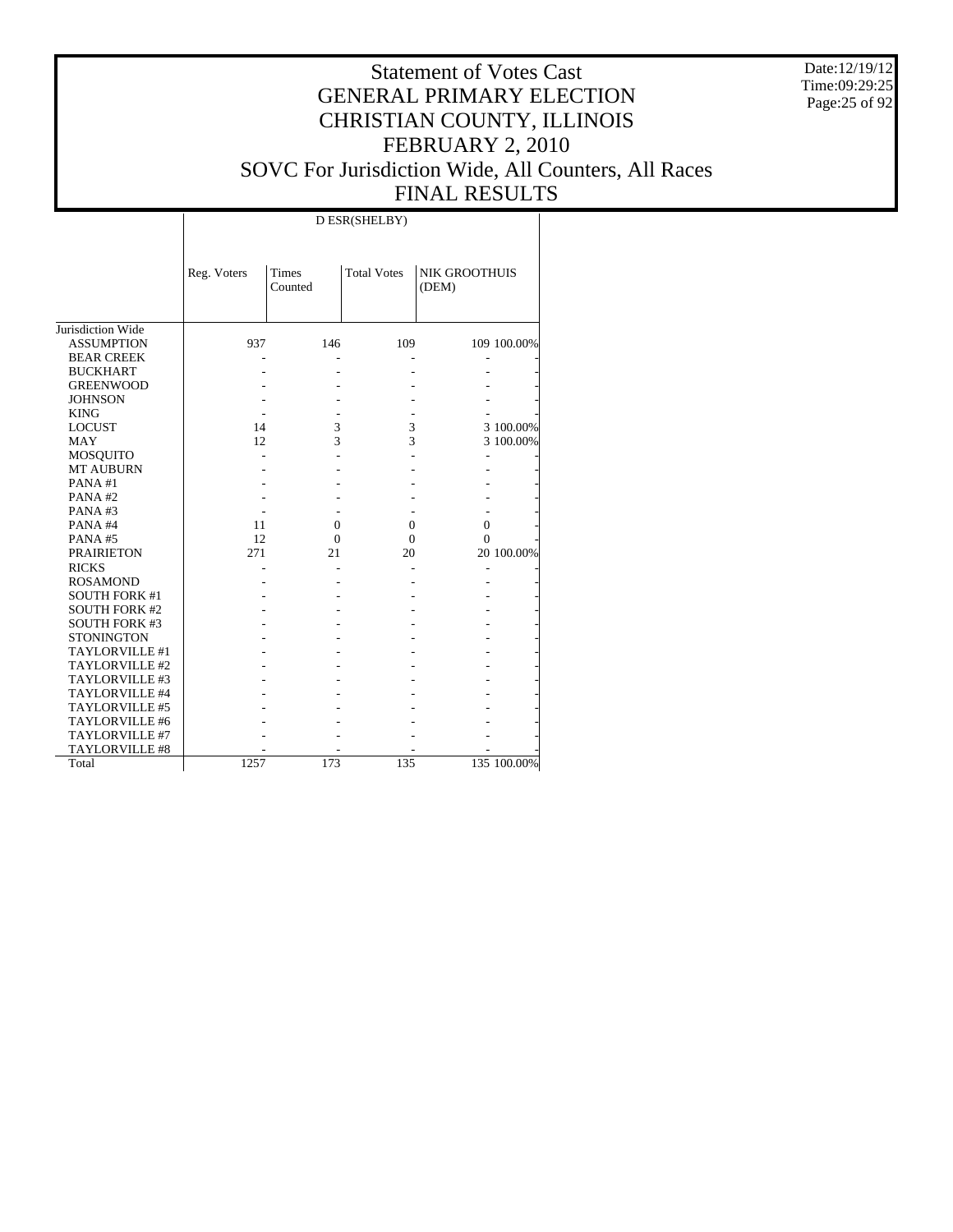Date:12/19/12 Time:09:29:25 Page:26 of 92

# Statement of Votes Cast GENERAL PRIMARY ELECTION CHRISTIAN COUNTY, ILLINOIS FEBRUARY 2, 2010 SOVC For Jurisdiction Wide, All Counters, All Races FINAL RESULTS

D CO BD DIST 1

|                      | Reg. Voters | <b>Times</b><br>Counted | <b>Total Votes</b> | <b>TIMOTHY</b><br><b>BUTCHER (DEM)</b> |            | <b>CRAIG PAULEK</b><br>(DEM) |           |
|----------------------|-------------|-------------------------|--------------------|----------------------------------------|------------|------------------------------|-----------|
| Jurisdiction Wide    |             |                         |                    |                                        |            |                              |           |
| <b>ASSUMPTION</b>    | 939         | 146                     | 155                |                                        | 105 67.74% |                              | 50 32.26% |
| <b>BEAR CREEK</b>    |             |                         |                    |                                        |            |                              |           |
| <b>BUCKHART</b>      |             |                         |                    |                                        |            |                              |           |
| <b>GREENWOOD</b>     |             |                         |                    |                                        |            |                              |           |
| <b>JOHNSON</b>       |             |                         |                    |                                        |            |                              |           |
| <b>KING</b>          |             |                         |                    |                                        |            |                              |           |
| <b>LOCUST</b>        |             |                         |                    |                                        |            |                              |           |
| <b>MAY</b>           | 1267        | 342                     | 392                | 234                                    | 59.69%     | 158                          | 40.31%    |
| MOSQUITO             | 283         | 43                      | 53                 | 34                                     | 64.15%     | 19                           | 35.85%    |
| <b>MT AUBURN</b>     | 729         | 91                      | 107                | 68                                     | 63.55%     | 39                           | 36.45%    |
| PANA#1               |             |                         |                    |                                        |            |                              |           |
| PANA#2               |             |                         |                    |                                        |            |                              |           |
| PANA#3               |             |                         |                    |                                        |            |                              |           |
| PANA#4               | 683         | 109                     | 125                | 78                                     | 62.40%     | 47                           | 37.60%    |
| PANA#5               | 559         | 80                      | 103                | 54                                     | 52.43%     | 49                           | 47.57%    |
| <b>PRAIRIETON</b>    | 323         | 32                      | 43                 | 27                                     | 62.79%     | 16                           | 37.21%    |
| <b>RICKS</b>         |             |                         |                    |                                        |            |                              |           |
| <b>ROSAMOND</b>      |             |                         |                    |                                        |            |                              |           |
| <b>SOUTH FORK #1</b> |             |                         |                    |                                        |            |                              |           |
| <b>SOUTH FORK #2</b> |             |                         |                    |                                        |            |                              |           |
| <b>SOUTH FORK #3</b> |             |                         |                    |                                        |            |                              |           |
| <b>STONINGTON</b>    | 739         | 195                     | 251                | 127                                    | 50.60%     | 124                          | 49.40%    |
| TAYLORVILLE #1       |             |                         |                    |                                        |            |                              |           |
| TAYLORVILLE #2       |             |                         |                    |                                        |            |                              |           |
| TAYLORVILLE #3       |             |                         |                    |                                        |            |                              |           |
| TAYLORVILLE #4       |             |                         |                    |                                        |            |                              |           |
| TAYLORVILLE #5       |             |                         |                    |                                        |            |                              |           |
| TAYLORVILLE #6       |             |                         |                    |                                        |            |                              |           |
| TAYLORVILLE #7       |             |                         |                    |                                        |            |                              |           |
| TAYLORVILLE #8       |             |                         |                    |                                        |            |                              |           |
| Total                | 5522        | 1038                    | 1229               | 727                                    | 59.15%     | 502                          | 40.85%    |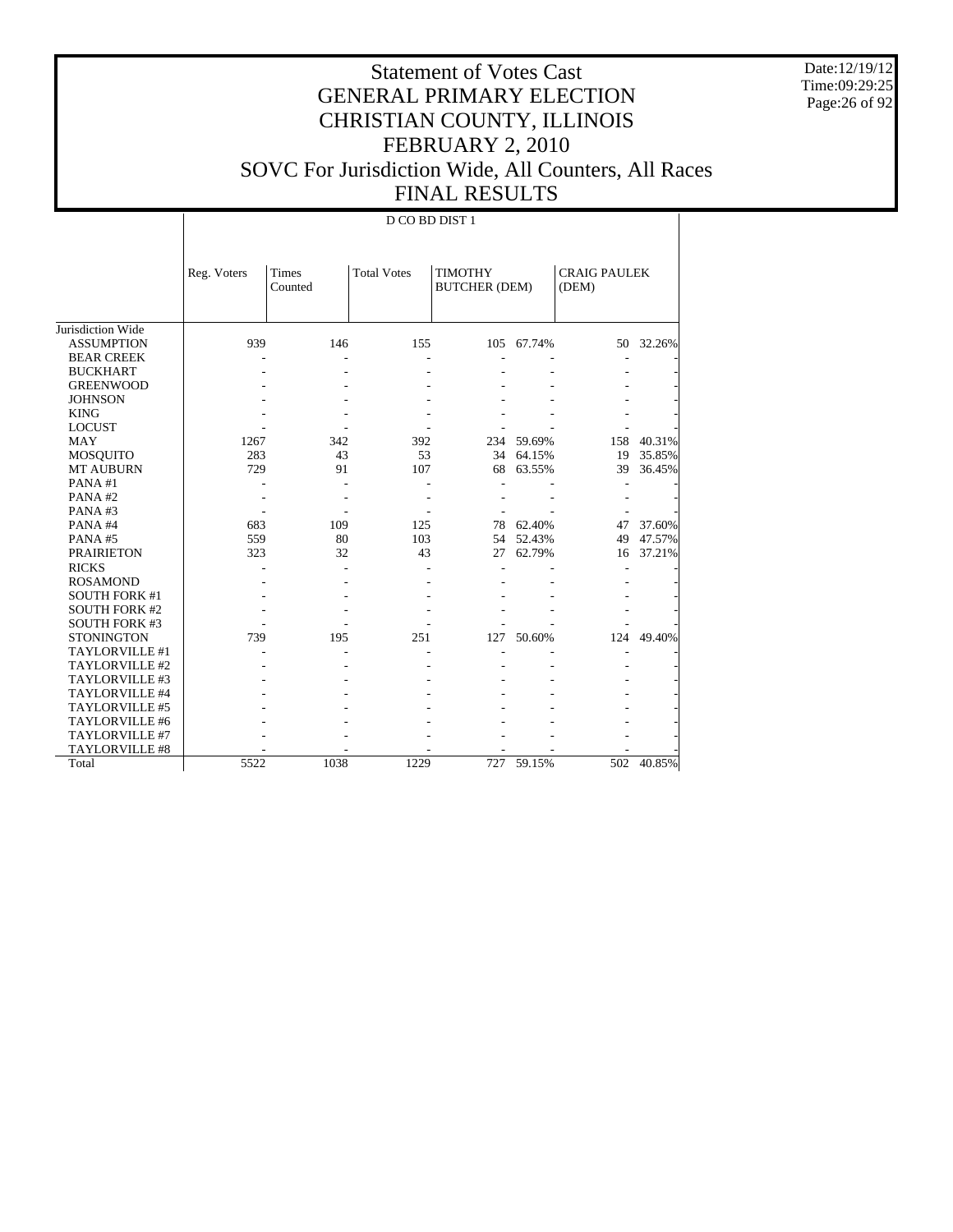Date:12/19/12 Time:09:29:25 Page:27 of 92

# Statement of Votes Cast GENERAL PRIMARY ELECTION CHRISTIAN COUNTY, ILLINOIS FEBRUARY 2, 2010 SOVC For Jurisdiction Wide, All Counters, All Races FINAL RESULTS

#### D CO BD DIST 2

|                      | Reg. Voters | <b>Times</b> | <b>Total Votes</b> | CAROL FOLI (DEM) |        | MICHAEL DREA |            |
|----------------------|-------------|--------------|--------------------|------------------|--------|--------------|------------|
|                      |             | Counted      |                    |                  |        | (DEM)        |            |
|                      |             |              |                    |                  |        |              |            |
| Jurisdiction Wide    |             |              |                    |                  |        |              |            |
| <b>ASSUMPTION</b>    |             |              |                    |                  |        |              |            |
| <b>BEAR CREEK</b>    |             |              |                    |                  |        |              |            |
| <b>BUCKHART</b>      | 1313        | 241          | 308                | 149              | 48.38% | 159          | 51.62%     |
| <b>GREENWOOD</b>     |             |              |                    |                  |        |              |            |
| <b>JOHNSON</b>       |             |              |                    |                  |        |              |            |
| <b>KING</b>          | 155         | 37           | 38                 | 17               | 44.74% | 21           | 55.26%     |
| <b>LOCUST</b>        |             |              |                    |                  |        |              |            |
| MAY                  |             |              |                    |                  |        |              |            |
| <b>MOSQUITO</b>      |             |              |                    |                  |        |              |            |
| <b>MT AUBURN</b>     |             |              |                    |                  |        |              |            |
| PANA#1               |             |              |                    |                  |        |              |            |
| PANA#2               |             |              |                    |                  |        |              |            |
| PANA#3               |             |              |                    |                  |        |              |            |
| PANA#4               |             |              |                    |                  |        |              |            |
| PANA#5               |             |              |                    |                  |        |              |            |
| <b>PRAIRIETON</b>    |             |              |                    |                  |        |              |            |
| <b>RICKS</b>         |             |              |                    |                  |        |              |            |
| <b>ROSAMOND</b>      |             |              |                    |                  |        |              |            |
| <b>SOUTH FORK #1</b> | 983         | 218          | 315                | 180              | 57.14% | 135          | 42.86%     |
| <b>SOUTH FORK #2</b> | 457         | 102          | 149                | 81               | 54.36% | 68           | 45.64%     |
| <b>SOUTH FORK #3</b> | 416         | 83           | 114                | 60               | 52.63% | 54           | 47.37%     |
| <b>STONINGTON</b>    |             |              |                    |                  |        |              |            |
| TAYLORVILLE #1       |             |              |                    |                  |        |              |            |
| TAYLORVILLE #2       |             |              |                    |                  |        |              |            |
| TAYLORVILLE #3       |             |              |                    |                  |        |              |            |
| TAYLORVILLE #4       | 1345        | 376          | 471                | 221              | 46.92% |              | 250 53.08% |
| TAYLORVILLE #5       | 1338        | 320          | 400                | 175              | 43.75% | 225          | 56.25%     |
| TAYLORVILLE #6       |             |              |                    |                  |        |              |            |
| TAYLORVILLE #7       |             |              |                    |                  |        |              |            |
| TAYLORVILLE #8       |             |              |                    |                  |        |              |            |
| Total                | 6007        | 1377         | 1795               | 883              | 49.19% | 912          | 50.81%     |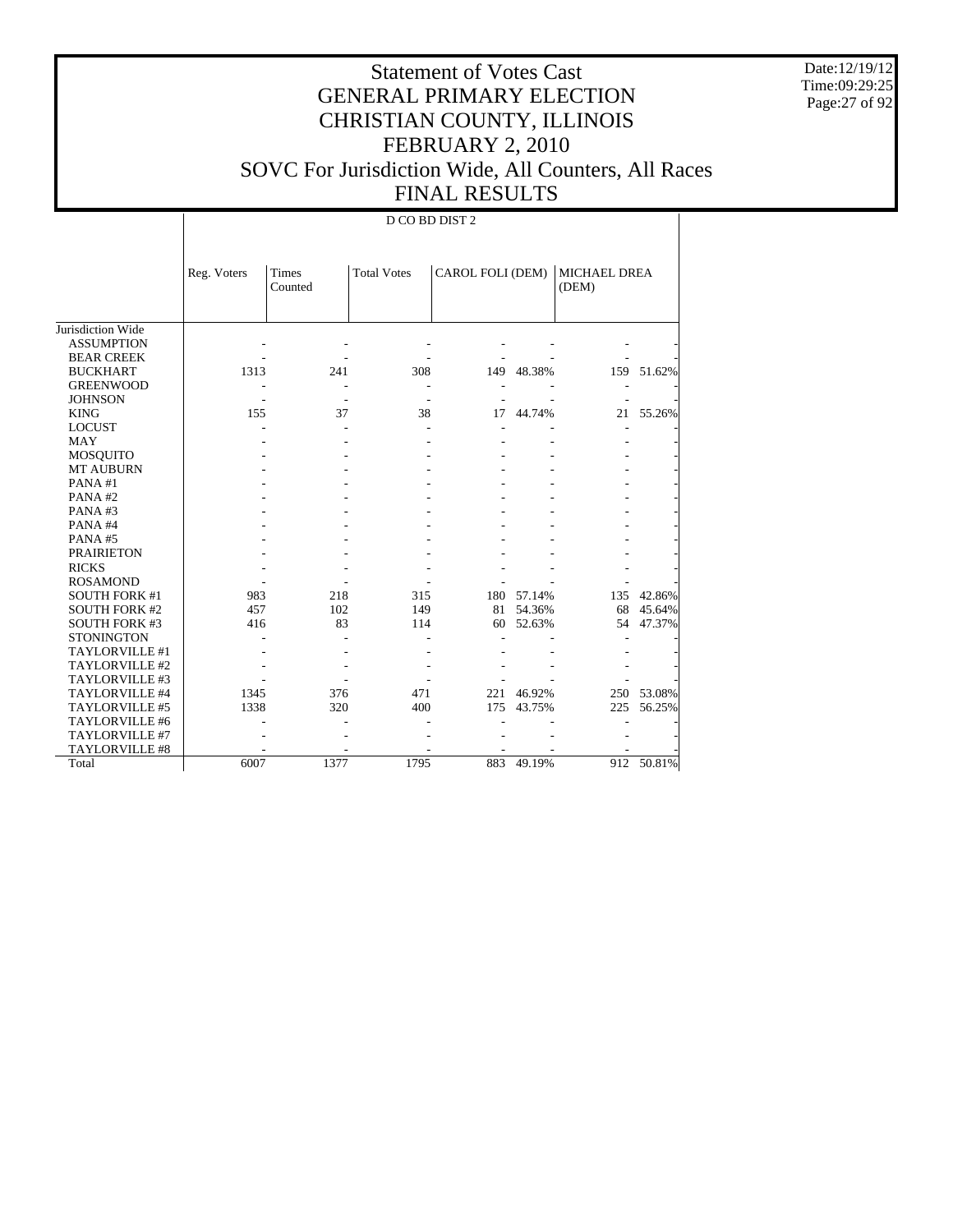Date:12/19/12 Time:09:29:25 Page:28 of 92

# Statement of Votes Cast GENERAL PRIMARY ELECTION CHRISTIAN COUNTY, ILLINOIS FEBRUARY 2, 2010 SOVC For Jurisdiction Wide, All Counters, All Races FINAL RESULTS

#### D CO BD DIST 3 - FULL

|                      | Reg. Voters | Times<br>Counted | <b>Total Votes</b> | <b>DARRELL</b><br><b>ROBERTSON (DEM)</b> |        | MIKE MCCLURE<br>(DEM) |            | <b>GREG HAGER</b><br>(DEM) |        |
|----------------------|-------------|------------------|--------------------|------------------------------------------|--------|-----------------------|------------|----------------------------|--------|
|                      |             |                  |                    |                                          |        |                       |            |                            |        |
| Jurisdiction Wide    |             |                  |                    |                                          |        |                       |            |                            |        |
| <b>ASSUMPTION</b>    |             |                  |                    |                                          |        |                       |            |                            |        |
| <b>BEAR CREEK</b>    |             |                  |                    |                                          |        |                       |            |                            |        |
| <b>BUCKHART</b>      |             |                  |                    |                                          |        |                       |            |                            |        |
| <b>GREENWOOD</b>     |             |                  |                    |                                          |        |                       |            |                            |        |
| <b>JOHNSON</b>       |             |                  |                    |                                          |        |                       |            |                            |        |
| <b>KING</b>          |             |                  |                    |                                          |        |                       |            |                            |        |
| <b>LOCUST</b>        |             |                  |                    |                                          |        |                       |            |                            |        |
| <b>MAY</b>           |             |                  |                    |                                          |        |                       |            |                            |        |
| MOSQUITO             |             |                  |                    |                                          |        |                       |            |                            |        |
| <b>MT AUBURN</b>     |             |                  |                    |                                          |        |                       |            |                            |        |
| PANA#1               |             |                  |                    |                                          |        |                       |            |                            |        |
| PANA#2               |             |                  |                    |                                          |        |                       |            |                            |        |
| PANA#3               |             |                  |                    |                                          |        |                       |            |                            |        |
| PANA#4               |             |                  |                    |                                          |        |                       |            |                            |        |
| PANA#5               |             |                  |                    |                                          |        |                       |            |                            |        |
| <b>PRAIRIETON</b>    |             |                  |                    |                                          |        |                       |            |                            |        |
| <b>RICKS</b>         |             |                  |                    |                                          |        |                       |            |                            |        |
| <b>ROSAMOND</b>      |             |                  |                    |                                          |        |                       |            |                            |        |
| <b>SOUTH FORK #1</b> |             |                  |                    |                                          |        |                       |            |                            |        |
| <b>SOUTH FORK #2</b> |             |                  |                    |                                          |        |                       |            |                            |        |
| <b>SOUTH FORK #3</b> |             |                  |                    |                                          |        |                       |            |                            |        |
| <b>STONINGTON</b>    |             |                  |                    |                                          |        |                       |            |                            |        |
| TAYLORVILLE #1       | 953         | 216              | 304                | 69                                       | 22.70% | 109                   | 35.86%     | 126                        | 41.45% |
| TAYLORVILLE #2       | 872         | 197              | 280                | 71                                       | 25.36% | 102                   | 36.43%     | 107                        | 38.21% |
| TAYLORVILLE #3       | 863         | 244              | 329                | 98                                       | 29.79% | 111                   | 33.74%     | 120                        | 36.47% |
| TAYLORVILLE #4       |             |                  |                    |                                          |        |                       |            |                            |        |
| TAYLORVILLE #5       |             |                  |                    |                                          |        |                       |            |                            |        |
| TAYLORVILLE #6       | 911         | 232              | 327                | 82                                       | 25.08% | 133                   | 40.67%     | 112                        | 34.25% |
| TAYLORVILLE #7       | 885         | 211              | 319                | 85                                       | 26.65% | 135                   | 42.32%     | 99                         | 31.03% |
| TAYLORVILLE #8       | 1000        | 221              | 300                | 65                                       | 21.67% |                       | 118 39.33% | 117                        | 39.00% |
| Total                | 5484        | 1321             | 1859               | 470                                      | 25.28% | 708                   | 38.08%     | 681                        | 36.63% |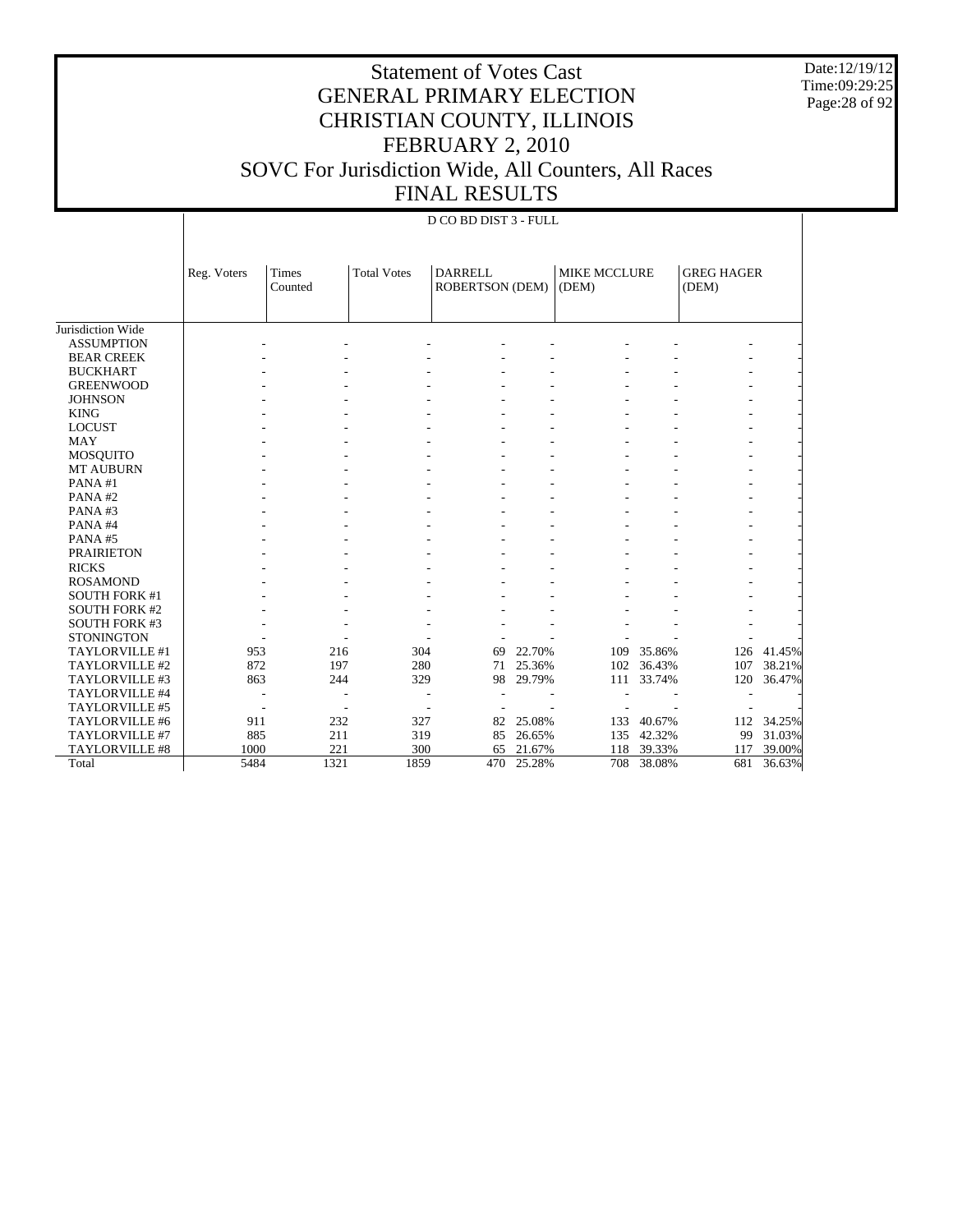Date:12/19/12 Time:09:29:25 Page: 29 of 92

|                      | D CO BD DIST 3 2-YR |                  |                    |                                   |              |  |  |  |
|----------------------|---------------------|------------------|--------------------|-----------------------------------|--------------|--|--|--|
|                      | Reg. Voters         | Times<br>Counted | <b>Total Votes</b> | <b>MARILYN</b><br>VOGGETZER (DEM) |              |  |  |  |
| Jurisdiction Wide    |                     |                  |                    |                                   |              |  |  |  |
| <b>ASSUMPTION</b>    |                     |                  |                    |                                   |              |  |  |  |
| <b>BEAR CREEK</b>    |                     |                  |                    |                                   |              |  |  |  |
| <b>BUCKHART</b>      |                     |                  |                    |                                   |              |  |  |  |
| <b>GREENWOOD</b>     |                     |                  |                    |                                   |              |  |  |  |
| <b>JOHNSON</b>       |                     |                  |                    |                                   |              |  |  |  |
| <b>KING</b>          |                     |                  |                    |                                   |              |  |  |  |
| <b>LOCUST</b>        |                     |                  |                    |                                   |              |  |  |  |
| <b>MAY</b>           |                     |                  |                    |                                   |              |  |  |  |
| MOSQUITO             |                     |                  |                    |                                   |              |  |  |  |
| <b>MT AUBURN</b>     |                     |                  |                    |                                   |              |  |  |  |
| PANA#1               |                     |                  |                    |                                   |              |  |  |  |
| PANA#2               |                     |                  |                    |                                   |              |  |  |  |
| PANA#3               |                     |                  |                    |                                   |              |  |  |  |
| PANA#4               |                     |                  |                    |                                   |              |  |  |  |
| PANA#5               |                     |                  |                    |                                   |              |  |  |  |
| <b>PRAIRIETON</b>    |                     |                  |                    |                                   |              |  |  |  |
| <b>RICKS</b>         |                     |                  |                    |                                   |              |  |  |  |
| <b>ROSAMOND</b>      |                     |                  |                    |                                   |              |  |  |  |
| <b>SOUTH FORK #1</b> |                     |                  |                    |                                   |              |  |  |  |
| <b>SOUTH FORK #2</b> |                     |                  |                    |                                   |              |  |  |  |
| <b>SOUTH FORK #3</b> |                     |                  |                    |                                   |              |  |  |  |
| <b>STONINGTON</b>    |                     |                  |                    |                                   |              |  |  |  |
| TAYLORVILLE #1       | 953                 | 216              | 180                |                                   | 180 100.00%  |  |  |  |
| TAYLORVILLE #2       | 872                 | 197              | 175                |                                   | 175 100.00%  |  |  |  |
| TAYLORVILLE #3       | 863                 | 244              | 202                |                                   | 202 100.00%  |  |  |  |
| TAYLORVILLE #4       |                     |                  |                    |                                   |              |  |  |  |
| TAYLORVILLE #5       |                     |                  |                    |                                   |              |  |  |  |
| TAYLORVILLE #6       | 911                 | 232              | 204                |                                   | 204 100.00%  |  |  |  |
| TAYLORVILLE #7       | 885                 | 211              | 183                |                                   | 183 100.00%  |  |  |  |
| TAYLORVILLE #8       | 1000                | 221              | 186                |                                   | 186 100.00%  |  |  |  |
| Total                | 5484                | 1321             | 1130               |                                   | 1130 100.00% |  |  |  |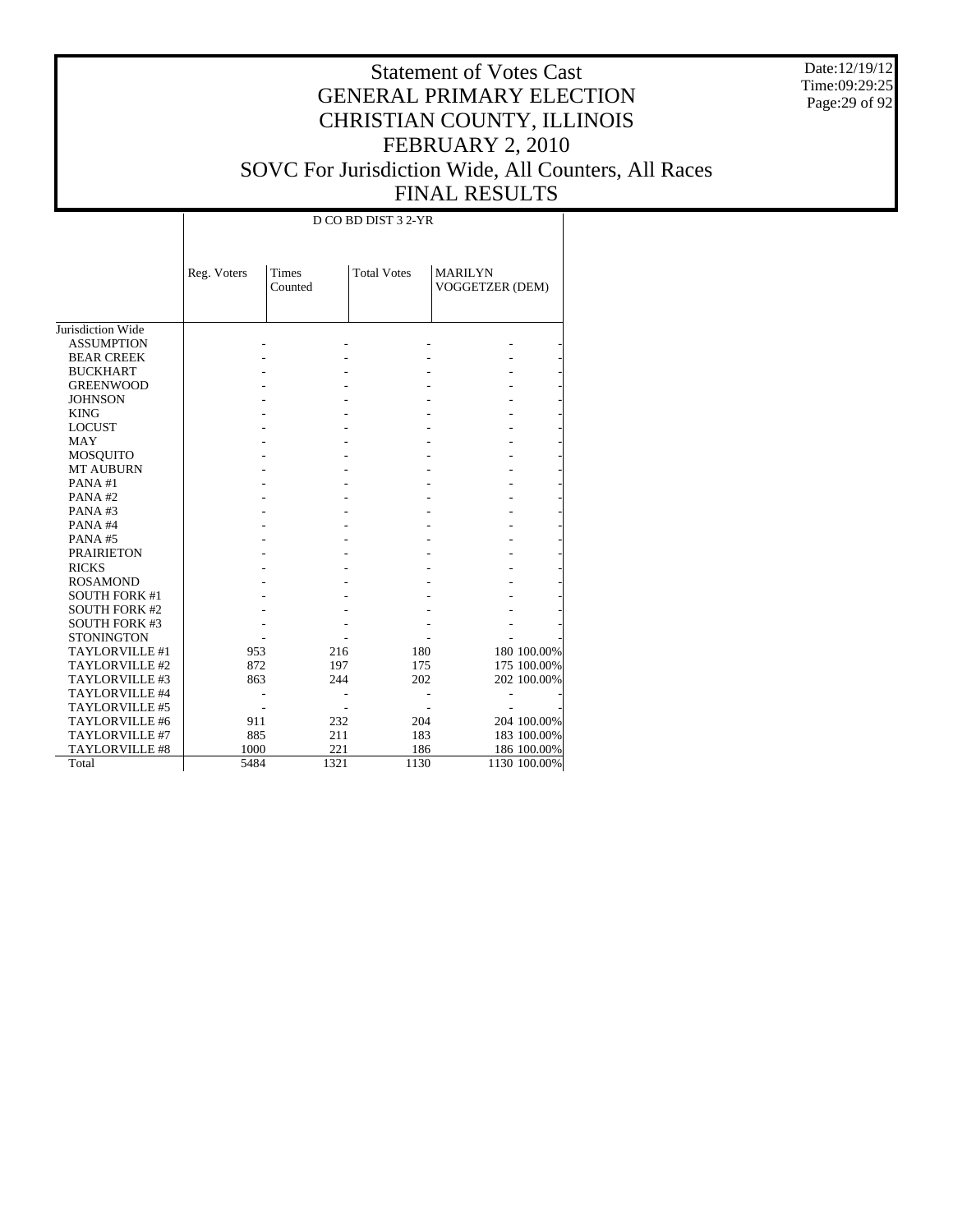Date:12/19/12 Time:09:29:25 Page:30 of 92

# Statement of Votes Cast GENERAL PRIMARY ELECTION CHRISTIAN COUNTY, ILLINOIS FEBRUARY 2, 2010 SOVC For Jurisdiction Wide, All Counters, All Races FINAL RESULTS

т

|                      |             | D CO BD DIST 4   |                    |                               |             |  |  |  |  |
|----------------------|-------------|------------------|--------------------|-------------------------------|-------------|--|--|--|--|
|                      | Reg. Voters | Times<br>Counted | <b>Total Votes</b> | <b>JOSEPH MARLEY</b><br>(DEM) |             |  |  |  |  |
| Jurisdiction Wide    |             |                  |                    |                               |             |  |  |  |  |
| <b>ASSUMPTION</b>    |             |                  |                    |                               |             |  |  |  |  |
| <b>BEAR CREEK</b>    | 365         | 121              | 96                 |                               | 96 100.00%  |  |  |  |  |
| <b>BUCKHART</b>      |             |                  |                    |                               |             |  |  |  |  |
| <b>GREENWOOD</b>     | 155         | 20               | 18                 |                               | 18 100.00%  |  |  |  |  |
| <b>JOHNSON</b>       | 498         | 124              | 91                 |                               | 91 100.00%  |  |  |  |  |
| <b>KING</b>          |             |                  |                    |                               |             |  |  |  |  |
| <b>LOCUST</b>        | 445         | 143              | 111                |                               | 111 100.00% |  |  |  |  |
| MAY                  |             |                  |                    |                               |             |  |  |  |  |
| MOSQUITO             |             |                  |                    |                               |             |  |  |  |  |
| MT AUBURN            |             |                  |                    |                               |             |  |  |  |  |
| PANA#1               | 705         | 110              | 93                 |                               | 93 100.00%  |  |  |  |  |
| PANA#2               | 1371        | 214              | 186                |                               | 186 100.00% |  |  |  |  |
| PANA#3               | 809         | 131              | 100                |                               | 100 100.00% |  |  |  |  |
| PANA#4               |             |                  |                    |                               |             |  |  |  |  |
| PANA#5               |             |                  |                    |                               |             |  |  |  |  |
| <b>PRAIRIETON</b>    |             |                  |                    |                               |             |  |  |  |  |
| <b>RICKS</b>         | 847         | 206              | 173                |                               | 173 100.00% |  |  |  |  |
| <b>ROSAMOND</b>      | 251         | 22               | 20                 |                               | 20 100.00%  |  |  |  |  |
| <b>SOUTH FORK #1</b> |             |                  |                    |                               |             |  |  |  |  |
| <b>SOUTH FORK #2</b> |             |                  |                    |                               |             |  |  |  |  |
| <b>SOUTH FORK #3</b> |             |                  |                    |                               |             |  |  |  |  |
| <b>STONINGTON</b>    |             |                  |                    |                               |             |  |  |  |  |
| TAYLORVILLE #1       |             |                  |                    |                               |             |  |  |  |  |
| TAYLORVILLE #2       |             |                  |                    |                               |             |  |  |  |  |
| TAYLORVILLE #3       |             |                  |                    |                               |             |  |  |  |  |
| TAYLORVILLE #4       |             |                  |                    |                               |             |  |  |  |  |
| TAYLORVILLE #5       |             |                  |                    |                               |             |  |  |  |  |
| TAYLORVILLE #6       |             |                  |                    |                               |             |  |  |  |  |
| TAYLORVILLE #7       |             |                  |                    |                               |             |  |  |  |  |
| TAYLORVILLE #8       |             |                  |                    |                               |             |  |  |  |  |
| Total                | 5446        | 1091             | 888                |                               | 888 100.00% |  |  |  |  |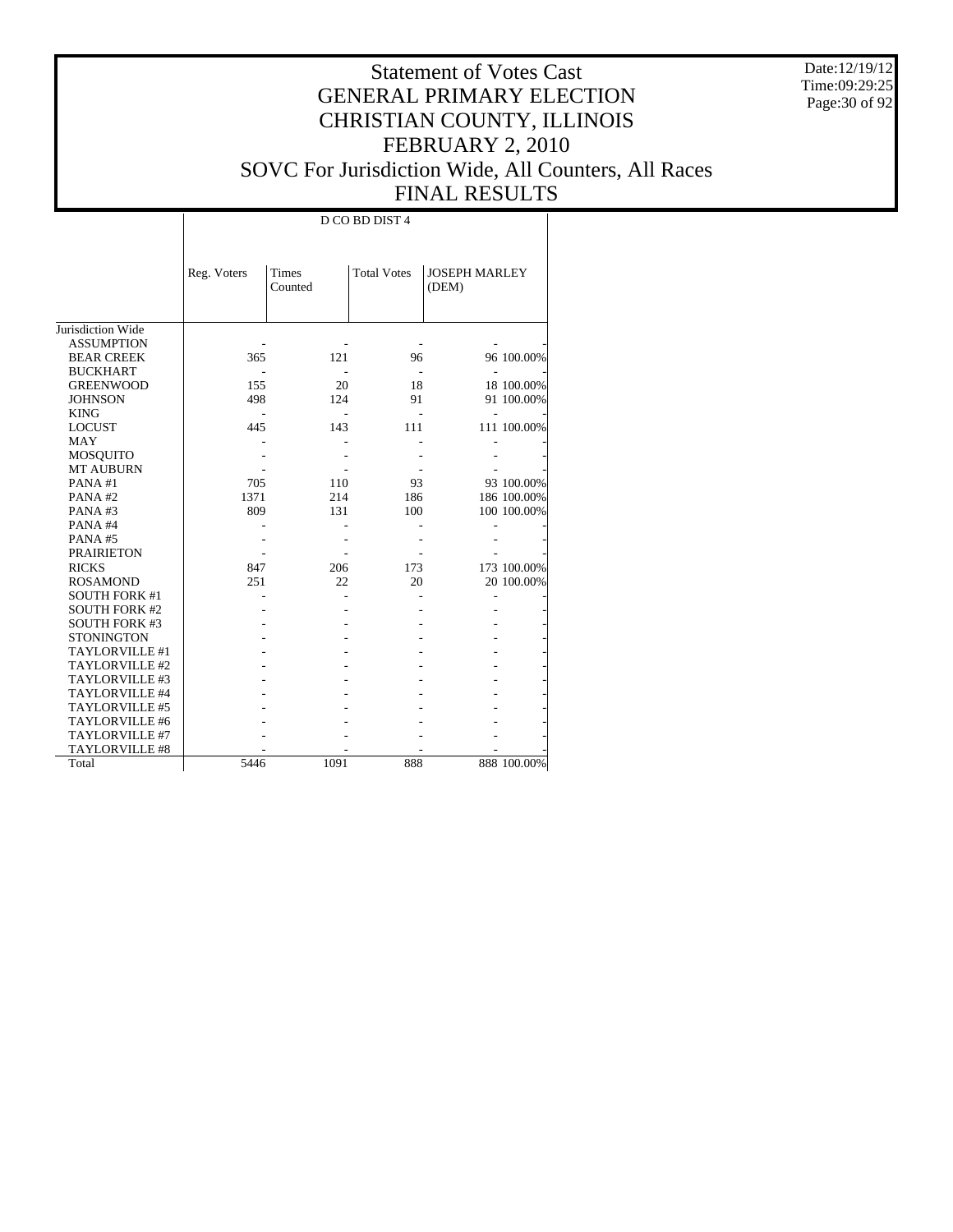Date:12/19/12 Time:09:29:25 Page:31 of 92

|                       | <b>D BD REVIEW DIST 1</b> |                         |                    |                                |              |  |  |  |  |
|-----------------------|---------------------------|-------------------------|--------------------|--------------------------------|--------------|--|--|--|--|
|                       | Reg. Voters               | <b>Times</b><br>Counted | <b>Total Votes</b> | <b>JEFFREY BEYERS</b><br>(DEM) |              |  |  |  |  |
| Jurisdiction Wide     |                           |                         |                    |                                |              |  |  |  |  |
| <b>ASSUMPTION</b>     |                           |                         |                    |                                |              |  |  |  |  |
| <b>BEAR CREEK</b>     | 365                       | 121                     | 96                 |                                | 96 100.00%   |  |  |  |  |
| <b>BUCKHART</b>       |                           |                         |                    |                                |              |  |  |  |  |
| <b>GREENWOOD</b>      | 155                       | 20                      | 18                 |                                | 18 100.00%   |  |  |  |  |
| <b>JOHNSON</b>        | 498                       | 124                     | 93                 |                                | 93 100.00%   |  |  |  |  |
| <b>KING</b>           | 155                       | 37                      | 25                 |                                | 25 100.00%   |  |  |  |  |
| <b>LOCUST</b>         | 445                       | 143                     | 111                |                                | 111 100.00%  |  |  |  |  |
| <b>MAY</b>            |                           |                         |                    |                                |              |  |  |  |  |
| <b>MOSQUITO</b>       |                           |                         |                    |                                |              |  |  |  |  |
| <b>MT AUBURN</b>      |                           |                         |                    |                                |              |  |  |  |  |
| PANA#1                | 705                       | 110                     | 96                 |                                | 96 100.00%   |  |  |  |  |
| PANA#2                | 1371                      | 214                     | 195                |                                | 195 100.00%  |  |  |  |  |
| PANA#3                | 809                       | 131                     | 107                |                                | 107 100.00%  |  |  |  |  |
| PANA#4                | 683                       | 109                     | 97                 |                                | 97 100.00%   |  |  |  |  |
| PANA#5                | 559                       | 80                      | 74                 |                                | 74 100.00%   |  |  |  |  |
| <b>PRAIRIETON</b>     |                           |                         |                    |                                |              |  |  |  |  |
| <b>RICKS</b>          | 847                       | 206                     | 172                |                                | 172 100.00%  |  |  |  |  |
| <b>ROSAMOND</b>       | 251                       | 22                      | 20                 |                                | 20 100.00%   |  |  |  |  |
| <b>SOUTH FORK #1</b>  |                           |                         |                    |                                |              |  |  |  |  |
| <b>SOUTH FORK #2</b>  |                           |                         |                    |                                |              |  |  |  |  |
| <b>SOUTH FORK #3</b>  |                           |                         |                    |                                |              |  |  |  |  |
| <b>STONINGTON</b>     |                           |                         |                    |                                |              |  |  |  |  |
| TAYLORVILLE #1        |                           |                         |                    |                                |              |  |  |  |  |
| TAYLORVILLE #2        |                           |                         |                    |                                |              |  |  |  |  |
| TAYLORVILLE #3        |                           |                         |                    |                                |              |  |  |  |  |
| TAYLORVILLE #4        |                           |                         |                    |                                |              |  |  |  |  |
| TAYLORVILLE #5        |                           |                         |                    |                                |              |  |  |  |  |
| TAYLORVILLE #6        |                           |                         |                    |                                |              |  |  |  |  |
| TAYLORVILLE #7        |                           |                         |                    |                                |              |  |  |  |  |
| <b>TAYLORVILLE #8</b> |                           |                         |                    |                                |              |  |  |  |  |
| Total                 | 6843                      | 1317                    | 1104               |                                | 1104 100.00% |  |  |  |  |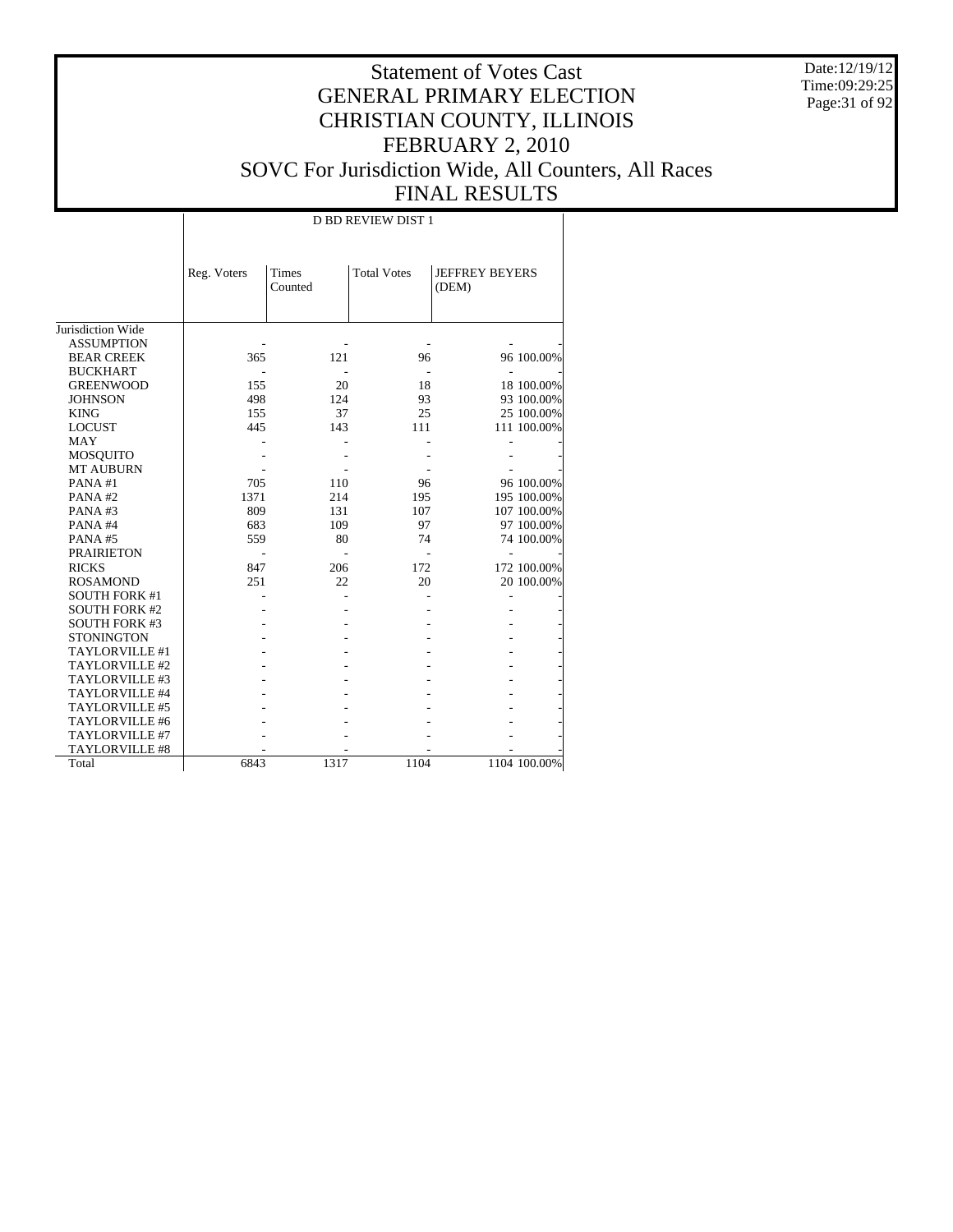Date:12/19/12 Time:09:29:25 Page:32 of 92

|                      | D BD REV DIST 2 |         |                    |                    |              |  |  |  |  |
|----------------------|-----------------|---------|--------------------|--------------------|--------------|--|--|--|--|
|                      |                 |         |                    |                    |              |  |  |  |  |
|                      |                 |         |                    |                    |              |  |  |  |  |
|                      | Reg. Voters     | Times   | <b>Total Votes</b> | <b>MIRIAM BOYD</b> |              |  |  |  |  |
|                      |                 | Counted |                    | (DEM)              |              |  |  |  |  |
|                      |                 |         |                    |                    |              |  |  |  |  |
| Jurisdiction Wide    |                 |         |                    |                    |              |  |  |  |  |
| <b>ASSUMPTION</b>    | 939             | 146     | 107                |                    | 107 100.00%  |  |  |  |  |
| <b>BEAR CREEK</b>    |                 |         |                    |                    |              |  |  |  |  |
| <b>BUCKHART</b>      | 1313            | 241     | 191                |                    | 191 100.00%  |  |  |  |  |
| <b>GREENWOOD</b>     |                 |         |                    |                    |              |  |  |  |  |
| <b>JOHNSON</b>       |                 |         |                    |                    |              |  |  |  |  |
| <b>KING</b>          |                 |         |                    |                    |              |  |  |  |  |
| <b>LOCUST</b>        |                 |         |                    |                    |              |  |  |  |  |
| <b>MAY</b>           | 1267            | 342     | 278                |                    | 278 100.00%  |  |  |  |  |
| <b>MOSQUITO</b>      | 283             | 43      | 38                 |                    | 38 100.00%   |  |  |  |  |
| <b>MT AUBURN</b>     | 729             | 91      | 53                 |                    | 53 100.00%   |  |  |  |  |
| PANA#1               |                 |         |                    |                    |              |  |  |  |  |
| PANA#2               |                 |         |                    |                    |              |  |  |  |  |
| PANA#3               |                 |         |                    |                    |              |  |  |  |  |
| PANA#4               |                 |         |                    |                    |              |  |  |  |  |
| PANA#5               |                 |         |                    |                    |              |  |  |  |  |
| <b>PRAIRIETON</b>    | 323             | 32      | 31                 |                    | 31 100.00%   |  |  |  |  |
| <b>RICKS</b>         |                 |         |                    |                    |              |  |  |  |  |
| <b>ROSAMOND</b>      |                 |         |                    |                    |              |  |  |  |  |
| <b>SOUTH FORK #1</b> |                 |         |                    |                    |              |  |  |  |  |
| <b>SOUTH FORK #2</b> |                 |         |                    |                    |              |  |  |  |  |
| <b>SOUTH FORK #3</b> |                 |         |                    |                    |              |  |  |  |  |
| <b>STONINGTON</b>    | 739             | 195     | 146                |                    | 146 100.00%  |  |  |  |  |
| TAYLORVILLE #1       | 953             | 216     | 176                |                    | 176 100.00%  |  |  |  |  |
| TAYLORVILLE #2       | 872             | 197     | 166                |                    | 166 100.00%  |  |  |  |  |
| TAYLORVILLE #3       | 863             | 244     | 185                |                    | 185 100.00%  |  |  |  |  |
| TAYLORVILLE #4       |                 |         |                    |                    |              |  |  |  |  |
| TAYLORVILLE #5       |                 |         |                    |                    |              |  |  |  |  |
| TAYLORVILLE #6       |                 |         |                    |                    |              |  |  |  |  |
| TAYLORVILLE #7       |                 |         |                    |                    |              |  |  |  |  |
| TAYLORVILLE #8       |                 |         |                    |                    |              |  |  |  |  |
| Total                | 8281            | 1747    | 1371               |                    | 1371 100.00% |  |  |  |  |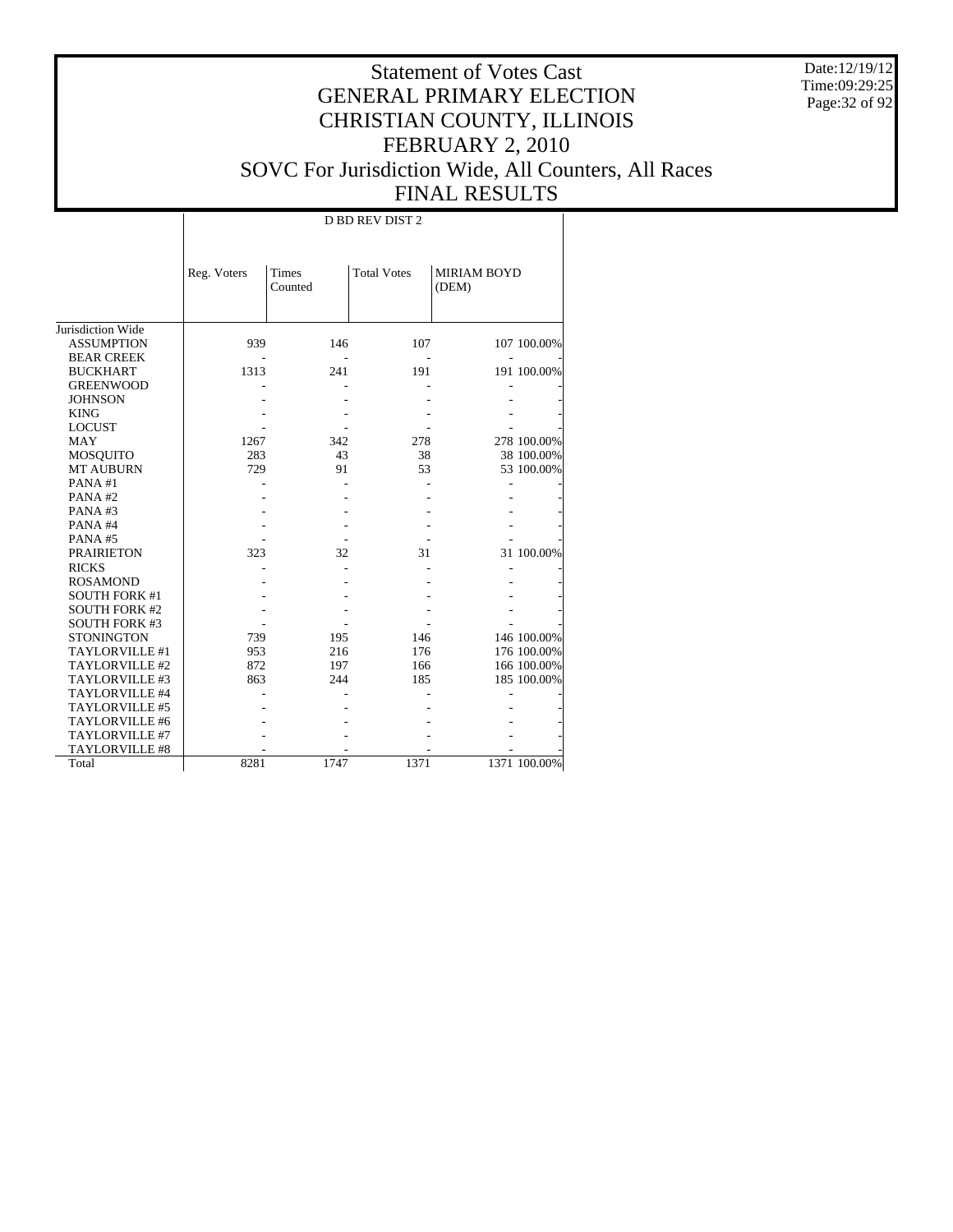Date:12/19/12 Time:09:29:25 Page:33 of 92

|                       | D CIR JUD 4TH CIR (Coady) |                                                                                                       |      |                |        |     |        |      |        |  |  |  |  |                         |  |
|-----------------------|---------------------------|-------------------------------------------------------------------------------------------------------|------|----------------|--------|-----|--------|------|--------|--|--|--|--|-------------------------|--|
|                       | Reg. Voters               | STEPHEN FRIEDEL<br><b>STEWART</b><br>Times<br><b>Total Votes</b><br>(DEM)<br>FREEMAN (DEM)<br>Counted |      |                |        |     |        |      |        |  |  |  |  | MICHELLE COADY<br>(DEM) |  |
| Jurisdiction Wide     |                           |                                                                                                       |      |                |        |     |        |      |        |  |  |  |  |                         |  |
| <b>ASSUMPTION</b>     | 939                       | 146                                                                                                   | 122  | 18             | 14.75% | 22  | 18.03% | 82   | 67.21% |  |  |  |  |                         |  |
| <b>BEAR CREEK</b>     | 365                       | 121                                                                                                   | 106  | 13             | 12.26% | 29  | 27.36% | 64   | 60.38% |  |  |  |  |                         |  |
| <b>BUCKHART</b>       | 1313                      | 241                                                                                                   | 213  | 22             | 10.33% | 50  | 23.47% | 141  | 66.20% |  |  |  |  |                         |  |
| <b>GREENWOOD</b>      | 155                       | 20                                                                                                    | 19   | $\overline{c}$ | 10.53% | 2   | 10.53% | 15   | 78.95% |  |  |  |  |                         |  |
| <b>JOHNSON</b>        | 498                       | 124                                                                                                   | 110  | 7              | 6.36%  | 25  | 22.73% | 78   | 70.91% |  |  |  |  |                         |  |
| <b>KING</b>           | 155                       | 37                                                                                                    | 31   | $\overline{c}$ | 6.45%  | 7   | 22.58% | 22   | 70.97% |  |  |  |  |                         |  |
| <b>LOCUST</b>         | 445                       | 143                                                                                                   | 131  | 20             | 15.27% | 23  | 17.56% | 88   | 67.18% |  |  |  |  |                         |  |
| <b>MAY</b>            | 1267                      | 342                                                                                                   | 306  | 39             | 12.75% | 54  | 17.65% | 213  | 69.61% |  |  |  |  |                         |  |
| <b>MOSQUITO</b>       | 283                       | 43                                                                                                    | 42   | 7              | 16.67% | 6   | 14.29% | 29   | 69.05% |  |  |  |  |                         |  |
| <b>MT AUBURN</b>      | 729                       | 91                                                                                                    | 71   | 4              | 5.63%  | 10  | 14.08% | 57   | 80.28% |  |  |  |  |                         |  |
| PANA#1                | 705                       | 110                                                                                                   | 97   | 20             | 20.62% | 17  | 17.53% | 60   | 61.86% |  |  |  |  |                         |  |
| PANA#2                | 1371                      | 214                                                                                                   | 197  | 28             | 14.21% | 32  | 16.24% | 137  | 69.54% |  |  |  |  |                         |  |
| PANA#3                | 809                       | 131                                                                                                   | 112  | 13             | 11.61% | 19  | 16.96% | 80   | 71.43% |  |  |  |  |                         |  |
| PANA#4                | 683                       | 109                                                                                                   | 104  | 21             | 20.19% | 13  | 12.50% | 70   | 67.31% |  |  |  |  |                         |  |
| PANA#5                | 559                       | 80                                                                                                    | 77   | 8              | 10.39% | 18  | 23.38% | 51   | 66.23% |  |  |  |  |                         |  |
| <b>PRAIRIETON</b>     | 323                       | 32                                                                                                    | 31   | 5              | 16.13% | 4   | 12.90% | 22   | 70.97% |  |  |  |  |                         |  |
| <b>RICKS</b>          | 847                       | 206                                                                                                   | 183  | 16             | 8.74%  | 24  | 13.11% | 143  | 78.14% |  |  |  |  |                         |  |
| <b>ROSAMOND</b>       | 251                       | 22                                                                                                    | 20   | 4              | 20.00% | 3   | 15.00% | 13   | 65.00% |  |  |  |  |                         |  |
| <b>SOUTH FORK #1</b>  | 983                       | 218                                                                                                   | 194  | 18             | 9.28%  | 35  | 18.04% | 141  | 72.68% |  |  |  |  |                         |  |
| <b>SOUTH FORK #2</b>  | 457                       | 102                                                                                                   | 94   | 14             | 14.89% | 31  | 32.98% | 49   | 52.13% |  |  |  |  |                         |  |
| <b>SOUTH FORK #3</b>  | 416                       | 83                                                                                                    | 71   | 6              | 8.45%  | 17  | 23.94% | 48   | 67.61% |  |  |  |  |                         |  |
| <b>STONINGTON</b>     | 739                       | 195                                                                                                   | 168  | 19             | 11.31% | 17  | 10.12% | 132  | 78.57% |  |  |  |  |                         |  |
| TAYLORVILLE #1        | 953                       | 216                                                                                                   | 195  | 20             | 10.26% | 42  | 21.54% | 133  | 68.21% |  |  |  |  |                         |  |
| TAYLORVILLE #2        | 872                       | 197                                                                                                   | 180  | 22             | 12.22% | 29  | 16.11% | 129  | 71.67% |  |  |  |  |                         |  |
| TAYLORVILLE #3        | 863                       | 244                                                                                                   | 220  | 28             | 12.73% | 51  | 23.18% | 141  | 64.09% |  |  |  |  |                         |  |
| TAYLORVILLE #4        | 1345                      | 376                                                                                                   | 351  | 44             | 12.54% | 61  | 17.38% | 246  | 70.09% |  |  |  |  |                         |  |
| TAYLORVILLE #5        | 1338                      | 320                                                                                                   | 300  | 26             | 8.67%  | 63  | 21.00% | 211  | 70.33% |  |  |  |  |                         |  |
| TAYLORVILLE #6        | 911                       | 232                                                                                                   | 204  | 26             | 12.75% | 44  | 21.57% | 134  | 65.69% |  |  |  |  |                         |  |
| TAYLORVILLE #7        | 885                       | 211                                                                                                   | 199  | 26             | 13.07% | 42  | 21.11% | 131  | 65.83% |  |  |  |  |                         |  |
| <b>TAYLORVILLE #8</b> | 1000                      | 221                                                                                                   | 200  | 26             | 13.00% | 29  | 14.50% | 145  | 72.50% |  |  |  |  |                         |  |
| Total                 | 22459                     | 4827                                                                                                  | 4348 | 524            | 12.05% | 819 | 18.84% | 3005 | 69.11% |  |  |  |  |                         |  |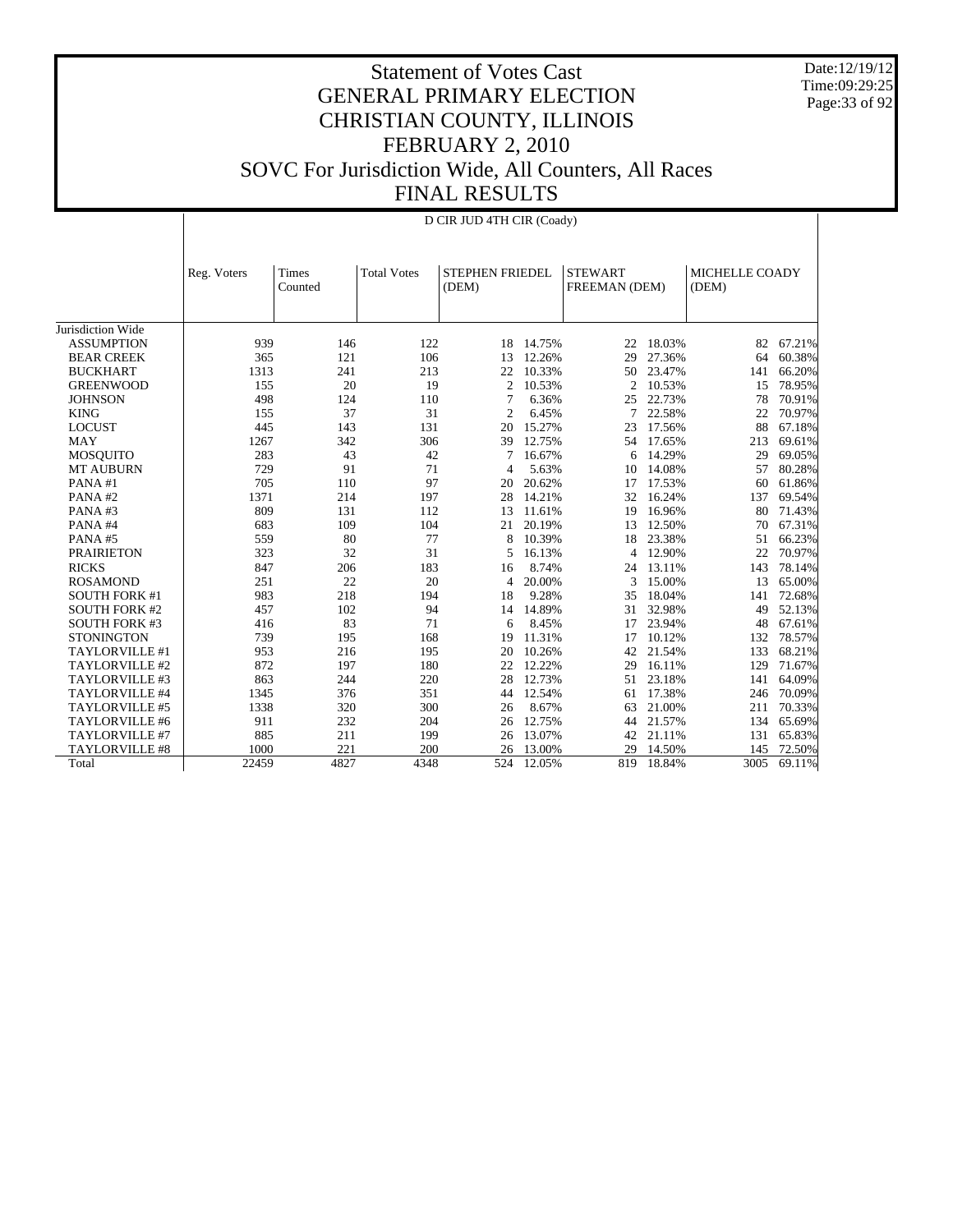Date:12/19/12 Time:09:29:25 Page:34 of 92

|                       | D CIR JUD 4TH CIR (Moran) |                  |                    |                       |  |  |  |  |  |
|-----------------------|---------------------------|------------------|--------------------|-----------------------|--|--|--|--|--|
|                       | Reg. Voters               | Times<br>Counted | <b>Total Votes</b> | MIKE McHANEY<br>(DEM) |  |  |  |  |  |
| Jurisdiction Wide     |                           |                  |                    |                       |  |  |  |  |  |
| <b>ASSUMPTION</b>     | 939                       | 146              | 109                | 109 100.00%           |  |  |  |  |  |
| <b>BEAR CREEK</b>     | 365                       | 121              | 95                 | 95 100.00%            |  |  |  |  |  |
| <b>BUCKHART</b>       | 1313                      | 241              | 191                | 191 100.00%           |  |  |  |  |  |
| <b>GREENWOOD</b>      | 155                       | 20               | 18                 | 18 100.00%            |  |  |  |  |  |
| <b>JOHNSON</b>        | 498                       | 124              | 91                 | 91 100.00%            |  |  |  |  |  |
| <b>KING</b>           | 155                       | 37               | 25                 | 25 100.00%            |  |  |  |  |  |
| <b>LOCUST</b>         | 445                       | 143              | 110                | 110 100.00%           |  |  |  |  |  |
| <b>MAY</b>            | 1267                      | 342              | 264                | 264 100.00%           |  |  |  |  |  |
| <b>MOSQUITO</b>       | 283                       | 43               | 38                 | 38 100.00%            |  |  |  |  |  |
| <b>MT AUBURN</b>      | 729                       | 91               | 54                 | 54 100.00%            |  |  |  |  |  |
| PANA#1                | 705                       | 110              | 90                 | 90 100.00%            |  |  |  |  |  |
| PANA#2                | 1371                      | 214              | 190                | 190 100.00%           |  |  |  |  |  |
| PANA#3                | 809                       | 131              | 99                 | 99 100.00%            |  |  |  |  |  |
| PANA#4                | 683                       | 109              | 93                 | 93 100.00%            |  |  |  |  |  |
| PANA#5                | 559                       | 80               | 71                 | 71 100.00%            |  |  |  |  |  |
| <b>PRAIRIETON</b>     | 323                       | 32               | 32                 | 32 100.00%            |  |  |  |  |  |
| <b>RICKS</b>          | 847                       | 206              | 172                | 172 100.00%           |  |  |  |  |  |
| <b>ROSAMOND</b>       | 251                       | 22               | 17                 | 17 100.00%            |  |  |  |  |  |
| <b>SOUTH FORK #1</b>  | 983                       | 218              | 182                | 182 100.00%           |  |  |  |  |  |
| <b>SOUTH FORK #2</b>  | 457                       | 102              | 86                 | 86 100.00%            |  |  |  |  |  |
| <b>SOUTH FORK #3</b>  | 416                       | 83               | 65                 | 65 100.00%            |  |  |  |  |  |
| <b>STONINGTON</b>     | 739                       | 195              | 152                | 152 100.00%           |  |  |  |  |  |
| TAYLORVILLE #1        | 953                       | 216              | 177                | 177 100.00%           |  |  |  |  |  |
| TAYLORVILLE #2        | 872                       | 197              | 159                | 159 100.00%           |  |  |  |  |  |
| TAYLORVILLE #3        | 863                       | 244              | 190                | 190 100.00%           |  |  |  |  |  |
| TAYLORVILLE #4        | 1345                      | 376              | 316                | 316 100.00%           |  |  |  |  |  |
| TAYLORVILLE #5        | 1338                      | 320              | 263                | 263 100.00%           |  |  |  |  |  |
| TAYLORVILLE #6        | 911                       | 232              | 185                | 185 100.00%           |  |  |  |  |  |
| TAYLORVILLE #7        | 885                       | 211              | 181                | 181 100.00%           |  |  |  |  |  |
| <b>TAYLORVILLE #8</b> | 1000                      |                  | 176                |                       |  |  |  |  |  |
|                       | 22459                     | 221<br>4827      | 3891               | 176 100.00%           |  |  |  |  |  |
| Total                 |                           |                  |                    | 3891 100.00%          |  |  |  |  |  |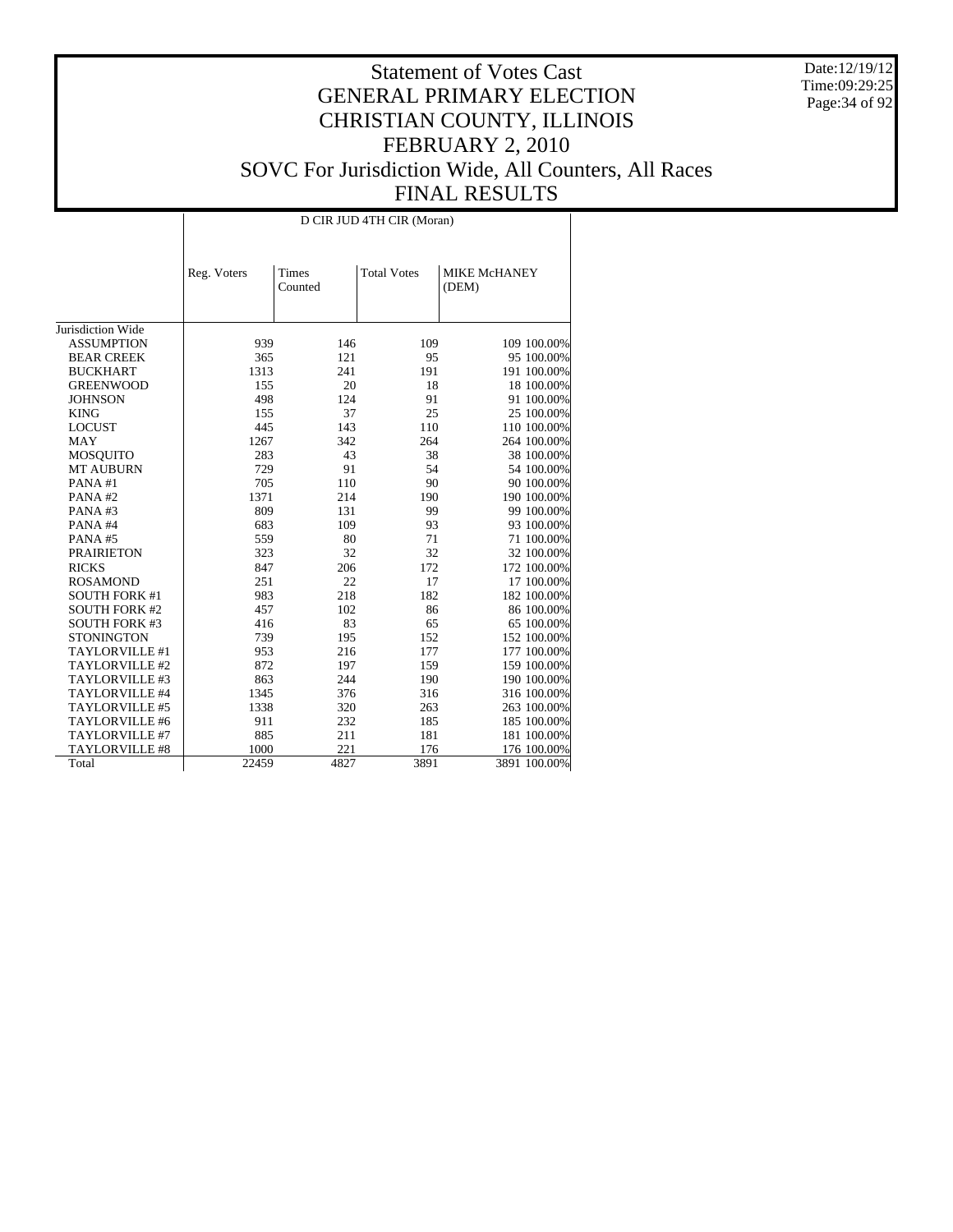Date:12/19/12 Time:09:29:25 Page:35 of 92

#### Statement of Votes Cast GENERAL PRIMARY ELECTION CHRISTIAN COUNTY, ILLINOIS FEBRUARY 2, 2010 SOVC For Jurisdiction Wide, All Counters, All Races FINAL RESULTS

Jurisdiction Wide ASSUMPTION BEAR CREEK BUCKHART GREENWOOD **JOHNSON**  KING LOCUST MAY MOSQUITO MT AUBURN PANA #1 PANA #2 PANA #3 PANA #4 PANA #5 PRAIRIETON RICKS ROSAMOND SOUTH FORK #1 SOUTH FORK #2 SOUTH FORK #3 **STONINGTON**  TAYLORVILLE #1 TAYLORVILLE #2 TAYLORVILLE #3 TAYLORVILLE #4 TAYLORVILLE #5 TAYLORVILLE #6 TAYLORVILLE #7 TAYLORVILLE #8 Total Reg. Voters | Times Counted Total Votes | DAVE REED (DEM) D ASSUMPTION COMMITTEEMAN Reg. Voters | Times Counted Total Votes | LAURA A. WILKINSON (DEM) D BEAR CREEK COMMITTEEMAN 939 146 126 126 100.00% - - - - - - - - - - - - - - - 365 121 109 100.00% - - - - - - - - - - - - - - - - - - - - - - - - - - - - - - - - - - - - - - - - - - - - - - - - - - - - - - - - - - - - - - - - - - - - - - - - - - - - - - - - - - - - - - - - - - - - - - - - - - - - - - - - - - - - - - - - - - - - - - - - - - - - - - - - - - - - - - - - - - - - - - - - - - - - - - - - - - - - - - - - - - - - - - - - - - - - - - - - - - - - - - - - - - - - - - - - - - - - - - - - - - - - - - - - - - - - - - - - - - - - - - - - - - - - - - - - - - - - - - - - - - - - - - - - - - - - - - - - - - - - - - - - - - - - - - - - - - - - - - - - 939 146 126 126 100.00% 365 121 109 100.00%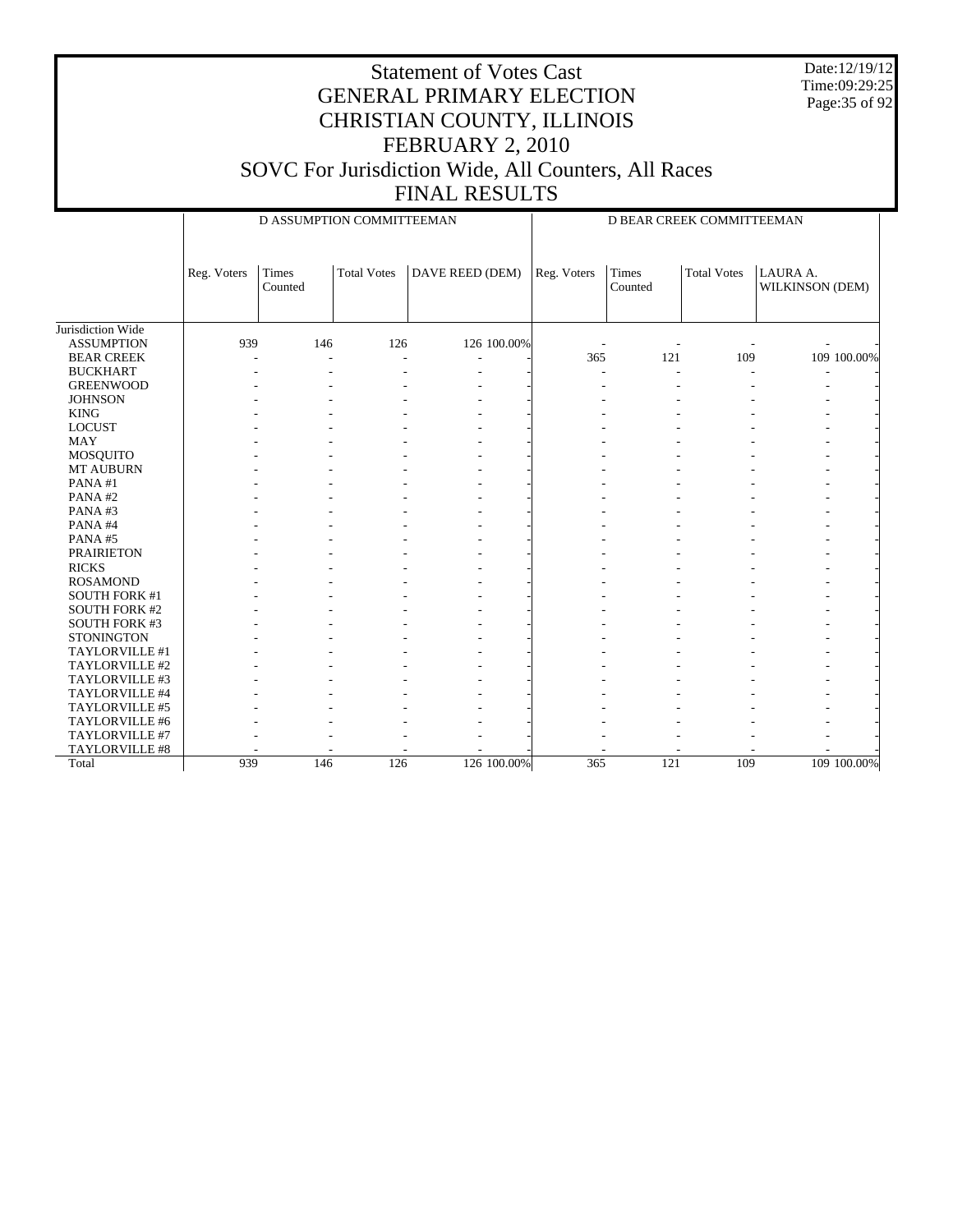Date:12/19/12 Time:09:29:25 Page:36 of 92

|                      |             |                  | D GREENWOOD COMMITTEEMAN |                             |             |                  |    |                                         |            |
|----------------------|-------------|------------------|--------------------------|-----------------------------|-------------|------------------|----|-----------------------------------------|------------|
|                      | Reg. Voters | Times<br>Counted | <b>Total Votes</b>       | <b>BEN DILLARD</b><br>(DEM) | Reg. Voters | Times<br>Counted |    | Total Votes   JOSEPH N.<br>MARLEY (DEM) |            |
| Jurisdiction Wide    |             |                  |                          |                             |             |                  |    |                                         |            |
| <b>ASSUMPTION</b>    |             |                  |                          |                             |             |                  |    |                                         |            |
| <b>BEAR CREEK</b>    |             |                  |                          |                             |             |                  |    |                                         |            |
| <b>BUCKHART</b>      | 1313        | 241              | 205                      | 205 100.00%                 |             |                  |    |                                         |            |
| <b>GREENWOOD</b>     |             |                  |                          | ٠                           | 155         | 20               | 18 |                                         | 18 100.00% |
| <b>JOHNSON</b>       |             |                  |                          | ٠                           |             |                  | ÷, |                                         |            |
| <b>KING</b>          |             |                  |                          |                             |             |                  |    |                                         |            |
| <b>LOCUST</b>        |             |                  |                          |                             |             |                  |    |                                         |            |
| <b>MAY</b>           |             |                  |                          |                             |             |                  |    |                                         |            |
| MOSQUITO             |             |                  |                          |                             |             |                  |    |                                         |            |
| <b>MT AUBURN</b>     |             |                  |                          |                             |             |                  |    |                                         |            |
| PANA#1               |             |                  |                          |                             |             |                  |    |                                         |            |
| PANA#2               |             |                  |                          |                             |             |                  |    |                                         |            |
| PANA#3               |             |                  |                          |                             |             |                  |    |                                         |            |
| PANA#4               |             |                  |                          | ٠                           |             |                  |    |                                         |            |
| PANA#5               |             |                  |                          |                             |             |                  |    |                                         |            |
| <b>PRAIRIETON</b>    |             |                  |                          |                             |             |                  |    |                                         |            |
| <b>RICKS</b>         |             |                  |                          |                             |             |                  |    |                                         |            |
| <b>ROSAMOND</b>      |             |                  |                          | ٠                           |             |                  |    |                                         |            |
| <b>SOUTH FORK #1</b> |             |                  |                          |                             |             |                  |    |                                         |            |
| <b>SOUTH FORK #2</b> |             |                  |                          |                             |             |                  |    |                                         |            |
| <b>SOUTH FORK #3</b> |             |                  |                          |                             |             |                  |    |                                         |            |
| <b>STONINGTON</b>    |             |                  |                          |                             |             |                  |    |                                         |            |
| TAYLORVILLE #1       |             |                  |                          |                             |             |                  |    |                                         |            |
| TAYLORVILLE #2       |             |                  |                          |                             |             |                  |    |                                         |            |
| TAYLORVILLE #3       |             |                  |                          |                             |             |                  |    |                                         |            |
| TAYLORVILLE #4       |             |                  |                          |                             |             |                  |    |                                         |            |
| TAYLORVILLE #5       |             |                  |                          |                             |             |                  |    |                                         |            |
| TAYLORVILLE #6       |             |                  |                          |                             |             |                  |    |                                         |            |
| TAYLORVILLE #7       |             |                  |                          |                             |             |                  |    |                                         |            |
| TAYLORVILLE #8       |             |                  |                          |                             |             |                  |    |                                         |            |
| Total                | 1313        | 241              | 205                      | 205 100.00%                 | 155         | 20               | 18 |                                         | 18 100.00% |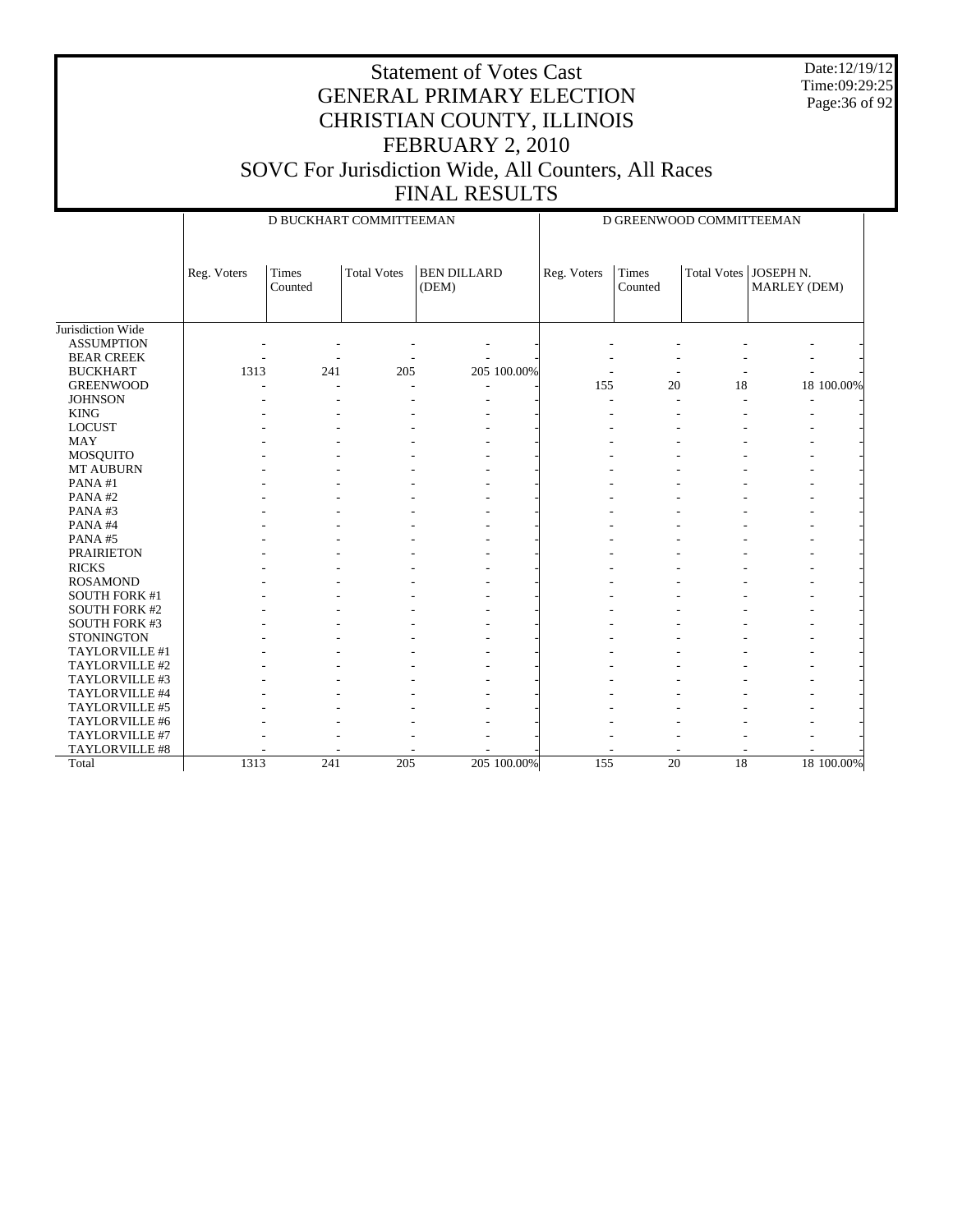Date:12/19/12 Time:09:29:25 Page:37 of 92

|                      |             |                         | D KING COMMITTEEMAN |                                       | D LOCUST COMMITTEEMAN |                  |                    |                             |             |  |
|----------------------|-------------|-------------------------|---------------------|---------------------------------------|-----------------------|------------------|--------------------|-----------------------------|-------------|--|
|                      | Reg. Voters | <b>Times</b><br>Counted | <b>Total Votes</b>  | MARTHAR.<br><b>ZIMMERMAN</b><br>(DEM) | Reg. Voters           | Times<br>Counted | <b>Total Votes</b> | <b>BRUCE BARRY</b><br>(DEM) |             |  |
| Jurisdiction Wide    |             |                         |                     |                                       |                       |                  |                    |                             |             |  |
| <b>ASSUMPTION</b>    |             |                         |                     |                                       |                       |                  |                    |                             |             |  |
| <b>BEAR CREEK</b>    |             |                         |                     |                                       |                       |                  |                    |                             |             |  |
| <b>BUCKHART</b>      |             |                         |                     |                                       |                       |                  |                    |                             |             |  |
| <b>GREENWOOD</b>     |             |                         |                     |                                       |                       |                  |                    |                             |             |  |
| <b>JOHNSON</b>       |             |                         | ٠                   |                                       |                       |                  |                    |                             |             |  |
| <b>KING</b>          | 155         | 37                      | 28                  | 28 100.00%                            |                       |                  |                    |                             |             |  |
| <b>LOCUST</b>        |             |                         |                     |                                       | 445                   | 143              | 131                |                             | 131 100.00% |  |
| <b>MAY</b>           |             |                         |                     |                                       |                       |                  |                    |                             |             |  |
| MOSQUITO             |             |                         |                     |                                       |                       |                  |                    |                             |             |  |
| MT AUBURN            |             |                         |                     |                                       |                       |                  |                    |                             |             |  |
| PANA $#1$            |             |                         |                     |                                       |                       |                  |                    |                             |             |  |
| PANA#2               |             |                         |                     |                                       |                       |                  |                    |                             |             |  |
| PANA#3               |             |                         |                     |                                       |                       |                  |                    |                             |             |  |
| PANA#4               |             |                         |                     |                                       |                       |                  |                    |                             |             |  |
| PANA#5               |             |                         |                     |                                       |                       |                  |                    |                             |             |  |
| <b>PRAIRIETON</b>    |             |                         |                     |                                       |                       |                  |                    |                             |             |  |
| <b>RICKS</b>         |             |                         |                     |                                       |                       |                  |                    |                             |             |  |
| <b>ROSAMOND</b>      |             |                         |                     |                                       |                       |                  |                    |                             |             |  |
| <b>SOUTH FORK #1</b> |             |                         |                     |                                       |                       |                  |                    |                             |             |  |
| <b>SOUTH FORK #2</b> |             |                         |                     |                                       |                       |                  |                    |                             |             |  |
| SOUTH FORK #3        |             |                         |                     |                                       |                       |                  |                    |                             |             |  |
| <b>STONINGTON</b>    |             |                         |                     |                                       |                       |                  |                    |                             |             |  |
| TAYLORVILLE #1       |             |                         |                     |                                       |                       |                  |                    |                             |             |  |
| TAYLORVILLE #2       |             |                         |                     |                                       |                       |                  |                    |                             |             |  |
| TAYLORVILLE #3       |             |                         |                     |                                       |                       |                  |                    |                             |             |  |
| TAYLORVILLE #4       |             |                         |                     |                                       |                       |                  |                    |                             |             |  |
| TAYLORVILLE #5       |             |                         |                     |                                       |                       |                  |                    |                             |             |  |
| TAYLORVILLE #6       |             |                         |                     |                                       |                       |                  |                    |                             |             |  |
| TAYLORVILLE #7       |             |                         |                     |                                       |                       |                  |                    |                             |             |  |
| TAYLORVILLE #8       |             |                         |                     |                                       |                       |                  |                    |                             |             |  |
| Total                | 155         | 37                      | 28                  | 28 100,00%                            | 445                   | 143              | 131                |                             | 131 100.00% |  |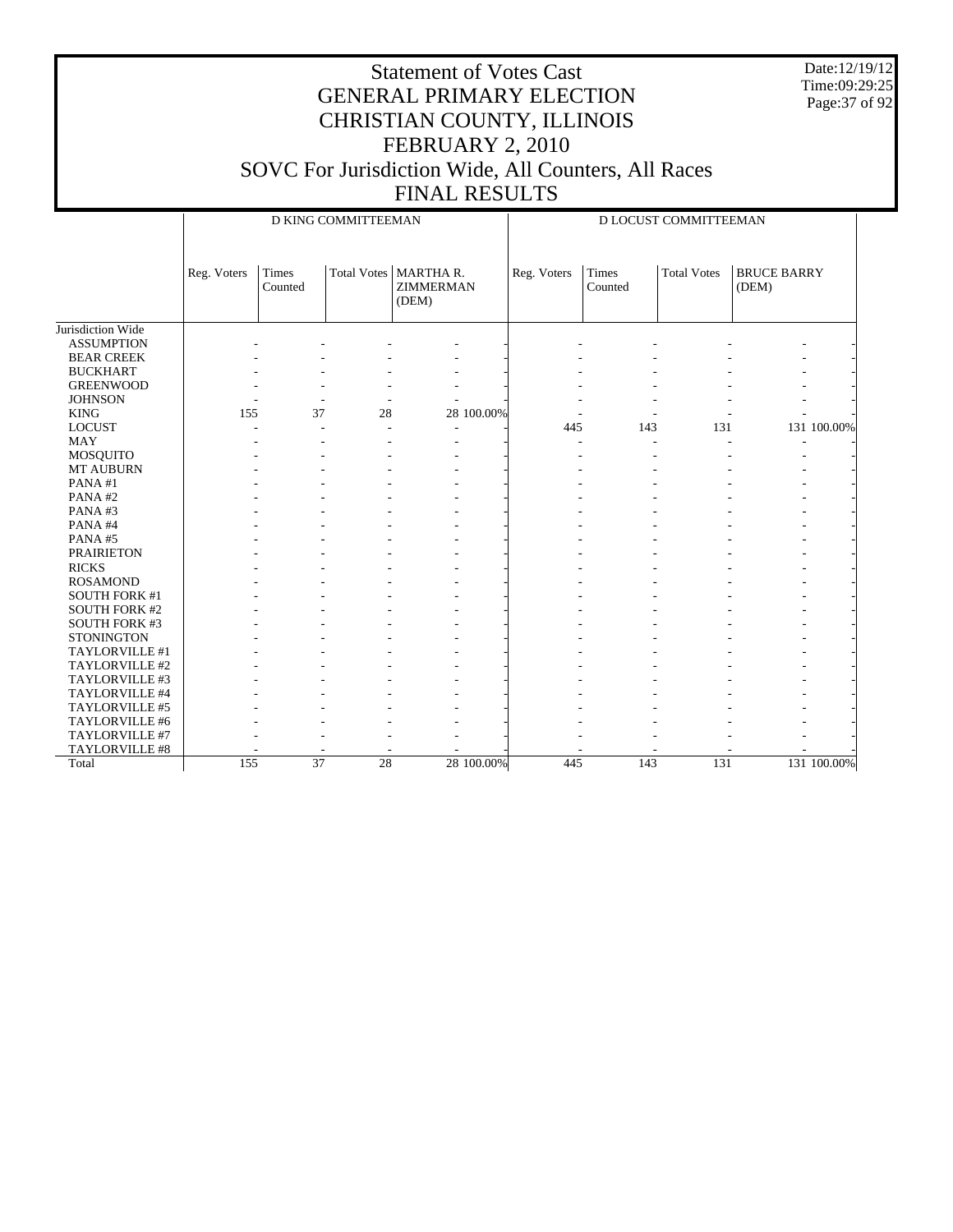Date:12/19/12 Time:09:29:25 Page:38 of 92

#### Statement of Votes Cast GENERAL PRIMARY ELECTION CHRISTIAN COUNTY, ILLINOIS FEBRUARY 2, 2010 SOVC For Jurisdiction Wide, All Counters, All Races FINAL RESULTS

Jurisdiction Wide ASSUMPTION BEAR CREEK BUCKHART GREENWOOD **JOHNSON**  KING LOCUST MAY MOSQUITO MT AUBURN PANA #1 PANA #2 PANA #3 PANA #4 PANA #5 PRAIRIETON RICKS ROSAMOND SOUTH FORK #1 SOUTH FORK #2 SOUTH FORK #3 **STONINGTON**  TAYLORVILLE #1 TAYLORVILLE #2 TAYLORVILLE #3 TAYLORVILLE #4 TAYLORVILLE #5 TAYLORVILLE #6 TAYLORVILLE #7 TAYLORVILLE #8 Total Reg. Voters Times Counted Total Votes | BEN CURTIN (DEM) | Reg. Voters | Times D MAY COMMITTEEMAN Counted Total Votes | WYATT D. HOHENSTEIN (DEM) D MT AUBURN COMMITTEEMAN - - - - - - - - - - - - - - - - - - - - - - - - - - - - - - - - - - - - - - - - - - - - - - - - - - - - - - - - - - - - - - - - - - - - - - 1267 342 300 300 100.00% - - - - - - - - - - - - - - - - - - - - - - - - - 729 91 73 73 100.00% - - - - - - - - - - - - - - - - - - - - - - - - - - - - - - - - - - - - - - - - - - - - - - - - - - - - - - - - - - - - - - - - - - - - - - - - - - - - - - - - - - - - - - - - - - - - - - - - - - - - - - - - - - - - - - - - - - - - - - - - - - - - - - - - - - - - - - - - - - - - - - - - - - - - - - - - - - - - - - - - - - - - - - - - - - - - - - - - - - - - - - - - - - - - - - - - - - - - - - - - 1267 342 300 300 100.00% 729 91 73 73 100.00%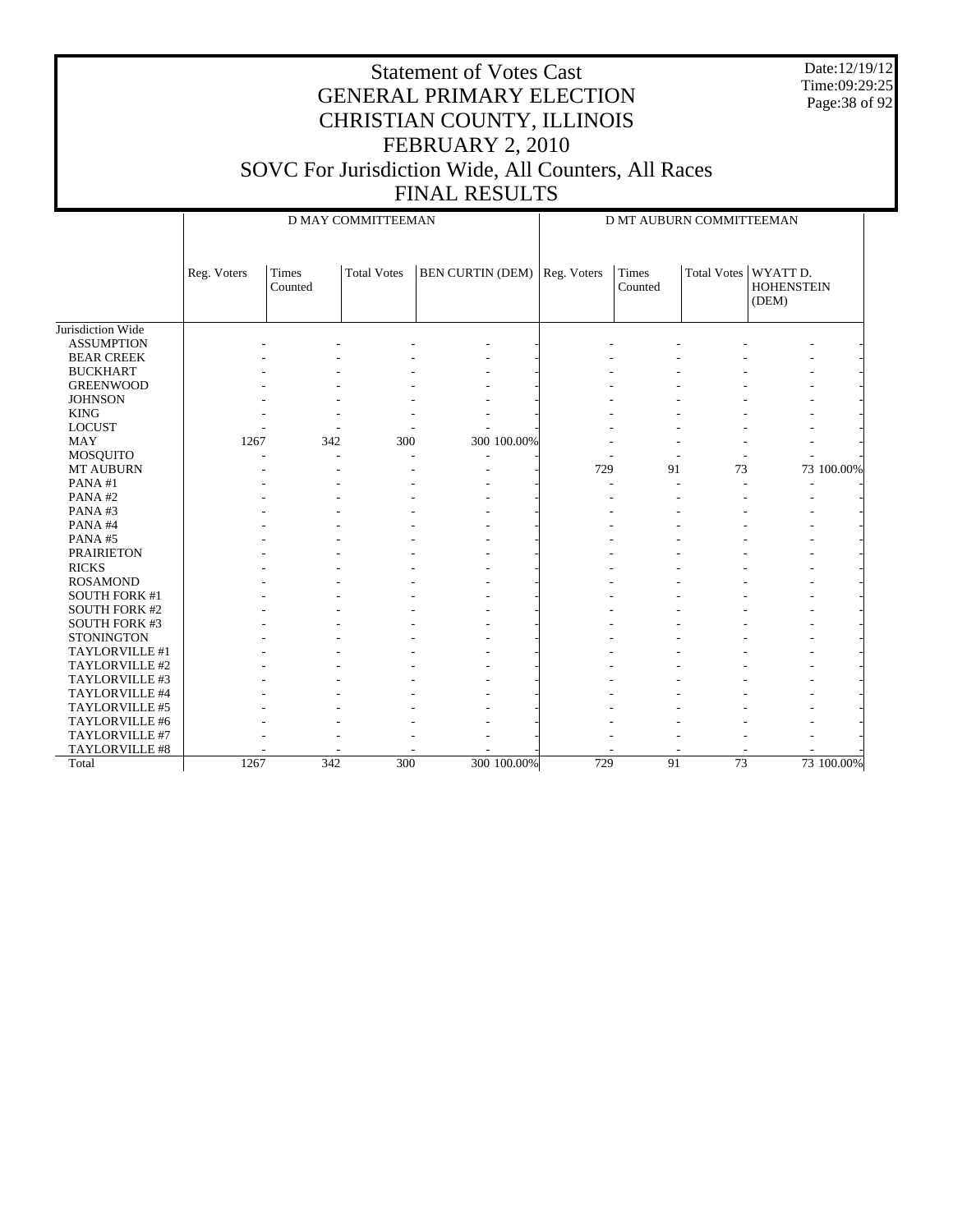Date:12/19/12 Time:09:29:25 Page:39 of 92

|                      |             | D PANA #1 COMMITTEEMAN |    |                                      |            |             | D PANA #2 COMMITTEEMAN  |                    |                          |             |  |
|----------------------|-------------|------------------------|----|--------------------------------------|------------|-------------|-------------------------|--------------------|--------------------------|-------------|--|
|                      | Reg. Voters | Times<br>Counted       |    | Total Votes STEVEN D. SIPES<br>(DEM) |            | Reg. Voters | <b>Times</b><br>Counted | <b>Total Votes</b> | PAUL C. SCHMITZ<br>(DEM) |             |  |
| Jurisdiction Wide    |             |                        |    |                                      |            |             |                         |                    |                          |             |  |
| <b>ASSUMPTION</b>    |             |                        |    |                                      |            |             |                         |                    |                          |             |  |
| <b>BEAR CREEK</b>    |             |                        |    |                                      |            |             |                         |                    |                          |             |  |
| <b>BUCKHART</b>      |             |                        |    |                                      |            |             |                         |                    |                          |             |  |
| <b>GREENWOOD</b>     |             |                        |    |                                      |            |             |                         |                    |                          |             |  |
| <b>JOHNSON</b>       |             |                        |    |                                      |            |             |                         |                    |                          |             |  |
| <b>KING</b>          |             |                        |    |                                      |            |             |                         |                    |                          |             |  |
| <b>LOCUST</b>        |             |                        |    |                                      |            |             |                         |                    |                          |             |  |
| <b>MAY</b>           |             |                        |    |                                      |            |             |                         |                    |                          |             |  |
| <b>MOSQUITO</b>      |             |                        |    |                                      |            |             |                         |                    |                          |             |  |
| MT AUBURN            |             |                        |    |                                      |            |             |                         |                    |                          |             |  |
| PANA#1               | 705         | 110                    | 91 |                                      | 91 100.00% |             |                         |                    |                          |             |  |
| PANA#2               |             |                        |    |                                      |            | 1371        | 214                     | 195                |                          | 195 100.00% |  |
| PANA#3               |             |                        |    |                                      |            |             |                         |                    |                          |             |  |
| PANA#4               |             |                        |    |                                      |            |             |                         |                    |                          |             |  |
| PANA#5               |             |                        |    |                                      |            |             |                         |                    |                          |             |  |
| <b>PRAIRIETON</b>    |             |                        |    |                                      |            |             |                         |                    |                          |             |  |
| <b>RICKS</b>         |             |                        |    |                                      |            |             |                         |                    |                          |             |  |
| <b>ROSAMOND</b>      |             |                        |    |                                      |            |             |                         |                    |                          |             |  |
| <b>SOUTH FORK #1</b> |             |                        |    |                                      |            |             |                         |                    |                          |             |  |
| <b>SOUTH FORK #2</b> |             |                        |    |                                      |            |             |                         |                    |                          |             |  |
| <b>SOUTH FORK #3</b> |             |                        |    |                                      |            |             |                         |                    |                          |             |  |
| <b>STONINGTON</b>    |             |                        |    |                                      |            |             |                         |                    |                          |             |  |
| TAYLORVILLE #1       |             |                        |    |                                      |            |             |                         |                    |                          |             |  |
| TAYLORVILLE #2       |             |                        |    |                                      |            |             |                         |                    |                          |             |  |
| TAYLORVILLE #3       |             |                        |    |                                      |            |             |                         |                    |                          |             |  |
| TAYLORVILLE #4       |             |                        |    |                                      |            |             |                         |                    |                          |             |  |
| TAYLORVILLE #5       |             |                        |    |                                      |            |             |                         |                    |                          |             |  |
| TAYLORVILLE #6       |             |                        |    |                                      |            |             |                         |                    |                          |             |  |
| TAYLORVILLE #7       |             |                        |    |                                      |            |             |                         |                    |                          |             |  |
| TAYLORVILLE #8       |             |                        |    |                                      |            |             |                         |                    |                          |             |  |
| Total                | 705         | 110                    | 91 |                                      | 91 100.00% | 1371        | 214                     | 195                |                          | 195 100.00% |  |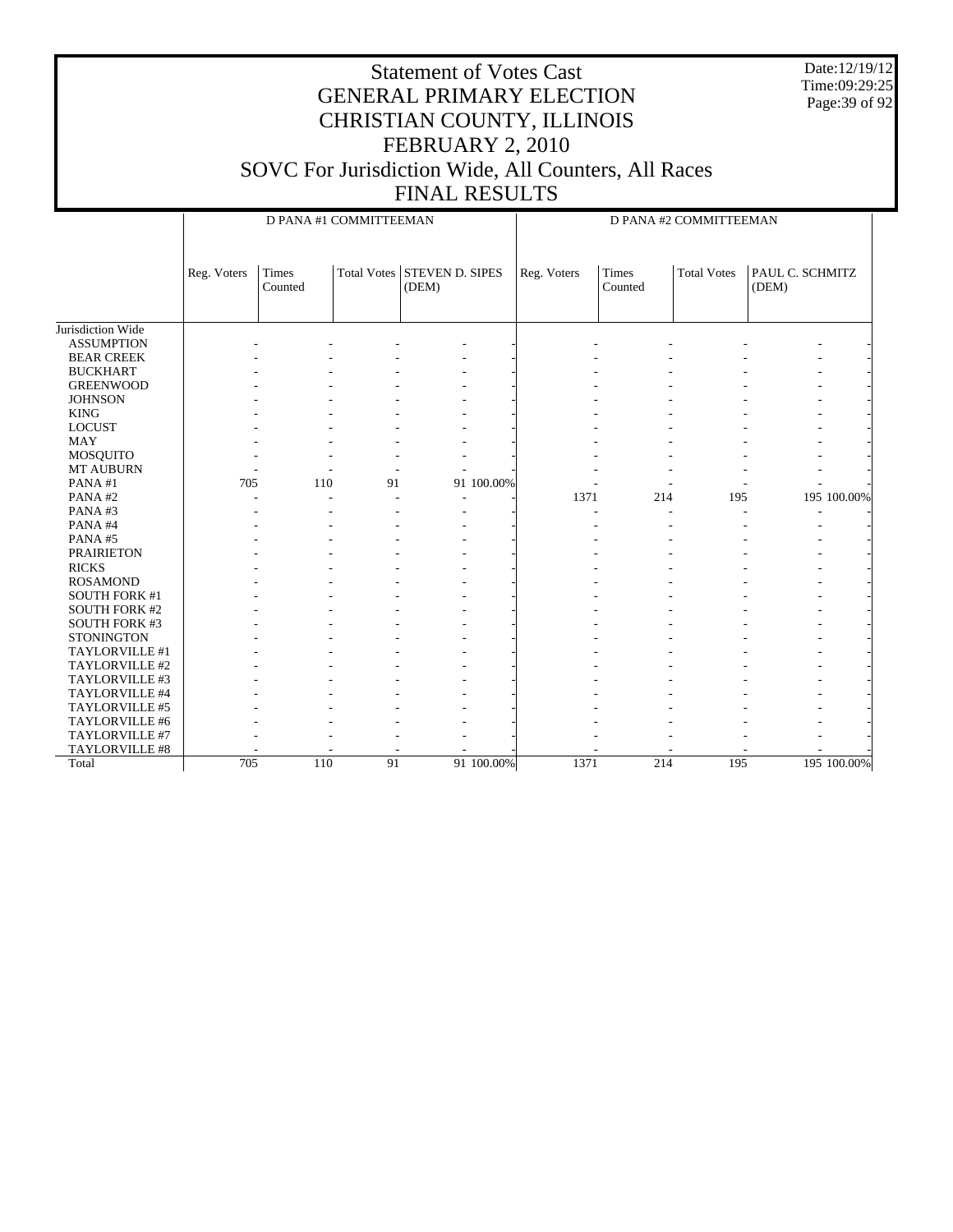Date:12/19/12 Time:09:29:25 Page:40 of 92

|                      |             |                         | D PANA #4 COMMITTEEMAN |                               | D PANA #5 COMMITTEEMAN |                         |                 |                                         |  |
|----------------------|-------------|-------------------------|------------------------|-------------------------------|------------------------|-------------------------|-----------------|-----------------------------------------|--|
|                      | Reg. Voters | <b>Times</b><br>Counted | Total Votes            | JAMES A. 'JIM'<br>DEERE (DEM) | Reg. Voters            | <b>Times</b><br>Counted |                 | Total Votes   HARLEY T.<br>FOSTER (DEM) |  |
| Jurisdiction Wide    |             |                         |                        |                               |                        |                         |                 |                                         |  |
| <b>ASSUMPTION</b>    |             |                         |                        |                               |                        |                         |                 |                                         |  |
| <b>BEAR CREEK</b>    |             |                         |                        |                               |                        |                         |                 |                                         |  |
| <b>BUCKHART</b>      |             |                         |                        |                               |                        |                         |                 |                                         |  |
| <b>GREENWOOD</b>     |             |                         |                        |                               |                        |                         |                 |                                         |  |
| <b>JOHNSON</b>       |             |                         |                        |                               |                        |                         |                 |                                         |  |
| <b>KING</b>          |             |                         |                        |                               |                        |                         |                 |                                         |  |
| <b>LOCUST</b>        |             |                         |                        |                               |                        |                         |                 |                                         |  |
| <b>MAY</b>           |             |                         |                        |                               |                        |                         |                 |                                         |  |
| MOSQUITO             |             |                         |                        |                               |                        |                         |                 |                                         |  |
| MT AUBURN            |             |                         |                        |                               |                        |                         |                 |                                         |  |
| PANA#1               |             |                         |                        |                               |                        |                         |                 |                                         |  |
| PANA#2               |             |                         |                        |                               |                        |                         |                 |                                         |  |
| PANA#3               |             |                         |                        |                               |                        |                         |                 |                                         |  |
| PANA#4               | 683         | 109                     | 99                     | 99 100.00%                    |                        |                         |                 |                                         |  |
| PANA#5               |             |                         |                        |                               | 559                    | 80                      | 73              | 73 100.00%                              |  |
| <b>PRAIRIETON</b>    |             |                         |                        |                               |                        |                         |                 |                                         |  |
| <b>RICKS</b>         |             |                         |                        |                               |                        |                         |                 |                                         |  |
| <b>ROSAMOND</b>      |             |                         |                        |                               |                        |                         |                 |                                         |  |
| <b>SOUTH FORK #1</b> |             |                         |                        |                               |                        |                         |                 |                                         |  |
| <b>SOUTH FORK #2</b> |             |                         |                        |                               |                        |                         |                 |                                         |  |
| <b>SOUTH FORK #3</b> |             |                         |                        |                               |                        |                         |                 |                                         |  |
| <b>STONINGTON</b>    |             |                         |                        |                               |                        |                         |                 |                                         |  |
| TAYLORVILLE #1       |             |                         |                        |                               |                        |                         |                 |                                         |  |
| TAYLORVILLE #2       |             |                         |                        |                               |                        |                         |                 |                                         |  |
| TAYLORVILLE #3       |             |                         |                        |                               |                        |                         |                 |                                         |  |
| TAYLORVILLE #4       |             |                         |                        |                               |                        |                         |                 |                                         |  |
| TAYLORVILLE #5       |             |                         |                        |                               |                        |                         |                 |                                         |  |
| TAYLORVILLE #6       |             |                         |                        |                               |                        |                         |                 |                                         |  |
| TAYLORVILLE #7       |             |                         |                        |                               |                        |                         |                 |                                         |  |
| TAYLORVILLE #8       |             |                         |                        |                               |                        |                         |                 |                                         |  |
| Total                | 683         | 109                     | 99                     | 99 100.00%                    | 559                    | 80                      | $\overline{73}$ | 73 100.00%                              |  |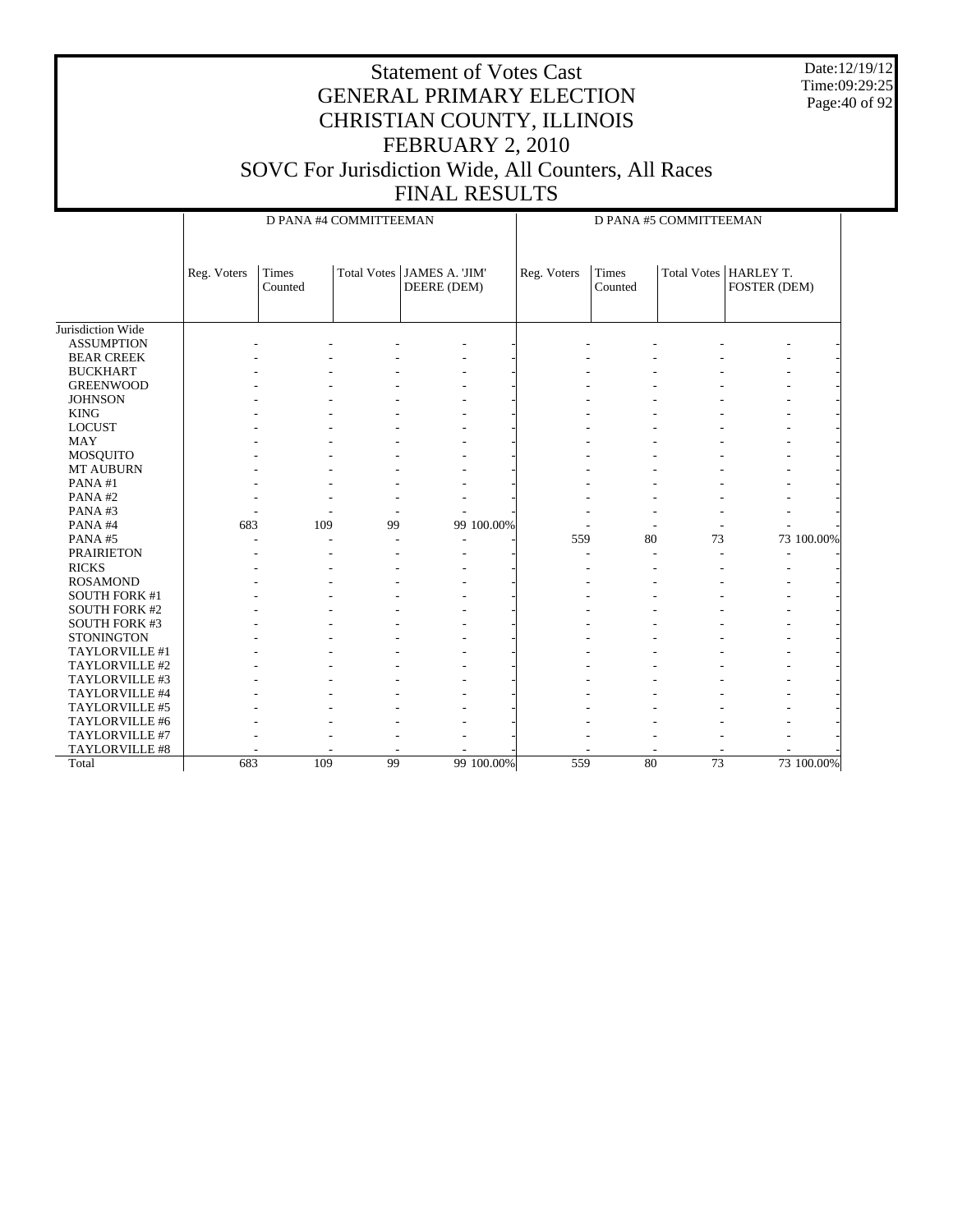Date:12/19/12 Time:09:29:25 Page:41 of 92

|                      |             | D PRAIRIETON COMMITTEEMAN |                    |                                    | D SOUTH FORK #1 COMMITTEEMAN |                         |                    |                                  |  |
|----------------------|-------------|---------------------------|--------------------|------------------------------------|------------------------------|-------------------------|--------------------|----------------------------------|--|
|                      | Reg. Voters | <b>Times</b><br>Counted   | <b>Total Votes</b> | <b>CECIL 'BUCK'</b><br>MCVEY (DEM) | Reg. Voters                  | <b>Times</b><br>Counted | <b>Total Votes</b> | <b>J. LENORA HEIPLE</b><br>(DEM) |  |
| Jurisdiction Wide    |             |                           |                    |                                    |                              |                         |                    |                                  |  |
| <b>ASSUMPTION</b>    |             |                           |                    |                                    |                              |                         |                    |                                  |  |
| <b>BEAR CREEK</b>    |             |                           |                    |                                    |                              |                         |                    |                                  |  |
| <b>BUCKHART</b>      |             |                           |                    |                                    |                              |                         |                    |                                  |  |
| <b>GREENWOOD</b>     |             |                           |                    |                                    |                              |                         |                    |                                  |  |
| <b>JOHNSON</b>       |             |                           |                    |                                    |                              |                         |                    |                                  |  |
| <b>KING</b>          |             |                           |                    |                                    |                              |                         |                    |                                  |  |
| <b>LOCUST</b>        |             |                           |                    |                                    |                              |                         |                    |                                  |  |
| <b>MAY</b>           |             |                           |                    |                                    |                              |                         |                    |                                  |  |
| <b>MOSQUITO</b>      |             |                           |                    |                                    |                              |                         |                    |                                  |  |
| MT AUBURN            |             |                           |                    |                                    |                              |                         |                    |                                  |  |
| PANA#1               |             |                           |                    |                                    |                              |                         |                    |                                  |  |
| PANA#2               |             |                           |                    |                                    |                              |                         |                    |                                  |  |
| PANA#3               |             |                           |                    |                                    |                              |                         |                    |                                  |  |
| PANA#4               |             |                           |                    |                                    |                              |                         |                    |                                  |  |
| PANA#5               |             |                           |                    |                                    |                              |                         |                    |                                  |  |
| <b>PRAIRIETON</b>    | 323         | 32                        | 31                 | 31 100.00%                         |                              |                         |                    |                                  |  |
| <b>RICKS</b>         |             |                           |                    |                                    |                              |                         |                    |                                  |  |
| <b>ROSAMOND</b>      |             |                           |                    |                                    |                              |                         |                    |                                  |  |
| <b>SOUTH FORK #1</b> |             |                           |                    |                                    | 983                          | 218                     | 192                | 192 100.00%                      |  |
| <b>SOUTH FORK #2</b> |             |                           |                    |                                    |                              | $\overline{a}$          |                    |                                  |  |
| <b>SOUTH FORK #3</b> |             |                           |                    |                                    |                              |                         |                    |                                  |  |
| <b>STONINGTON</b>    |             |                           |                    |                                    |                              |                         |                    |                                  |  |
| TAYLORVILLE #1       |             |                           |                    |                                    |                              |                         |                    |                                  |  |
| TAYLORVILLE #2       |             |                           |                    |                                    |                              |                         |                    |                                  |  |
| TAYLORVILLE #3       |             |                           |                    |                                    |                              |                         |                    |                                  |  |
| TAYLORVILLE #4       |             |                           |                    |                                    |                              |                         |                    |                                  |  |
| TAYLORVILLE #5       |             |                           |                    |                                    |                              |                         |                    |                                  |  |
| TAYLORVILLE #6       |             |                           |                    |                                    |                              |                         |                    |                                  |  |
| TAYLORVILLE #7       |             |                           |                    |                                    |                              |                         |                    |                                  |  |
| TAYLORVILLE #8       |             |                           |                    |                                    |                              |                         |                    |                                  |  |
| Total                | 323         | $\overline{32}$           | $\overline{31}$    | 31 100,00%                         | 983                          | 218                     | 192                | 192 100.00%                      |  |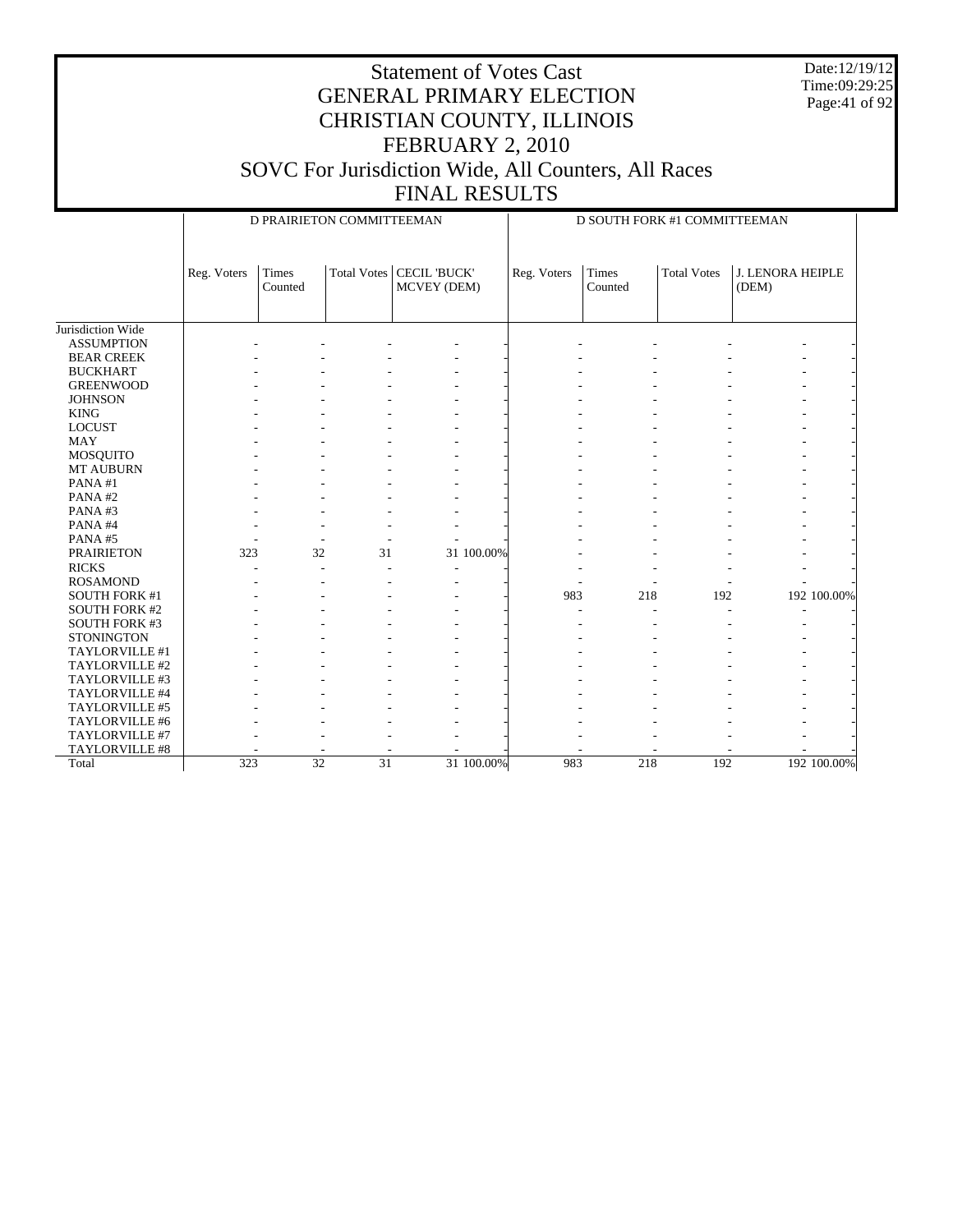Date:12/19/12 Time:09:29:25 Page:42 of 92

|                      |             | D SOUTH FORK #2 COMMITTEEMAN |                        |              |             | D SOUTH FORK #3 COMMITTEEMAN |             |                                                |            |  |
|----------------------|-------------|------------------------------|------------------------|--------------|-------------|------------------------------|-------------|------------------------------------------------|------------|--|
|                      | Reg. Voters | <b>Times</b><br>Counted      | Total Votes   KEVIN T. | HOWARD (DEM) | Reg. Voters | <b>Times</b><br>Counted      | Total Votes | <b>TERRY LEE</b><br><b>WORKMAN SR</b><br>(DEM) |            |  |
| Jurisdiction Wide    |             |                              |                        |              |             |                              |             |                                                |            |  |
| <b>ASSUMPTION</b>    |             |                              |                        |              |             |                              |             |                                                |            |  |
| <b>BEAR CREEK</b>    |             |                              |                        |              |             |                              |             |                                                |            |  |
| <b>BUCKHART</b>      |             |                              |                        |              |             |                              |             |                                                |            |  |
| <b>GREENWOOD</b>     |             |                              |                        |              |             |                              |             |                                                |            |  |
| <b>JOHNSON</b>       |             |                              |                        |              |             |                              |             |                                                |            |  |
| <b>KING</b>          |             |                              |                        |              |             |                              |             |                                                |            |  |
| <b>LOCUST</b>        |             |                              |                        |              |             |                              |             |                                                |            |  |
| <b>MAY</b>           |             |                              |                        |              |             |                              |             |                                                |            |  |
| MOSQUITO             |             |                              |                        |              |             |                              |             |                                                |            |  |
| MT AUBURN            |             |                              |                        |              |             |                              |             |                                                |            |  |
| PANA#1               |             |                              |                        |              |             |                              |             |                                                |            |  |
| PANA#2               |             |                              |                        |              |             |                              |             |                                                |            |  |
| PANA#3               |             |                              |                        |              |             |                              |             |                                                |            |  |
| PANA#4               |             |                              |                        |              |             |                              |             |                                                |            |  |
| PANA#5               |             |                              |                        |              |             |                              |             |                                                |            |  |
| <b>PRAIRIETON</b>    |             |                              |                        |              |             |                              |             |                                                |            |  |
| <b>RICKS</b>         |             |                              |                        |              |             |                              |             |                                                |            |  |
| <b>ROSAMOND</b>      |             |                              |                        |              |             |                              |             |                                                |            |  |
| <b>SOUTH FORK #1</b> |             |                              |                        |              |             |                              |             |                                                |            |  |
| <b>SOUTH FORK #2</b> | 457         | 102                          | 94                     | 94 100.00%   |             |                              |             |                                                |            |  |
| <b>SOUTH FORK #3</b> |             |                              |                        |              | 416         | 83                           | 79          |                                                | 79 100.00% |  |
| <b>STONINGTON</b>    |             |                              |                        |              |             |                              |             |                                                |            |  |
| TAYLORVILLE #1       |             |                              |                        |              |             |                              |             |                                                |            |  |
| TAYLORVILLE #2       |             |                              |                        |              |             |                              |             |                                                |            |  |
| TAYLORVILLE #3       |             |                              |                        |              |             |                              |             |                                                |            |  |
| TAYLORVILLE #4       |             |                              |                        |              |             |                              |             |                                                |            |  |
| TAYLORVILLE #5       |             |                              |                        |              |             |                              |             |                                                |            |  |
| TAYLORVILLE #6       |             |                              |                        |              |             |                              |             |                                                |            |  |
| TAYLORVILLE #7       |             |                              |                        |              |             |                              |             |                                                |            |  |
| TAYLORVILLE #8       |             |                              |                        |              |             |                              |             |                                                |            |  |
| Total                | 457         | 102                          | 94                     | 94 100.00%   | 416         | 83                           | 79          |                                                | 79 100.00% |  |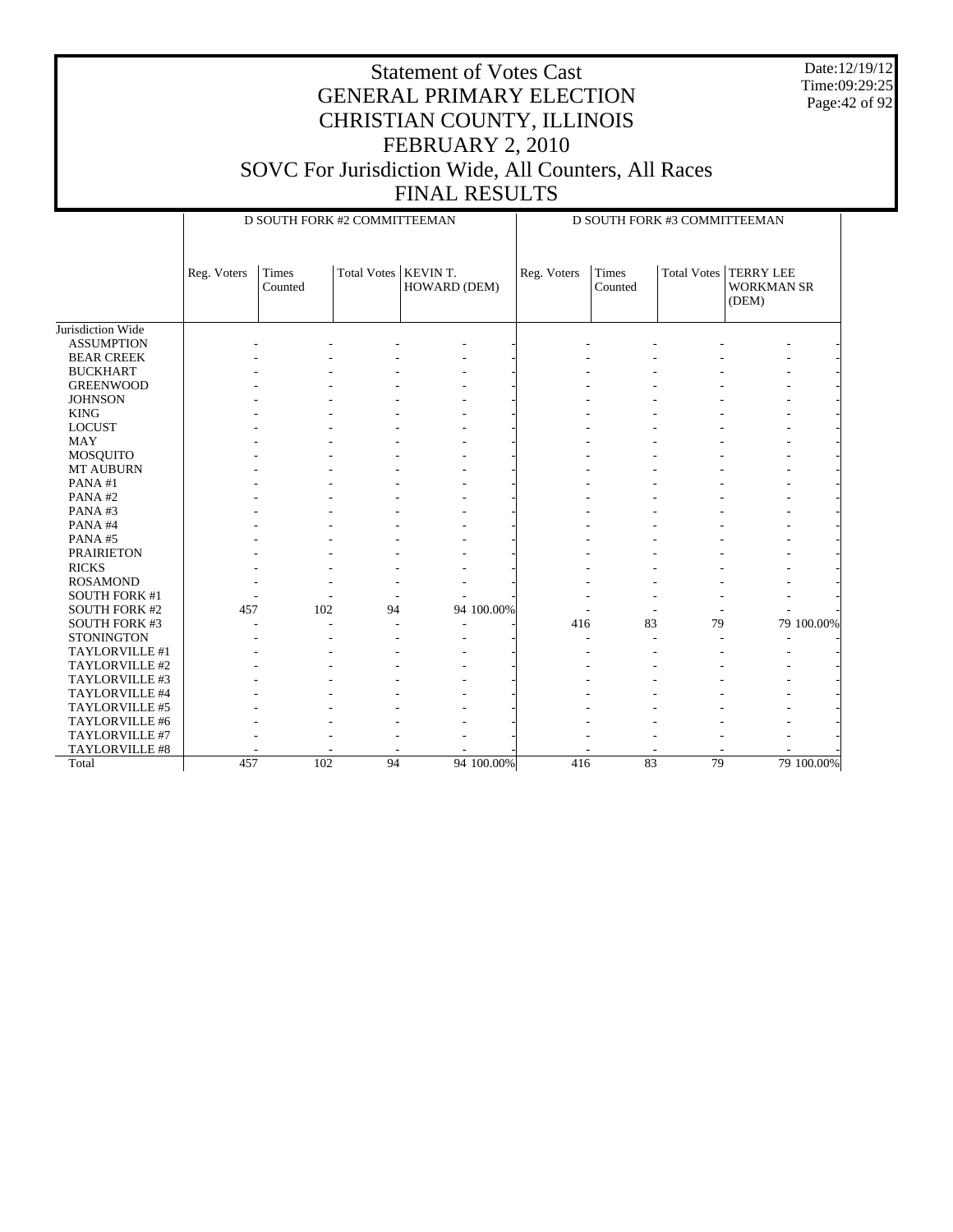Date:12/19/12 Time:09:29:25 Page:43 of 92

|                      |             | D STONINGTON COMMITTEEMAN |                    |                                      |     | D TAYLORVILLE #1 COMMITTEEMAN |                    |                               |             |
|----------------------|-------------|---------------------------|--------------------|--------------------------------------|-----|-------------------------------|--------------------|-------------------------------|-------------|
|                      | Reg. Voters | Times<br>Counted          | <b>Total Votes</b> | <b>JESS CURTIN (DEM)</b> Reg. Voters |     | Times<br>Counted              | <b>Total Votes</b> | <b>KENNY SHIVERS</b><br>(DEM) |             |
| Jurisdiction Wide    |             |                           |                    |                                      |     |                               |                    |                               |             |
| <b>ASSUMPTION</b>    |             |                           |                    |                                      |     |                               |                    |                               |             |
| <b>BEAR CREEK</b>    |             |                           |                    |                                      |     |                               |                    |                               |             |
| <b>BUCKHART</b>      |             |                           |                    |                                      |     |                               |                    |                               |             |
| <b>GREENWOOD</b>     |             |                           |                    |                                      |     |                               |                    |                               |             |
| <b>JOHNSON</b>       |             |                           |                    |                                      |     |                               |                    |                               |             |
| <b>KING</b>          |             |                           |                    |                                      |     |                               |                    |                               |             |
| <b>LOCUST</b>        |             |                           |                    |                                      |     |                               |                    |                               |             |
| <b>MAY</b>           |             |                           |                    |                                      |     |                               |                    |                               |             |
| MOSQUITO             |             |                           |                    |                                      |     |                               |                    |                               |             |
| MT AUBURN            |             |                           |                    |                                      |     |                               |                    |                               |             |
| PANA#1               |             |                           |                    |                                      |     |                               |                    |                               |             |
| PANA#2               |             |                           |                    |                                      |     |                               |                    |                               |             |
| PANA#3               |             |                           |                    |                                      |     |                               |                    |                               |             |
| PANA#4               |             |                           |                    |                                      |     |                               |                    |                               |             |
| PANA#5               |             |                           |                    |                                      |     |                               |                    |                               |             |
| <b>PRAIRIETON</b>    |             |                           |                    |                                      |     |                               |                    |                               |             |
| <b>RICKS</b>         |             |                           |                    |                                      |     |                               |                    |                               |             |
| <b>ROSAMOND</b>      |             |                           |                    |                                      |     |                               |                    |                               |             |
| <b>SOUTH FORK #1</b> |             |                           |                    |                                      |     |                               |                    |                               |             |
| <b>SOUTH FORK #2</b> |             |                           |                    |                                      |     |                               |                    |                               |             |
| SOUTH FORK #3        |             |                           |                    |                                      |     |                               |                    |                               |             |
| <b>STONINGTON</b>    | 739         | 195                       | 161                | 161 100.00%                          |     |                               |                    |                               |             |
| TAYLORVILLE #1       |             |                           |                    |                                      | 953 | 216                           | 172                |                               | 172 100.00% |
| TAYLORVILLE #2       |             |                           |                    |                                      |     |                               |                    |                               |             |
| TAYLORVILLE #3       |             |                           |                    |                                      |     |                               |                    |                               |             |
| TAYLORVILLE #4       |             |                           |                    |                                      |     |                               |                    |                               |             |
| TAYLORVILLE #5       |             |                           |                    |                                      |     |                               |                    |                               |             |
| TAYLORVILLE #6       |             |                           |                    |                                      |     |                               |                    |                               |             |
| TAYLORVILLE #7       |             |                           |                    |                                      |     |                               |                    |                               |             |
| TAYLORVILLE #8       |             |                           |                    |                                      |     |                               |                    |                               |             |
| Total                | 739         | 195                       | 161                | 161 100.00%                          | 953 | 216                           | 172                |                               | 172 100.00% |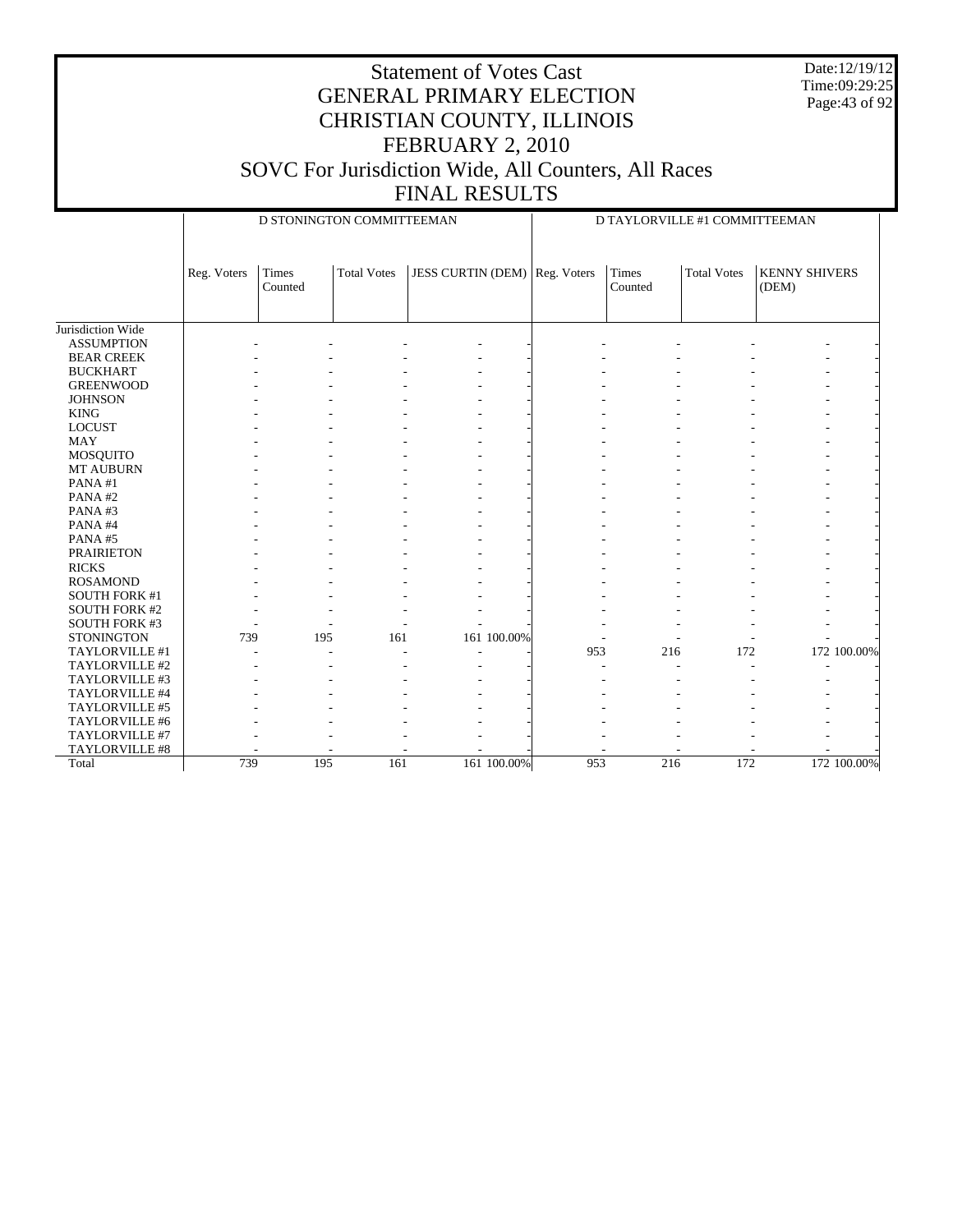Date:12/19/12 Time:09:29:25 Page:44 of 92

#### Statement of Votes Cast GENERAL PRIMARY ELECTION CHRISTIAN COUNTY, ILLINOIS FEBRUARY 2, 2010 SOVC For Jurisdiction Wide, All Counters, All Races FINAL RESULTS

Jurisdiction Wide ASSUMPTION BEAR CREEK BUCKHART GREENWOOD **JOHNSON**  KING LOCUST MAY MOSQUITO MT AUBURN PANA #1 PANA #2 PANA #3 PANA #4 PANA #5 PRAIRIETON RICKS ROSAMOND SOUTH FORK #1 SOUTH FORK #2 SOUTH FORK #3 **STONINGTON**  TAYLORVILLE #1 TAYLORVILLE #2 TAYLORVILLE #3 TAYLORVILLE #4 TAYLORVILLE #5 TAYLORVILLE #6 TAYLORVILLE #7 TAYLORVILLE #8 Total Reg. Voters | Times Counted Total Votes | KENNETH R. PODESCHI (DEM) D TAYLORVILLE #2 COMMITTEEMAN Reg. Voters Times Counted Total Votes | MICHAEL J. MAYER (DEM) D TAYLORVILLE #3 COMMITTEEMAN - - - - - - - - - - - - - - - - - - - - - - - - - - - - - - - - - - - - - - - - - - - - - - - - - - - - - - - - - - - - - - - - - - - - - - - - - - - - - - - - - - - - - - - - - - - - - - - - - - - - - - - - - - - - - - - - - - - - - - - - - - - - - - - - - - - - - - - - - - - - - - - - - - - - - - - - - - - - - - - - - - - - - - - - - - - - - - - - - - - - - - - - - - - - - - - - - - - - - - - - - - - - - - - - - - - - - - - - - - - - - - - - - - - - - - 872 197 173 173 100.00% - - - - - - - -- - - - - - - - - - - 863 244 197 197 100.00% - - - - - - - - - - - - - - - - - - - - - - - - - - - - - - - - - - - - - - - - - - - - - - - - - - 872 197 173 173 100.00% 863 244 197 197 100.00%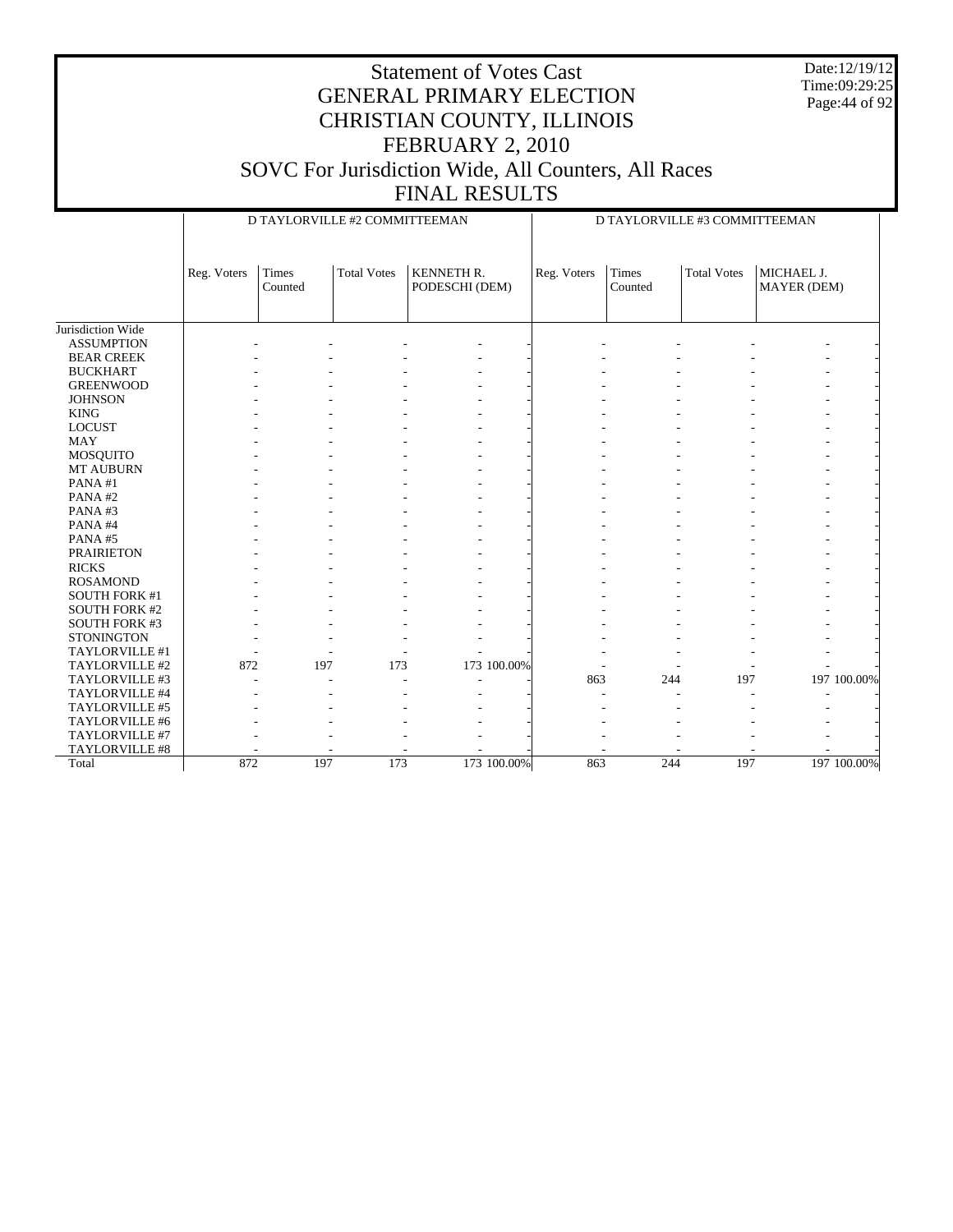|                                   |             |                  |                               | <b>Statement of Votes Cast</b><br><b>GENERAL PRIMARY ELECTION</b><br>CHRISTIAN COUNTY, ILLINOIS<br>FEBRUARY 2, 2010<br>SOVC For Jurisdiction Wide, All Counters, All Races<br><b>FINAL RESULTS</b> |             |             |                               |                    |                          | Date:12/19/12<br>Time:09:29:25<br>Page: 45 of 92 |
|-----------------------------------|-------------|------------------|-------------------------------|----------------------------------------------------------------------------------------------------------------------------------------------------------------------------------------------------|-------------|-------------|-------------------------------|--------------------|--------------------------|--------------------------------------------------|
|                                   |             |                  | D TAYLORVILLE #4 COMMITTEEMAN |                                                                                                                                                                                                    |             |             | D TAYLORVILLE #5 COMMITTEEMAN |                    |                          |                                                  |
|                                   | Reg. Voters | Times<br>Counted | <b>Total Votes</b>            | JOSEPH R. OLLER<br>(DEM)                                                                                                                                                                           |             | Reg. Voters | Times<br>Counted              | <b>Total Votes</b> | MICHAEL P. DREA<br>(DEM) |                                                  |
| Jurisdiction Wide                 |             |                  |                               |                                                                                                                                                                                                    |             |             |                               |                    |                          |                                                  |
| <b>ASSUMPTION</b>                 |             |                  |                               |                                                                                                                                                                                                    |             |             |                               |                    |                          |                                                  |
| <b>BEAR CREEK</b>                 |             |                  |                               |                                                                                                                                                                                                    |             |             |                               |                    |                          |                                                  |
| <b>BUCKHART</b>                   |             |                  |                               |                                                                                                                                                                                                    |             |             |                               |                    |                          |                                                  |
| <b>GREENWOOD</b>                  |             |                  |                               |                                                                                                                                                                                                    |             |             |                               |                    |                          |                                                  |
| <b>JOHNSON</b>                    |             |                  |                               |                                                                                                                                                                                                    |             |             |                               |                    |                          |                                                  |
| <b>KING</b>                       |             |                  |                               |                                                                                                                                                                                                    |             |             |                               |                    |                          |                                                  |
| <b>LOCUST</b>                     |             |                  |                               |                                                                                                                                                                                                    |             |             |                               |                    |                          |                                                  |
| MAY                               |             |                  |                               |                                                                                                                                                                                                    |             |             |                               |                    |                          |                                                  |
| MOSQUITO                          |             |                  |                               |                                                                                                                                                                                                    |             |             |                               |                    |                          |                                                  |
| <b>MT AUBURN</b>                  |             |                  |                               |                                                                                                                                                                                                    |             |             |                               |                    |                          |                                                  |
| PANA#1                            |             |                  |                               |                                                                                                                                                                                                    |             |             |                               |                    |                          |                                                  |
| PANA#2                            |             |                  |                               |                                                                                                                                                                                                    |             |             |                               |                    |                          |                                                  |
| PANA#3                            |             |                  |                               |                                                                                                                                                                                                    |             |             |                               |                    |                          |                                                  |
| PANA#4                            |             |                  |                               |                                                                                                                                                                                                    |             |             |                               |                    |                          |                                                  |
| PANA#5                            |             |                  |                               |                                                                                                                                                                                                    |             |             |                               |                    |                          |                                                  |
| <b>PRAIRIETON</b><br><b>RICKS</b> |             |                  |                               |                                                                                                                                                                                                    |             |             |                               |                    |                          |                                                  |
| <b>ROSAMOND</b>                   |             |                  |                               |                                                                                                                                                                                                    |             |             |                               |                    |                          |                                                  |
| <b>SOUTH FORK #1</b>              |             |                  |                               |                                                                                                                                                                                                    |             |             |                               |                    |                          |                                                  |
| <b>SOUTH FORK #2</b>              |             |                  |                               |                                                                                                                                                                                                    |             |             |                               |                    |                          |                                                  |
| <b>SOUTH FORK #3</b>              |             |                  |                               |                                                                                                                                                                                                    |             |             |                               |                    |                          |                                                  |
| <b>STONINGTON</b>                 |             |                  |                               |                                                                                                                                                                                                    |             |             |                               |                    |                          |                                                  |
| TAYLORVILLE #1                    |             |                  |                               |                                                                                                                                                                                                    |             |             |                               |                    |                          |                                                  |
| TAYLORVILLE #2                    |             |                  |                               |                                                                                                                                                                                                    |             |             |                               |                    |                          |                                                  |
| TAYLORVILLE #3                    |             |                  |                               |                                                                                                                                                                                                    |             |             |                               |                    |                          |                                                  |
| TAYLORVILLE #4                    | 1345        | 376              | 324                           |                                                                                                                                                                                                    | 324 100.00% |             |                               |                    |                          |                                                  |
| TAYLORVILLE #5                    |             |                  |                               |                                                                                                                                                                                                    |             | 1338        | 320                           | 271                |                          | 271 100.00%                                      |
| TAYLORVILLE #6                    |             |                  |                               |                                                                                                                                                                                                    |             |             |                               |                    |                          |                                                  |

- - - - - - - - - - - - - - - - - - - - 1345 376 324 324 100.00% 1338 320 271 271 100.00%

 TAYLORVILLE #7 TAYLORVILLE #8

Total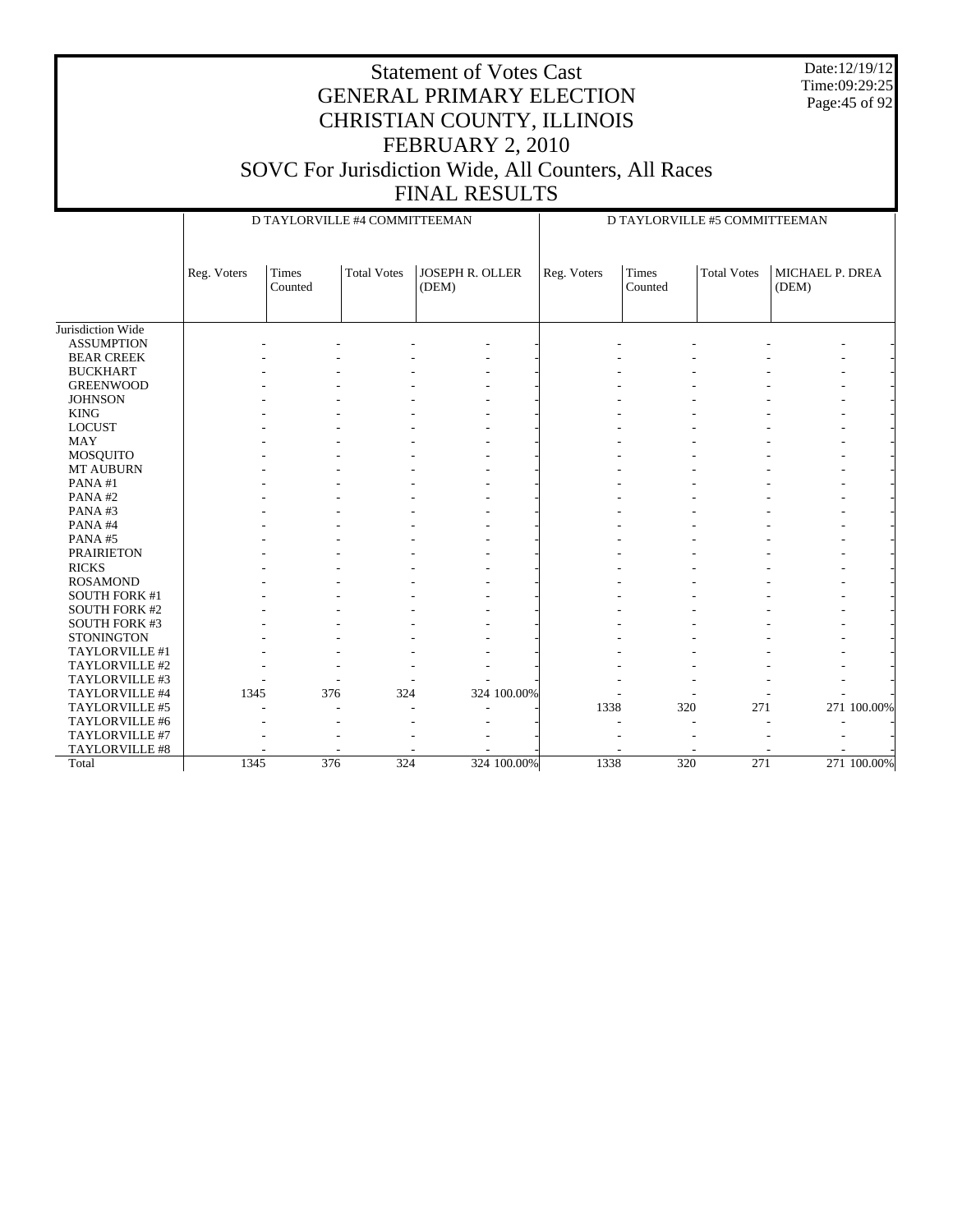Date:12/19/12 Time:09:29:25 Page:46 of 92

|                      |             | D TAYLORVILLE #6 COMMITTEEMAN |                    |                           | D TAYLORVILLE #7 COMMITTEEMAN |                  |                    |                            |  |  |
|----------------------|-------------|-------------------------------|--------------------|---------------------------|-------------------------------|------------------|--------------------|----------------------------|--|--|
|                      | Reg. Voters | <b>Times</b><br>Counted       | <b>Total Votes</b> | ROBERT J. SWINEY<br>(DEM) | Reg. Voters                   | Times<br>Counted | <b>Total Votes</b> | COLLEEN M.<br>HADLEY (DEM) |  |  |
| Jurisdiction Wide    |             |                               |                    |                           |                               |                  |                    |                            |  |  |
| <b>ASSUMPTION</b>    |             |                               |                    |                           |                               |                  |                    |                            |  |  |
| <b>BEAR CREEK</b>    |             |                               |                    |                           |                               |                  |                    |                            |  |  |
| <b>BUCKHART</b>      |             |                               |                    |                           |                               |                  |                    |                            |  |  |
| <b>GREENWOOD</b>     |             |                               |                    |                           |                               |                  |                    |                            |  |  |
| <b>JOHNSON</b>       |             |                               |                    |                           |                               |                  |                    |                            |  |  |
| <b>KING</b>          |             |                               |                    |                           |                               |                  |                    |                            |  |  |
| <b>LOCUST</b>        |             |                               |                    |                           |                               |                  |                    |                            |  |  |
| <b>MAY</b>           |             |                               |                    |                           |                               |                  |                    |                            |  |  |
| MOSQUITO             |             |                               |                    |                           |                               |                  |                    |                            |  |  |
| MT AUBURN            |             |                               |                    |                           |                               |                  |                    |                            |  |  |
| PANA#1               |             |                               |                    |                           |                               |                  |                    |                            |  |  |
| PANA#2               |             |                               |                    |                           |                               |                  |                    |                            |  |  |
| PANA#3               |             |                               |                    |                           |                               |                  |                    |                            |  |  |
| PANA#4               |             |                               |                    |                           |                               |                  |                    |                            |  |  |
| PANA#5               |             |                               |                    |                           |                               |                  |                    |                            |  |  |
| <b>PRAIRIETON</b>    |             |                               |                    |                           |                               |                  |                    |                            |  |  |
| <b>RICKS</b>         |             |                               |                    |                           |                               |                  |                    |                            |  |  |
| <b>ROSAMOND</b>      |             |                               |                    |                           |                               |                  |                    |                            |  |  |
| <b>SOUTH FORK #1</b> |             |                               |                    |                           |                               |                  |                    |                            |  |  |
| <b>SOUTH FORK #2</b> |             |                               |                    |                           |                               |                  |                    |                            |  |  |
| <b>SOUTH FORK #3</b> |             |                               |                    |                           |                               |                  |                    |                            |  |  |
| <b>STONINGTON</b>    |             |                               |                    |                           |                               |                  |                    |                            |  |  |
| TAYLORVILLE #1       |             |                               |                    |                           |                               |                  |                    |                            |  |  |
| TAYLORVILLE #2       |             |                               |                    |                           |                               |                  |                    |                            |  |  |
| TAYLORVILLE #3       |             |                               |                    |                           |                               |                  |                    |                            |  |  |
| TAYLORVILLE #4       |             |                               |                    |                           |                               |                  |                    |                            |  |  |
| TAYLORVILLE #5       |             |                               |                    |                           |                               |                  |                    |                            |  |  |
| TAYLORVILLE #6       | 911         | 232                           | 199                | 199 100.00%               |                               |                  |                    |                            |  |  |
| TAYLORVILLE #7       |             |                               |                    |                           | 885                           | 211              | 196                | 196 100.00%                |  |  |
| TAYLORVILLE #8       |             |                               |                    |                           |                               |                  |                    |                            |  |  |
| Total                | 911         | 232                           | 199                | 199 100.00%               | 885                           | 211              | 196                | 196 100.00%                |  |  |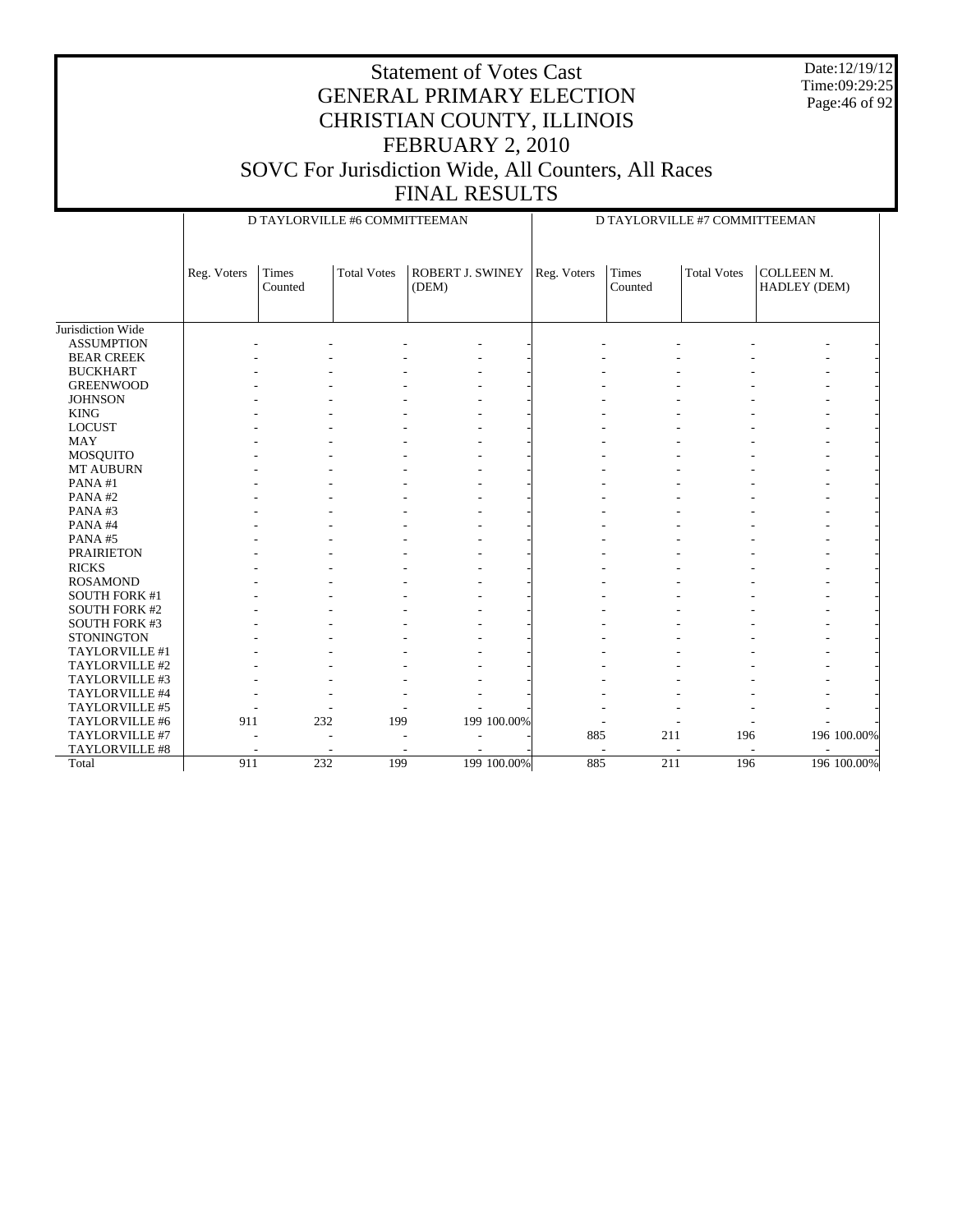Date:12/19/12 Time:09:29:26 Page:47 of 92

|                       |             | D TAYLORVILLE #8 COMMITTEEMAN |                    |                                      |             |  |  |  |  |  |  |
|-----------------------|-------------|-------------------------------|--------------------|--------------------------------------|-------------|--|--|--|--|--|--|
|                       | Reg. Voters | Times<br>Counted              | <b>Total Votes</b> | <b>GORDON JOHN</b><br>MAZZOTTI (DEM) |             |  |  |  |  |  |  |
| Jurisdiction Wide     |             |                               |                    |                                      |             |  |  |  |  |  |  |
| <b>ASSUMPTION</b>     |             |                               |                    |                                      |             |  |  |  |  |  |  |
| <b>BEAR CREEK</b>     |             |                               |                    |                                      |             |  |  |  |  |  |  |
| <b>BUCKHART</b>       |             |                               |                    |                                      |             |  |  |  |  |  |  |
| <b>GREENWOOD</b>      |             |                               |                    |                                      |             |  |  |  |  |  |  |
| <b>JOHNSON</b>        |             |                               |                    |                                      |             |  |  |  |  |  |  |
| <b>KING</b>           |             |                               |                    |                                      |             |  |  |  |  |  |  |
| <b>LOCUST</b>         |             |                               |                    |                                      |             |  |  |  |  |  |  |
| <b>MAY</b>            |             |                               |                    |                                      |             |  |  |  |  |  |  |
| <b>MOSQUITO</b>       |             |                               |                    |                                      |             |  |  |  |  |  |  |
| <b>MT AUBURN</b>      |             |                               |                    |                                      |             |  |  |  |  |  |  |
| PANA#1                |             |                               |                    |                                      |             |  |  |  |  |  |  |
| PANA#2                |             |                               |                    |                                      |             |  |  |  |  |  |  |
| PANA#3                |             |                               |                    |                                      |             |  |  |  |  |  |  |
| PANA#4                |             |                               |                    |                                      |             |  |  |  |  |  |  |
| PANA#5                |             |                               |                    |                                      |             |  |  |  |  |  |  |
| <b>PRAIRIETON</b>     |             |                               |                    |                                      |             |  |  |  |  |  |  |
| <b>RICKS</b>          |             |                               |                    |                                      |             |  |  |  |  |  |  |
| <b>ROSAMOND</b>       |             |                               |                    |                                      |             |  |  |  |  |  |  |
| <b>SOUTH FORK #1</b>  |             |                               |                    |                                      |             |  |  |  |  |  |  |
| <b>SOUTH FORK #2</b>  |             |                               |                    |                                      |             |  |  |  |  |  |  |
| <b>SOUTH FORK #3</b>  |             |                               |                    |                                      |             |  |  |  |  |  |  |
| <b>STONINGTON</b>     |             |                               |                    |                                      |             |  |  |  |  |  |  |
| TAYLORVILLE #1        |             |                               |                    |                                      |             |  |  |  |  |  |  |
| TAYLORVILLE #2        |             |                               |                    |                                      |             |  |  |  |  |  |  |
| TAYLORVILLE #3        |             |                               |                    |                                      |             |  |  |  |  |  |  |
| TAYLORVILLE #4        |             |                               |                    |                                      |             |  |  |  |  |  |  |
| TAYLORVILLE #5        |             |                               |                    |                                      |             |  |  |  |  |  |  |
| TAYLORVILLE #6        |             |                               |                    |                                      |             |  |  |  |  |  |  |
| TAYLORVILLE #7        |             |                               |                    |                                      |             |  |  |  |  |  |  |
| <b>TAYLORVILLE #8</b> | 1000        |                               | 221<br>179         |                                      | 179 100.00% |  |  |  |  |  |  |
| Total                 | 1000        |                               | 221<br>179         |                                      | 179 100.00% |  |  |  |  |  |  |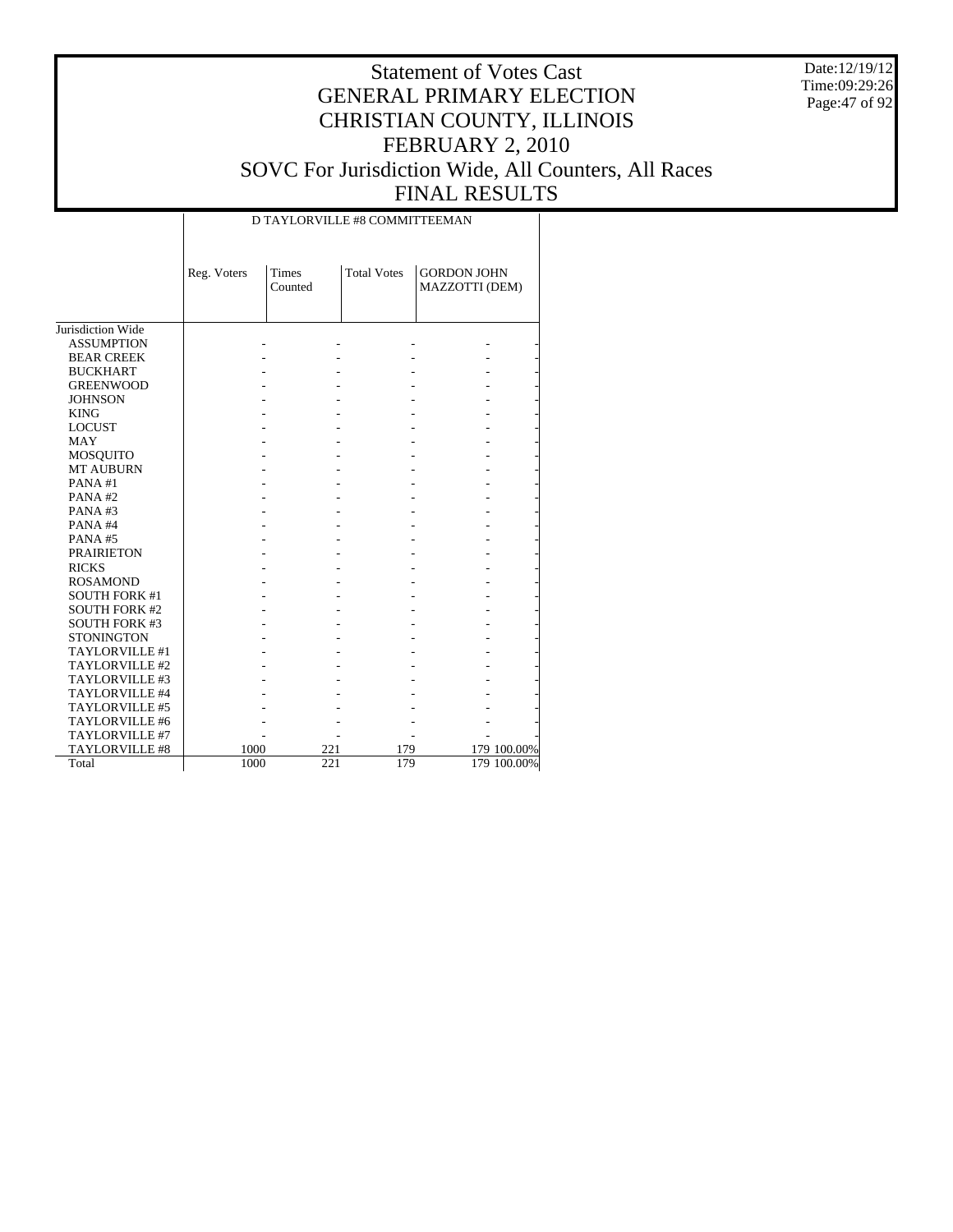Date:12/19/12 Time:09:29:26 Page:48 of 92

|                       |             | R U S SENATOR    |                    |                               |        |                        |        |                             |        |  |  |  |  |
|-----------------------|-------------|------------------|--------------------|-------------------------------|--------|------------------------|--------|-----------------------------|--------|--|--|--|--|
|                       | Reg. Voters | Times<br>Counted | <b>Total Votes</b> | <b>DONALD LOWERY</b><br>(REP) |        | <b>MARK KIRK (REP)</b> |        | <b>ANDY MARTIN</b><br>(REP) |        |  |  |  |  |
| Jurisdiction Wide     |             |                  |                    |                               |        |                        |        |                             |        |  |  |  |  |
| <b>ASSUMPTION</b>     | 939         | 77               | 72                 | 8                             | 11.11% | 32                     | 44.44% | $\overline{7}$              | 9.72%  |  |  |  |  |
| <b>BEAR CREEK</b>     | 365         | 43               | 41                 | $\overline{c}$                | 4.88%  | 27                     | 65.85% | $\overline{2}$              | 4.88%  |  |  |  |  |
| <b>BUCKHART</b>       | 1313        | 163              | 152                | 8                             | 5.26%  | 70                     | 46.05% | 10                          | 6.58%  |  |  |  |  |
| <b>GREENWOOD</b>      | 155         | 41               | 32                 | 6                             | 18.75% | 17                     | 53.13% | 3                           | 9.38%  |  |  |  |  |
| <b>JOHNSON</b>        | 498         | 83               | 78                 | 11                            | 14.10% | 31                     | 39.74% | 7                           | 8.97%  |  |  |  |  |
| <b>KING</b>           | 155         | 11               | 11                 | $\Omega$                      | 0.00%  | 4                      | 36.36% | 2                           | 18.18% |  |  |  |  |
| <b>LOCUST</b>         | 445         | 52               | 50                 | 1                             | 2.00%  | 31                     | 62.00% | 3                           | 6.00%  |  |  |  |  |
| <b>MAY</b>            | 1267        | 120              | 118                | 11                            | 9.32%  | 60                     | 50.85% | 8                           | 6.78%  |  |  |  |  |
| MOSQUITO              | 283         | 40               | 37                 | 3                             | 8.11%  | 28                     | 75.68% | 3                           | 8.11%  |  |  |  |  |
| <b>MT AUBURN</b>      | 729         | 74               | 70                 | 6                             | 8.57%  | 39                     | 55.71% | $\overline{c}$              | 2.86%  |  |  |  |  |
| PANA#1                | 705         | 54               | 48                 | 7                             | 14.58% | 23                     | 47.92% | $\mathbf{2}$                | 4.17%  |  |  |  |  |
| PANA#2                | 1371        | 149              | 142                | 16                            | 11.27% | 74                     | 52.11% | 9                           | 6.34%  |  |  |  |  |
| PANA#3                | 809         | 58               | 56                 | 5                             | 8.93%  | 28                     | 50.00% | 5                           | 8.93%  |  |  |  |  |
| PANA#4                | 683         | 51               | 49                 | 8                             | 16.33% | 21                     | 42.86% | 6                           | 12.24% |  |  |  |  |
| PANA#5                | 559         | 46               | 44                 | 3                             | 6.82%  | 22                     | 50.00% | 1                           | 2.27%  |  |  |  |  |
| <b>PRAIRIETON</b>     | 323         | 48               | 46                 | $\Omega$                      | 0.00%  | 30                     | 65.22% | 4                           | 8.70%  |  |  |  |  |
| <b>RICKS</b>          | 847         | 93               | 86                 | 13                            | 15.12% | 45                     | 52.33% | 4                           | 4.65%  |  |  |  |  |
| <b>ROSAMOND</b>       | 251         | 45               | 39                 | 4                             | 10.26% | 22                     | 56.41% | 5                           | 12.82% |  |  |  |  |
| <b>SOUTH FORK #1</b>  | 983         | 64               | 59                 | 8                             | 13.56% | 23                     | 38.98% | 3                           | 5.08%  |  |  |  |  |
| <b>SOUTH FORK #2</b>  | 457         | 42               | 42                 | 5                             | 11.90% | 12                     | 28.57% | 5                           | 11.90% |  |  |  |  |
| <b>SOUTH FORK #3</b>  | 416         | 40               | 37                 | 3                             | 8.11%  | 17                     | 45.95% | 3                           | 8.11%  |  |  |  |  |
| <b>STONINGTON</b>     | 739         | 86               | 79                 | 13                            | 16.46% | 32                     | 40.51% | 6                           | 7.59%  |  |  |  |  |
| TAYLORVILLE #1        | 953         | 82               | 76                 | 7                             | 9.21%  | 50                     | 65.79% | 3                           | 3.95%  |  |  |  |  |
| TAYLORVILLE #2        | 872         | 77               | 73                 | 6                             | 8.22%  | 41                     | 56.16% | 1                           | 1.37%  |  |  |  |  |
| TAYLORVILLE #3        | 863         | 84               | 82                 | 9                             | 10.98% | 46                     | 56.10% | 3                           | 3.66%  |  |  |  |  |
| TAYLORVILLE #4        | 1345        | 104              | 101                | 11                            | 10.89% | 50                     | 49.50% | 7                           | 6.93%  |  |  |  |  |
| TAYLORVILLE #5        | 1338        | 100              | 97                 | 6                             | 6.19%  | 57                     | 58.76% | $\overline{4}$              | 4.12%  |  |  |  |  |
| TAYLORVILLE #6        | 911         | 88               | 84                 | 9                             | 10.71% | 48                     | 57.14% | $\Omega$                    | 0.00%  |  |  |  |  |
| TAYLORVILLE #7        | 885         | 56               | 52                 | 3                             | 5.77%  | 24                     | 46.15% | 7                           | 13.46% |  |  |  |  |
| <b>TAYLORVILLE #8</b> | 1000        | 91               | 86                 | 16                            | 18.60% | 53                     | 61.63% |                             | 1.16%  |  |  |  |  |
| Total                 | 22459       | 2162             | 2039               | 208                           | 10.20% | 1057                   | 51.84% | 126                         | 6.18%  |  |  |  |  |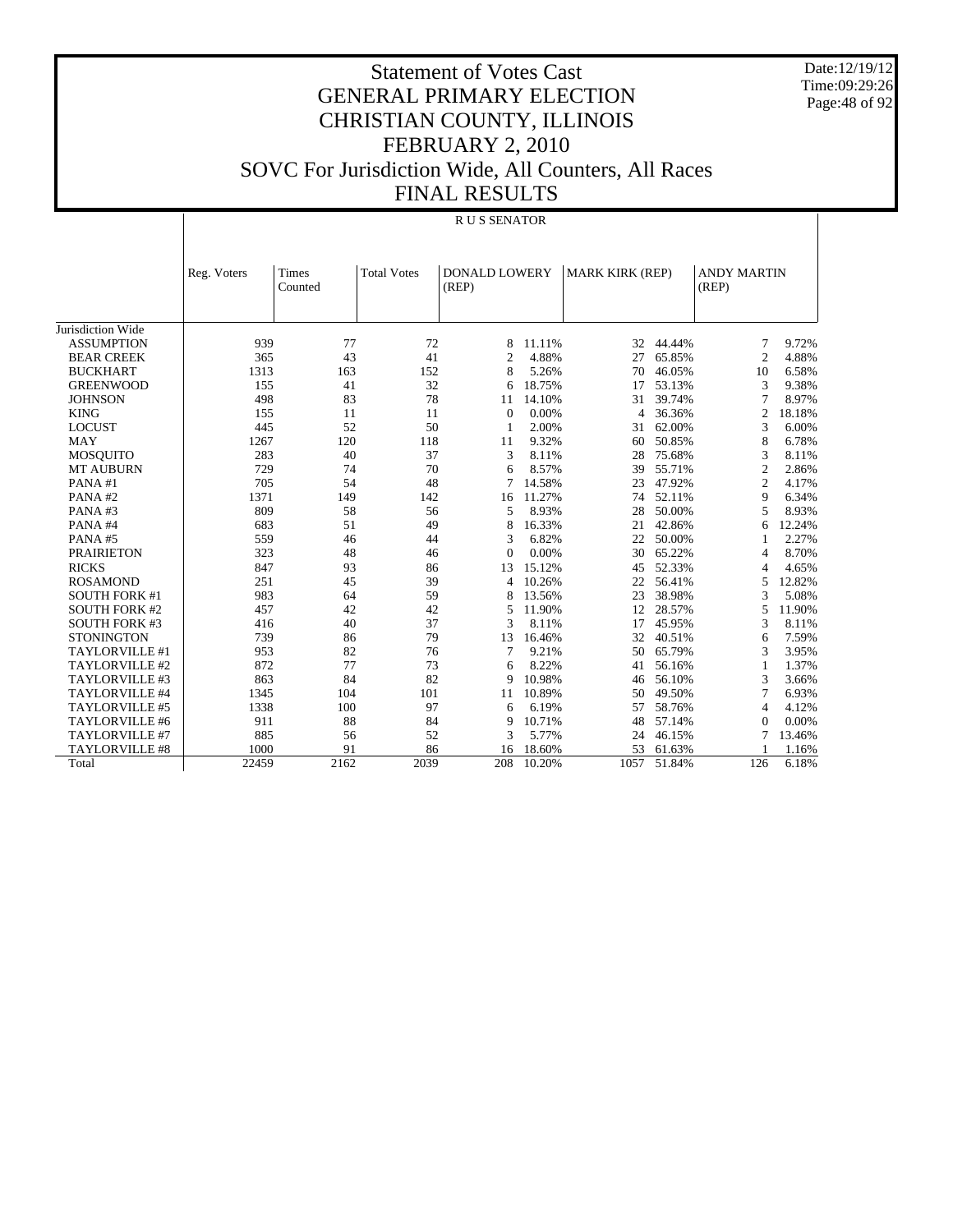Date:12/19/12 Time:09:29:26 Page:49 of 92

## Statement of Votes Cast GENERAL PRIMARY ELECTION CHRISTIAN COUNTY, ILLINOIS FEBRUARY 2, 2010 SOVC For Jurisdiction Wide, All Counters, All Races FINAL RESULTS

Τ

|                       |                                 | <b>RUS SENATOR</b> |                                       |       |                                |        |  |  |  |  |  |  |
|-----------------------|---------------------------------|--------------------|---------------------------------------|-------|--------------------------------|--------|--|--|--|--|--|--|
|                       | <b>KATHLEEN</b><br>THOMAS (REP) |                    | <b>JOHN</b><br><b>ARRINGTON (REP)</b> |       | <b>PATRICK HUGHES</b><br>(REP) |        |  |  |  |  |  |  |
| Jurisdiction Wide     |                                 |                    |                                       |       |                                |        |  |  |  |  |  |  |
| <b>ASSUMPTION</b>     | $\overline{4}$                  | 5.56%              | 3                                     | 4.17% | 18                             | 25.00% |  |  |  |  |  |  |
| <b>BEAR CREEK</b>     | $\overline{4}$                  | 9.76%              | $\mathbf{1}$                          | 2.44% | 5                              | 12.20% |  |  |  |  |  |  |
| <b>BUCKHART</b>       | 24                              | 15.79%             | $\overline{2}$                        | 1.32% | 38                             | 25.00% |  |  |  |  |  |  |
| <b>GREENWOOD</b>      | 1                               | 3.13%              | $\mathbf{1}$                          | 3.13% | $\overline{4}$                 | 12.50% |  |  |  |  |  |  |
| <b>JOHNSON</b>        | $\overline{4}$                  | 5.13%              | $\overline{c}$                        | 2.56% | 23                             | 29.49% |  |  |  |  |  |  |
| <b>KING</b>           | 1                               | 9.09%              | $\Omega$                              | 0.00% | 4                              | 36.36% |  |  |  |  |  |  |
| <b>LOCUST</b>         | 3                               | 6.00%              | 1                                     | 2.00% | 11                             | 22.00% |  |  |  |  |  |  |
| <b>MAY</b>            | $\overline{7}$                  | 5.93%              | 6                                     | 5.08% | 26                             | 22.03% |  |  |  |  |  |  |
| <b>MOSQUITO</b>       | $\mathbf{1}$                    | 2.70%              | $\Omega$                              | 0.00% | $\overline{2}$                 | 5.41%  |  |  |  |  |  |  |
| <b>MT AUBURN</b>      | 5                               | 7.14%              | $\Omega$                              | 0.00% | 18                             | 25.71% |  |  |  |  |  |  |
| PANA#1                | $\overline{4}$                  | 8.33%              | $\Omega$                              | 0.00% | 12                             | 25.00% |  |  |  |  |  |  |
| PANA#2                | 15                              | 10.56%             | 6                                     | 4.23% | 22                             | 15.49% |  |  |  |  |  |  |
| PANA#3                | 6                               | 10.71%             | 1                                     | 1.79% | 11                             | 19.64% |  |  |  |  |  |  |
| PANA#4                | 3                               | 6.12%              | $\Omega$                              | 0.00% | 11                             | 22.45% |  |  |  |  |  |  |
| PANA#5                | $\overline{4}$                  | 9.09%              | $\Omega$                              | 0.00% | 14                             | 31.82% |  |  |  |  |  |  |
| <b>PRAIRIETON</b>     | $\overline{4}$                  | 8.70%              | $\mathbf{0}$                          | 0.00% | 8                              | 17.39% |  |  |  |  |  |  |
| <b>RICKS</b>          | 8                               | 9.30%              | 3                                     | 3.49% | 13                             | 15.12% |  |  |  |  |  |  |
| <b>ROSAMOND</b>       | $\overline{4}$                  | 10.26%             | 1                                     | 2.56% | 3                              | 7.69%  |  |  |  |  |  |  |
| <b>SOUTH FORK #1</b>  | 6                               | 10.17%             | 3                                     | 5.08% | 16                             | 27.12% |  |  |  |  |  |  |
| <b>SOUTH FORK #2</b>  | $\overline{7}$                  | 16.67%             | $\overline{4}$                        | 9.52% | 9                              | 21.43% |  |  |  |  |  |  |
| <b>SOUTH FORK #3</b>  | $\mathfrak{2}$                  | 5.41%              | 3                                     | 8.11% | 9                              | 24.32% |  |  |  |  |  |  |
| <b>STONINGTON</b>     | 5                               | 6.33%              | 3                                     | 3.80% | 20                             | 25.32% |  |  |  |  |  |  |
| TAYLORVILLE #1        | 5                               | 6.58%              | $\mathbf{1}$                          | 1.32% | 10                             | 13.16% |  |  |  |  |  |  |
| TAYLORVILLE #2        | 3                               | 4.11%              | $\overline{4}$                        | 5.48% | 18                             | 24.66% |  |  |  |  |  |  |
| TAYLORVILLE #3        | 6                               | 7.32%              | $\overline{4}$                        | 4.88% | 14                             | 17.07% |  |  |  |  |  |  |
| TAYLORVILLE #4        | 15                              | 14.85%             | 3                                     | 2.97% | 15                             | 14.85% |  |  |  |  |  |  |
| TAYLORVILLE #5        | 15                              | 15.46%             | 3                                     | 3.09% | 12                             | 12.37% |  |  |  |  |  |  |
| TAYLORVILLE #6        | 5                               | 5.95%              | $\overline{c}$                        | 2.38% | 20                             | 23.81% |  |  |  |  |  |  |
| TAYLORVILLE #7        | 9                               | 17.31%             | $\overline{4}$                        | 7.69% | 5                              | 9.62%  |  |  |  |  |  |  |
| <b>TAYLORVILLE #8</b> | 5                               | 5.81%              | 1                                     | 1.16% | 10                             | 11.63% |  |  |  |  |  |  |
| Total                 | 185                             | 9.07%              | 62                                    | 3.04% | 401                            | 19.67% |  |  |  |  |  |  |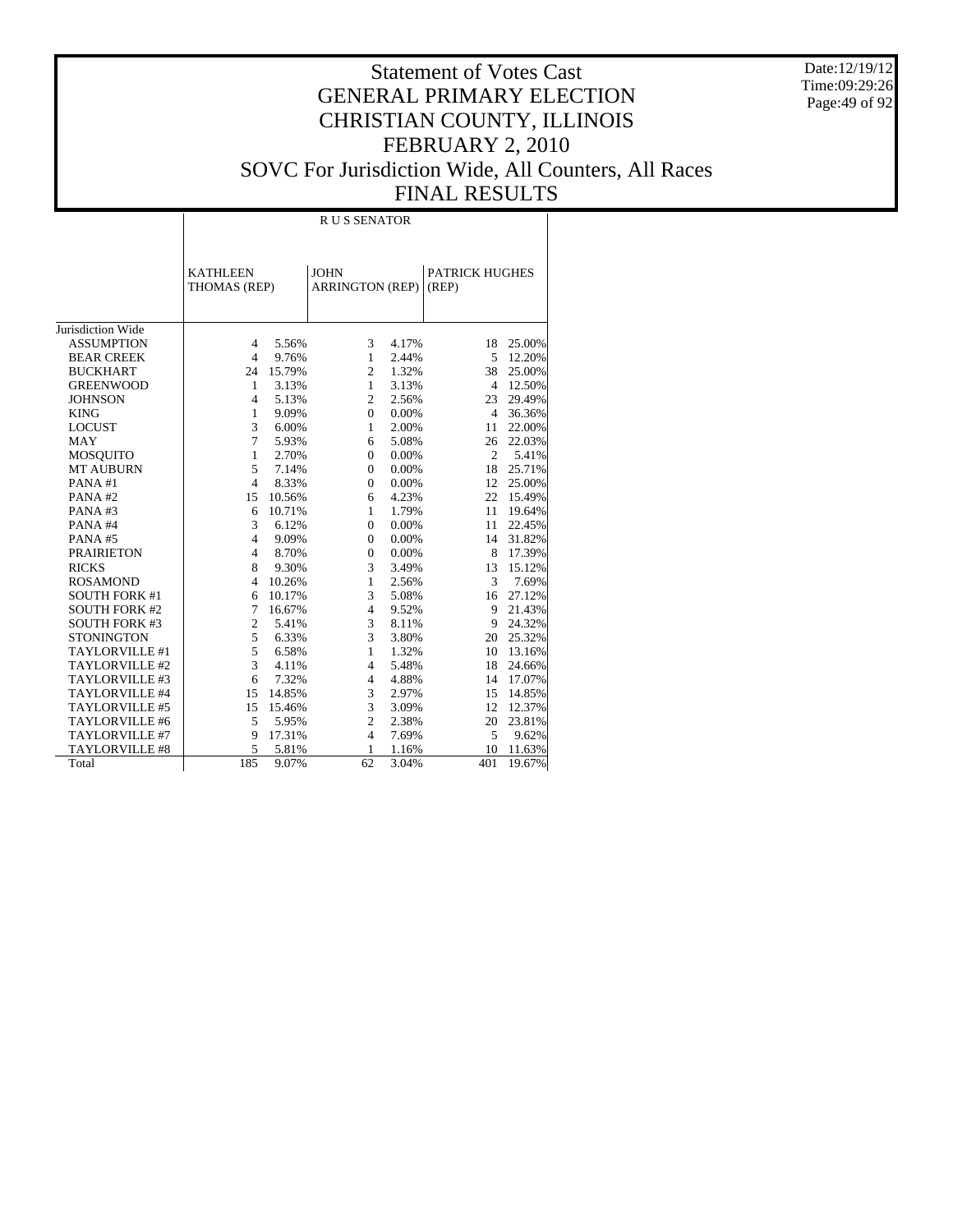Date:12/19/12 Time:09:29:26 Page:50 of 92

|                       |             |                  |                    | R GOVERNOR                   |        |                         |        |                                             |       |
|-----------------------|-------------|------------------|--------------------|------------------------------|--------|-------------------------|--------|---------------------------------------------|-------|
|                       | Reg. Voters | Times<br>Counted | <b>Total Votes</b> | <b>KIRK DILLARD</b><br>(REP) |        | <b>BILL BRADY (REP)</b> |        | <b>BOB</b><br><b>SCHILLERSTROM</b><br>(REP) |       |
| Jurisdiction Wide     |             |                  |                    |                              |        |                         |        |                                             |       |
| <b>ASSUMPTION</b>     | 939         | 77               | 76                 | 17                           | 22.37% | 36                      | 47.37% | $\overline{0}$                              | 0.00% |
| <b>BEAR CREEK</b>     | 365         | 43               | 42                 | 16                           | 38.10% | 11                      | 26.19% | $\mathbf{0}$                                | 0.00% |
| <b>BUCKHART</b>       | 1313        | 163              | 163                | 28                           | 17.18% | 60                      | 36.81% | $\overline{0}$                              | 0.00% |
| <b>GREENWOOD</b>      | 155         | 41               | 40                 | 4                            | 10.00% | 20                      | 50.00% | $\overline{0}$                              | 0.00% |
| <b>JOHNSON</b>        | 498         | 83               | 81                 | 13                           | 16.05% | 33                      | 40.74% | 1                                           | 1.23% |
| <b>KING</b>           | 155         | 11               | 11                 | 3                            | 27.27% | $\overline{4}$          | 36.36% | $\mathbf{0}$                                | 0.00% |
| <b>LOCUST</b>         | 445         | 52               | 51                 | 9                            | 17.65% | 21                      | 41.18% | 1                                           | 1.96% |
| <b>MAY</b>            | 1267        | 120              | 120                | 30                           | 25.00% | 53                      | 44.17% | $\overline{c}$                              | 1.67% |
| <b>MOSQUITO</b>       | 283         | 40               | 40                 | 17                           | 42.50% | 19                      | 47.50% | $\mathbf{0}$                                | 0.00% |
| <b>MT AUBURN</b>      | 729         | 74               | 73                 | 17                           | 23.29% | 28                      | 38.36% | $\overline{0}$                              | 0.00% |
| PANA#1                | 705         | 54               | 53                 | 9                            | 16.98% | 22                      | 41.51% | $\overline{0}$                              | 0.00% |
| PANA#2                | 1371        | 149              | 148                | 14                           | 9.46%  | 55                      | 37.16% | $\overline{0}$                              | 0.00% |
| PANA#3                | 809         | 58               | 58                 | 18                           | 31.03% | 17                      | 29.31% | $\boldsymbol{0}$                            | 0.00% |
| PANA#4                | 683         | 51               | 50                 | 3                            | 6.00%  | 23                      | 46.00% | $\overline{c}$                              | 4.00% |
| PANA#5                | 559         | 46               | 46                 | 8                            | 17.39% | 22                      | 47.83% | $\mathbf{1}$                                | 2.17% |
| <b>PRAIRIETON</b>     | 323         | 48               | 48                 | 9                            | 18.75% | 24                      | 50.00% | 1                                           | 2.08% |
| <b>RICKS</b>          | 847         | 93               | 92                 | 28                           | 30.43% | 23                      | 25.00% | $\mathbf{0}$                                | 0.00% |
| <b>ROSAMOND</b>       | 251         | 45               | 45                 | 10                           | 22.22% | 18                      | 40.00% | $\overline{0}$                              | 0.00% |
| <b>SOUTH FORK #1</b>  | 983         | 64               | 62                 | 15                           | 24.19% | 18                      | 29.03% | $\overline{0}$                              | 0.00% |
| <b>SOUTH FORK #2</b>  | 457         | 42               | 41                 | 10                           | 24.39% | 18                      | 43.90% | $\Omega$                                    | 0.00% |
| <b>SOUTH FORK #3</b>  | 416         | 40               | 39                 | 13                           | 33.33% | 15                      | 38.46% | 1                                           | 2.56% |
| <b>STONINGTON</b>     | 739         | 86               | 86                 | 18                           | 20.93% | 42                      | 48.84% | $\boldsymbol{0}$                            | 0.00% |
| TAYLORVILLE #1        | 953         | 82               | 81                 | 17                           | 20.99% | 32                      | 39.51% | $\overline{0}$                              | 0.00% |
| TAYLORVILLE #2        | 872         | 77               | 76                 | 21                           | 27.63% | 35                      | 46.05% | $\overline{0}$                              | 0.00% |
| TAYLORVILLE #3        | 863         | 84               | 84                 | 10                           | 11.90% | 38                      | 45.24% | 1                                           | 1.19% |
| TAYLORVILLE #4        | 1345        | 104              | 103                | 22                           | 21.36% | 48                      | 46.60% | $\mathbf{0}$                                | 0.00% |
| TAYLORVILLE #5        | 1338        | 100              | 100                | 29                           | 29.00% | 40                      | 40.00% | $\overline{0}$                              | 0.00% |
| TAYLORVILLE #6        | 911         | 88               | 86                 | 21                           | 24.42% | 39                      | 45.35% | 1                                           | 1.16% |
| TAYLORVILLE #7        | 885         | 56               | 54                 | 17                           | 31.48% | 16                      | 29.63% | 1                                           | 1.85% |
| <b>TAYLORVILLE #8</b> | 1000        | 91               | 91                 | 19                           | 20.88% | 33                      | 36.26% | $\mathbf{0}$                                | 0.00% |
| Total                 | 22459       | 2162             | 2140               | 465                          | 21.73% | 863                     | 40.33% | 12                                          | 0.56% |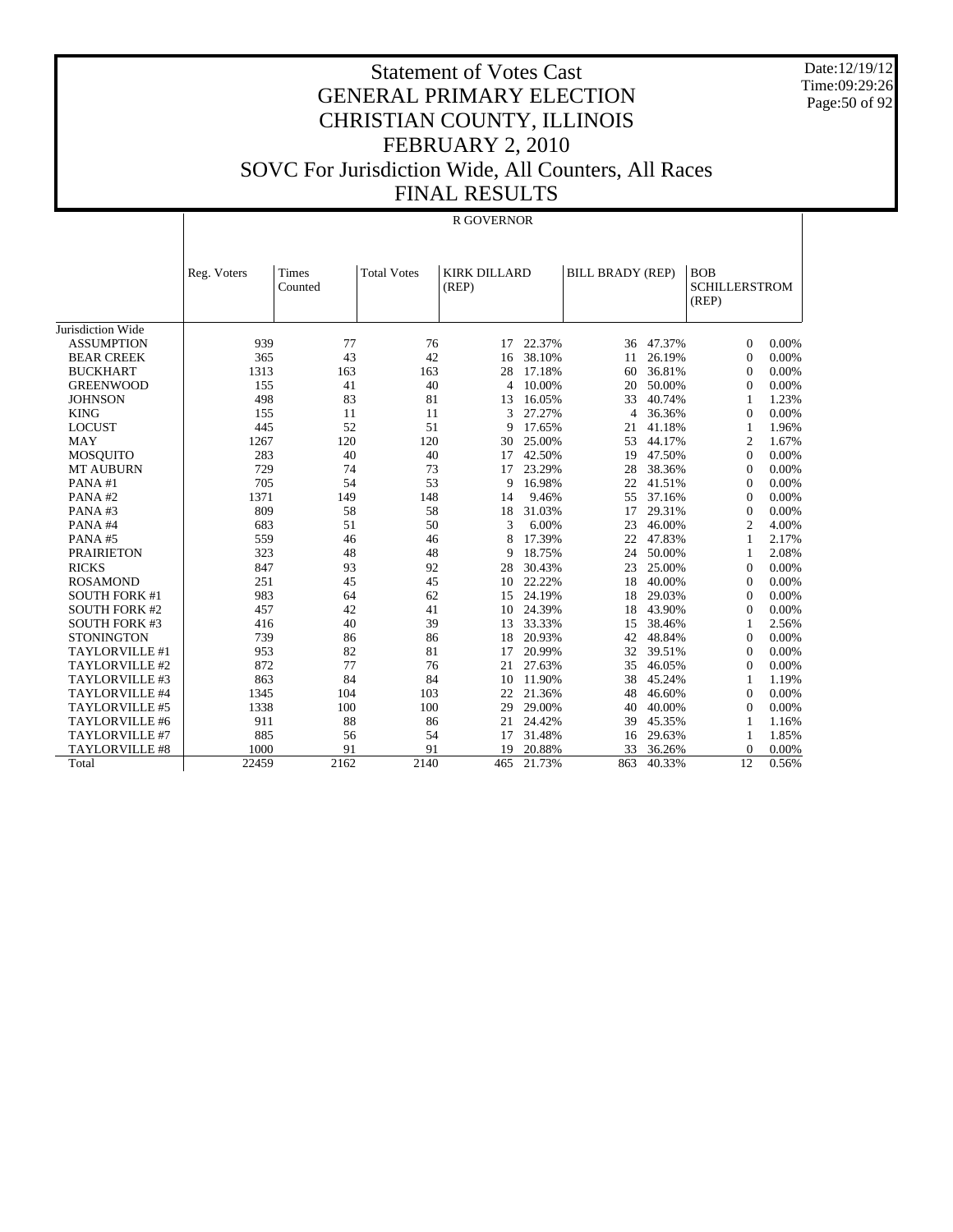Date:12/19/12 Time:09:29:26 Page:51 of 92

## Statement of Votes Cast GENERAL PRIMARY ELECTION CHRISTIAN COUNTY, ILLINOIS FEBRUARY 2, 2010 SOVC For Jurisdiction Wide, All Counters, All Races FINAL RESULTS

#### R GOVERNOR

|                      | <b>ADAM</b><br><b>ANDRZEJEWSKI</b><br>(REP) |        | DAN PROFT (REP) |        | <b>JIM RYAN (REP)</b> |        | <b>ANDY McKENNA</b><br>(REP) |        |
|----------------------|---------------------------------------------|--------|-----------------|--------|-----------------------|--------|------------------------------|--------|
| Jurisdiction Wide    |                                             |        |                 |        |                       |        |                              |        |
| <b>ASSUMPTION</b>    | 12                                          | 15.79% | 5               | 6.58%  | 5                     | 6.58%  | 1                            | 1.32%  |
| <b>BEAR CREEK</b>    | $\overline{4}$                              | 9.52%  | $\mathbf{1}$    | 2.38%  | 9                     | 21.43% | $\mathbf{1}$                 | 2.38%  |
| <b>BUCKHART</b>      | 30                                          | 18.40% | 7               | 4.29%  | 21                    | 12.88% | 17                           | 10.43% |
| <b>GREENWOOD</b>     | 9                                           | 22.50% | $\overline{0}$  | 0.00%  | 1                     | 2.50%  | 6                            | 15.00% |
| <b>JOHNSON</b>       | 15                                          | 18.52% | $\overline{c}$  | 2.47%  | 4                     | 4.94%  | 13                           | 16.05% |
| <b>KING</b>          | 1                                           | 9.09%  | 0               | 0.00%  | 2                     | 18.18% | 1                            | 9.09%  |
| <b>LOCUST</b>        | 9                                           | 17.65% | 0               | 0.00%  | 5                     | 9.80%  | 6                            | 11.76% |
| <b>MAY</b>           | 16                                          | 13.33% | 5               | 4.17%  | 6                     | 5.00%  | 8                            | 6.67%  |
| <b>MOSQUITO</b>      | $\mathbf{1}$                                | 2.50%  | $\overline{0}$  | 0.00%  | 3                     | 7.50%  | 0                            | 0.00%  |
| <b>MT AUBURN</b>     | 8                                           | 10.96% | 1               | 1.37%  | 10                    | 13.70% | 9                            | 12.33% |
| PANA#1               | 14                                          | 26.42% | $\overline{0}$  | 0.00%  | 6                     | 11.32% | $\overline{c}$               | 3.77%  |
| PANA#2               | 59                                          | 39.86% | $\overline{4}$  | 2.70%  | 8                     | 5.41%  | 8                            | 5.41%  |
| PANA#3               | 21                                          | 36.21% | 0               | 0.00%  | $\Omega$              | 0.00%  | $\overline{c}$               | 3.45%  |
| PANA#4               | 14                                          | 28.00% | 1               | 2.00%  | 1                     | 2.00%  | 6                            | 12.00% |
| PANA#5               | 11                                          | 23.91% | $\overline{0}$  | 0.00%  | $\overline{c}$        | 4.35%  | $\overline{c}$               | 4.35%  |
| <b>PRAIRIETON</b>    | 5                                           | 10.42% | $\overline{c}$  | 4.17%  | $\Omega$              | 0.00%  | 7                            | 14.58% |
| <b>RICKS</b>         | 19                                          | 20.65% | $\mathbf{1}$    | 1.09%  | 16                    | 17.39% | 5                            | 5.43%  |
| <b>ROSAMOND</b>      | 11                                          | 24.44% | $\overline{0}$  | 0.00%  | 4                     | 8.89%  | $\overline{c}$               | 4.44%  |
| <b>SOUTH FORK #1</b> | 15                                          | 24.19% | $\overline{c}$  | 3.23%  | 4                     | 6.45%  | 8                            | 12.90% |
| <b>SOUTH FORK #2</b> | 11                                          | 26.83% | 0               | 0.00%  | $\overline{c}$        | 4.88%  | 0                            | 0.00%  |
| <b>SOUTH FORK #3</b> | $\overline{4}$                              | 10.26% | $\overline{c}$  | 5.13%  | $\overline{c}$        | 5.13%  | $\overline{c}$               | 5.13%  |
| <b>STONINGTON</b>    | 5                                           | 5.81%  | 10              | 11.63% | $\mathbf{Q}$          | 10.47% | $\overline{2}$               | 2.33%  |
| TAYLORVILLE #1       | 7                                           | 8.64%  | 6               | 7.41%  | 8                     | 9.88%  | 11                           | 13.58% |
| TAYLORVILLE #2       | 8                                           | 10.53% | $\overline{c}$  | 2.63%  | 5                     | 6.58%  | 5                            | 6.58%  |
| TAYLORVILLE #3       | 15                                          | 17.86% | 1               | 1.19%  | 13                    | 15.48% | 6                            | 7.14%  |
| TAYLORVILLE #4       | 8                                           | 7.77%  | $\overline{4}$  | 3.88%  | 12                    | 11.65% | 9                            | 8.74%  |
| TAYLORVILLE #5       | 10                                          | 10.00% | 5               | 5.00%  | 9                     | 9.00%  | 7                            | 7.00%  |
| TAYLORVILLE #6       | 8                                           | 9.30%  | 5               | 5.81%  | 6                     | 6.98%  | 6                            | 6.98%  |
| TAYLORVILLE #7       | 4                                           | 7.41%  | $\overline{4}$  | 7.41%  | 7                     | 12.96% | 5                            | 9.26%  |
| TAYLORVILLE #8       | 17                                          | 18.68% | 7               | 7.69%  | 8                     | 8.79%  | 7                            | 7.69%  |
| Total                | 371                                         | 17.34% | 77              | 3.60%  | 188                   | 8.79%  | 164                          | 7.66%  |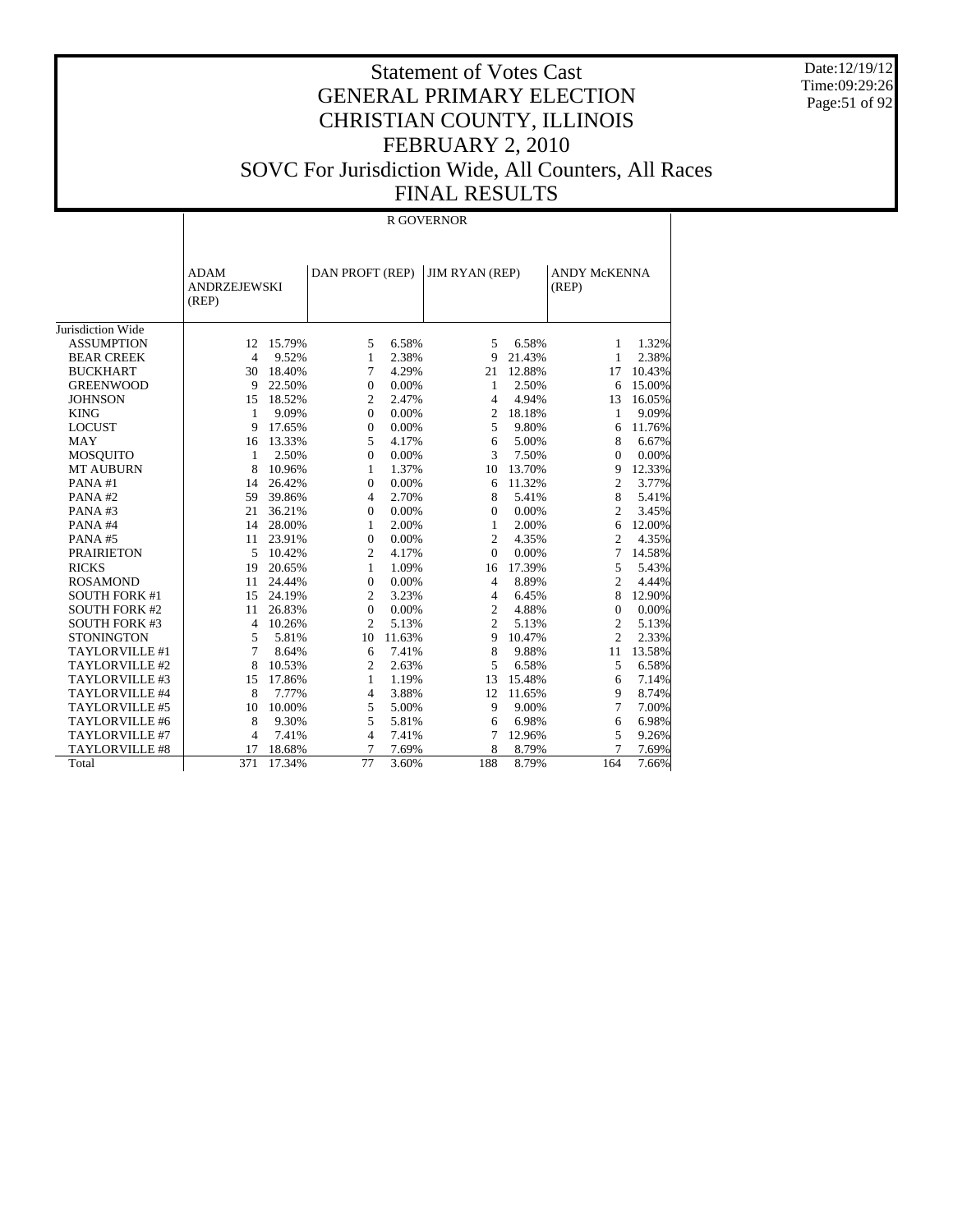Date:12/19/12 Time:09:29:26 Page:52 of 92

#### Statement of Votes Cast GENERAL PRIMARY ELECTION CHRISTIAN COUNTY, ILLINOIS FEBRUARY 2, 2010 SOVC For Jurisdiction Wide, All Counters, All Races FINAL RESULTS

#### Jurisdiction Wide ASSUMPTION BEAR CREEK BUCKHART GREENWOOD **JOHNSON**  KING LOCUST MAY MOSQUITO MT AUBURN PANA #1 PANA #2 PANA #3 PANA #4 PANA #5 PRAIRIETON RICKS ROSAMOND SOUTH FORK #1 SOUTH FORK #2 SOUTH FORK #3 **STONINGTON**  TAYLORVILLE #1 TAYLORVILLE #2 TAYLORVILLE #3 TAYLORVILLE #4 TAYLORVILLE #5 TAYLORVILLE #6 TAYLORVILLE #7 TAYLORVILLE #8 Total Reg. Voters | Times Counted Total Votes | DON TRACY (REP) | JASON PLUMMER (REP) RANDY WHITE SR. (REP) R LT GOVERNOR 939 77 63 8 12.70% 24 38.10% 2 3.17%<br>365 43 37 5 13.51% 20 54.05% 4 10.81% 365 43 37 5 13.51% 20 54.05% 4 10.81% 1313 163 148 39 26.35% 56 37.84% 7 4.73% 155 41 34 3 8.82% 15 44.12% 5 14.71% 498 83 75 9 12.00% 26 34.67% 14 18.67% 155 11 10.00% 6 60.00% 1 10.00% 445 52 47 4 8.51% 16 34.04% 3 6.38% 1267 120 111 23 20.72% 44 39.64% 7 6.31% 283 40 30 4 13.33% 14 46.67% 0 0.00% 729 74 65 11 16.92% 32 49.23% 0 0.00% 705 54 47 5 10.64% 27 57.45% 2 4.26% 1371 149 140 20 14.29% 65 46.43% 7 5.00% 809 58 52 7 13.46% 26 50.00% 6 11.54% 683 51 47 3 6.38% 30 63.83% 1 2.13% 559 46 43 2 4.65% 28 65.12% 1 2.33% 323 48 45 9 20.00% 15 33.33% 2 4.44% 847 93 86 23 26.74% 39 45.35% 3 3.49% 251 45 37 4 10.81% 15 40.54% 3 8.11% 983 64 58 11 18.97% 22 37.93% 1 1.72% 457 42 39 9 23.08% 14 35.90% 3 7.69% 416 40 34 7 20.59% 10 29.41% 4 11.76% 739 86 73 8 10.96% 20 27.40% 7 9.59% 953 82 76 12 15.79% 24 31.58% 7 9.21% 872 77 71 16 22.54% 26 36.62% 6 8.45% 863 84 76 18 23.68% 17 22.37% 8 10.53% 1345 104 102 27 26.47% 35 34.31% 9 8.82% 1338 100 93 20 21.51% 30 32.26% 7 7.53% 911 88 81 21 25.93% 24 29.63% 5 6.17% 885 56 50 13 26.00% 7 14.00% 7 14.00% 1000 91 80 23 28.75% 27 33.75% 3 3.75% 22459 2162 1950 365 18.72% 754 38.67% 135 6.92%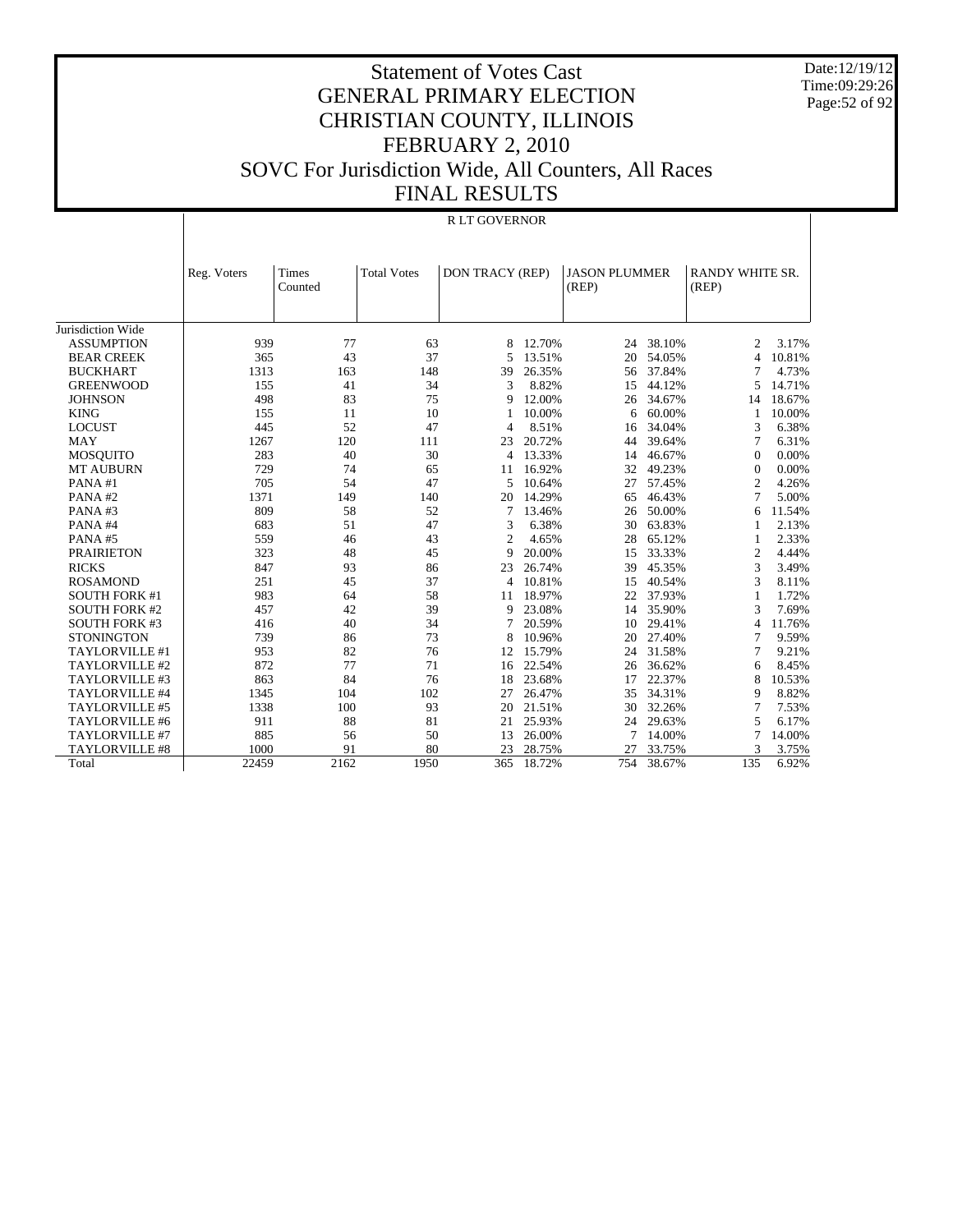Date:12/19/12 Time:09:29:26 Page:53 of 92

|                       |                        |        | <b>RLT GOVERNOR</b>         |        |                             |        |
|-----------------------|------------------------|--------|-----------------------------|--------|-----------------------------|--------|
|                       | <b>BRAD COLE (REP)</b> |        | <b>MATT MURPHY</b><br>(REP) |        | <b>DENNIS COOK</b><br>(REP) |        |
| Jurisdiction Wide     |                        |        |                             |        |                             |        |
| <b>ASSUMPTION</b>     | 19                     | 30.16% | 7                           | 11.11% | 3                           | 4.76%  |
| <b>BEAR CREEK</b>     | 3                      | 8.11%  | 5                           | 13.51% | $\mathbf{0}$                | 0.00%  |
| <b>BUCKHART</b>       | 18                     | 12.16% | 22                          | 14.86% | 6                           | 4.05%  |
| <b>GREENWOOD</b>      | 6                      | 17.65% | 3                           | 8.82%  | $\overline{c}$              | 5.88%  |
| <b>JOHNSON</b>        | 11                     | 14.67% | 10                          | 13.33% | 5                           | 6.67%  |
| <b>KING</b>           | $\mathbf{0}$           | 0.00%  | $\overline{2}$              | 20.00% | $\Omega$                    | 0.00%  |
| <b>LOCUST</b>         | 7                      | 14.89% | 16                          | 34.04% | 1                           | 2.13%  |
| <b>MAY</b>            | 20                     | 18.02% | 12                          | 10.81% | 5                           | 4.50%  |
| <b>MOSQUITO</b>       | 6                      | 20.00% | $\overline{4}$              | 13.33% | $\overline{c}$              | 6.67%  |
| <b>MT AUBURN</b>      | 8                      | 12.31% | 7                           | 10.77% | 7                           | 10.77% |
| PANA#1                | 6                      | 12.77% | 6                           | 12.77% | 1                           | 2.13%  |
| PANA#2                | 21                     | 15.00% | 15                          | 10.71% | 12                          | 8.57%  |
| PANA#3                | 6                      | 11.54% | 5                           | 9.62%  | $\overline{c}$              | 3.85%  |
| PANA#4                | 5                      | 10.64% | 3                           | 6.38%  | 5                           | 10.64% |
| PANA#5                | 6                      | 13.95% | 5                           | 11.63% | 1                           | 2.33%  |
| <b>PRAIRIETON</b>     | 11                     | 24.44% | $\overline{4}$              | 8.89%  | $\overline{4}$              | 8.89%  |
| <b>RICKS</b>          | 7                      | 8.14%  | 11                          | 12.79% | 3                           | 3.49%  |
| <b>ROSAMOND</b>       | 6                      | 16.22% | 7                           | 18.92% | $\overline{c}$              | 5.41%  |
| <b>SOUTH FORK #1</b>  | 9                      | 15.52% | 10                          | 17.24% | 5                           | 8.62%  |
| <b>SOUTH FORK #2</b>  | 7                      | 17.95% | 6                           | 15.38% | $\theta$                    | 0.00%  |
| <b>SOUTH FORK #3</b>  | $\overline{2}$         | 5.88%  | 9                           | 26.47% | $\overline{c}$              | 5.88%  |
| <b>STONINGTON</b>     | 26                     | 35.62% | 9                           | 12.33% | 3                           | 4.11%  |
| TAYLORVILLE #1        | 13                     | 17.11% | 14                          | 18.42% | 6                           | 7.89%  |
| TAYLORVILLE #2        | 9                      | 12.68% | 14                          | 19.72% | $\theta$                    | 0.00%  |
| TAYLORVILLE #3        | 22                     | 28.95% | 6                           | 7.89%  | 5                           | 6.58%  |
| TAYLORVILLE #4        | 15                     | 14.71% | 14                          | 13.73% | $\overline{c}$              | 1.96%  |
| TAYLORVILLE #5        | 15                     | 16.13% | 14                          | 15.05% | $\overline{7}$              | 7.53%  |
| TAYLORVILLE #6        | 13                     | 16.05% | 13                          | 16.05% | 5                           | 6.17%  |
| TAYLORVILLE #7        | 12                     | 24.00% | 8                           | 16.00% | 3                           | 6.00%  |
| <b>TAYLORVILLE #8</b> | 12                     | 15.00% | 10                          | 12.50% | 5                           | 6.25%  |
| Total                 | 321                    | 16.46% | 271                         | 13.90% | 104                         | 5.33%  |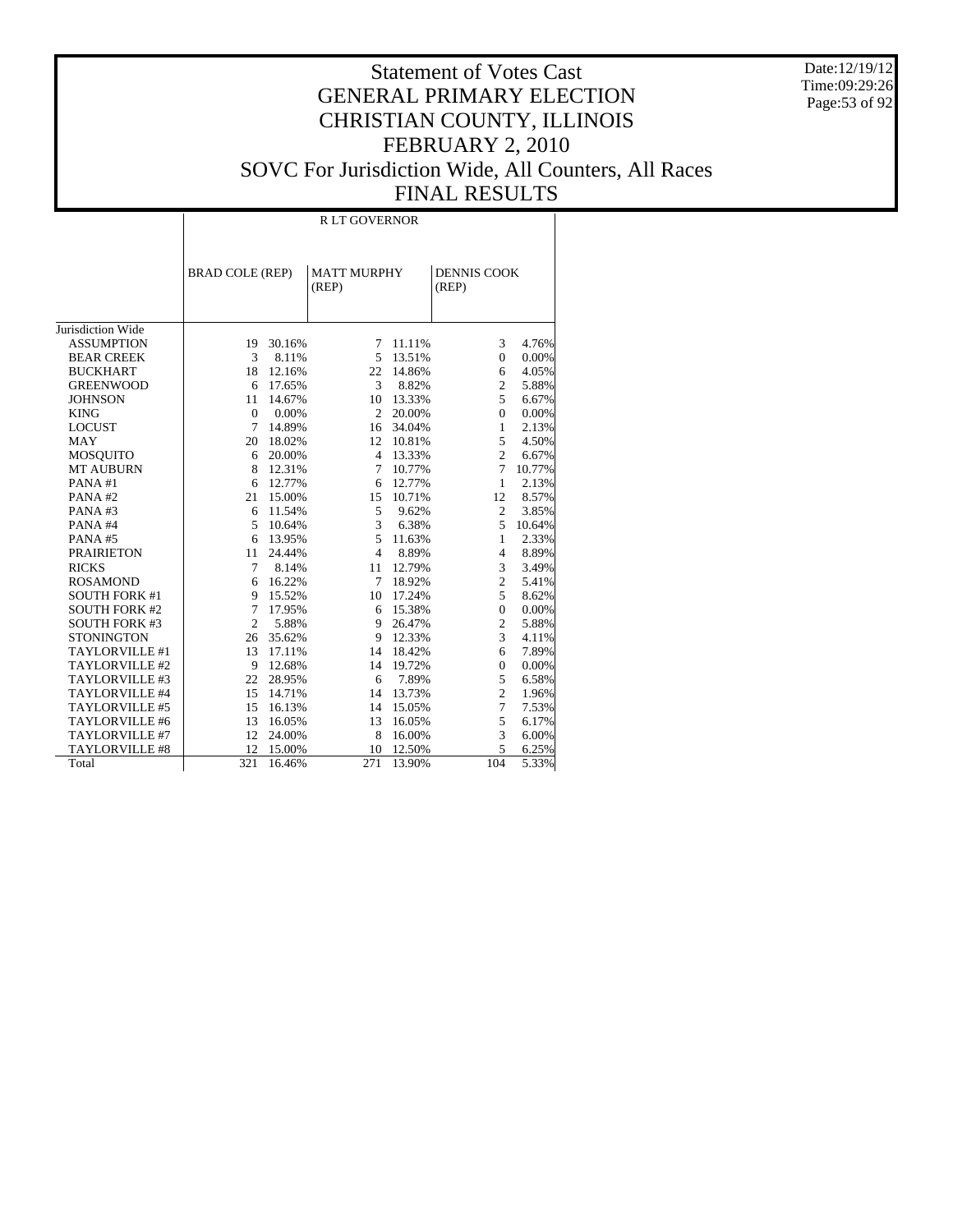Date:12/19/12 Time:09:29:26 Page:54 of 92

|                                        |             |         | <b>RATTORNEY GENERAL</b> |                 |
|----------------------------------------|-------------|---------|--------------------------|-----------------|
|                                        | Reg. Voters | Times   | <b>Total Votes</b>       | STEVE KIM (REP) |
|                                        |             | Counted |                          |                 |
| Jurisdiction Wide                      |             |         |                          |                 |
|                                        |             | 77      |                          |                 |
| <b>ASSUMPTION</b><br><b>BEAR CREEK</b> | 939<br>365  | 43      | 55<br>35                 | 55 100.00%      |
|                                        |             |         |                          | 35 100.00%      |
| <b>BUCKHART</b>                        | 1313        | 163     | 132                      | 132 100.00%     |
| <b>GREENWOOD</b>                       | 155         | 41      | 35                       | 35 100.00%      |
| <b>JOHNSON</b>                         | 498         | 83      | 70                       | 70 100.00%      |
| <b>KING</b>                            | 155         | 11      | 9                        | 9 100.00%       |
| <b>LOCUST</b>                          | 445         | 52      | 42                       | 42 100.00%      |
| <b>MAY</b>                             | 1267        | 120     | 100                      | 100 100.00%     |
| <b>MOSQUITO</b>                        | 283         | 40      | 31                       | 31 100.00%      |
| <b>MT AUBURN</b>                       | 729         | 74      | 57                       | 57 100.00%      |
| PANA#1                                 | 705         | 54      | 42                       | 42 100.00%      |
| PANA#2                                 | 1371        | 149     | 132                      | 132 100.00%     |
| PANA#3                                 | 809         | 58      | 47                       | 47 100.00%      |
| PANA#4                                 | 683         | 51      | 42                       | 42 100.00%      |
| PANA#5                                 | 559         | 46      | 37                       | 37 100.00%      |
| <b>PRAIRIETON</b>                      | 323         | 48      | 36                       | 36 100.00%      |
| <b>RICKS</b>                           | 847         | 93      | 84                       | 84 100.00%      |
| <b>ROSAMOND</b>                        | 251         | 45      | 37                       | 37 100.00%      |
| <b>SOUTH FORK #1</b>                   | 983         | 64      | 50                       | 50 100.00%      |
| <b>SOUTH FORK #2</b>                   | 457         | 42      | 35                       | 35 100.00%      |
| <b>SOUTH FORK #3</b>                   | 416         | 40      | 35                       | 35 100.00%      |
| <b>STONINGTON</b>                      | 739         | 86      | 79                       | 79 100.00%      |
| TAYLORVILLE #1                         | 953         | 82      | 73                       | 73 100.00%      |
| TAYLORVILLE #2                         | 872         | 77      | 61                       | 61 100.00%      |
| TAYLORVILLE #3                         | 863         | 84      | 71                       | 71 100.00%      |
| TAYLORVILLE #4                         | 1345        | 104     | 94                       | 94 100.00%      |
| TAYLORVILLE #5                         | 1338        | 100     | 87                       | 87 100.00%      |
| TAYLORVILLE #6                         | 911         | 88      | 70                       | 70 100.00%      |
| TAYLORVILLE #7                         | 885         | 56      | 47                       | 47 100.00%      |
| TAYLORVILLE #8                         | 1000        | 91      | 80                       | 80 100.00%      |
| Total                                  | 22459       | 2162    | 1805                     | 1805 100.00%    |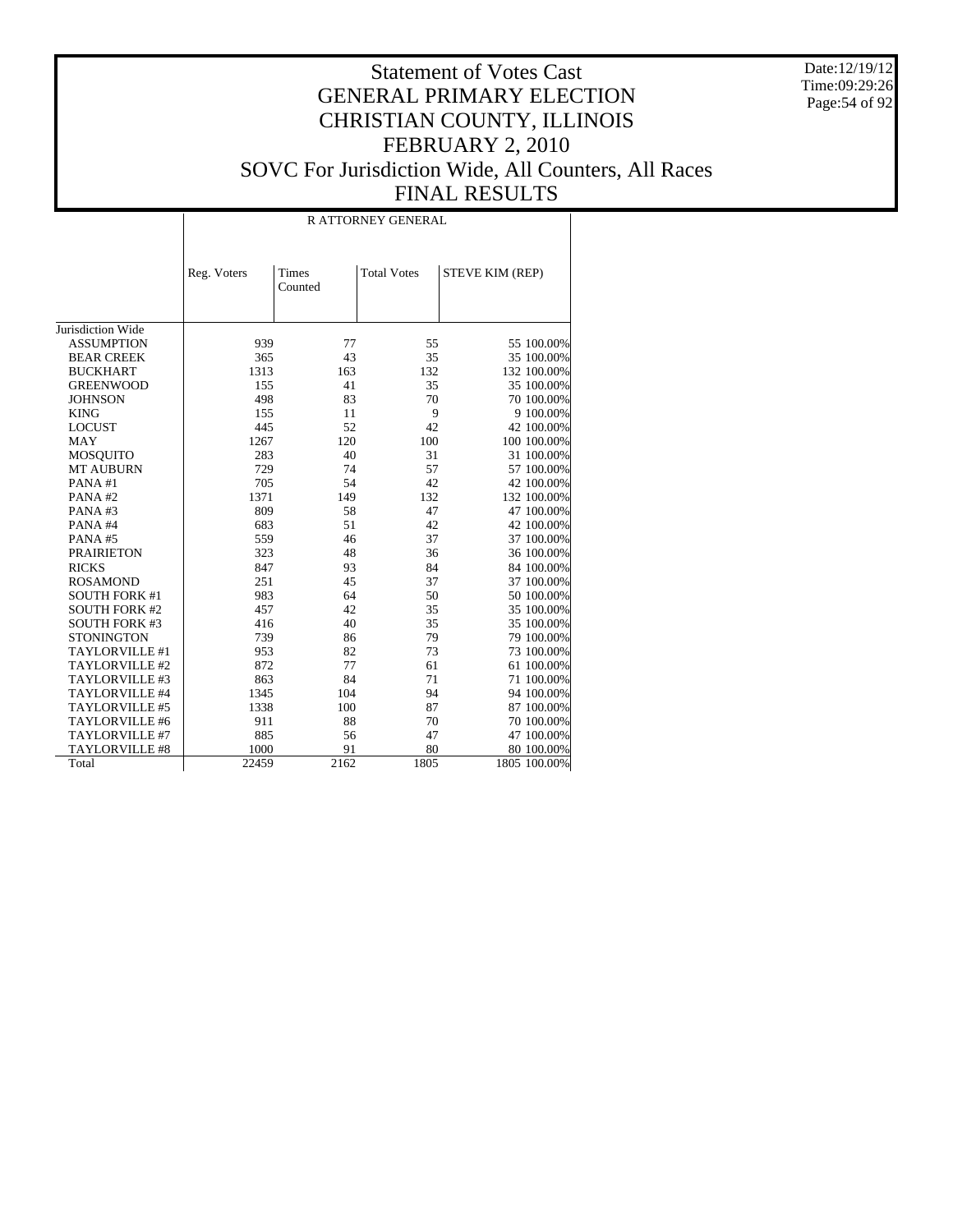Date:12/19/12 Time:09:29:26 Page:55 of 92

|                      |             |                  | <b>R SECRETARY OF STATE</b> |                          |
|----------------------|-------------|------------------|-----------------------------|--------------------------|
|                      | Reg. Voters | Times<br>Counted | <b>Total Votes</b>          | ROBERT ENRIQUEZ<br>(REP) |
| Jurisdiction Wide    |             |                  |                             |                          |
| <b>ASSUMPTION</b>    | 939         | 77               | 55                          | 55 100.00%               |
| <b>BEAR CREEK</b>    | 365         | 43               | 32                          | 32 100.00%               |
| <b>BUCKHART</b>      | 1313        | 163              | 130                         | 130 100.00%              |
| <b>GREENWOOD</b>     | 155         | 41               | 33                          | 33 100.00%               |
| <b>JOHNSON</b>       | 498         | 83               | 71                          | 71 100.00%               |
| <b>KING</b>          | 155         | 11               | 9                           | 9 100.00%                |
| <b>LOCUST</b>        | 445         | 52               | 43                          | 43 100.00%               |
| <b>MAY</b>           | 1267        | 120              | 93                          | 93 100.00%               |
| <b>MOSQUITO</b>      | 283         | 40               | 30                          | 30 100.00%               |
| <b>MT AUBURN</b>     | 729         | 74               | 56                          | 56 100.00%               |
| PANA#1               | 705         | 54               | 41                          | 41 100.00%               |
| PANA#2               | 1371        | 149              | 130                         | 130 100.00%              |
| PANA#3               | 809         | 58               | 46                          | 46 100.00%               |
| PANA#4               | 683         | 51               | 40                          | 40 100.00%               |
| PANA#5               | 559         | 46               | 36                          | 36 100.00%               |
| <b>PRAIRIETON</b>    | 323         | 48               | 37                          | 37 100.00%               |
| <b>RICKS</b>         | 847         | 93               | 77                          | 77 100.00%               |
| <b>ROSAMOND</b>      | 251         | 45               | 35                          | 35 100.00%               |
| <b>SOUTH FORK #1</b> | 983         | 64               | 47                          | 47 100.00%               |
| <b>SOUTH FORK #2</b> | 457         | 42               | 33                          | 33 100.00%               |
| <b>SOUTH FORK #3</b> | 416         | 40               | 32                          | 32 100.00%               |
| <b>STONINGTON</b>    | 739         | 86               | 77                          | 77 100.00%               |
| TAYLORVILLE #1       | 953         | 82               | 69                          | 69 100.00%               |
| TAYLORVILLE #2       | 872         | 77               | 63                          | 63 100.00%               |
| TAYLORVILLE #3       | 863         | 84               | 69                          | 69 100.00%               |
| TAYLORVILLE #4       | 1345        | 104              | 93                          | 93 100.00%               |
| TAYLORVILLE #5       | 1338        | 100              | 83                          | 83 100.00%               |
| TAYLORVILLE #6       | 911         | 88               | 69                          | 69 100.00%               |
| TAYLORVILLE #7       | 885         | 56               | 46                          | 46 100.00%               |
| TAYLORVILLE #8       | 1000        | 91               | 76                          | 76 100.00%               |
| Total                | 22459       | 2162             | 1751                        | 1751 100.00%             |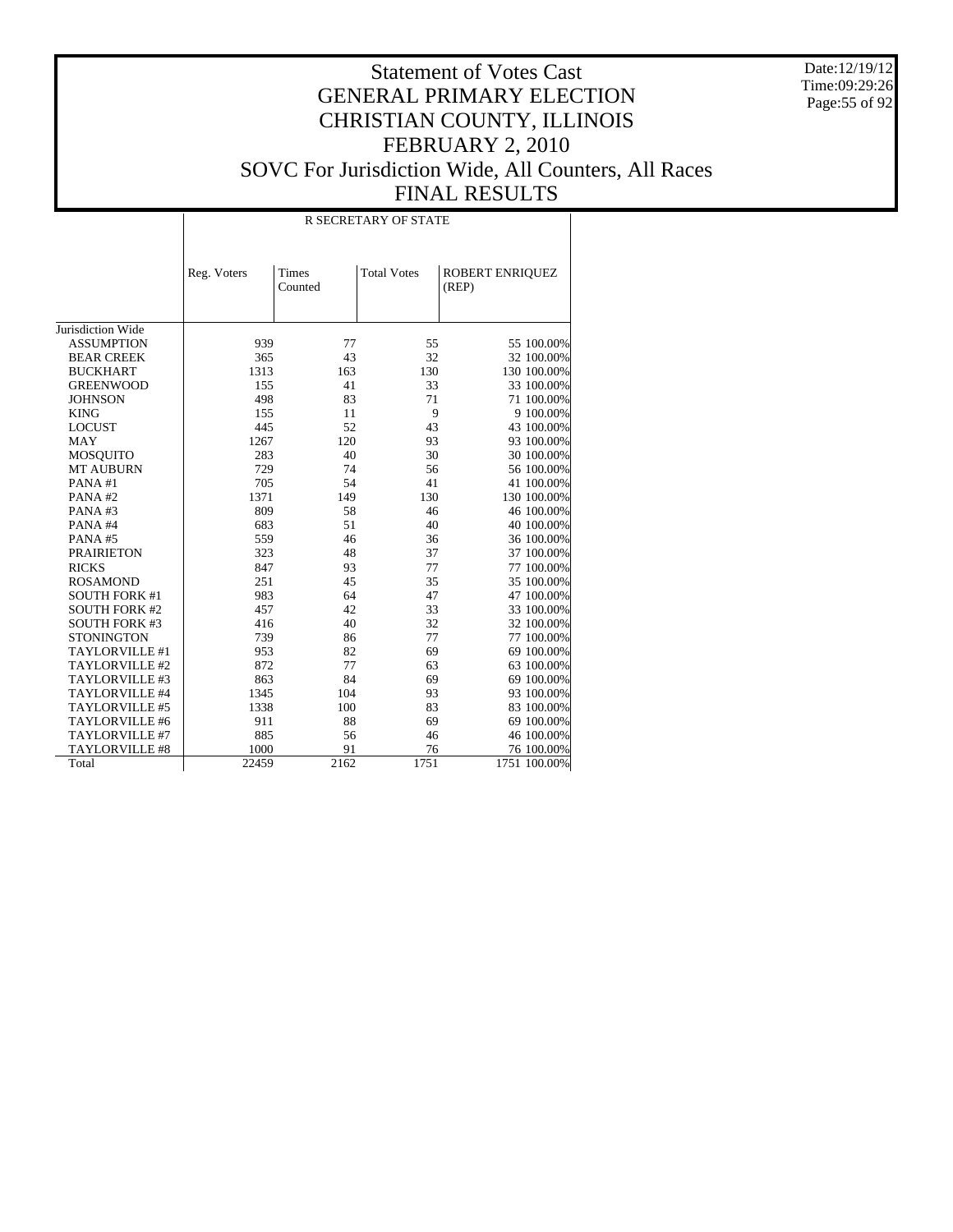Date:12/19/12 Time:09:29:26 Page:56 of 92

|                       |             |                  |                    | R COMPTROLLER                     |        |                        |        |                        |        |
|-----------------------|-------------|------------------|--------------------|-----------------------------------|--------|------------------------|--------|------------------------|--------|
|                       | Reg. Voters | Times<br>Counted | <b>Total Votes</b> | <b>JUDY BAAR</b><br>TOPINKA (REP) |        | <b>JIM DODGE (REP)</b> |        | WILLIAM KELLY<br>(REP) |        |
| Jurisdiction Wide     |             |                  |                    |                                   |        |                        |        |                        |        |
| <b>ASSUMPTION</b>     | 939         | 77               | 65                 | 28                                | 43.08% | 11                     | 16.92% | 26                     | 40.00% |
| <b>BEAR CREEK</b>     | 365         | 43               | 42                 | 29                                | 69.05% | 5                      | 11.90% | 8                      | 19.05% |
| <b>BUCKHART</b>       | 1313        | 163              | 153                | 106                               | 69.28% | 25                     | 16.34% | 22                     | 14.38% |
| <b>GREENWOOD</b>      | 155         | 41               | 34                 | 19                                | 55.88% | 7                      | 20.59% | 8                      | 23.53% |
| <b>JOHNSON</b>        | 498         | 83               | 75                 | 35                                | 46.67% | 18                     | 24.00% | 22                     | 29.33% |
| <b>KING</b>           | 155         | 11               | 11                 | 8                                 | 72.73% | $\mathbf{0}$           | 0.00%  | 3                      | 27.27% |
| <b>LOCUST</b>         | 445         | 52               | 50                 | 32                                | 64.00% | 9                      | 18.00% | 9                      | 18.00% |
| <b>MAY</b>            | 1267        | 120              | 119                | 76                                | 63.87% | 14                     | 11.76% | 29                     | 24.37% |
| <b>MOSQUITO</b>       | 283         | 40               | 36                 | 29                                | 80.56% | 5                      | 13.89% | $\mathfrak{2}$         | 5.56%  |
| <b>MT AUBURN</b>      | 729         | 74               | 66                 | 46                                | 69.70% | 7                      | 10.61% | 13                     | 19.70% |
| PANA#1                | 705         | 54               | 44                 | 26                                | 59.09% | 5                      | 11.36% | 13                     | 29.55% |
| PANA#2                | 1371        | 149              | 138                | 74                                | 53.62% | 18                     | 13.04% | 46                     | 33.33% |
| PANA#3                | 809         | 58               | 50                 | 24                                | 48.00% | 12                     | 24.00% | 14                     | 28.00% |
| PANA#4                | 683         | 51               | 47                 | 27                                | 57.45% | 4                      | 8.51%  | 16                     | 34.04% |
| PANA#5                | 559         | 46               | 44                 | 17                                | 38.64% | 15                     | 34.09% | 12                     | 27.27% |
| <b>PRAIRIETON</b>     | 323         | 48               | 46                 | 28                                | 60.87% | 8                      | 17.39% | 10                     | 21.74% |
| <b>RICKS</b>          | 847         | 93               | 89                 | 69                                | 77.53% | 3                      | 3.37%  | 17                     | 19.10% |
| <b>ROSAMOND</b>       | 251         | 45               | 41                 | 20                                | 48.78% | 10                     | 24.39% | 11                     | 26.83% |
| <b>SOUTH FORK #1</b>  | 983         | 64               | 62                 | 47                                | 75.81% | 8                      | 12.90% | 7                      | 11.29% |
| <b>SOUTH FORK #2</b>  | 457         | 42               | 39                 | 22                                | 56.41% | 4                      | 10.26% | 13                     | 33.33% |
| <b>SOUTH FORK #3</b>  | 416         | 40               | 40                 | 19                                | 47.50% | 11                     | 27.50% | 10                     | 25.00% |
| <b>STONINGTON</b>     | 739         | 86               | 81                 | 53                                | 65.43% | 13                     | 16.05% | 15                     | 18.52% |
| TAYLORVILLE #1        | 953         | 82               | 78                 | 46                                | 58.97% | 14                     | 17.95% | 18                     | 23.08% |
| TAYLORVILLE #2        | 872         | 77               | 73                 | 44                                | 60.27% | 12                     | 16.44% | 17                     | 23.29% |
| TAYLORVILLE #3        | 863         | 84               | 83                 | 54                                | 65.06% | 13                     | 15.66% | 16                     | 19.28% |
| TAYLORVILLE #4        | 1345        | 104              | 103                | 68                                | 66.02% | 13                     | 12.62% | 22                     | 21.36% |
| TAYLORVILLE #5        | 1338        | 100              | 97                 | 70                                | 72.16% | 14                     | 14.43% | 13                     | 13.40% |
| TAYLORVILLE #6        | 911         | 88               | 84                 | 59                                | 70.24% | 16                     | 19.05% | 9                      | 10.71% |
| TAYLORVILLE #7        | 885         | 56               | 53                 | 30                                | 56.60% | 10                     | 18.87% | 13                     | 24.53% |
| <b>TAYLORVILLE #8</b> | 1000        | 91               | 86                 | 47                                | 54.65% | 17                     | 19.77% | 22                     | 25.58% |
| Total                 | 22459       | 2162             | 2029               | 1252                              | 61.71% | 321                    | 15.82% | 456                    | 22.47% |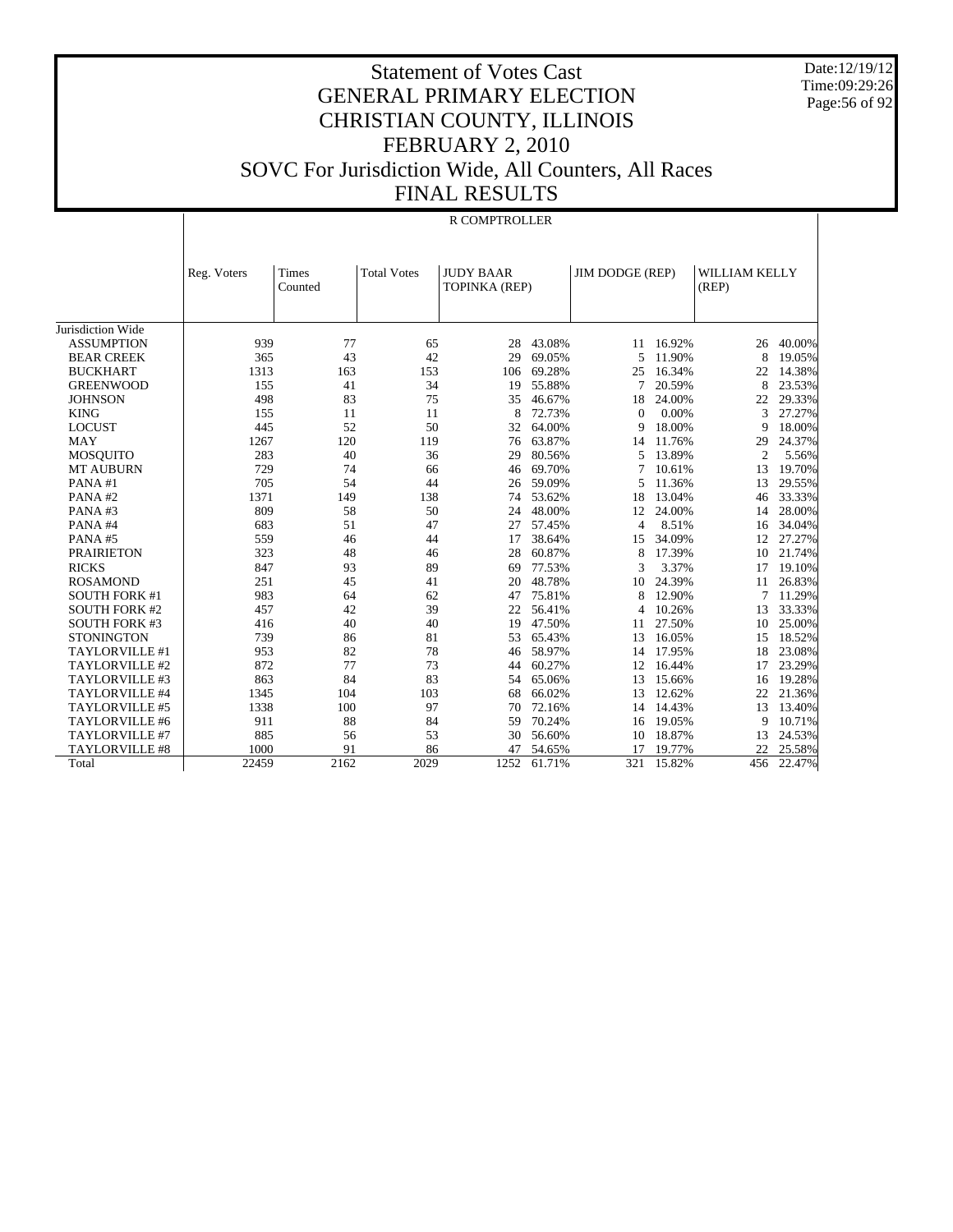Date:12/19/12 Time:09:29:26 Page:57 of 92

|                      |             |                  | <b>R STATE TREASURER</b> |                                |
|----------------------|-------------|------------------|--------------------------|--------------------------------|
|                      | Reg. Voters | Times<br>Counted | <b>Total Votes</b>       | <b>DAN RUTHERFORD</b><br>(REP) |
| Jurisdiction Wide    |             |                  |                          |                                |
| <b>ASSUMPTION</b>    | 939         | 77               | 60                       | 60 100.00%                     |
| <b>BEAR CREEK</b>    | 365         | 43               | 36                       | 36 100.00%                     |
| <b>BUCKHART</b>      | 1313        | 163              | 143                      | 143 100.00%                    |
| <b>GREENWOOD</b>     | 155         | 41               | 34                       | 34 100.00%                     |
| <b>JOHNSON</b>       | 498         | 83               | 73                       | 73 100.00%                     |
| <b>KING</b>          | 155         | 11               | 9                        | 9 100.00%                      |
| <b>LOCUST</b>        | 445         | 52               | 45                       | 45 100.00%                     |
| MAY                  | 1267        | 120              | 107                      | 107 100.00%                    |
| <b>MOSQUITO</b>      | 283         | 40               | 33                       | 33 100.00%                     |
| <b>MT AUBURN</b>     | 729         | 74               | 61                       | 61 100.00%                     |
| PANA#1               | 705         | 54               | 44                       | 44 100.00%                     |
| PANA#2               | 1371        | 149              | 135                      | 135 100.00%                    |
| PANA#3               | 809         | 58               | 49                       | 49 100.00%                     |
| PANA#4               | 683         | 51               | 45                       | 45 100.00%                     |
| PANA#5               | 559         | 46               | 41                       | 41 100.00%                     |
| <b>PRAIRIETON</b>    | 323         | 48               | 38                       | 38 100.00%                     |
| <b>RICKS</b>         | 847         | 93               | 82                       | 82 100.00%                     |
| <b>ROSAMOND</b>      | 251         | 45               | 37                       | 37 100.00%                     |
| <b>SOUTH FORK #1</b> | 983         | 64               | 50                       | 50 100.00%                     |
| <b>SOUTH FORK #2</b> | 457         | 42               | 34                       | 34 100.00%                     |
| <b>SOUTH FORK #3</b> | 416         | 40               | 34                       | 34 100.00%                     |
| <b>STONINGTON</b>    | 739         | 86               | 82                       | 82 100.00%                     |
| TAYLORVILLE #1       | 953         | 82               | 74                       | 74 100.00%                     |
| TAYLORVILLE #2       | 872         | 77               | 70                       | 70 100.00%                     |
| TAYLORVILLE #3       | 863         | 84               | 72                       | 72 100.00%                     |
| TAYLORVILLE #4       | 1345        | 104              | 97                       | 97 100.00%                     |
| TAYLORVILLE #5       | 1338        | 100              | 89                       | 89 100.00%                     |
| TAYLORVILLE #6       | 911         | 88               | 76                       | 76 100.00%                     |
| TAYLORVILLE #7       | 885         | 56               | 48                       | 48 100.00%                     |
| TAYLORVILLE #8       | 1000        | 91               | 86                       | 86 100.00%                     |
| Total                | 22459       | 2162             | 1884                     | 1884 100.00%                   |
|                      |             |                  |                          |                                |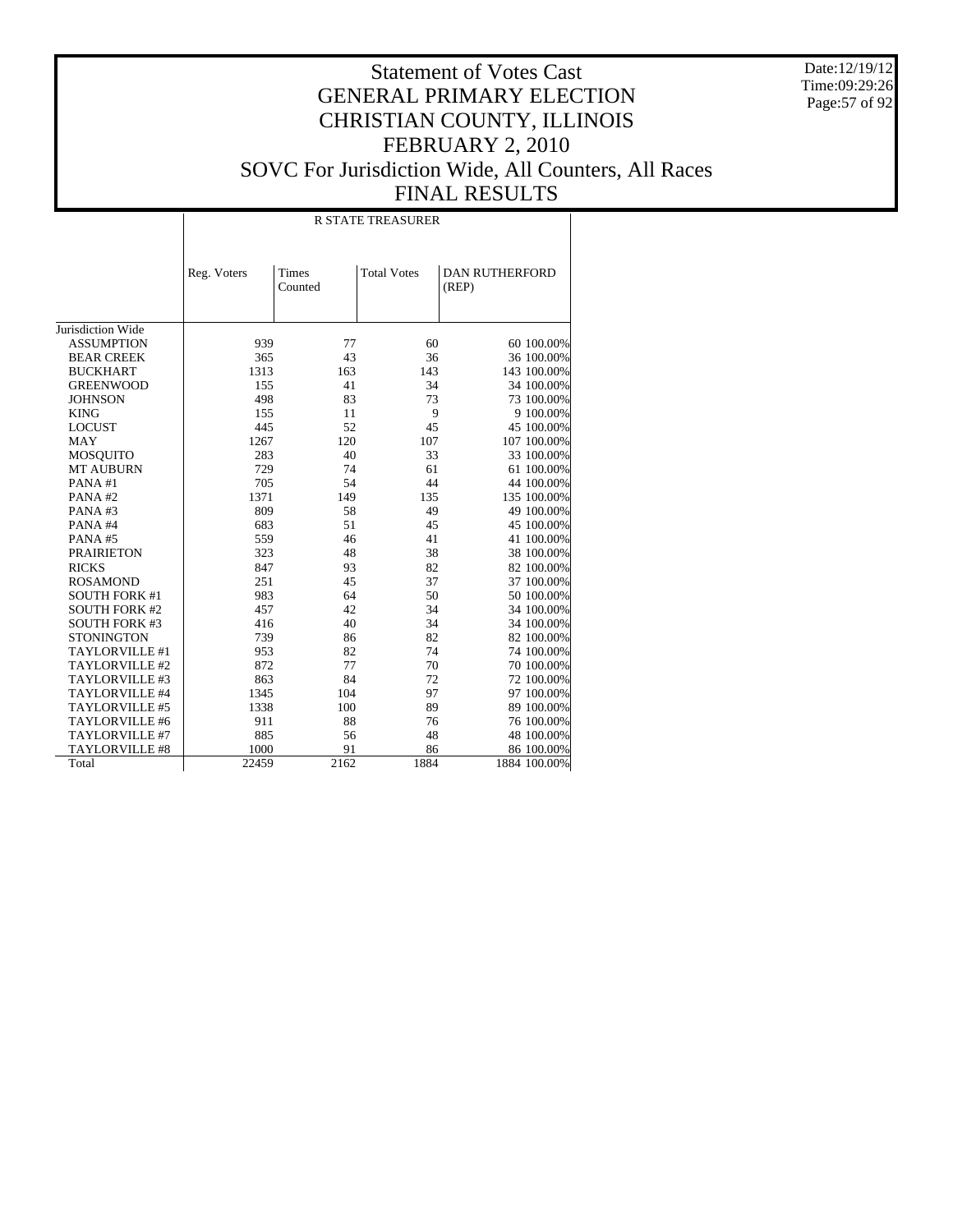Date:12/19/12 Time:09:29:26 Page:58 of 92

#### Statement of Votes Cast GENERAL PRIMARY ELECTION CHRISTIAN COUNTY, ILLINOIS FEBRUARY 2, 2010 SOVC For Jurisdiction Wide, All Counters, All Races FINAL RESULTS

Jurisdiction Wide ASSUMPTION BEAR CREEK BUCKHART GREENWOOD JOHNSON KING LOCUST MAY MOSQUITO MT AUBURN PANA #1 PANA #2 PANA #3 PANA #4 PANA #5 PRAIRIETON RICKS ROSAMOND SOUTH FORK #1 SOUTH FORK #2 SOUTH FORK #3 **STONINGTON**  TAYLORVILLE #1 TAYLORVILLE #2 TAYLORVILLE #3 TAYLORVILLE #4 TAYLORVILLE #5 TAYLORVILLE #6 TAYLORVILLE #7 TAYLORVILLE #8 Total Reg. Voters Times Counted Total Votes | BOBBY SCHILLING (REP) R REP IN CONG 17TH DIST - - - - - - - - - - - - - - - - - - - - - - - - - - - - - - - - - - - - - - - - - - - - - - - - - - 705 54 40 40 100.00% 1371 149 131 131 100.00%<br>
809 58 51 51 100.00% 809 58 51 51 100.00%<br>683 51 42 42 100.00% 683 51 42 42 100.00% 37 100.00% - - - - - - - - - - - - - - - - - - - - - - - - - - - - - - - - - - - - - - - - - - - - - - - - - - - - - - - - - - - - - - - - - - - - - - - - - - - 4127 358 301 301 100.00%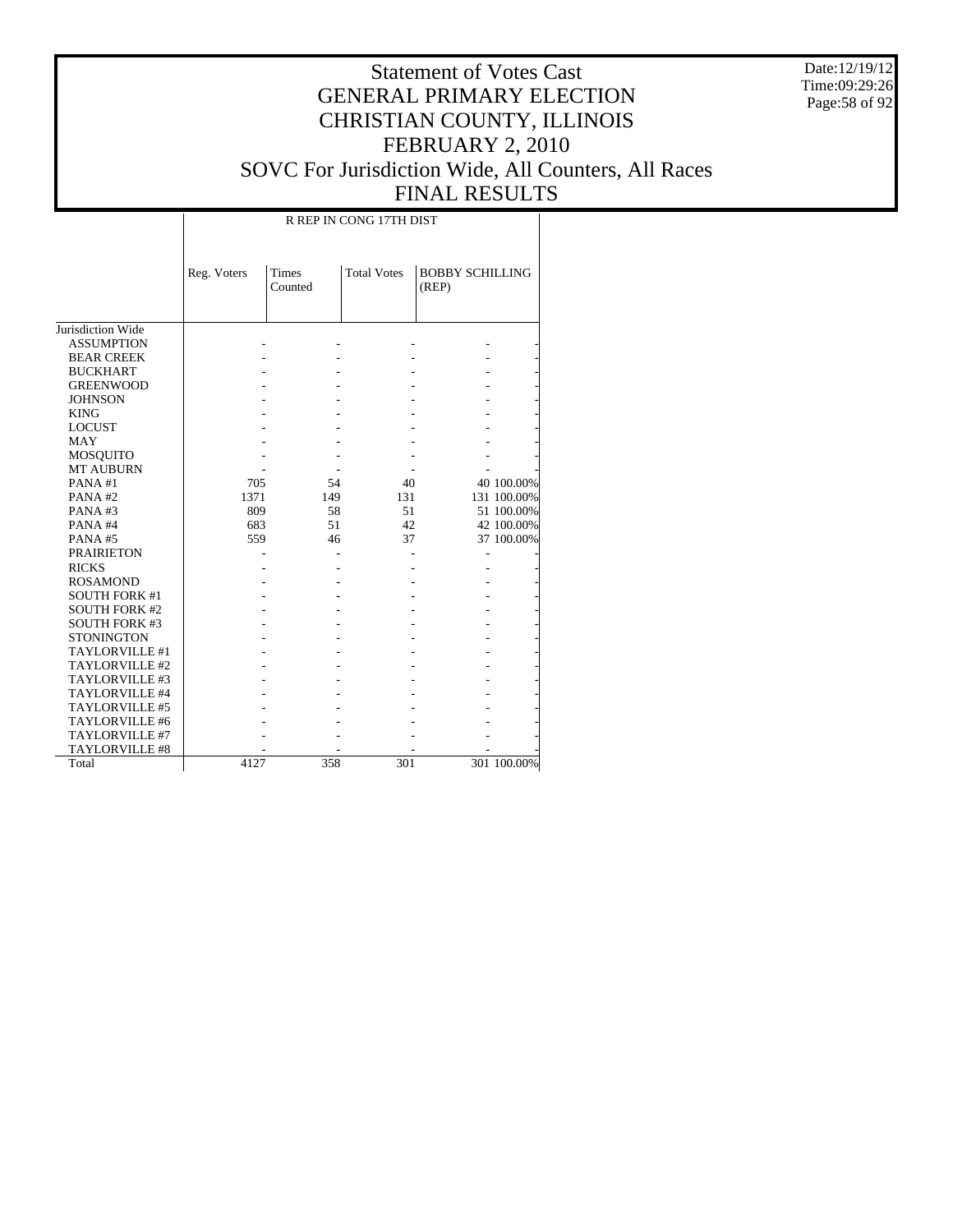Date:12/19/12 Time:09:29:26 Page:59 of 92

|                       |             |                  | R REP IN CONGR 19TH DIST |                              |        |                                   |           |
|-----------------------|-------------|------------------|--------------------------|------------------------------|--------|-----------------------------------|-----------|
|                       | Reg. Voters | Times<br>Counted | <b>Total Votes</b>       | <b>JOHN SHIMKUS</b><br>(REP) |        | <b>MICHAEL</b><br>FIRSCHING (REP) |           |
| Jurisdiction Wide     |             |                  |                          |                              |        |                                   |           |
| <b>ASSUMPTION</b>     | 939         | 77               | 73                       | 61                           | 83.56% |                                   | 12 16.44% |
| <b>BEAR CREEK</b>     | 365         | 43               | 42                       | 36                           | 85.71% | 6                                 | 14.29%    |
| <b>BUCKHART</b>       | 1313        | 163              | 158                      | 134                          | 84.81% | 24                                | 15.19%    |
| <b>GREENWOOD</b>      | 155         | 41               | 39                       | 35                           | 89.74% | 4                                 | 10.26%    |
| <b>JOHNSON</b>        | 498         | 83               | 79                       | 63                           | 79.75% | 16                                | 20.25%    |
| <b>KING</b>           | 155         | 11               | 11                       | 9                            | 81.82% | 2                                 | 18.18%    |
| <b>LOCUST</b>         | 445         | 52               | 51                       | 45                           | 88.24% | 6                                 | 11.76%    |
| <b>MAY</b>            | 1267        | 120              | 117                      | 101                          | 86.32% | 16                                | 13.68%    |
| <b>MOSQUITO</b>       | 283         | 40               | 37                       | 36                           | 97.30% | 1                                 | 2.70%     |
| <b>MT AUBURN</b>      | 729         | 74               | 70                       | 59                           | 84.29% | 11                                | 15.71%    |
| PANA#1                |             |                  |                          |                              |        |                                   |           |
| PANA#2                |             |                  |                          |                              |        |                                   |           |
| PANA#3                |             |                  |                          |                              |        |                                   |           |
| PANA#4                |             |                  |                          |                              |        |                                   |           |
| PANA#5                |             |                  |                          |                              |        |                                   |           |
| <b>PRAIRIETON</b>     | 323         | 48               | 47                       | 40                           | 85.11% | 7                                 | 14.89%    |
| <b>RICKS</b>          | 847         | 93               | 93                       | 82                           | 88.17% | 11                                | 11.83%    |
| <b>ROSAMOND</b>       | 251         | 45               | 43                       | 42                           | 97.67% | 1                                 | 2.33%     |
| <b>SOUTH FORK #1</b>  | 983         | 64               | 62                       | 53                           | 85.48% | 9                                 | 14.52%    |
| <b>SOUTH FORK #2</b>  | 457         | 42               | 40                       | 33                           | 82.50% | 7                                 | 17.50%    |
| <b>SOUTH FORK #3</b>  | 416         | 40               | 40                       | 30                           | 75.00% | 10                                | 25.00%    |
| <b>STONINGTON</b>     | 739         | 86               | 85                       | 67                           | 78.82% | 18                                | 21.18%    |
| TAYLORVILLE #1        | 953         | 82               | 78                       | 61                           | 78.21% | 17                                | 21.79%    |
| TAYLORVILLE #2        | 872         | 77               | 75                       | 65                           | 86.67% | 10                                | 13.33%    |
| TAYLORVILLE #3        | 863         | 84               | 83                       | 67                           | 80.72% | 16                                | 19.28%    |
| TAYLORVILLE #4        | 1345        | 104              | 104                      | 93                           | 89.42% | 11                                | 10.58%    |
| TAYLORVILLE #5        | 1338        | 100              | 100                      | 84                           | 84.00% | 16                                | 16.00%    |
| TAYLORVILLE #6        | 911         | 88               | 86                       | 78                           | 90.70% | 8                                 | 9.30%     |
| TAYLORVILLE #7        | 885         | 56               | 55                       | 44                           | 80.00% | 11                                | 20.00%    |
| <b>TAYLORVILLE #8</b> | 1000        | 91               | 89                       | 76                           | 85.39% | 13                                | 14.61%    |
| Total                 | 18332       | 1804             | 1757                     | 1494                         | 85.03% | 263                               | 14.97%    |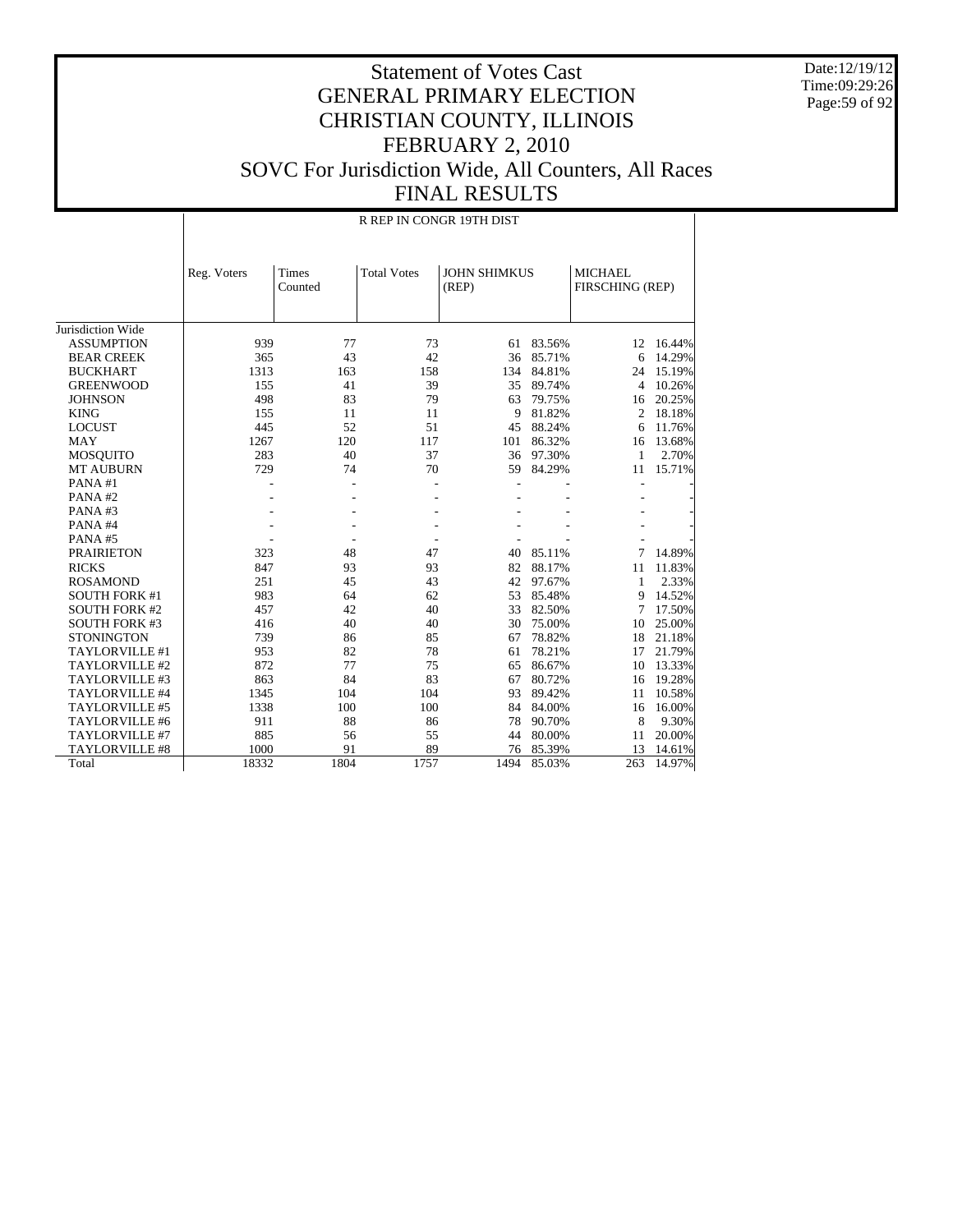Date:12/19/12 Time:09:29:26 Page:60 of 92

#### Statement of Votes Cast GENERAL PRIMARY ELECTION CHRISTIAN COUNTY, ILLINOIS FEBRUARY 2, 2010 SOVC For Jurisdiction Wide, All Counters, All Races FINAL RESULTS

Jurisdiction Wide ASSUMPTION BEAR CREEK BUCKHART GREENWOOD **JOHNSON**  KING LOCUST MAY MOSQUITO MT AUBURN PANA #1 PANA #2 PANA #3 PANA #4 PANA #5 PRAIRIETON RICKS ROSAMOND SOUTH FORK #1 SOUTH FORK #2 SOUTH FORK #3 **STONINGTON**  TAYLORVILLE #1 TAYLORVILLE #2 TAYLORVILLE #3 TAYLORVILLE #4 TAYLORVILLE #5 TAYLORVILLE #6 TAYLORVILLE #7 TAYLORVILLE #8 Total Reg. Voters | Times Counted Total Votes | WILLIAM McCANN (REP) R SENATE DIST 49 939 77 57 57 57 100.00%<br>365 43 35 35 100.00% 35 100.00% - - - - - 155 41 32 32 100.00%<br>498 83 69 69 100.00% 49 69 100.00%<br>9 100.00% 155 11 9 9 100.00%<br>445 52 44 44 100.00% 44 100.00% 152 8 8 8 100.00% - - - - - - - - - - 705 54 41 41 100.00% 1371 149 130 130 100.00% 809 58 46 46 100.00%<br>683 51 44 44 100.00% 683 51 44 44 100.00% 559 46 39 39 100.00% - - - - - 847 93 83 83 100.00%<br>251 45 38 38 100.00% 251 45 38 38 100.00% 64 <br>
48 <br>
48 <br>
48 <br>
48 <br>
33 <br>
33 <br>
48 <br>
33 <br>
33 <br>
400.00%  $\begin{array}{cccc} 457 & 42 & 33 & 33 & 100.00\% \\ 416 & 40 & 35 & 35 & 100.00\% \end{array}$ 35 100.00% - - - - - 953 82 74 74 100.00%<br>872 77 66 66 100.00% 77 66 66 66 100.00% 84 71 71 100.00% 863 84 71 71 100.00%<br>1345 104 94 94 100.00% 1345 104 94 94 100.00%<br>1338 100 87 87 100.00% 87 100.00% 911 88 75 75 75 100.00%<br>885 56 46 46 100.00% 46 46 100.00%<br>77 100 00% 17938 87 77 77 100.00%<br>17938 1635 1381 1381 100.00% 1381 100.00%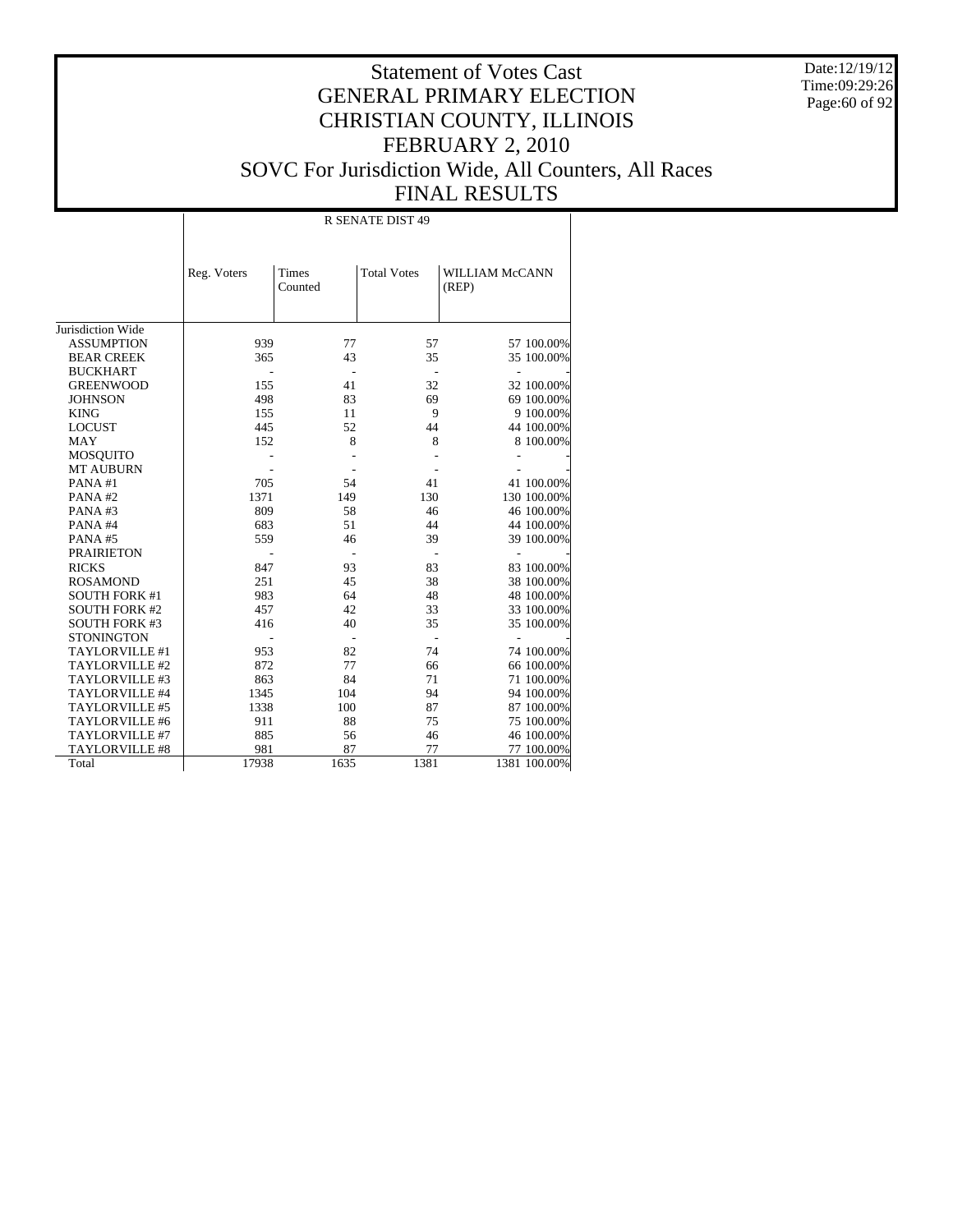Date:12/19/12 Time:09:29:26 Page:61 of 92

|                       |             |                  | <b>R REPRES 87TH DIST</b> |                               |             |
|-----------------------|-------------|------------------|---------------------------|-------------------------------|-------------|
|                       | Reg. Voters | Times<br>Counted | <b>Total Votes</b>        | <b>BILL MITCHELL</b><br>(REP) |             |
| Jurisdiction Wide     |             |                  |                           |                               |             |
| <b>ASSUMPTION</b>     |             |                  |                           |                               |             |
| <b>BEAR CREEK</b>     |             |                  |                           |                               |             |
| <b>BUCKHART</b>       | 1313        | 163              | 143                       |                               | 143 100.00% |
| <b>GREENWOOD</b>      |             |                  |                           |                               |             |
| <b>JOHNSON</b>        |             |                  |                           |                               |             |
| <b>KING</b>           |             |                  |                           |                               |             |
| <b>LOCUST</b>         |             |                  |                           |                               |             |
| <b>MAY</b>            | 1115        | 112              | 105                       |                               | 105 100.00% |
| <b>MOSQUITO</b>       | 283         | 40               | 35                        |                               | 35 100.00%  |
| <b>MT AUBURN</b>      | 729         | 74               | 65                        |                               | 65 100.00%  |
| PANA#1                |             |                  |                           |                               |             |
| PANA#2                |             |                  |                           |                               |             |
| PANA#3                |             |                  |                           |                               |             |
| PANA#4                |             |                  |                           |                               |             |
| PANA#5                |             |                  |                           |                               |             |
| <b>PRAIRIETON</b>     | 323         | 48               | 43                        |                               | 43 100.00%  |
| <b>RICKS</b>          |             |                  |                           |                               |             |
| <b>ROSAMOND</b>       |             |                  |                           |                               |             |
| <b>SOUTH FORK #1</b>  |             |                  |                           |                               |             |
| <b>SOUTH FORK #2</b>  |             |                  |                           |                               |             |
| <b>SOUTH FORK #3</b>  |             |                  |                           |                               |             |
| <b>STONINGTON</b>     | 739         | 86               | 84                        |                               | 84 100.00%  |
| TAYLORVILLE #1        |             |                  |                           |                               |             |
| TAYLORVILLE #2        |             |                  |                           |                               |             |
| TAYLORVILLE #3        |             |                  |                           |                               |             |
| TAYLORVILLE #4        |             |                  |                           |                               |             |
| TAYLORVILLE #5        |             |                  |                           |                               |             |
| TAYLORVILLE #6        |             |                  |                           |                               |             |
| TAYLORVILLE #7        |             |                  |                           |                               |             |
| <b>TAYLORVILLE #8</b> | 19          | 4                | 3                         |                               | 3 100.00%   |
| Total                 | 4521        | 527              | 478                       |                               | 478 100.00% |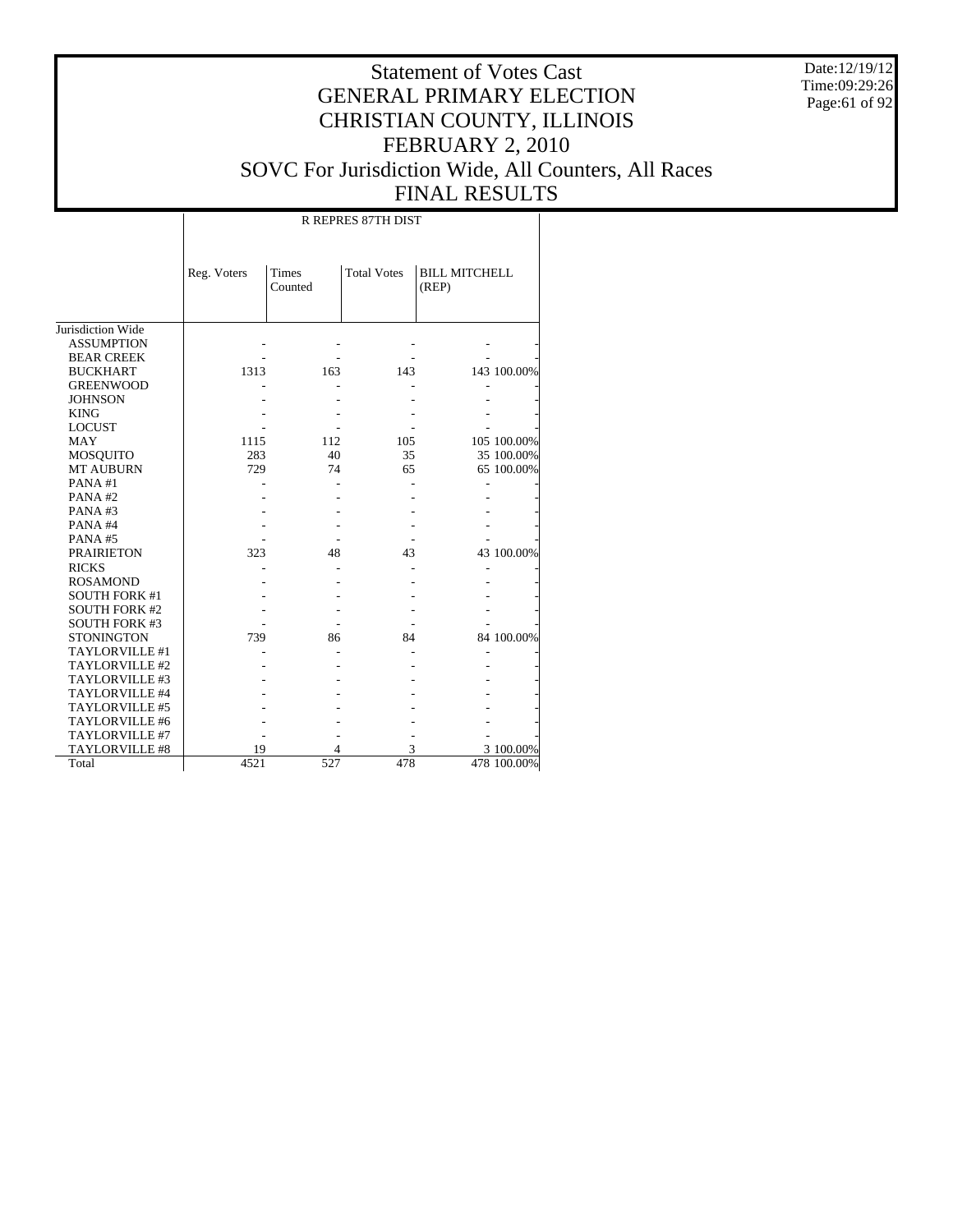Date:12/19/12 Time:09:29:26 Page:62 of 92

|                       |             |                  | <b>R REPRES 98TH DIST</b> |                                 |
|-----------------------|-------------|------------------|---------------------------|---------------------------------|
|                       | Reg. Voters | Times<br>Counted | <b>Total Votes</b>        | <b>WAYNE ROSENTHAL</b><br>(REP) |
| Jurisdiction Wide     |             |                  |                           |                                 |
| <b>ASSUMPTION</b>     | 939         | 77               | 57                        | 57 100.00%                      |
| <b>BEAR CREEK</b>     | 365         | 43               | 39                        | 39 100.00%                      |
| <b>BUCKHART</b>       |             |                  |                           | L.                              |
| <b>GREENWOOD</b>      | 155         | 41               | 38                        | 38 100.00%                      |
| <b>JOHNSON</b>        | 498         | 83               | 72                        | 72 100.00%                      |
| <b>KING</b>           | 155         | 11               | 9                         | 9 100.00%                       |
| <b>LOCUST</b>         | 445         | 52               | 44                        | 44 100.00%                      |
| <b>MAY</b>            | 152         | 8                | 7                         | 7 100.00%                       |
| <b>MOSQUITO</b>       |             |                  |                           |                                 |
| <b>MT AUBURN</b>      |             |                  |                           |                                 |
| PANA#1                | 705         | 54               | 43                        | 43 100.00%                      |
| PANA#2                | 1371        | 149              | 129                       | 129 100.00%                     |
| PANA#3                | 809         | 58               | 47                        | 47 100.00%                      |
| PANA#4                | 683         | 51               | 43                        | 43 100.00%                      |
| PANA#5                | 559         | 46               | 38                        | 38 100.00%                      |
| <b>PRAIRIETON</b>     |             |                  |                           | ÷,                              |
| <b>RICKS</b>          | 847         | 93               | 90                        | 90 100.00%                      |
| <b>ROSAMOND</b>       | 251         | 45               | 39                        | 39 100.00%                      |
| <b>SOUTH FORK #1</b>  | 983         | 64               | 51                        | 51 100.00%                      |
| <b>SOUTH FORK #2</b>  | 457         | 42               | 36                        | 36 100.00%                      |
| <b>SOUTH FORK #3</b>  | 416         | 40               | 35                        | 35 100.00%                      |
| <b>STONINGTON</b>     |             |                  |                           |                                 |
| TAYLORVILLE #1        | 953         | 82               | 74                        | 74 100.00%                      |
| TAYLORVILLE #2        | 872         | 77               | 67                        | 67 100.00%                      |
| TAYLORVILLE #3        | 863         | 84               | 75                        | 75 100.00%                      |
| TAYLORVILLE #4        | 1345        | 104              | 96                        | 96 100.00%                      |
| TAYLORVILLE #5        | 1338        | 100              | 90                        | 90 100.00%                      |
| TAYLORVILLE #6        | 911         | 88               | 79                        | 79 100.00%                      |
| TAYLORVILLE #7        | 885         | 56               | 49                        | 49 100.00%                      |
| <b>TAYLORVILLE #8</b> | 981         | 87               | 79                        | 79 100.00%                      |
| Total                 | 17938       | 1635             | 1426                      | 1426 100.00%                    |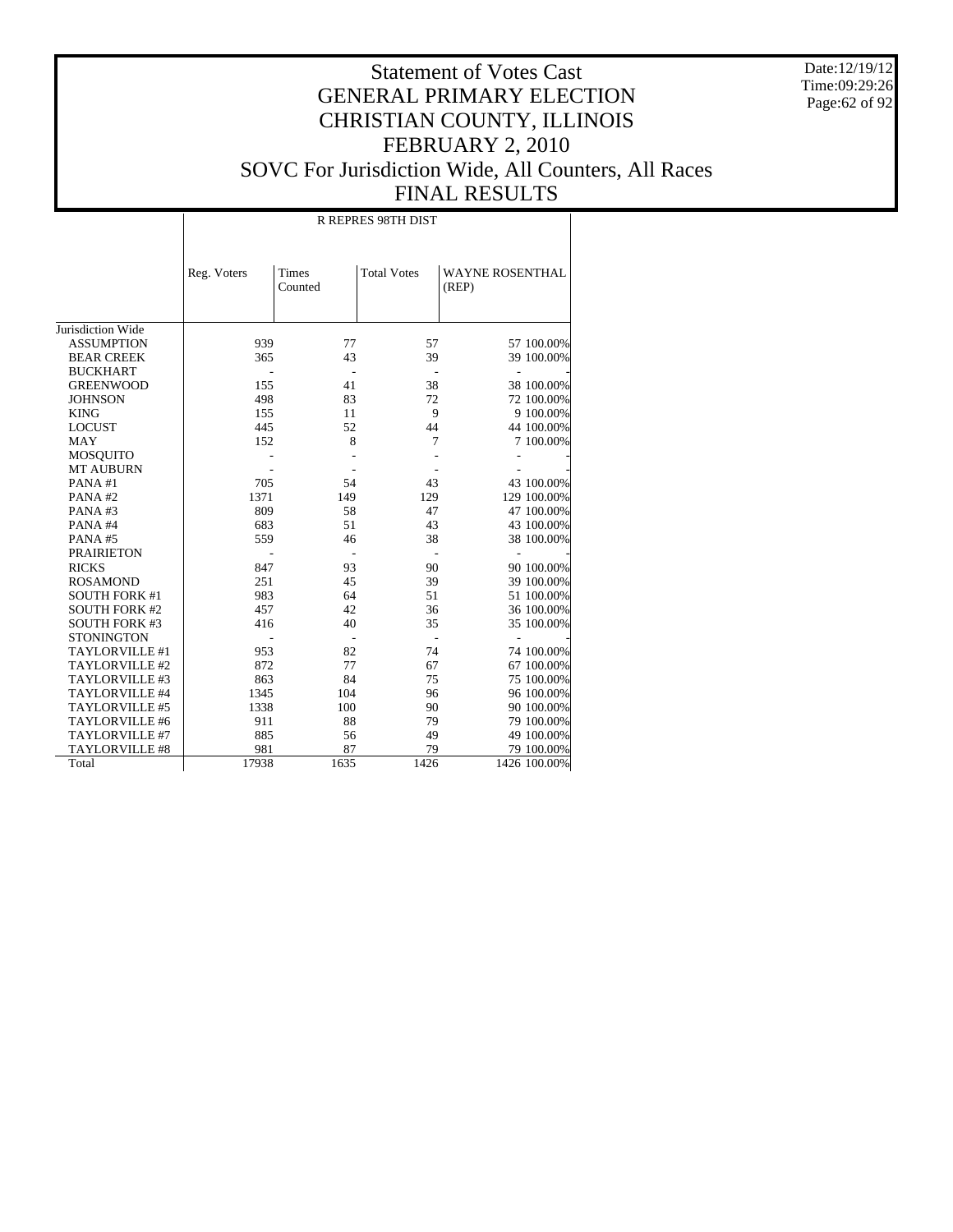Date:12/19/12 Time:09:29:26 Page:63 of 92

|                      |             |                  | <b>R SHERIFF</b>   |                                  |
|----------------------|-------------|------------------|--------------------|----------------------------------|
|                      | Reg. Voters | Times<br>Counted | <b>Total Votes</b> | <b>BRUCE</b><br>KETTELKAMP (REP) |
| Jurisdiction Wide    |             |                  |                    |                                  |
| <b>ASSUMPTION</b>    | 939         | 77               | 58                 | 58 100.00%                       |
| <b>BEAR CREEK</b>    | 365         | 43               | 35                 | 35 100.00%                       |
| <b>BUCKHART</b>      | 1313        | 163              | 144                | 144 100.00%                      |
| <b>GREENWOOD</b>     | 155         | 41               | 40                 | 40 100.00%                       |
| <b>JOHNSON</b>       | 498         | 83               | 75                 | 75 100.00%                       |
| <b>KING</b>          | 155         | 11               | 10                 | 10 100.00%                       |
| <b>LOCUST</b>        | 445         | 52               | 47                 | 47 100.00%                       |
| <b>MAY</b>           | 1267        | 120              | 104                | 104 100.00%                      |
| <b>MOSQUITO</b>      | 283         | 40               | 34                 | 34 100.00%                       |
| <b>MT AUBURN</b>     | 729         | 74               | 61                 | 61 100.00%                       |
| PANA#1               | 705         | 54               | 50                 | 50 100.00%                       |
| PANA#2               | 1371        | 149              | 136                | 136 100.00%                      |
| PANA#3               | 809         | 58               | 52                 | 52 100.00%                       |
| PANA#4               | 683         | 51               | 46                 | 46 100.00%                       |
| PANA#5               | 559         | 46               | 38                 | 38 100.00%                       |
| <b>PRAIRIETON</b>    | 323         | 48               | 38                 | 38 100.00%                       |
| <b>RICKS</b>         | 847         | 93               | 85                 | 85 100.00%                       |
| <b>ROSAMOND</b>      | 251         | 45               | 41                 | 41 100.00%                       |
| <b>SOUTH FORK #1</b> | 983         | 64               | 50                 | 50 100.00%                       |
| <b>SOUTH FORK #2</b> | 457         | 42               | 34                 | 34 100.00%                       |
| <b>SOUTH FORK #3</b> | 416         | 40               | 37                 | 37 100.00%                       |
| <b>STONINGTON</b>    | 739         | 86               | 79                 | 79 100.00%                       |
| TAYLORVILLE #1       | 953         | 82               | 71                 | 71 100.00%                       |
| TAYLORVILLE #2       | 872         | 77               | 66                 | 66 100.00%                       |
| TAYLORVILLE #3       | 863         | 84               | 69                 | 69 100.00%                       |
| TAYLORVILLE #4       | 1345        | 104              | 95                 | 95 100.00%                       |
| TAYLORVILLE #5       | 1338        | 100              | 90                 | 90 100.00%                       |
| TAYLORVILLE #6       | 911         | 88               | 75                 | 75 100.00%                       |
| TAYLORVILLE #7       | 885         | 56               | 51                 | 51 100.00%                       |
| TAYLORVILLE #8       | 1000        | 91               | 82                 | 82 100.00%                       |
| Total                | 22459       | 2162             | 1893               | 1893 100.00%                     |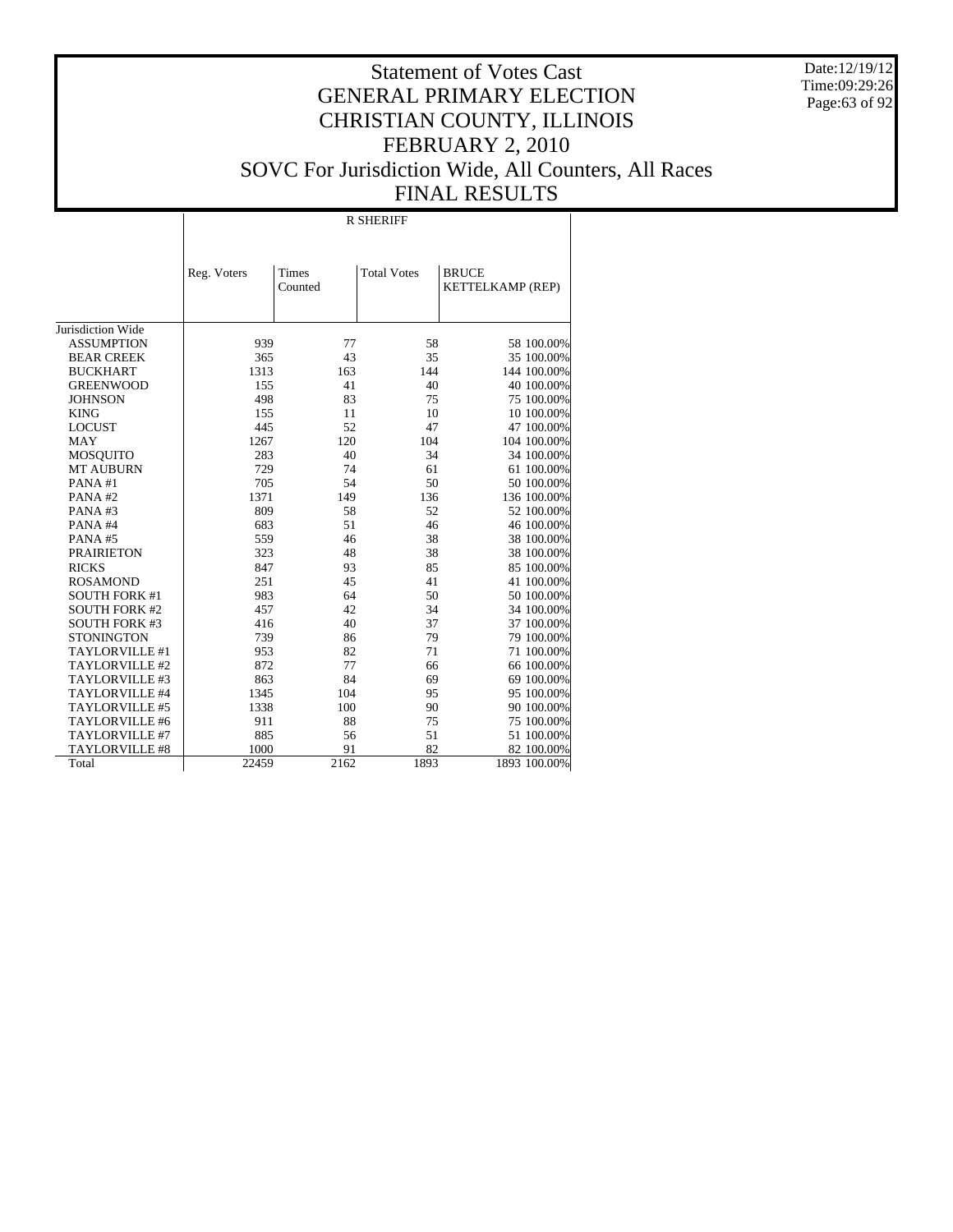Date:12/19/12 Time:09:29:26 Page:64 of 92

#### GENERAL PRIMARY ELECTION CHRISTIAN COUNTY, ILLINOIS FEBRUARY 2, 2010 SOVC For Jurisdiction Wide, All Counters, All Races FINAL RESULTS

Statement of Votes Cast

Jurisdiction Wide ASSUMPTION BEAR CREEK BUCKHART GREENWOOD **JOHNSON**  KING LOCUST MAY MOSQUITO MT AUBURN PANA #1 PANA #2 PANA #3 PANA #4 PANA #5 PRAIRIETON RICKS ROSAMOND SOUTH FORK #1 SOUTH FORK #2 SOUTH FORK #3 **STONINGTON**  TAYLORVILLE #1 TAYLORVILLE #2 TAYLORVILLE #3 TAYLORVILLE #4 TAYLORVILLE #5 TAYLORVILLE #6 TAYLORVILLE #7 TAYLORVILLE #8 Total Reg. Voters | Times Counted Total Votes | KELLY BOLLINGER (REP) R ESR(CHRISTIAN-MONT) Reg. Voters | Times Counted Total Votes | MATTHEW SNYDER (REP) R ESR(MAC-PIA)) 2 0 0 0 - - - - - - -365 43 37 37 37 100.00% - - - - - - - -1310 163 140 140 100.00% - - - - - - - - -155 41 35 35 100.00% - - - - - - - -498 83 72 72 100.00% - - - - - - - -155 11 9 9 100.00% - - - - - - - -431 52 45 45 100.00% - - - - - - - -1255 120 105 105 100.00% - - - - - - - - - -155 17 15 15 100.00% 128 23 17 17 100.00% 609 59 44 44 100.00% 128 23 17 100.000 1  $609$  59 44 44 100.00% - - - - - - - $705$  54 41 41 100.00% - - - - - - -1371 149 130 130 100.00% - - - - - - - - - $809$  58 51 51 100.00% - - - - - - - $672$  51 42 42 100.00% - - - - - - -547 44 38 38 100.00% - - - - - - - -49 3 3 3 100.00% 3 0 0 0 -847 93 83 83 100.00% - - - - - - - -251 45 37 37 37 100.00% - - - - - - - -983 64 51 51 100.00% - - - - - - - -393 34 26 26 100.00% - - - - - - - -416 40 35 35 300.00% - - - - - - - -737 86 83 83 100.00% 2 0 0 0 - 953 82 74 74 100.00% - - - - - - - - $872$   $77$   $68$   $68$   $100.00\%$  - - - - - - -863 84 70 70 100.00% - - - - - - - -1345 104 97 97 100.00% - - - - - - - - -1338 100 100 88 88 88 89 88 89 89 89 89 88 8 911 88 75 75 100.00% - - - - - - - -885 56 49 49 100.00% - - - - - - - -1000 91 80 80 100.00% - - - - - 20882 1992 1723 1723 100.00% 133 23 17 17 100.00%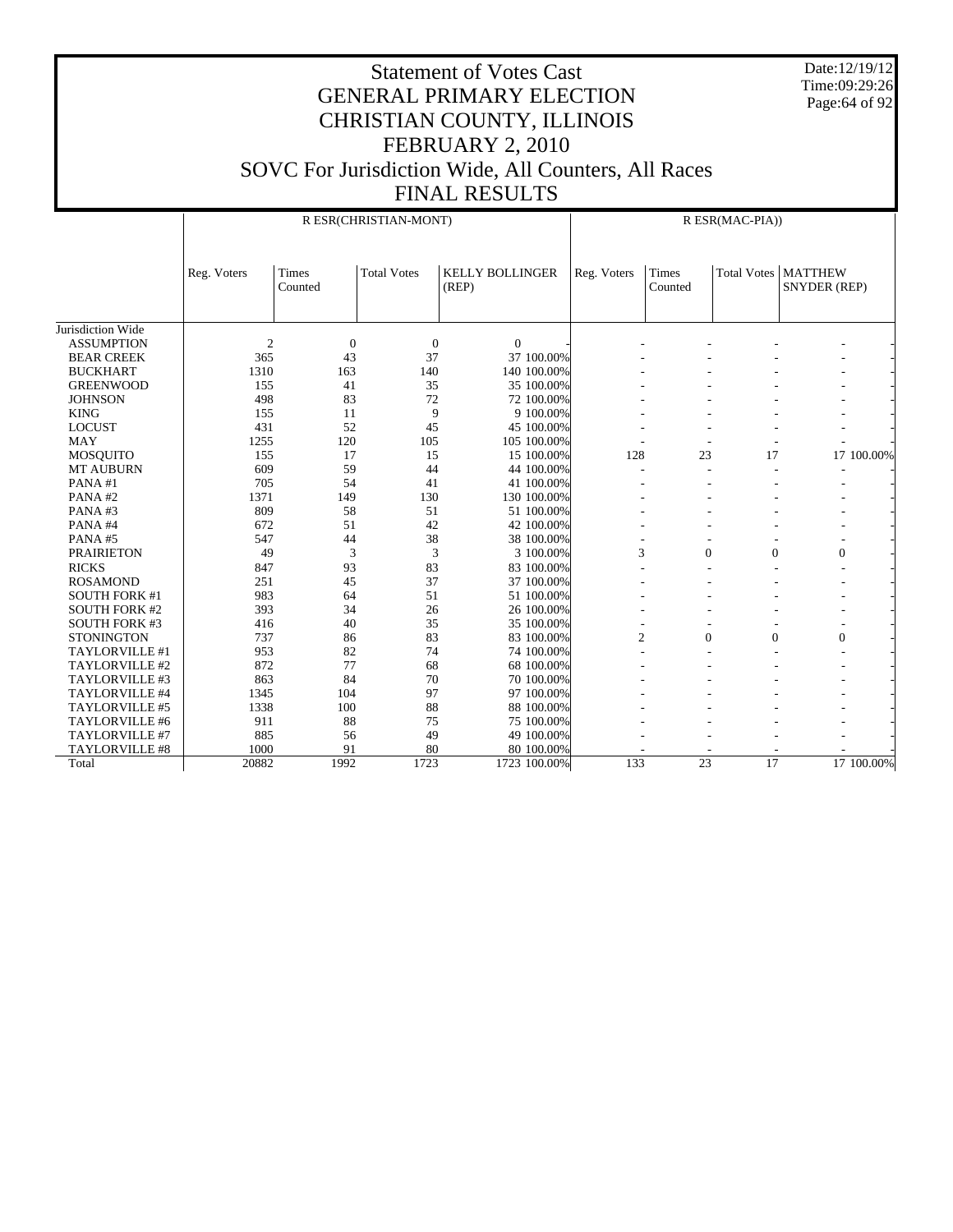Date:12/19/12 Time:09:29:26 Page:65 of 92

#### Statement of Votes Cast GENERAL PRIMARY ELECTION CHRISTIAN COUNTY, ILLINOIS FEBRUARY 2, 2010 SOVC For Jurisdiction Wide, All Counters, All Races FINAL RESULTS

Τ

|                      |             |                  | R ESR(SANGAMON) |                                    |            |
|----------------------|-------------|------------------|-----------------|------------------------------------|------------|
|                      | Reg. Voters | Times<br>Counted |                 | Total Votes   HELEN TOLAN<br>(REP) |            |
| Jurisdiction Wide    |             |                  |                 |                                    |            |
| <b>ASSUMPTION</b>    |             |                  |                 |                                    |            |
| <b>BEAR CREEK</b>    |             |                  |                 |                                    |            |
| <b>BUCKHART</b>      | 3           | $\mathbf{0}$     | 0               | 0                                  |            |
| <b>GREENWOOD</b>     |             |                  |                 |                                    |            |
| <b>JOHNSON</b>       |             |                  |                 |                                    |            |
| <b>KING</b>          | $\Omega$    | 0                | $\Omega$        | $\Omega$                           |            |
| <b>LOCUST</b>        |             |                  |                 |                                    |            |
| <b>MAY</b>           |             |                  |                 |                                    |            |
| <b>MOSQUITO</b>      |             |                  |                 |                                    |            |
| <b>MT AUBURN</b>     | 120         | 15               | 13              |                                    | 13 100.00% |
| PANA#1               |             |                  |                 |                                    |            |
| PANA#2               |             |                  |                 |                                    |            |
| PANA#3               |             |                  |                 |                                    |            |
| PANA#4               |             |                  |                 |                                    |            |
| PANA#5               |             |                  |                 |                                    |            |
| <b>PRAIRIETON</b>    |             |                  |                 |                                    |            |
| <b>RICKS</b>         |             |                  |                 |                                    |            |
| <b>ROSAMOND</b>      |             |                  |                 |                                    |            |
| <b>SOUTH FORK #1</b> |             |                  |                 |                                    |            |
| <b>SOUTH FORK #2</b> | 64          | 8                | 8               |                                    | 8 100.00%  |
| <b>SOUTH FORK #3</b> |             |                  |                 |                                    |            |
| <b>STONINGTON</b>    |             |                  |                 |                                    |            |
| TAYLORVILLE #1       |             |                  |                 |                                    |            |
| TAYLORVILLE #2       |             |                  |                 |                                    |            |
| TAYLORVILLE #3       |             |                  |                 |                                    |            |
| TAYLORVILLE #4       |             |                  |                 |                                    |            |
| TAYLORVILLE #5       |             |                  |                 |                                    |            |
| TAYLORVILLE #6       |             |                  |                 |                                    |            |
| TAYLORVILLE #7       |             |                  |                 |                                    |            |
| TAYLORVILLE #8       |             |                  |                 |                                    |            |
| Total                | 187         | 23               | 21              |                                    | 21 100.00% |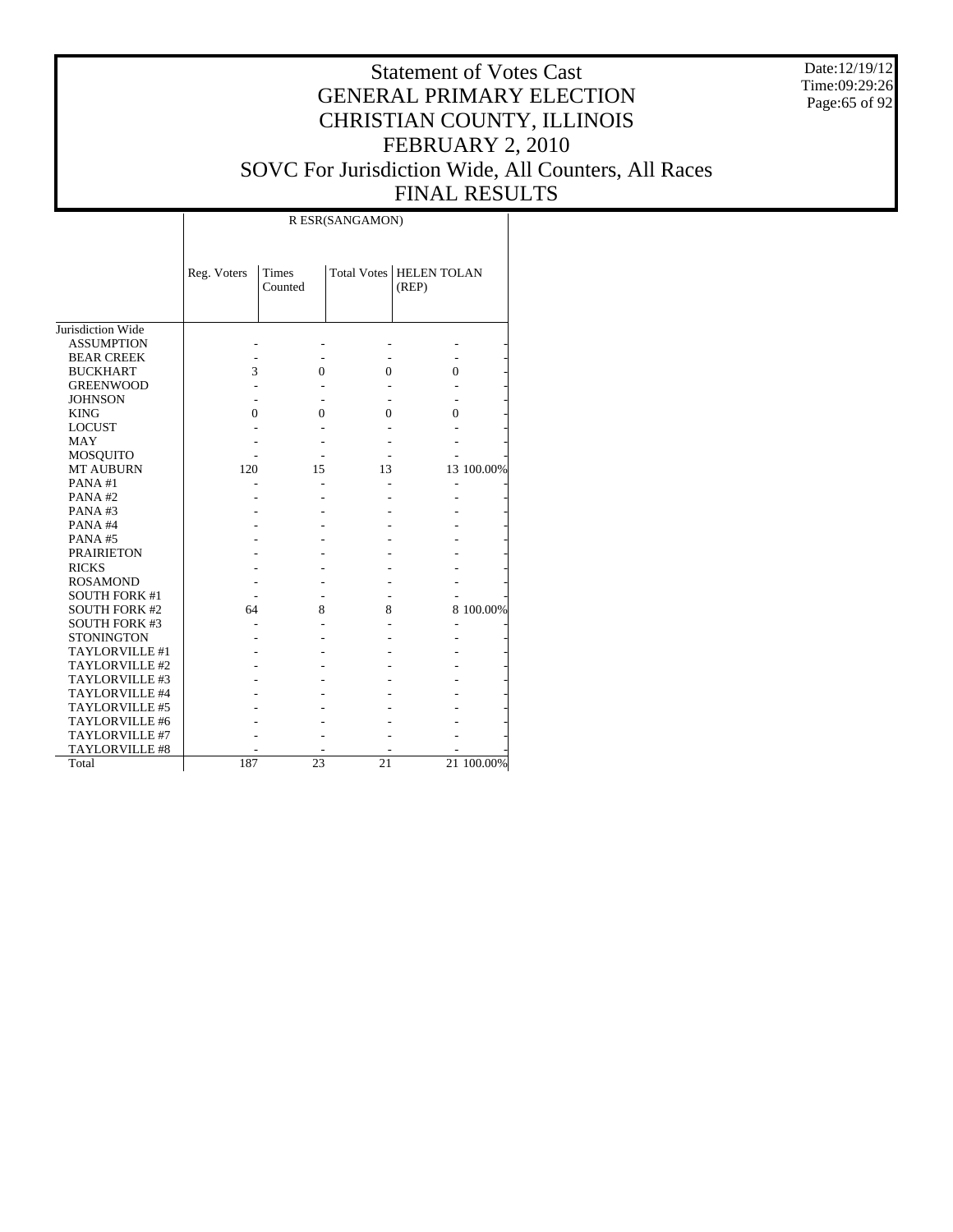Date:12/19/12 Time:09:29:26 Page:66 of 92

|                       |             |                         |                     | R ESR(SHELBY)             |        |                             |        |
|-----------------------|-------------|-------------------------|---------------------|---------------------------|--------|-----------------------------|--------|
|                       | Reg. Voters | <b>Times</b><br>Counted | Total Votes   BOBBI | <b>MATTINGLY</b><br>(REP) |        | <b>LINDO SMITH</b><br>(REP) |        |
| Jurisdiction Wide     |             |                         |                     |                           |        |                             |        |
| <b>ASSUMPTION</b>     | 937         | 77                      | 45                  | 35                        | 77.78% | 10                          | 22.22% |
| <b>BEAR CREEK</b>     |             |                         |                     |                           |        |                             |        |
| <b>BUCKHART</b>       |             |                         |                     |                           |        |                             |        |
| <b>GREENWOOD</b>      |             |                         |                     |                           |        |                             |        |
| <b>JOHNSON</b>        |             |                         |                     |                           |        |                             |        |
| <b>KING</b>           |             |                         |                     |                           |        |                             |        |
| <b>LOCUST</b>         | 14          | $\mathbf{0}$            | $\overline{0}$      | $\mathbf{0}$              |        | $\overline{0}$              |        |
| <b>MAY</b>            | 12          | $\mathbf{0}$            | 0                   | $\mathbf{0}$              |        | $\mathbf{0}$                |        |
| <b>MOSQUITO</b>       |             |                         |                     |                           |        |                             |        |
| MT AUBURN             |             |                         |                     |                           |        |                             |        |
| PANA#1                |             |                         |                     |                           |        |                             |        |
| PANA#2                |             |                         |                     |                           |        |                             |        |
| PANA#3                |             |                         |                     |                           |        |                             |        |
| PANA#4                | 11          | $\mathbf{0}$            | $\boldsymbol{0}$    | $\mathbf{0}$              |        | $\mathbf{0}$                |        |
| PANA#5                | 12          | $\overline{c}$          | $\overline{2}$      | 1                         | 50.00% | 1                           | 50.00% |
| <b>PRAIRIETON</b>     | 271         | 45                      | 35                  | 30                        | 85.71% | 5                           | 14.29% |
| <b>RICKS</b>          |             |                         |                     |                           |        | $\overline{a}$              |        |
| <b>ROSAMOND</b>       |             |                         |                     |                           |        |                             |        |
| <b>SOUTH FORK #1</b>  |             |                         |                     |                           |        |                             |        |
| <b>SOUTH FORK #2</b>  |             |                         |                     |                           |        |                             |        |
| SOUTH FORK #3         |             |                         |                     |                           |        |                             |        |
| <b>STONINGTON</b>     |             |                         |                     |                           |        |                             |        |
| TAYLORVILLE #1        |             |                         |                     |                           |        |                             |        |
| TAYLORVILLE #2        |             |                         |                     |                           |        |                             |        |
| TAYLORVILLE #3        |             |                         |                     |                           |        |                             |        |
| TAYLORVILLE #4        |             |                         |                     |                           |        |                             |        |
| TAYLORVILLE #5        |             |                         |                     |                           |        |                             |        |
| TAYLORVILLE #6        |             |                         |                     |                           |        |                             |        |
| TAYLORVILLE #7        |             |                         |                     |                           |        |                             |        |
| <b>TAYLORVILLE #8</b> |             |                         |                     |                           |        |                             |        |
| Total                 | 1257        | 124                     | 82                  | 66                        | 80.49% | 16                          | 19.51% |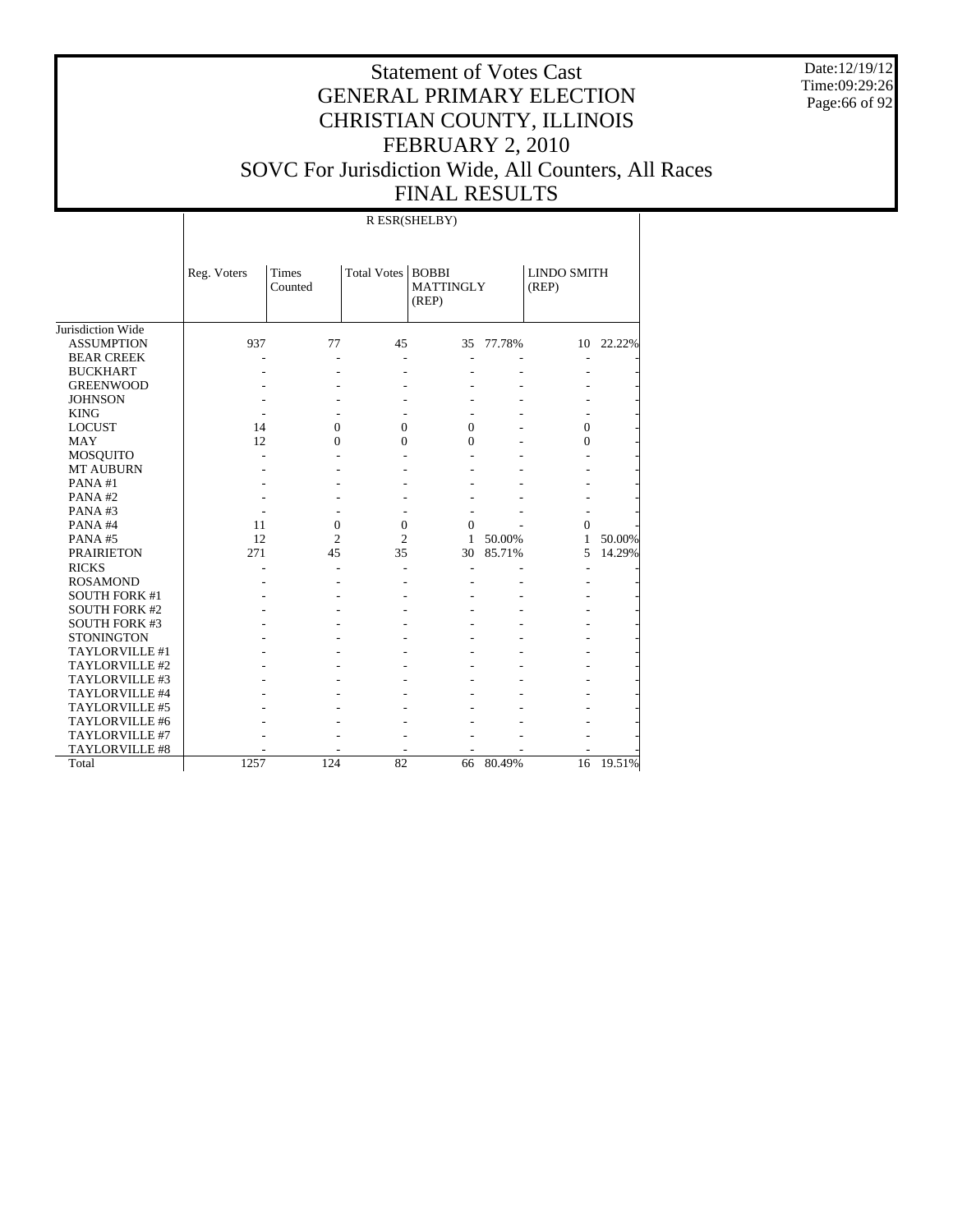Date:12/19/12 Time:09:29:26 Page:67 of 92

|                      |                      |         |                    | R CO BD DIST 4                |      |         |                    |                       |  |  |
|----------------------|----------------------|---------|--------------------|-------------------------------|------|---------|--------------------|-----------------------|--|--|
|                      | Times<br>Reg. Voters |         | <b>Total Votes</b> | <b>TIMOTHY</b><br>Reg. Voters |      | Times   | <b>Total Votes</b> | <b>LLOYD</b>          |  |  |
|                      |                      | Counted |                    | CARLSON (REP)                 |      | Counted |                    | <b>WASHBURN (REP)</b> |  |  |
|                      |                      |         |                    |                               |      |         |                    |                       |  |  |
| Jurisdiction Wide    |                      |         |                    |                               |      |         |                    |                       |  |  |
| <b>ASSUMPTION</b>    | 939                  | 77      | 58                 | 58 100.00%                    |      |         |                    |                       |  |  |
| <b>BEAR CREEK</b>    |                      |         |                    |                               | 365  | 43      | 36                 | 36 100.00%            |  |  |
| <b>BUCKHART</b>      |                      |         |                    |                               |      |         |                    |                       |  |  |
| <b>GREENWOOD</b>     |                      |         |                    | ٠                             | 155  | 41      | 30                 | 30 100.00%            |  |  |
| <b>JOHNSON</b>       |                      |         |                    |                               | 498  | 83      | 68                 |                       |  |  |
| <b>KING</b>          |                      |         |                    |                               |      |         |                    | 68 100.00%            |  |  |
| <b>LOCUST</b>        |                      |         |                    |                               | 445  | 52      | 46                 | 46 100.00%            |  |  |
| <b>MAY</b>           | 1267                 | 120     | 102                | 102 100.00%                   |      |         |                    |                       |  |  |
| MOSQUITO             | 283                  | 40      | 33                 | 33 100.00%                    |      |         |                    |                       |  |  |
| MT AUBURN            | 729                  | 74      | 58                 | 58 100.00%                    |      |         |                    |                       |  |  |
| PANA#1               |                      |         |                    |                               | 705  | 54      | 45                 | 45 100.00%            |  |  |
| PANA#2               |                      |         |                    |                               | 1371 | 149     | 135                | 135 100.00%           |  |  |
| PANA#3               |                      |         |                    |                               | 809  | 58      | 54                 | 54 100.00%            |  |  |
| PANA#4               | 683                  | 51      | 39                 | 39 100.00%                    |      |         |                    |                       |  |  |
| PANA#5               | 559                  | 46      | 39                 | 39 100.00%                    |      |         |                    |                       |  |  |
| <b>PRAIRIETON</b>    | 323                  | 48      | 41                 | 41 100.00%                    |      |         |                    |                       |  |  |
| <b>RICKS</b>         |                      |         |                    |                               | 847  | 93      | 84                 | 84 100.00%            |  |  |
| <b>ROSAMOND</b>      |                      |         |                    |                               | 251  | 45      | 43                 | 43 100.00%            |  |  |
| <b>SOUTH FORK #1</b> |                      |         |                    |                               |      |         |                    |                       |  |  |
| <b>SOUTH FORK #2</b> |                      |         |                    |                               |      |         |                    |                       |  |  |
| <b>SOUTH FORK #3</b> |                      |         |                    |                               |      |         |                    |                       |  |  |
| <b>STONINGTON</b>    | 739                  | 86      | 82                 | 82 100.00%                    |      |         |                    |                       |  |  |
| TAYLORVILLE #1       |                      |         |                    |                               |      |         |                    |                       |  |  |
| TAYLORVILLE #2       |                      |         |                    |                               |      |         |                    |                       |  |  |
| TAYLORVILLE #3       |                      |         |                    |                               |      |         |                    |                       |  |  |
| TAYLORVILLE #4       |                      |         |                    |                               |      |         |                    |                       |  |  |
| TAYLORVILLE #5       |                      |         |                    |                               |      |         |                    |                       |  |  |
| TAYLORVILLE #6       |                      |         |                    |                               |      |         |                    |                       |  |  |
| TAYLORVILLE #7       |                      |         |                    |                               |      |         |                    |                       |  |  |
| TAYLORVILLE #8       |                      |         |                    |                               |      |         |                    |                       |  |  |
| Total                | 5522                 | 542     | 452                | 452 100.00%                   | 5446 | 618     | 541                | 541 100.00%           |  |  |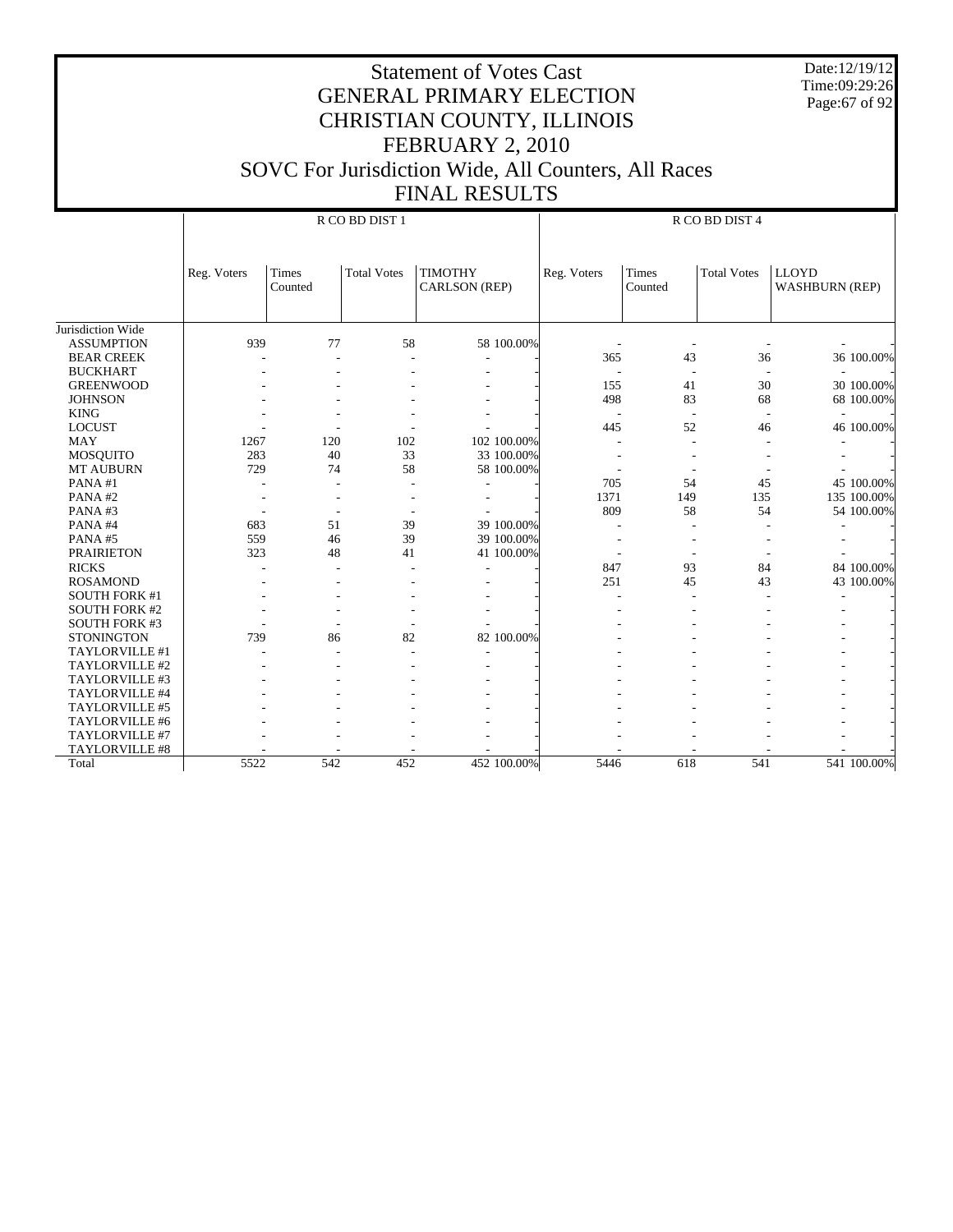Date:12/19/12 Time:09:29:26 Page:68 of 92

|                       |             |                  | R CIR JUD 4TH CIR (Coady) | R ASSUMPTION COMMITTEEMAN      |             |                  |                    |                             |
|-----------------------|-------------|------------------|---------------------------|--------------------------------|-------------|------------------|--------------------|-----------------------------|
|                       | Reg. Voters | Times<br>Counted | <b>Total Votes</b>        | <b>DOUGLAS JARMAN</b><br>(REP) | Reg. Voters | Times<br>Counted | <b>Total Votes</b> | <b>ERIC HUBNER</b><br>(REP) |
| Jurisdiction Wide     |             |                  |                           |                                |             |                  |                    |                             |
| <b>ASSUMPTION</b>     | 939         | 77               | 47                        | 47 100.00%                     | 939         | 77               | 63                 | 63 100.00%                  |
| <b>BEAR CREEK</b>     | 365         | 43               | 32                        | 32 100.00%                     |             |                  |                    |                             |
| <b>BUCKHART</b>       | 1313        | 163              | 136                       | 136 100.00%                    |             |                  |                    |                             |
| <b>GREENWOOD</b>      | 155         | 41               | 26                        | 26 100.00%                     |             |                  |                    |                             |
| <b>JOHNSON</b>        | 498         | 83               | 62                        | 62 100.00%                     |             |                  |                    |                             |
| <b>KING</b>           | 155         | 11               | 9                         | 9 100.00%                      |             |                  |                    |                             |
| <b>LOCUST</b>         | 445         | 52               | 40                        | 40 100,00%                     |             |                  |                    |                             |
| <b>MAY</b>            | 1267        | 120              | 97                        | 97 100.00%                     |             |                  |                    |                             |
| <b>MOSQUITO</b>       | 283         | 40               | 30                        | 30 100.00%                     |             |                  |                    |                             |
| <b>MT AUBURN</b>      | 729         | 74               | 51                        | 51 100.00%                     |             |                  |                    |                             |
| PANA#1                | 705         | 54               | 40                        | 40 100,00%                     |             |                  |                    |                             |
| PANA#2                | 1371        | 149              | 124                       | 124 100.00%                    |             |                  |                    |                             |
| PANA#3                | 809         | 58               | 49                        | 49 100.00%                     |             |                  |                    |                             |
| PANA#4                | 683         | 51               | 40                        | 40 100,00%                     |             |                  |                    |                             |
| PANA#5                | 559         | 46               | 38                        | 38 100,00%                     |             |                  |                    |                             |
| <b>PRAIRIETON</b>     | 323         | 48               | 39                        | 39 100.00%                     |             |                  |                    |                             |
| <b>RICKS</b>          | 847         | 93               | 79                        | 79 100.00%                     |             |                  |                    |                             |
| <b>ROSAMOND</b>       | 251         | 45               | 36                        | 36 100.00%                     |             |                  |                    |                             |
| <b>SOUTH FORK #1</b>  | 983         | 64               | 49                        | 49 100.00%                     |             |                  |                    |                             |
| <b>SOUTH FORK #2</b>  | 457         | 42               | 34                        | 34 100.00%                     |             |                  |                    |                             |
| <b>SOUTH FORK #3</b>  | 416         | 40               | 31                        | 31 100.00%                     |             |                  |                    |                             |
| <b>STONINGTON</b>     | 739         | 86               | 79                        | 79 100,00%                     |             |                  |                    |                             |
| TAYLORVILLE #1        | 953         | 82               | 73                        | 73 100.00%                     |             |                  |                    |                             |
| TAYLORVILLE #2        | 872         | 77               | 61                        | 61 100.00%                     |             |                  |                    |                             |
| TAYLORVILLE #3        | 863         | 84               | 70                        | 70 100,00%                     |             |                  |                    |                             |
| <b>TAYLORVILLE #4</b> | 1345        | 104              | 93                        | 93 100.00%                     |             |                  |                    |                             |
| TAYLORVILLE #5        | 1338        | 100              | 86                        | 86 100,00%                     |             |                  |                    |                             |
| TAYLORVILLE #6        | 911         | 88               | 72                        | 72 100.00%                     |             |                  |                    |                             |
| TAYLORVILLE #7        | 885         | 56               | 49                        | 49 100.00%                     |             |                  |                    |                             |
| TAYLORVILLE #8        | 1000        | 91               | 81                        | 81 100.00%                     |             |                  |                    |                             |
| Total                 | 22459       | 2162             | 1753                      | 1753 100.00%                   | 939         | 77               | 63                 | 63 100.00%                  |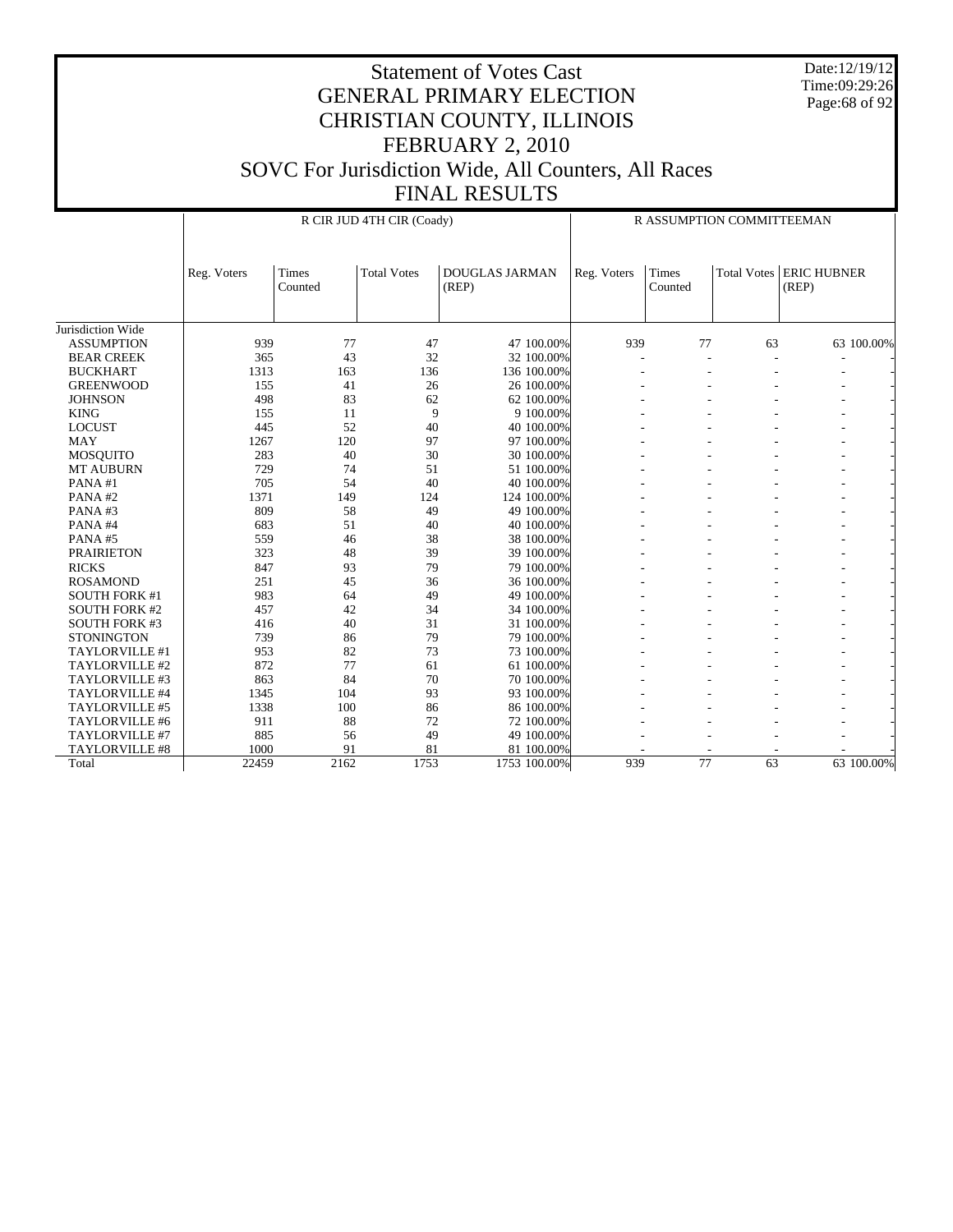Date:12/19/12 Time:09:29:26 Page:69 of 92

|                      |             | R BEAR CREEK COMMITTEEMAN |                    |                               | R BUCKHART COMMITTEEMAN |                          |                    |                 |             |  |
|----------------------|-------------|---------------------------|--------------------|-------------------------------|-------------------------|--------------------------|--------------------|-----------------|-------------|--|
|                      | Reg. Voters | Times<br>Counted          | <b>Total Votes</b> | <b>GREG SULLIVAN</b><br>(REP) | Reg. Voters             | Times<br>Counted         | <b>Total Votes</b> | MIKE BELL (REP) |             |  |
| Jurisdiction Wide    |             |                           |                    |                               |                         |                          |                    |                 |             |  |
| <b>ASSUMPTION</b>    |             |                           |                    |                               |                         |                          |                    |                 |             |  |
| <b>BEAR CREEK</b>    | 365         | 43                        | 38                 | 38 100.00%                    |                         |                          |                    |                 |             |  |
| <b>BUCKHART</b>      |             |                           |                    |                               | 1313                    | 163                      | 141                |                 | 141 100.00% |  |
| <b>GREENWOOD</b>     |             |                           |                    |                               |                         | $\overline{\phantom{a}}$ |                    |                 |             |  |
| <b>JOHNSON</b>       |             |                           |                    |                               |                         |                          |                    |                 |             |  |
| <b>KING</b>          |             |                           |                    |                               |                         |                          |                    |                 |             |  |
| <b>LOCUST</b>        |             |                           |                    |                               |                         |                          |                    |                 |             |  |
| <b>MAY</b>           |             |                           |                    |                               |                         |                          |                    |                 |             |  |
| <b>MOSQUITO</b>      |             |                           |                    |                               |                         |                          |                    |                 |             |  |
| <b>MT AUBURN</b>     |             |                           |                    |                               |                         |                          |                    |                 |             |  |
| PANA#1               |             |                           |                    |                               |                         |                          |                    |                 |             |  |
| PANA#2               |             |                           |                    |                               |                         |                          |                    |                 |             |  |
| PANA#3               |             |                           |                    |                               |                         |                          |                    |                 |             |  |
| PANA#4               |             |                           |                    |                               |                         |                          |                    |                 |             |  |
| PANA#5               |             |                           |                    |                               |                         |                          |                    |                 |             |  |
| <b>PRAIRIETON</b>    |             |                           |                    |                               |                         |                          |                    |                 |             |  |
| <b>RICKS</b>         |             |                           |                    |                               |                         |                          |                    |                 |             |  |
| <b>ROSAMOND</b>      |             |                           |                    |                               |                         |                          |                    |                 |             |  |
| <b>SOUTH FORK #1</b> |             |                           |                    |                               |                         |                          |                    |                 |             |  |
| <b>SOUTH FORK #2</b> |             |                           |                    |                               |                         |                          |                    |                 |             |  |
| <b>SOUTH FORK #3</b> |             |                           |                    |                               |                         |                          |                    |                 |             |  |
| <b>STONINGTON</b>    |             |                           |                    |                               |                         |                          |                    |                 |             |  |
| TAYLORVILLE #1       |             |                           |                    |                               |                         |                          |                    |                 |             |  |
| TAYLORVILLE #2       |             |                           |                    |                               |                         |                          |                    |                 |             |  |
| TAYLORVILLE #3       |             |                           |                    |                               |                         |                          |                    |                 |             |  |
| TAYLORVILLE #4       |             |                           |                    |                               |                         |                          |                    |                 |             |  |
| TAYLORVILLE #5       |             |                           |                    |                               |                         |                          |                    |                 |             |  |
| TAYLORVILLE #6       |             |                           |                    |                               |                         |                          |                    |                 |             |  |
| TAYLORVILLE #7       |             |                           |                    |                               |                         |                          |                    |                 |             |  |
| TAYLORVILLE #8       |             |                           |                    |                               |                         |                          |                    |                 |             |  |
| Total                | 365         | 43                        | 38                 | 38 100.00%                    | 1313                    | 163                      | 141                |                 | 141 100.00% |  |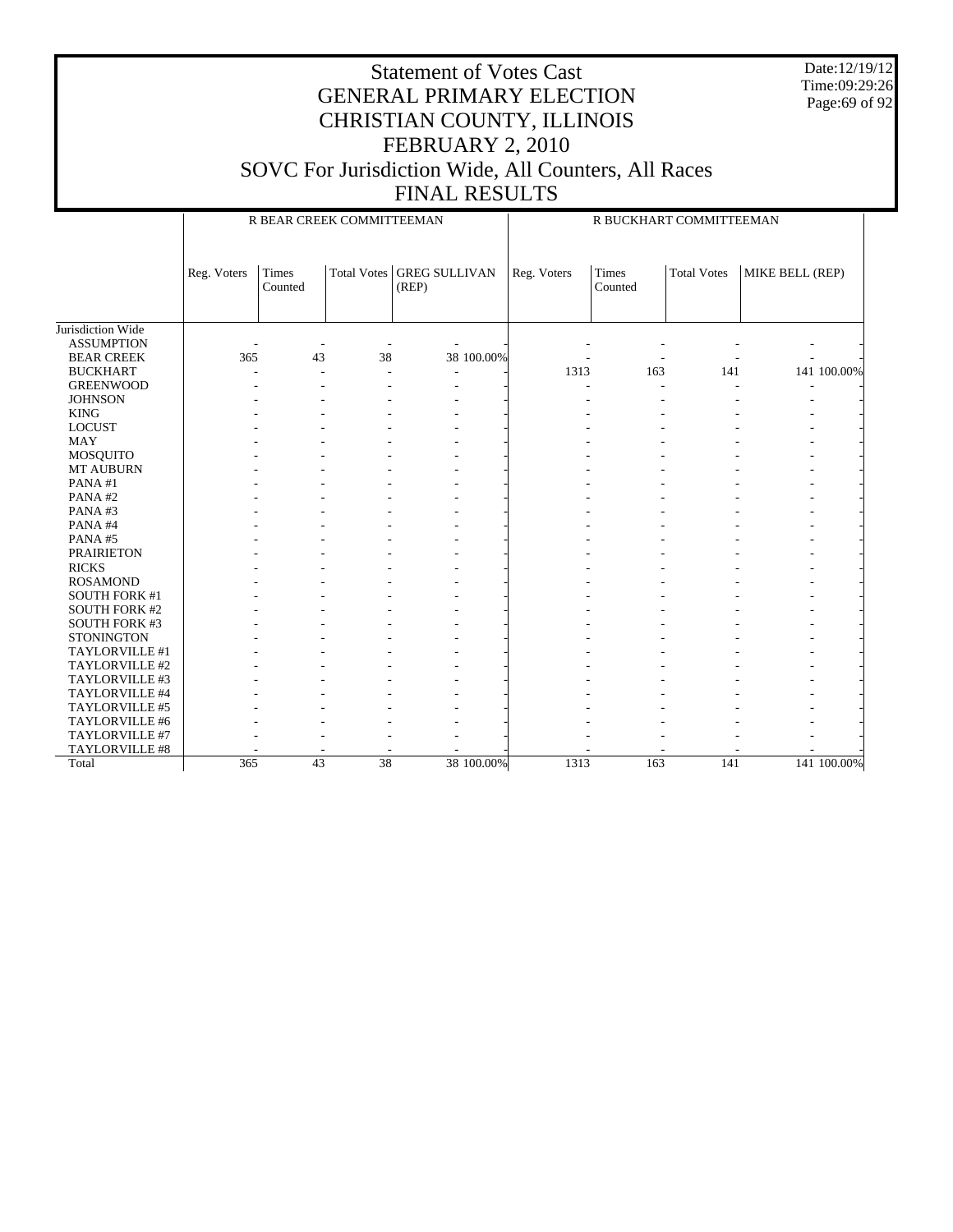Date:12/19/12 Time:09:29:26 Page:70 of 92

# Statement of Votes Cast GENERAL PRIMARY ELECTION CHRISTIAN COUNTY, ILLINOIS FEBRUARY 2, 2010 SOVC For Jurisdiction Wide, All Counters, All Races

FINAL RESULTS Τ

|                       | R GREENWOOD COMMITTEEMAN |                         |                |                                |           |                |          |  |  |  |
|-----------------------|--------------------------|-------------------------|----------------|--------------------------------|-----------|----------------|----------|--|--|--|
|                       | Reg. Voters              | <b>Times</b><br>Counted | Total<br>Votes | <b>STEVE</b><br><b>REINCKE</b> |           | Write-In Votes |          |  |  |  |
| Jurisdiction Wide     |                          |                         |                |                                |           |                |          |  |  |  |
| <b>ASSUMPTION</b>     |                          |                         |                |                                |           |                |          |  |  |  |
| <b>BEAR CREEK</b>     |                          |                         |                |                                |           |                |          |  |  |  |
| <b>BUCKHART</b>       |                          |                         | ٠              |                                |           |                |          |  |  |  |
| <b>GREENWOOD</b>      | 155                      | 41                      | 9              |                                | 9 100.00% | $\Omega$       | 0.00%    |  |  |  |
| <b>JOHNSON</b>        |                          |                         |                |                                |           |                |          |  |  |  |
| <b>KING</b>           |                          |                         |                |                                |           |                |          |  |  |  |
| <b>LOCUST</b>         |                          |                         |                |                                |           |                |          |  |  |  |
| <b>MAY</b>            |                          |                         |                |                                |           |                |          |  |  |  |
| MOSQUITO              |                          |                         |                |                                |           |                |          |  |  |  |
| <b>MT AUBURN</b>      |                          |                         |                |                                |           |                |          |  |  |  |
| PANA#1                |                          |                         |                |                                |           |                |          |  |  |  |
| PANA#2                |                          |                         |                |                                |           |                |          |  |  |  |
| PANA#3                |                          |                         |                |                                |           |                |          |  |  |  |
| PANA#4                |                          |                         |                |                                |           |                |          |  |  |  |
| PANA#5                |                          |                         |                |                                |           |                |          |  |  |  |
| <b>PRAIRIETON</b>     |                          |                         |                |                                |           |                |          |  |  |  |
| <b>RICKS</b>          |                          |                         |                |                                |           |                |          |  |  |  |
| <b>ROSAMOND</b>       |                          |                         |                |                                |           |                |          |  |  |  |
| <b>SOUTH FORK #1</b>  |                          |                         |                |                                |           |                |          |  |  |  |
| <b>SOUTH FORK #2</b>  |                          |                         |                |                                |           |                |          |  |  |  |
| <b>SOUTH FORK #3</b>  |                          |                         |                |                                |           |                |          |  |  |  |
| <b>STONINGTON</b>     |                          |                         |                |                                |           |                |          |  |  |  |
| TAYLORVILLE #1        |                          |                         |                |                                |           |                |          |  |  |  |
| TAYLORVILLE #2        |                          |                         |                |                                |           |                |          |  |  |  |
| TAYLORVILLE #3        |                          |                         |                |                                |           |                |          |  |  |  |
| TAYLORVILLE #4        |                          |                         |                |                                |           |                |          |  |  |  |
| TAYLORVILLE #5        |                          |                         |                |                                |           |                |          |  |  |  |
| TAYLORVILLE #6        |                          |                         |                |                                |           |                |          |  |  |  |
| TAYLORVILLE #7        |                          |                         |                |                                |           |                |          |  |  |  |
| <b>TAYLORVILLE #8</b> |                          |                         |                |                                |           |                |          |  |  |  |
| Total                 | 155                      | 41                      | 9              |                                | 9 100.00% | $\overline{0}$ | $0.00\%$ |  |  |  |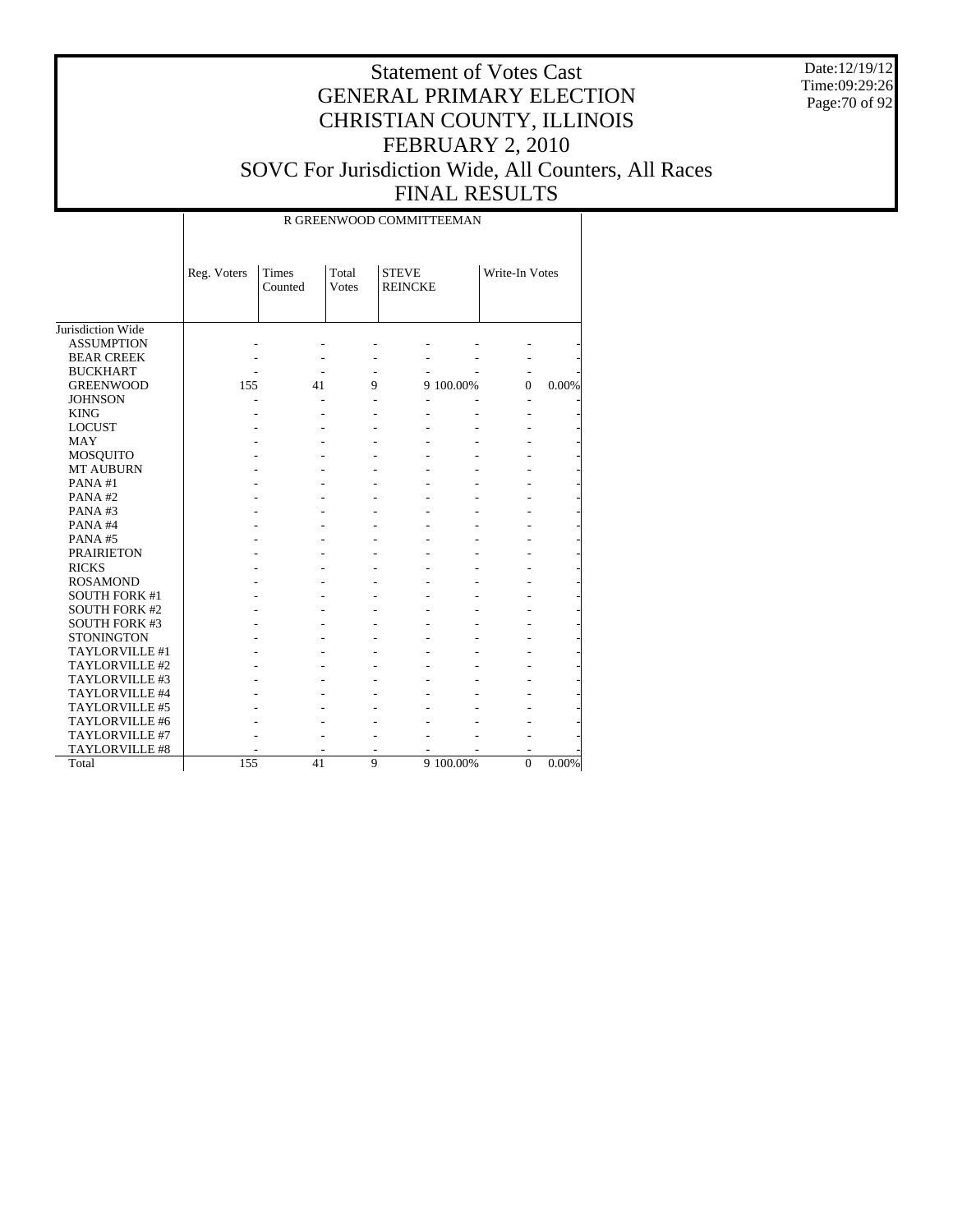Date:12/19/12 Time:09:29:26 Page:71 of 92

## Statement of Votes Cast GENERAL PRIMARY ELECTION CHRISTIAN COUNTY, ILLINOIS FEBRUARY 2, 2010 SOVC For Jurisdiction Wide, All Counters, All Races FINAL RESULTS

R JOHNSON COMMITTEEMAN

|                      | Reg. Voters | <b>Times</b> | <b>Total Votes</b> | <b>BRUCE</b>      |        | Write-In Votes |        |
|----------------------|-------------|--------------|--------------------|-------------------|--------|----------------|--------|
|                      |             | Counted      |                    | <b>KETTELKAMP</b> |        |                |        |
|                      |             |              |                    |                   |        |                |        |
| Jurisdiction Wide    |             |              |                    |                   |        |                |        |
| <b>ASSUMPTION</b>    |             |              |                    |                   |        |                |        |
| <b>BEAR CREEK</b>    |             |              |                    |                   |        |                |        |
|                      |             |              |                    |                   |        |                |        |
| <b>BUCKHART</b>      |             |              |                    |                   |        |                |        |
| <b>GREENWOOD</b>     |             |              |                    |                   |        |                |        |
| <b>JOHNSON</b>       | 498         | 83           | 17                 | 11                | 64.71% | 6              | 35.29% |
| <b>KING</b>          |             |              |                    |                   |        |                |        |
| <b>LOCUST</b>        |             |              |                    |                   |        |                |        |
| <b>MAY</b>           |             |              |                    |                   |        |                |        |
| MOSQUITO             |             |              |                    |                   |        |                |        |
| <b>MT AUBURN</b>     |             |              |                    |                   |        |                |        |
| PANA#1               |             |              |                    |                   |        |                |        |
| PANA#2               |             |              |                    |                   |        |                |        |
| PANA#3               |             |              |                    |                   |        |                |        |
| PANA#4               |             |              |                    |                   |        |                |        |
| PANA#5               |             |              |                    |                   |        |                |        |
| <b>PRAIRIETON</b>    |             |              |                    |                   |        |                |        |
| <b>RICKS</b>         |             |              |                    |                   |        |                |        |
| <b>ROSAMOND</b>      |             |              |                    |                   |        |                |        |
| <b>SOUTH FORK #1</b> |             |              |                    |                   |        |                |        |
| <b>SOUTH FORK #2</b> |             |              |                    |                   |        |                |        |
| <b>SOUTH FORK #3</b> |             |              |                    |                   |        |                |        |
| <b>STONINGTON</b>    |             |              |                    |                   |        |                |        |
| TAYLORVILLE#1        |             |              |                    |                   |        |                |        |
| TAYLORVILLE#2        |             |              |                    |                   |        |                |        |
| TAYLORVILLE#3        |             |              |                    |                   |        |                |        |
| TAYLORVILLE #4       |             |              |                    |                   |        |                |        |
| TAYLORVILLE #5       |             |              |                    |                   |        |                |        |
| TAYLORVILLE #6       |             |              |                    |                   |        |                |        |
| TAYLORVILLE #7       |             |              |                    |                   |        |                |        |
| TAYLORVILLE #8       |             |              |                    |                   |        |                |        |
| Total                | 498         | 83           | 17                 | 11                | 64.71% | 6              | 35.29% |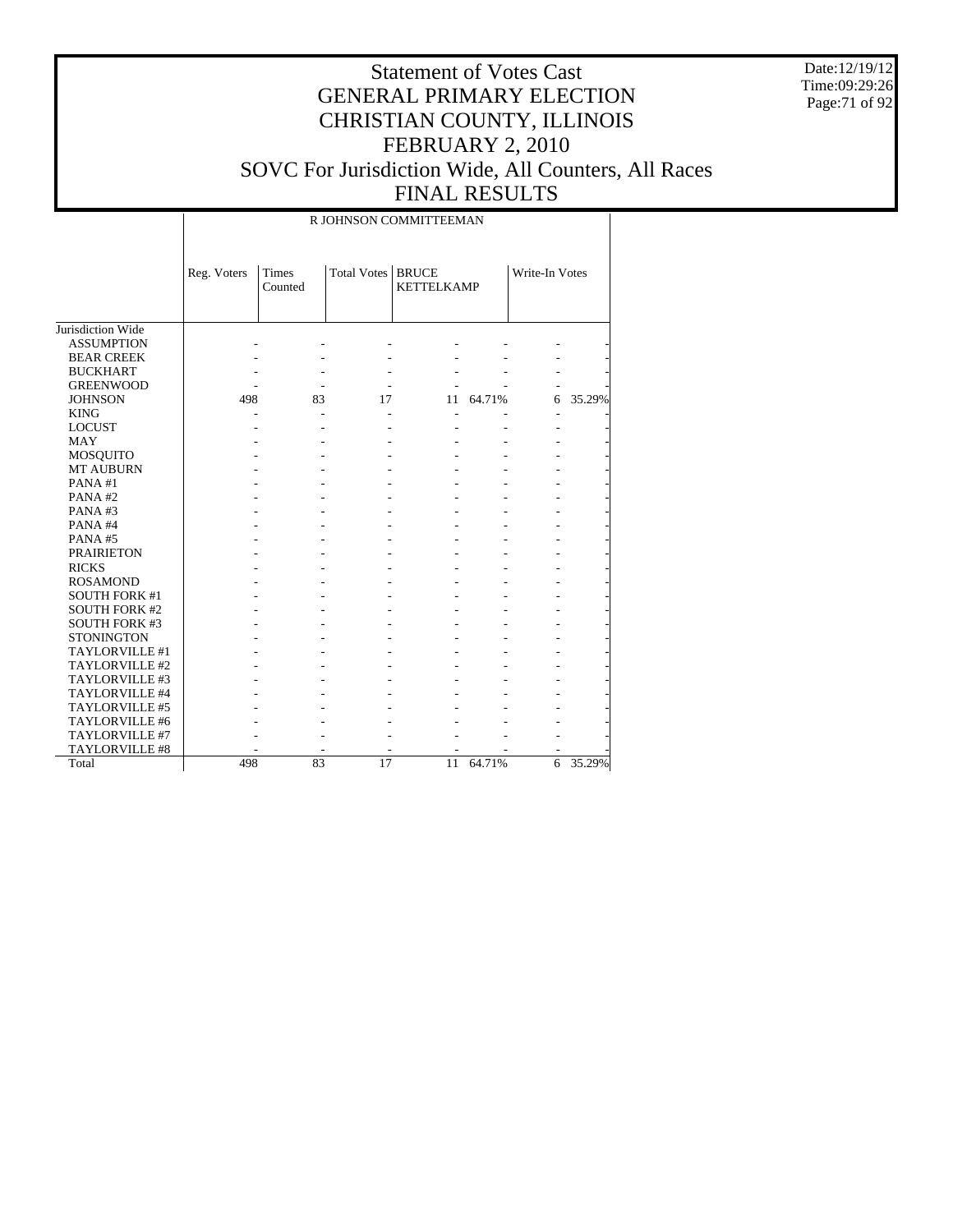Date:12/19/12 Time:09:29:26 Page:72 of 92

## Statement of Votes Cast GENERAL PRIMARY ELECTION CHRISTIAN COUNTY, ILLINOIS FEBRUARY 2, 2010 SOVC For Jurisdiction Wide, All Counters, All Races FINAL RESULTS

#### R LOCUST COMMITTEEMAN

|                      | Reg. Voters | <b>Times</b><br>Counted |    | Total Votes   JENNY MOATS |            | Write-In Votes |          |
|----------------------|-------------|-------------------------|----|---------------------------|------------|----------------|----------|
| Jurisdiction Wide    |             |                         |    |                           |            |                |          |
| <b>ASSUMPTION</b>    |             |                         |    |                           |            |                |          |
| <b>BEAR CREEK</b>    |             |                         |    |                           |            |                |          |
| <b>BUCKHART</b>      |             |                         |    |                           |            |                |          |
| <b>GREENWOOD</b>     |             |                         |    |                           |            |                |          |
| <b>JOHNSON</b>       |             |                         |    |                           |            |                |          |
| <b>KING</b>          |             |                         |    |                           |            |                |          |
| <b>LOCUST</b>        | 445         | 52                      | 27 |                           | 27 100.00% | $\Omega$       | 0.00%    |
| <b>MAY</b>           |             |                         |    |                           |            |                |          |
| MOSQUITO             |             |                         |    |                           |            |                |          |
| <b>MT AUBURN</b>     |             |                         |    |                           |            |                |          |
| PANA#1               |             |                         |    |                           |            |                |          |
| PANA#2               |             |                         |    |                           |            |                |          |
| PANA#3               |             |                         |    |                           |            |                |          |
| PANA#4               |             |                         |    |                           |            |                |          |
| PANA#5               |             |                         |    |                           |            |                |          |
| <b>PRAIRIETON</b>    |             |                         |    |                           |            |                |          |
| <b>RICKS</b>         |             |                         |    |                           |            |                |          |
| <b>ROSAMOND</b>      |             |                         |    |                           |            |                |          |
| <b>SOUTH FORK #1</b> |             |                         |    |                           |            |                |          |
| <b>SOUTH FORK #2</b> |             |                         |    |                           |            |                |          |
| <b>SOUTH FORK #3</b> |             |                         |    |                           |            |                |          |
| <b>STONINGTON</b>    |             |                         |    |                           |            |                |          |
| TAYLORVILLE #1       |             |                         |    |                           |            |                |          |
| TAYLORVILLE #2       |             |                         |    |                           |            |                |          |
| TAYLORVILLE #3       |             |                         |    |                           |            |                |          |
| TAYLORVILLE #4       |             |                         |    |                           |            |                |          |
| TAYLORVILLE #5       |             |                         |    |                           |            |                |          |
| TAYLORVILLE #6       |             |                         |    |                           |            |                |          |
| TAYLORVILLE #7       |             |                         |    |                           |            |                |          |
| TAYLORVILLE #8       |             |                         |    |                           |            |                |          |
| Total                | 445         | 52                      | 27 |                           | 27 100.00% | $\Omega$       | $0.00\%$ |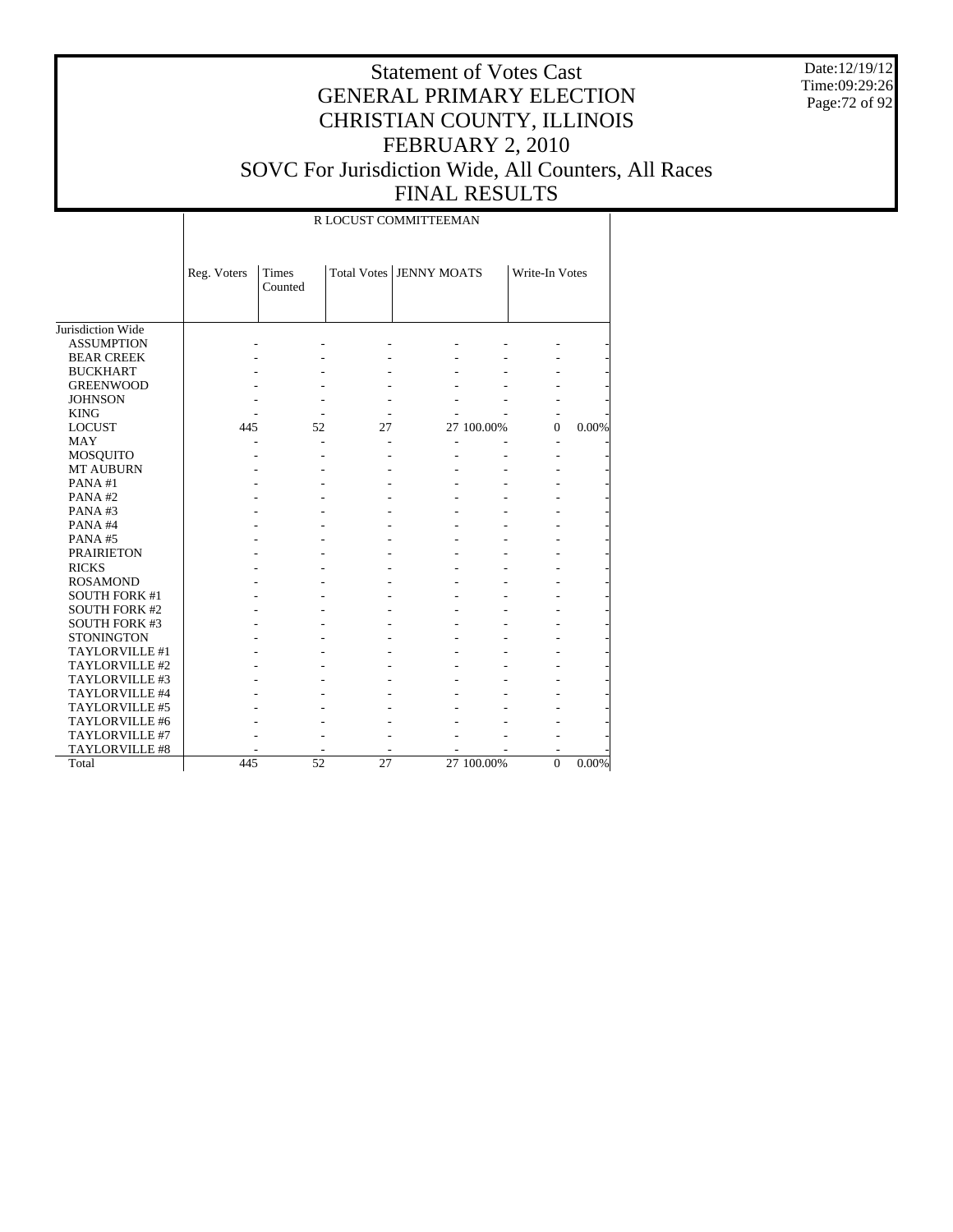Date:12/19/12 Time:09:29:26 Page:73 of 92

|                      |             |                  | R MAY COMMITTEEMAN |                 |             | R MOSQUITO COMMITTEEMAN |    |                                       |  |
|----------------------|-------------|------------------|--------------------|-----------------|-------------|-------------------------|----|---------------------------------------|--|
|                      | Reg. Voters | Times<br>Counted | <b>Total Votes</b> | ERIC HALL (REP) | Reg. Voters | Times<br>Counted        |    | Total Votes $\vert$ R. D. ELDER (REP) |  |
| Jurisdiction Wide    |             |                  |                    |                 |             |                         |    |                                       |  |
| <b>ASSUMPTION</b>    |             |                  |                    |                 |             |                         |    |                                       |  |
| <b>BEAR CREEK</b>    |             |                  |                    |                 |             |                         |    |                                       |  |
| <b>BUCKHART</b>      |             |                  |                    |                 |             |                         |    |                                       |  |
| <b>GREENWOOD</b>     |             |                  |                    |                 |             |                         |    |                                       |  |
| <b>JOHNSON</b>       |             |                  |                    |                 |             |                         |    |                                       |  |
| <b>KING</b>          |             |                  |                    |                 |             |                         |    |                                       |  |
| <b>LOCUST</b>        |             |                  |                    |                 |             |                         |    |                                       |  |
| <b>MAY</b>           | 1267        | 120              | 106                | 106 100.00%     |             |                         |    |                                       |  |
| MOSQUITO             |             |                  |                    |                 | 283         | 40                      | 36 | 36 100.00%                            |  |
| <b>MT AUBURN</b>     |             |                  |                    |                 |             |                         |    |                                       |  |
| PANA#1               |             |                  |                    |                 |             |                         |    |                                       |  |
| PANA#2               |             |                  |                    |                 |             |                         |    |                                       |  |
| PANA#3               |             |                  |                    |                 |             |                         |    |                                       |  |
| PANA#4               |             |                  |                    |                 |             |                         |    |                                       |  |
| PANA#5               |             |                  |                    |                 |             |                         |    |                                       |  |
| <b>PRAIRIETON</b>    |             |                  |                    |                 |             |                         |    |                                       |  |
| <b>RICKS</b>         |             |                  |                    |                 |             |                         |    |                                       |  |
| <b>ROSAMOND</b>      |             |                  |                    |                 |             |                         |    |                                       |  |
| <b>SOUTH FORK #1</b> |             |                  |                    |                 |             |                         |    |                                       |  |
| <b>SOUTH FORK #2</b> |             |                  |                    |                 |             |                         |    |                                       |  |
| <b>SOUTH FORK #3</b> |             |                  |                    |                 |             |                         |    |                                       |  |
| <b>STONINGTON</b>    |             |                  |                    |                 |             |                         |    |                                       |  |
| TAYLORVILLE #1       |             |                  |                    |                 |             |                         |    |                                       |  |
| TAYLORVILLE #2       |             |                  |                    |                 |             |                         |    |                                       |  |
| TAYLORVILLE #3       |             |                  |                    |                 |             |                         |    |                                       |  |
| TAYLORVILLE #4       |             |                  |                    |                 |             |                         |    |                                       |  |
| TAYLORVILLE #5       |             |                  |                    |                 |             |                         |    |                                       |  |
| TAYLORVILLE #6       |             |                  |                    |                 |             |                         |    |                                       |  |
| TAYLORVILLE #7       |             |                  |                    |                 |             |                         |    |                                       |  |
| TAYLORVILLE #8       |             |                  |                    |                 |             |                         |    |                                       |  |
| Total                | 1267        | 120              | 106                | 106 100.00%     | 283         | 40                      | 36 | 36 100.00%                            |  |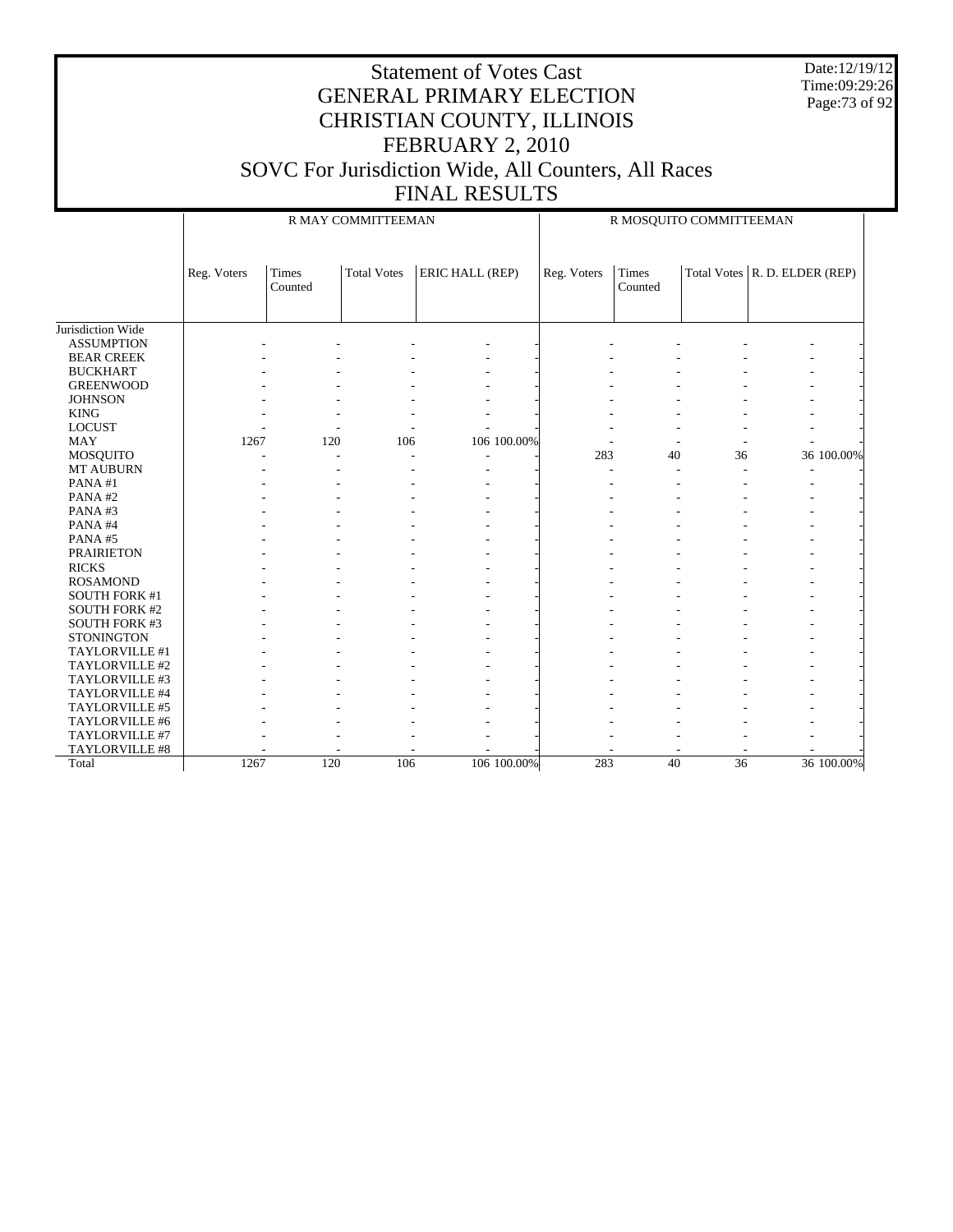Date:12/19/12 Time:09:29:26 Page:74 of 92

## Statement of Votes Cast GENERAL PRIMARY ELECTION CHRISTIAN COUNTY, ILLINOIS FEBRUARY 2, 2010 SOVC For Jurisdiction Wide, All Counters, All Races FINAL RESULTS

 $\top$ 

|                      |             |                         | R PANA #1 COMMITTEEMAN |                            |            |
|----------------------|-------------|-------------------------|------------------------|----------------------------|------------|
|                      | Reg. Voters | <b>Times</b><br>Counted | <b>Total Votes</b>     | <b>KERWIN LAW</b><br>(REP) |            |
| Jurisdiction Wide    |             |                         |                        |                            |            |
| <b>ASSUMPTION</b>    |             |                         |                        |                            |            |
| <b>BEAR CREEK</b>    |             |                         |                        |                            |            |
| <b>BUCKHART</b>      |             |                         |                        |                            |            |
| <b>GREENWOOD</b>     |             |                         |                        |                            |            |
| <b>JOHNSON</b>       |             |                         |                        |                            |            |
| <b>KING</b>          |             |                         |                        |                            |            |
| <b>LOCUST</b>        |             |                         |                        |                            |            |
| <b>MAY</b>           |             |                         |                        |                            |            |
| <b>MOSQUITO</b>      |             |                         |                        |                            |            |
| <b>MT AUBURN</b>     |             |                         |                        |                            |            |
| PANA#1               | 705         | 54                      | 43                     |                            | 43 100.00% |
| PANA#2               |             |                         |                        |                            |            |
| PANA#3               |             |                         |                        |                            |            |
| PANA#4               |             |                         |                        |                            |            |
| PANA#5               |             |                         |                        |                            |            |
| <b>PRAIRIETON</b>    |             |                         |                        |                            |            |
| <b>RICKS</b>         |             |                         |                        |                            |            |
| <b>ROSAMOND</b>      |             |                         |                        |                            |            |
| <b>SOUTH FORK #1</b> |             |                         |                        |                            |            |
| <b>SOUTH FORK #2</b> |             |                         |                        |                            |            |
| <b>SOUTH FORK #3</b> |             |                         |                        |                            |            |
| <b>STONINGTON</b>    |             |                         |                        |                            |            |
| TAYLORVILLE #1       |             |                         |                        |                            |            |
| TAYLORVILLE #2       |             |                         |                        |                            |            |
| TAYLORVILLE #3       |             |                         |                        |                            |            |
| TAYLORVILLE #4       |             |                         |                        |                            |            |
| TAYLORVILLE #5       |             |                         |                        |                            |            |
| TAYLORVILLE #6       |             |                         |                        |                            |            |
| TAYLORVILLE #7       |             |                         |                        |                            |            |
| TAYLORVILLE #8       |             |                         |                        |                            |            |
| Total                | 705         | 54                      | 43                     |                            | 43 100.00% |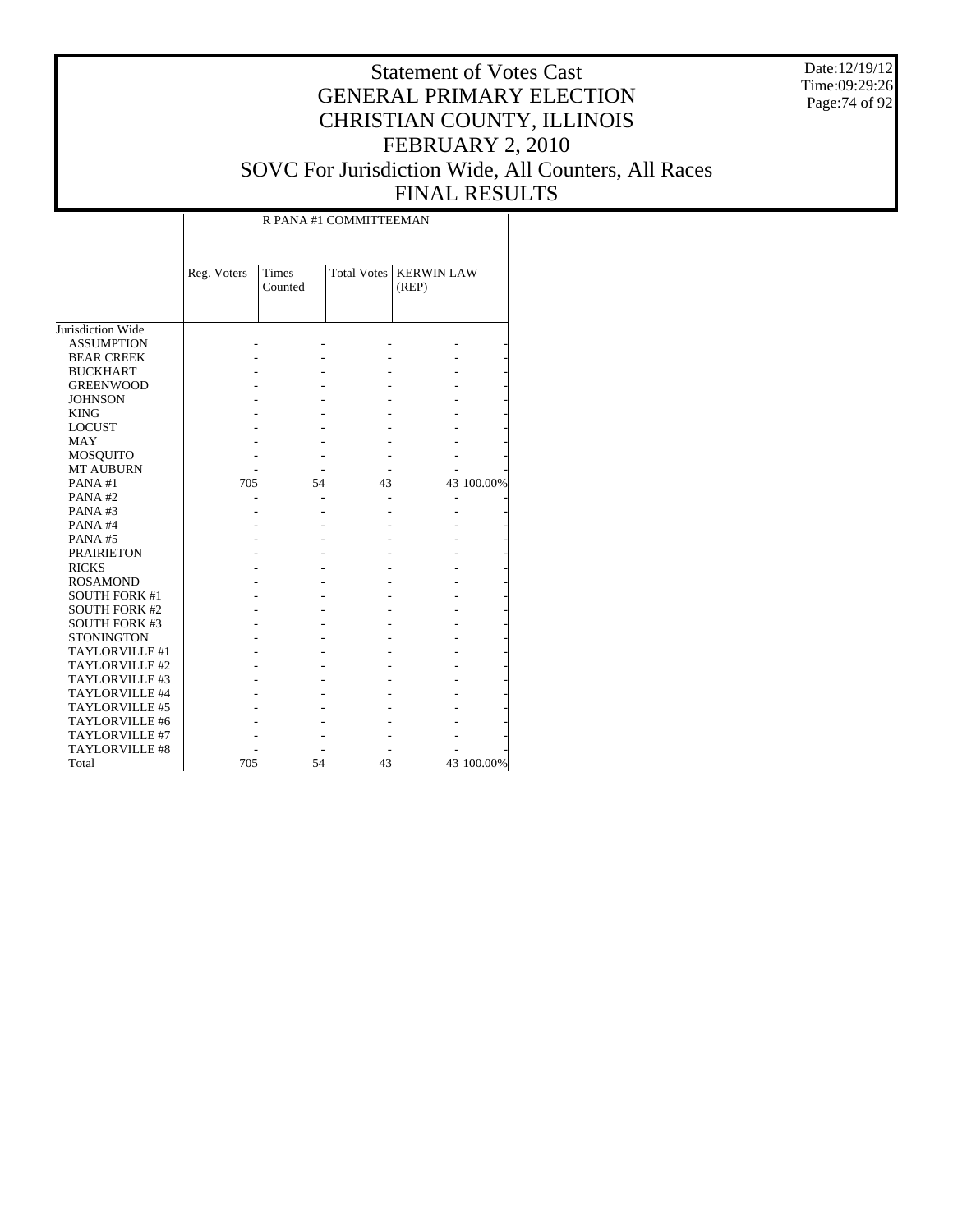Date:12/19/12 Time:09:29:26 Page:75 of 92

| R PANA #2 COMMITTEEMAN |
|------------------------|
|------------------------|

|                      | Reg. Voters | Times<br>Counted | <b>Total Votes</b> | A. J. WISS (REP) |        | <b>RONALD RYBOLT</b> |           | Write-In Votes |       |
|----------------------|-------------|------------------|--------------------|------------------|--------|----------------------|-----------|----------------|-------|
|                      |             |                  |                    |                  |        |                      |           |                |       |
|                      |             |                  |                    |                  |        |                      |           |                |       |
| Jurisdiction Wide    |             |                  |                    |                  |        |                      |           |                |       |
| <b>ASSUMPTION</b>    |             |                  |                    |                  |        |                      |           |                |       |
| <b>BEAR CREEK</b>    |             |                  |                    |                  |        |                      |           |                |       |
| <b>BUCKHART</b>      |             |                  |                    |                  |        |                      |           |                |       |
| <b>GREENWOOD</b>     |             |                  |                    |                  |        |                      |           |                |       |
| <b>JOHNSON</b>       |             |                  |                    |                  |        |                      |           |                |       |
| <b>KING</b>          |             |                  |                    |                  |        |                      |           |                |       |
| <b>LOCUST</b>        |             |                  |                    |                  |        |                      |           |                |       |
| <b>MAY</b>           |             |                  |                    |                  |        |                      |           |                |       |
| <b>MOSQUITO</b>      |             |                  |                    |                  |        |                      |           |                |       |
| <b>MT AUBURN</b>     |             |                  |                    |                  |        |                      |           |                |       |
| PANA#1               |             |                  |                    |                  |        |                      |           |                |       |
| PANA#2               | 1371        | 149              | 136                | 98               | 72.06% | 34                   | 25.00%    | $\overline{4}$ | 2.94% |
| PANA#3               |             |                  |                    |                  |        |                      |           |                |       |
| PANA#4               |             |                  |                    |                  |        |                      |           |                |       |
| PANA#5               |             |                  |                    |                  |        |                      |           |                |       |
| <b>PRAIRIETON</b>    |             |                  |                    |                  |        |                      |           |                |       |
| <b>RICKS</b>         |             |                  |                    |                  |        |                      |           |                |       |
| <b>ROSAMOND</b>      |             |                  |                    |                  |        |                      |           |                |       |
| <b>SOUTH FORK #1</b> |             |                  |                    |                  |        |                      |           |                |       |
| <b>SOUTH FORK #2</b> |             |                  |                    |                  |        |                      |           |                |       |
| <b>SOUTH FORK #3</b> |             |                  |                    |                  |        |                      |           |                |       |
| <b>STONINGTON</b>    |             |                  |                    |                  |        |                      |           |                |       |
| TAYLORVILLE #1       |             |                  |                    |                  |        |                      |           |                |       |
| TAYLORVILLE #2       |             |                  |                    |                  |        |                      |           |                |       |
| TAYLORVILLE #3       |             |                  |                    |                  |        |                      |           |                |       |
| TAYLORVILLE #4       |             |                  |                    |                  |        |                      |           |                |       |
| TAYLORVILLE #5       |             |                  |                    |                  |        |                      |           |                |       |
| TAYLORVILLE #6       |             |                  |                    |                  |        |                      |           |                |       |
| TAYLORVILLE #7       |             |                  |                    |                  |        |                      |           |                |       |
| TAYLORVILLE #8       |             |                  |                    |                  |        |                      |           | ٠              |       |
| Total                | 1371        | 149              | 136                | 98               | 72.06% |                      | 34 25.00% | $\overline{4}$ | 2.94% |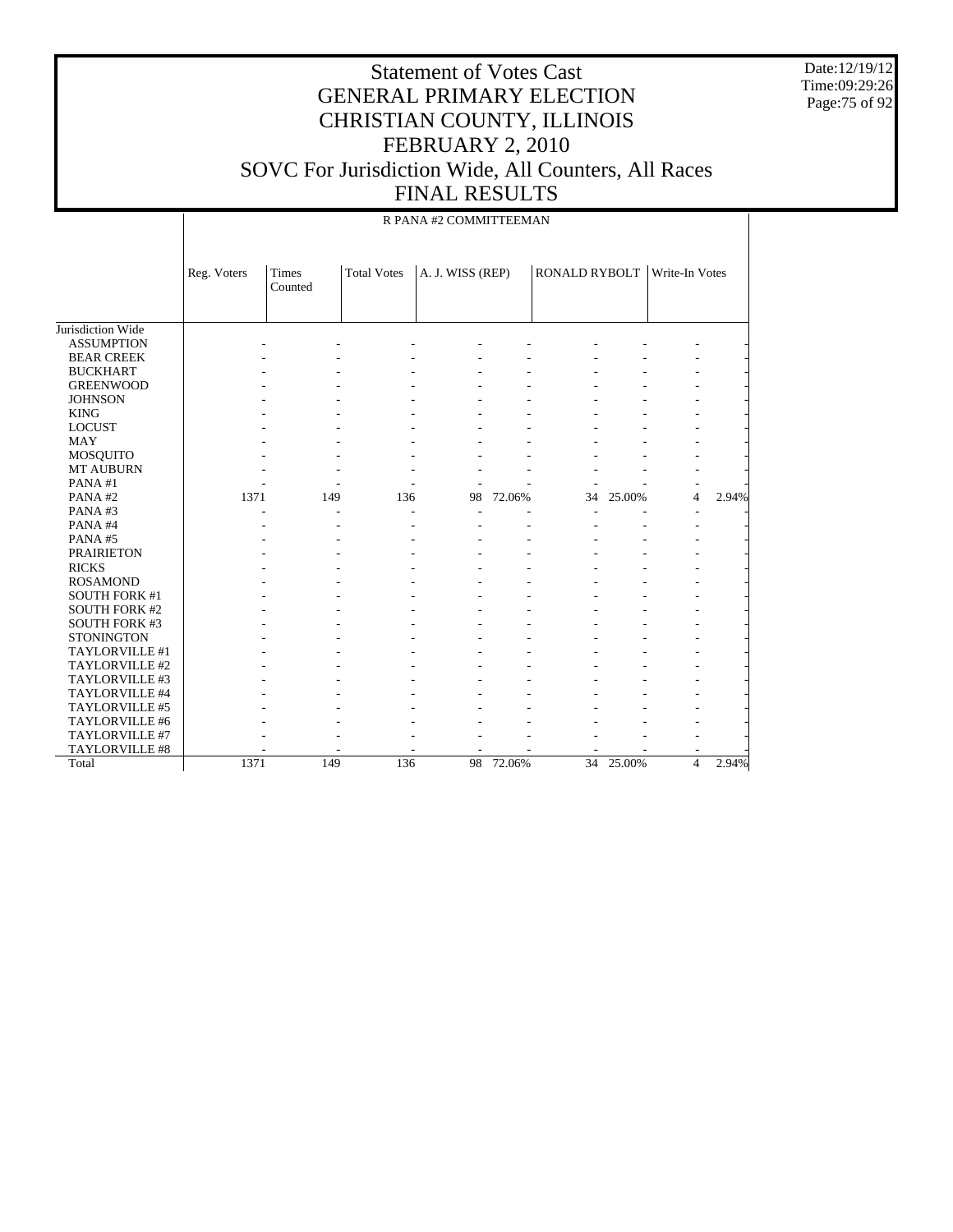Date:12/19/12 Time:09:29:26 Page:76 of 92

|                      |             |                         | R PANA #3 COMMITTEEMAN |                          |            | R PANA #4 COMMITTEEMAN |                         |    |                                                  |            |
|----------------------|-------------|-------------------------|------------------------|--------------------------|------------|------------------------|-------------------------|----|--------------------------------------------------|------------|
|                      | Reg. Voters | <b>Times</b><br>Counted | <b>Total Votes</b>     | TROY SCOTT<br>SIMS (REP) |            | Reg. Voters            | <b>Times</b><br>Counted |    | Total Votes   CAROLE JEAN<br><b>CROSBY (REP)</b> |            |
| Jurisdiction Wide    |             |                         |                        |                          |            |                        |                         |    |                                                  |            |
| <b>ASSUMPTION</b>    |             |                         |                        |                          |            |                        |                         |    |                                                  |            |
| <b>BEAR CREEK</b>    |             |                         |                        |                          |            |                        |                         |    |                                                  |            |
| <b>BUCKHART</b>      |             |                         |                        |                          |            |                        |                         |    |                                                  |            |
| <b>GREENWOOD</b>     |             |                         |                        |                          |            |                        |                         |    |                                                  |            |
| <b>JOHNSON</b>       |             |                         |                        |                          |            |                        |                         |    |                                                  |            |
| <b>KING</b>          |             |                         |                        |                          |            |                        |                         |    |                                                  |            |
| <b>LOCUST</b>        |             |                         |                        |                          |            |                        |                         |    |                                                  |            |
| <b>MAY</b>           |             |                         |                        |                          |            |                        |                         |    |                                                  |            |
| MOSQUITO             |             |                         |                        |                          |            |                        |                         |    |                                                  |            |
| MT AUBURN            |             |                         |                        |                          |            |                        |                         |    |                                                  |            |
| PANA#1               |             |                         |                        |                          |            |                        |                         |    |                                                  |            |
| PANA#2               |             |                         |                        |                          |            |                        |                         |    |                                                  |            |
| PANA#3               | 809         | 58                      | 55                     |                          | 55 100.00% |                        |                         |    |                                                  |            |
| PANA#4               |             | ÷                       |                        |                          |            | 683                    | 51                      | 44 |                                                  | 44 100.00% |
| PANA#5               |             |                         |                        |                          |            |                        |                         |    | ÷,                                               |            |
| <b>PRAIRIETON</b>    |             |                         |                        |                          |            |                        |                         |    |                                                  |            |
| <b>RICKS</b>         |             |                         |                        |                          |            |                        |                         |    |                                                  |            |
| <b>ROSAMOND</b>      |             |                         |                        |                          |            |                        |                         |    |                                                  |            |
| <b>SOUTH FORK #1</b> |             |                         |                        |                          |            |                        |                         |    |                                                  |            |
| <b>SOUTH FORK #2</b> |             |                         |                        |                          |            |                        |                         |    |                                                  |            |
| <b>SOUTH FORK #3</b> |             |                         |                        |                          |            |                        |                         |    |                                                  |            |
| <b>STONINGTON</b>    |             |                         |                        |                          |            |                        |                         |    |                                                  |            |
| TAYLORVILLE #1       |             |                         |                        |                          |            |                        |                         |    |                                                  |            |
| TAYLORVILLE #2       |             |                         |                        |                          |            |                        |                         |    |                                                  |            |
| TAYLORVILLE #3       |             |                         |                        |                          |            |                        |                         |    |                                                  |            |
| TAYLORVILLE #4       |             |                         |                        |                          |            |                        |                         |    |                                                  |            |
| TAYLORVILLE #5       |             |                         |                        |                          |            |                        |                         |    |                                                  |            |
| TAYLORVILLE #6       |             |                         |                        |                          |            |                        |                         |    |                                                  |            |
| TAYLORVILLE #7       |             |                         |                        |                          |            |                        |                         |    |                                                  |            |
| TAYLORVILLE #8       |             |                         |                        |                          |            |                        |                         |    |                                                  |            |
| Total                | 809         | 58                      | 55                     |                          | 55 100.00% | 683                    | 51                      | 44 |                                                  | 44 100.00% |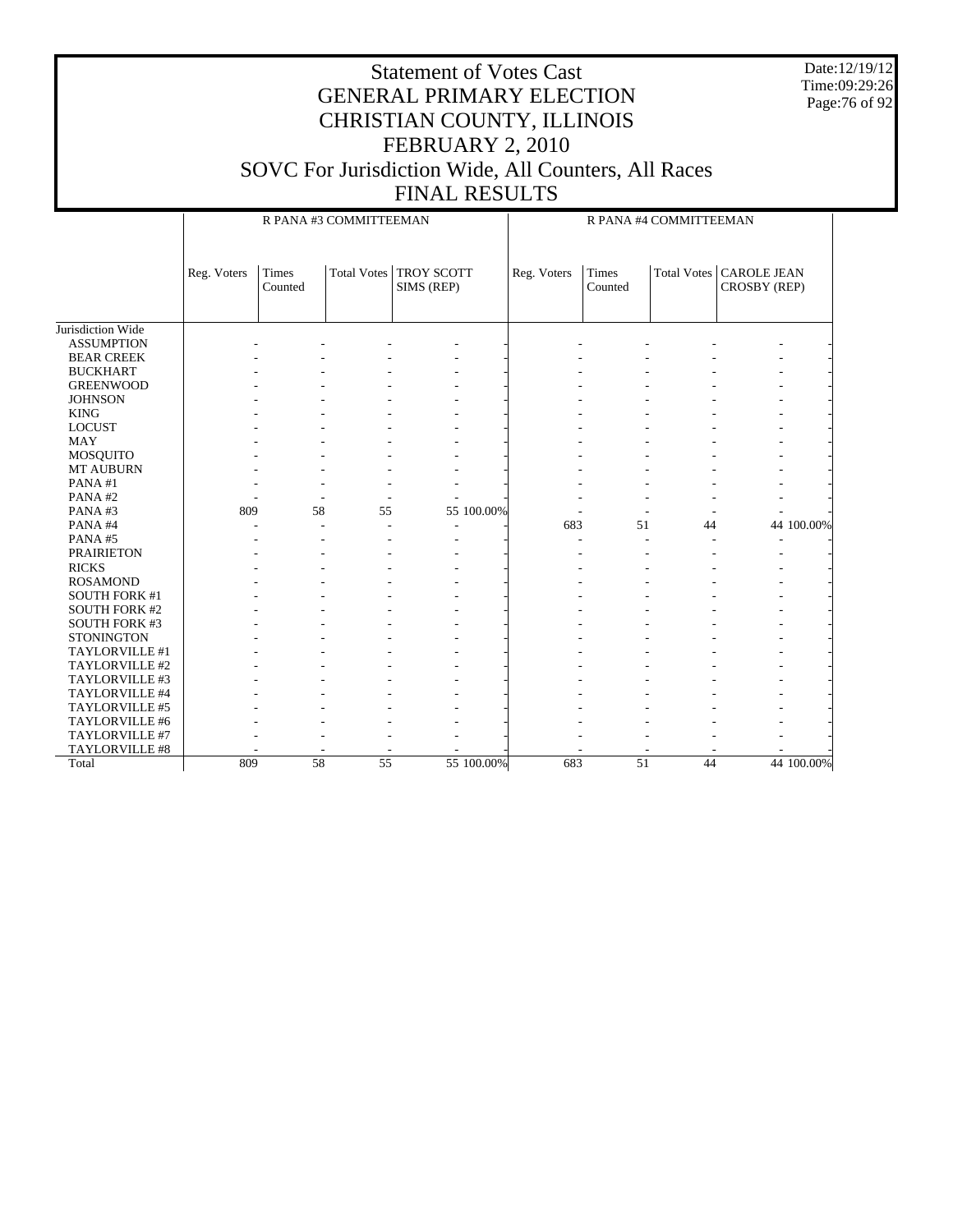Date:12/19/12 Time:09:29:27 Page:77 of 92

|                      |             |                  | R PANA #5 COMMITTEEMAN |                           |            |             | R PRAIRIETON COMMITTEEMAN |    |                                           |            |
|----------------------|-------------|------------------|------------------------|---------------------------|------------|-------------|---------------------------|----|-------------------------------------------|------------|
|                      | Reg. Voters | Times<br>Counted | <b>Total Votes</b>     | ADAM W.<br>HUBBARTT (REP) |            | Reg. Voters | Times<br>Counted          |    | <b>Total Votes BOB VATTHAUER</b><br>(REP) |            |
| Jurisdiction Wide    |             |                  |                        |                           |            |             |                           |    |                                           |            |
| <b>ASSUMPTION</b>    |             |                  |                        |                           |            |             |                           |    |                                           |            |
| <b>BEAR CREEK</b>    |             |                  |                        |                           |            |             |                           |    |                                           |            |
| <b>BUCKHART</b>      |             |                  |                        |                           |            |             |                           |    |                                           |            |
| <b>GREENWOOD</b>     |             |                  |                        |                           |            |             |                           |    |                                           |            |
| <b>JOHNSON</b>       |             |                  |                        |                           |            |             |                           |    |                                           |            |
| <b>KING</b>          |             |                  |                        |                           |            |             |                           |    |                                           |            |
| <b>LOCUST</b>        |             |                  |                        |                           |            |             |                           |    |                                           |            |
| <b>MAY</b>           |             |                  |                        |                           |            |             |                           |    |                                           |            |
| MOSQUITO             |             |                  |                        |                           |            |             |                           |    |                                           |            |
| MT AUBURN            |             |                  |                        |                           |            |             |                           |    |                                           |            |
| PANA#1               |             |                  |                        |                           |            |             |                           |    |                                           |            |
| PANA#2               |             |                  |                        |                           |            |             |                           |    |                                           |            |
| PANA#3               |             |                  |                        |                           |            |             |                           |    |                                           |            |
| PANA#4               |             |                  |                        |                           |            |             |                           |    |                                           |            |
| PANA#5               | 559         | 46               | 41                     |                           | 41 100.00% |             |                           |    |                                           |            |
| <b>PRAIRIETON</b>    |             |                  |                        | $\overline{\phantom{a}}$  |            | 323         | 48                        | 45 |                                           | 45 100.00% |
| <b>RICKS</b>         |             |                  |                        |                           |            |             |                           |    | ٠                                         |            |
| <b>ROSAMOND</b>      |             |                  |                        |                           |            |             |                           |    |                                           |            |
| <b>SOUTH FORK #1</b> |             |                  |                        |                           |            |             |                           |    |                                           |            |
| <b>SOUTH FORK #2</b> |             |                  |                        |                           |            |             |                           |    |                                           |            |
| <b>SOUTH FORK #3</b> |             |                  |                        |                           |            |             |                           |    |                                           |            |
| <b>STONINGTON</b>    |             |                  |                        |                           |            |             |                           |    |                                           |            |
| TAYLORVILLE #1       |             |                  |                        |                           |            |             |                           |    |                                           |            |
| TAYLORVILLE #2       |             |                  |                        |                           |            |             |                           |    |                                           |            |
| TAYLORVILLE #3       |             |                  |                        |                           |            |             |                           |    |                                           |            |
| TAYLORVILLE #4       |             |                  |                        |                           |            |             |                           |    |                                           |            |
| TAYLORVILLE #5       |             |                  |                        |                           |            |             |                           |    |                                           |            |
| TAYLORVILLE #6       |             |                  |                        |                           |            |             |                           |    |                                           |            |
| TAYLORVILLE #7       |             |                  |                        |                           |            |             |                           |    |                                           |            |
| TAYLORVILLE #8       |             |                  |                        |                           |            |             |                           |    |                                           |            |
| Total                | 559         | 46               | 41                     |                           | 41 100.00% | 323         | $\overline{48}$           | 45 |                                           | 45 100.00% |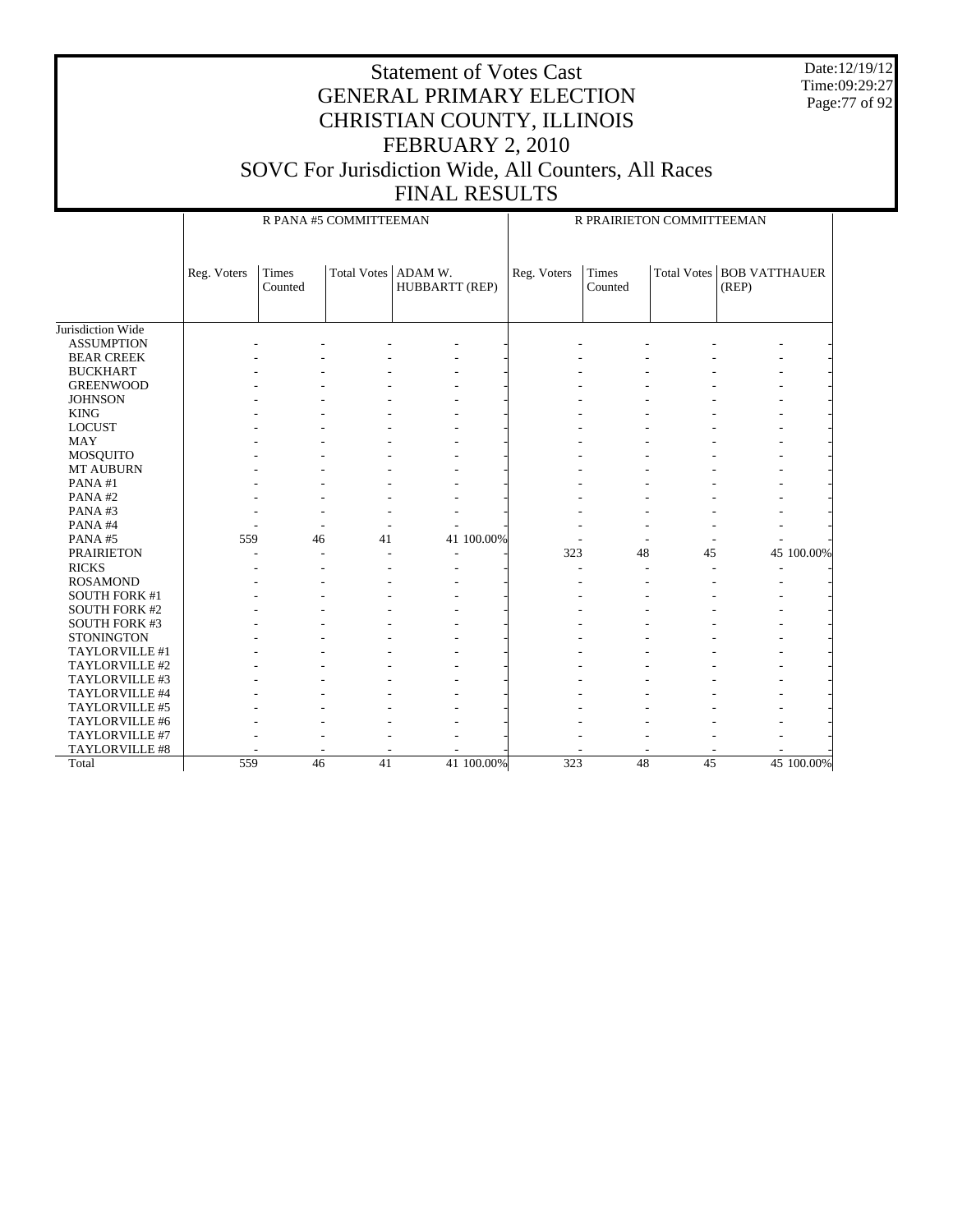Date:12/19/12 Time:09:29:27 Page:78 of 92

#### Statement of Votes Cast GENERAL PRIMARY ELECTION CHRISTIAN COUNTY, ILLINOIS FEBRUARY 2, 2010 SOVC For Jurisdiction Wide, All Counters, All Races FINAL RESULTS

|                      |             |                  | R RICKS COMMITTEEMAN |                                     |            |
|----------------------|-------------|------------------|----------------------|-------------------------------------|------------|
|                      | Reg. Voters | Times<br>Counted |                      | Total Votes   DAVID PICKEL<br>(REP) |            |
| Jurisdiction Wide    |             |                  |                      |                                     |            |
| <b>ASSUMPTION</b>    |             |                  |                      |                                     |            |
| <b>BEAR CREEK</b>    |             |                  |                      |                                     |            |
| <b>BUCKHART</b>      |             |                  |                      |                                     |            |
| <b>GREENWOOD</b>     |             |                  |                      |                                     |            |
| <b>JOHNSON</b>       |             |                  |                      |                                     |            |
| <b>KING</b>          |             |                  |                      |                                     |            |
| <b>LOCUST</b>        |             |                  |                      |                                     |            |
| <b>MAY</b>           |             |                  |                      |                                     |            |
| MOSQUITO             |             |                  |                      |                                     |            |
| <b>MT AUBURN</b>     |             |                  |                      |                                     |            |
| PANA#1               |             |                  |                      |                                     |            |
| PANA#2               |             |                  |                      |                                     |            |
| PANA#3               |             |                  |                      |                                     |            |
| PANA#4               |             |                  |                      |                                     |            |
| PANA#5               |             |                  |                      |                                     |            |
| <b>PRAIRIETON</b>    |             |                  |                      |                                     |            |
| <b>RICKS</b>         | 847         | 93               | 85                   |                                     | 85 100.00% |
| <b>ROSAMOND</b>      |             |                  |                      |                                     |            |
| <b>SOUTH FORK #1</b> |             |                  |                      |                                     |            |
| <b>SOUTH FORK #2</b> |             |                  |                      |                                     |            |
| <b>SOUTH FORK #3</b> |             |                  |                      |                                     |            |
| <b>STONINGTON</b>    |             |                  |                      |                                     |            |
| TAYLORVILLE #1       |             |                  |                      |                                     |            |
| TAYLORVILLE #2       |             |                  |                      |                                     |            |
| TAYLORVILLE #3       |             |                  |                      |                                     |            |
| TAYLORVILLE #4       |             |                  |                      |                                     |            |
| TAYLORVILLE #5       |             |                  |                      |                                     |            |
| TAYLORVILLE #6       |             |                  |                      |                                     |            |
| TAYLORVILLE #7       |             |                  |                      |                                     |            |
| TAYLORVILLE #8       |             |                  |                      |                                     |            |
| Total                | 847         | 93               | 85                   |                                     | 85 100.00% |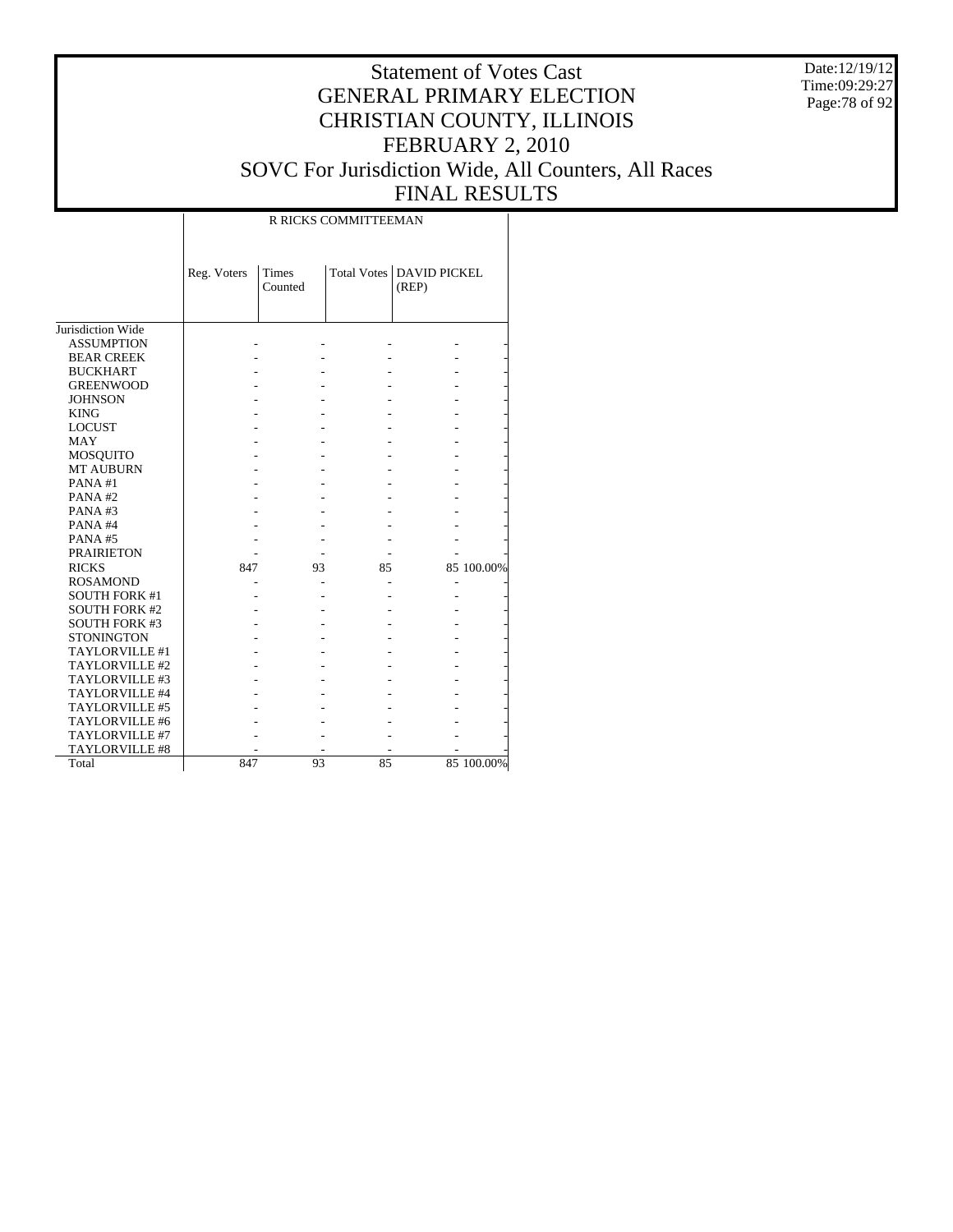Date:12/19/12 Time:09:29:27 Page:79 of 92

# Statement of Votes Cast GENERAL PRIMARY ELECTION CHRISTIAN COUNTY, ILLINOIS FEBRUARY 2, 2010 SOVC For Jurisdiction Wide, All Counters, All Races

Τ

FINAL RESULTS

|                      |             |                         | R ROSAMOND COMMITTEEMAN |                                  |        |                |        |
|----------------------|-------------|-------------------------|-------------------------|----------------------------------|--------|----------------|--------|
|                      | Reg. Voters | <b>Times</b><br>Counted | <b>Total Votes</b>      | <b>KEITH</b><br><b>SATTERLEE</b> |        | Write-In Votes |        |
| Jurisdiction Wide    |             |                         |                         |                                  |        |                |        |
| <b>ASSUMPTION</b>    |             |                         |                         |                                  |        |                |        |
| <b>BEAR CREEK</b>    |             |                         |                         |                                  |        |                |        |
| <b>BUCKHART</b>      |             |                         |                         |                                  |        |                |        |
| <b>GREENWOOD</b>     |             |                         |                         |                                  |        |                |        |
| <b>JOHNSON</b>       |             |                         |                         |                                  |        |                |        |
| <b>KING</b>          |             |                         |                         |                                  |        |                |        |
| <b>LOCUST</b>        |             |                         |                         |                                  |        |                |        |
| MAY                  |             |                         |                         |                                  |        |                |        |
| MOSQUITO             |             |                         |                         |                                  |        |                |        |
| <b>MT AUBURN</b>     |             |                         |                         |                                  |        |                |        |
| PANA#1               |             |                         |                         |                                  |        |                |        |
| PANA#2               |             |                         |                         |                                  |        |                |        |
| PANA#3               |             |                         |                         |                                  |        |                |        |
| PANA#4               |             |                         |                         |                                  |        |                |        |
| PANA#5               |             |                         |                         |                                  |        |                |        |
| <b>PRAIRIETON</b>    |             |                         |                         |                                  |        |                |        |
| <b>RICKS</b>         |             |                         |                         |                                  |        |                |        |
| <b>ROSAMOND</b>      | 251         | 45                      | 10                      | 7                                | 70.00% | 3              | 30.00% |
| <b>SOUTH FORK #1</b> |             |                         |                         |                                  |        | Ē,             |        |
| <b>SOUTH FORK #2</b> |             |                         |                         |                                  |        |                |        |
| <b>SOUTH FORK #3</b> |             |                         |                         |                                  |        |                |        |
| <b>STONINGTON</b>    |             |                         |                         |                                  |        |                |        |
| TAYLORVILLE #1       |             |                         |                         |                                  |        |                |        |
| TAYLORVILLE #2       |             |                         |                         |                                  |        |                |        |
| TAYLORVILLE #3       |             |                         |                         |                                  |        |                |        |
| TAYLORVILLE #4       |             |                         |                         |                                  |        |                |        |
| TAYLORVILLE #5       |             |                         |                         |                                  |        |                |        |
| TAYLORVILLE #6       |             |                         |                         |                                  |        |                |        |
| TAYLORVILLE #7       |             |                         |                         |                                  |        |                |        |
| TAYLORVILLE #8       |             |                         |                         |                                  |        |                |        |
| Total                | 251         | 45                      | 10                      | $\overline{7}$                   | 70.00% | $\overline{3}$ | 30.00% |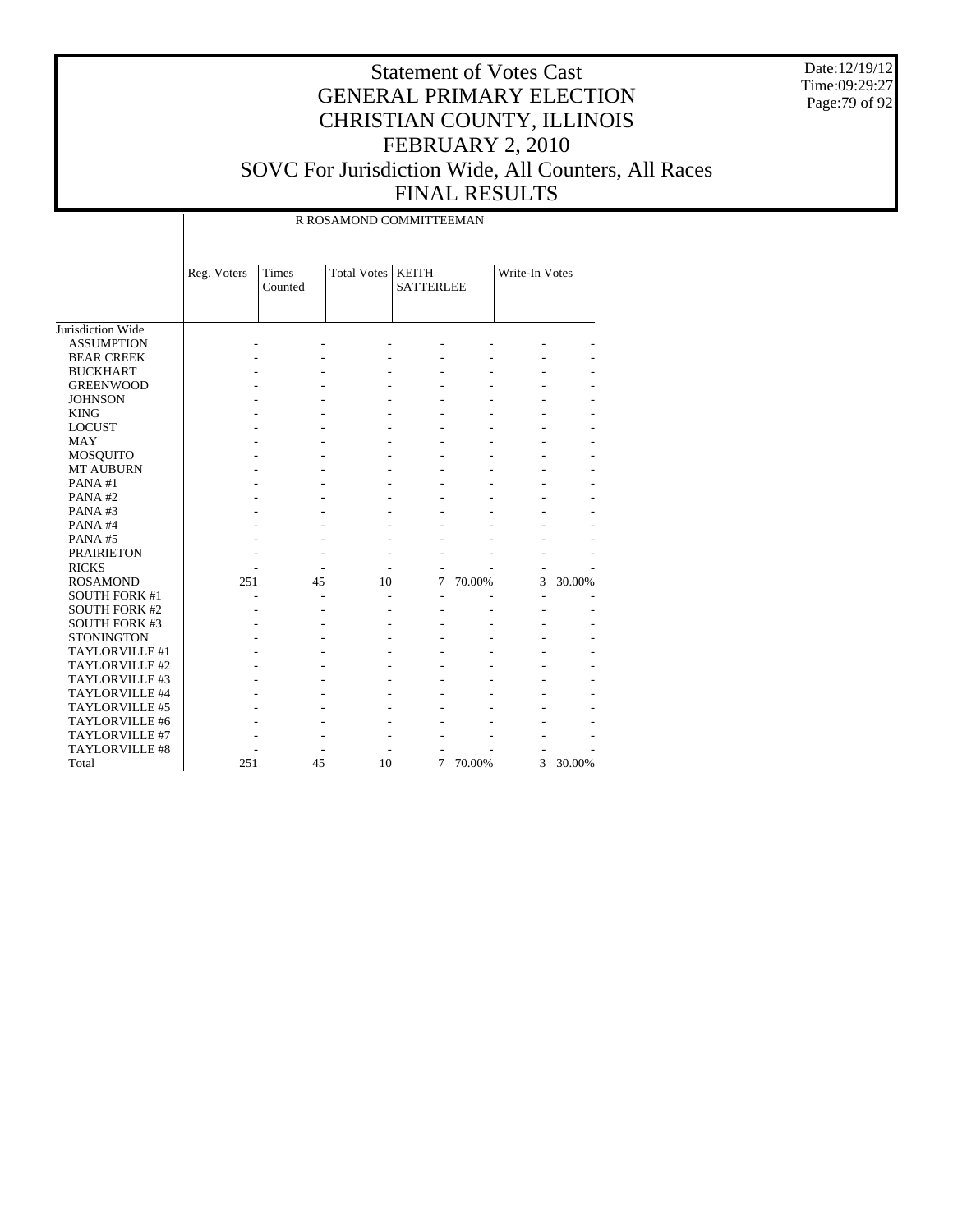Date:12/19/12 Time:09:29:27 Page:80 of 92

|                      |             |                         | R SOUTH FORK #1 COMMITTEEMAN |                              |            |             |                  | R SOUTH FORK #2 COMMITTEEMAN |                                     |            |
|----------------------|-------------|-------------------------|------------------------------|------------------------------|------------|-------------|------------------|------------------------------|-------------------------------------|------------|
|                      | Reg. Voters | <b>Times</b><br>Counted | Total Votes                  | <b>MARY BALLARD</b><br>(REP) |            | Reg. Voters | Times<br>Counted |                              | Total Votes   JO ANN WAITE<br>(REP) |            |
| Jurisdiction Wide    |             |                         |                              |                              |            |             |                  |                              |                                     |            |
| <b>ASSUMPTION</b>    |             |                         |                              |                              |            |             |                  |                              |                                     |            |
| <b>BEAR CREEK</b>    |             |                         |                              |                              |            |             |                  |                              |                                     |            |
| <b>BUCKHART</b>      |             |                         |                              |                              |            |             |                  |                              |                                     |            |
| <b>GREENWOOD</b>     |             |                         |                              |                              |            |             |                  |                              |                                     |            |
| <b>JOHNSON</b>       |             |                         |                              |                              |            |             |                  |                              |                                     |            |
| <b>KING</b>          |             |                         |                              |                              |            |             |                  |                              |                                     |            |
| <b>LOCUST</b>        |             |                         |                              |                              |            |             |                  |                              |                                     |            |
| <b>MAY</b>           |             |                         |                              |                              |            |             |                  |                              |                                     |            |
| MOSQUITO             |             |                         |                              |                              |            |             |                  |                              |                                     |            |
| MT AUBURN            |             |                         |                              |                              |            |             |                  |                              |                                     |            |
| PANA#1               |             |                         |                              |                              |            |             |                  |                              |                                     |            |
| PANA#2               |             |                         |                              |                              |            |             |                  |                              |                                     |            |
| PANA#3               |             |                         |                              |                              |            |             |                  |                              |                                     |            |
| PANA#4               |             |                         |                              |                              |            |             |                  |                              |                                     |            |
| PANA#5               |             |                         |                              |                              |            |             |                  |                              |                                     |            |
| <b>PRAIRIETON</b>    |             |                         |                              |                              |            |             |                  |                              |                                     |            |
| <b>RICKS</b>         |             |                         |                              |                              |            |             |                  |                              |                                     |            |
| <b>ROSAMOND</b>      |             |                         |                              |                              |            |             |                  |                              |                                     |            |
| <b>SOUTH FORK #1</b> | 983         |                         | 49<br>64                     |                              | 49 100.00% |             |                  |                              |                                     |            |
| <b>SOUTH FORK #2</b> |             |                         |                              |                              |            | 457         | 42               | 36                           |                                     | 36 100.00% |
| <b>SOUTH FORK #3</b> |             |                         |                              |                              |            |             |                  |                              |                                     |            |
| <b>STONINGTON</b>    |             |                         |                              |                              |            |             |                  |                              |                                     |            |
| TAYLORVILLE #1       |             |                         |                              |                              |            |             |                  |                              |                                     |            |
| TAYLORVILLE #2       |             |                         |                              |                              |            |             |                  |                              |                                     |            |
| TAYLORVILLE #3       |             |                         |                              |                              |            |             |                  |                              |                                     |            |
| TAYLORVILLE #4       |             |                         |                              |                              |            |             |                  |                              |                                     |            |
| TAYLORVILLE #5       |             |                         |                              |                              |            |             |                  |                              |                                     |            |
| TAYLORVILLE #6       |             |                         |                              |                              |            |             |                  |                              |                                     |            |
| TAYLORVILLE #7       |             |                         |                              |                              |            |             |                  |                              |                                     |            |
| TAYLORVILLE #8       |             |                         |                              |                              |            |             |                  |                              |                                     |            |
| Total                | 983         |                         | 64<br>49                     |                              | 49 100.00% | 457         | $\overline{42}$  | 36                           |                                     | 36 100.00% |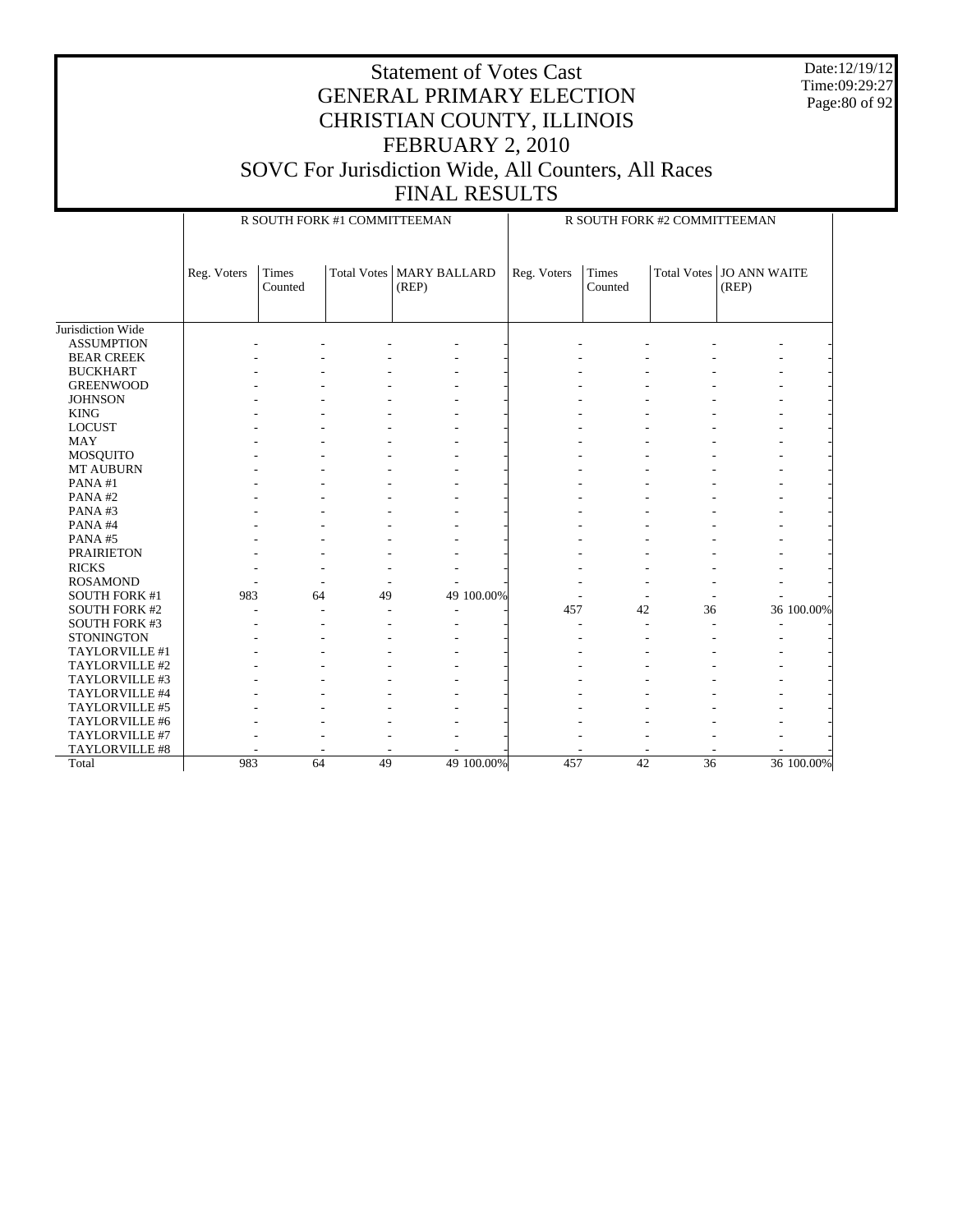Date:12/19/12 Time:09:29:27 Page:81 of 92

|                                              |             |                         | R STONINGTON COMMITTEEMAN |                              |             |                         | R TAYLORVILLE #1 COMMITTEEMAN |                                    |            |
|----------------------------------------------|-------------|-------------------------|---------------------------|------------------------------|-------------|-------------------------|-------------------------------|------------------------------------|------------|
|                                              | Reg. Voters | <b>Times</b><br>Counted | <b>Total Votes</b>        | WILLIAM 'BILL'<br>COOK (REP) | Reg. Voters | <b>Times</b><br>Counted |                               | Total Votes   TOM BOZARTH<br>(REP) |            |
| Jurisdiction Wide                            |             |                         |                           |                              |             |                         |                               |                                    |            |
| <b>ASSUMPTION</b>                            |             |                         |                           |                              |             |                         |                               |                                    |            |
| <b>BEAR CREEK</b>                            |             |                         |                           |                              |             |                         |                               |                                    |            |
| <b>BUCKHART</b>                              |             |                         |                           |                              |             |                         |                               |                                    |            |
| <b>GREENWOOD</b>                             |             |                         |                           |                              |             |                         |                               |                                    |            |
| <b>JOHNSON</b>                               |             |                         |                           |                              |             |                         |                               |                                    |            |
| <b>KING</b>                                  |             |                         |                           |                              |             |                         |                               |                                    |            |
| <b>LOCUST</b>                                |             |                         |                           |                              |             |                         |                               |                                    |            |
| <b>MAY</b>                                   |             |                         |                           |                              |             |                         |                               |                                    |            |
|                                              |             |                         |                           |                              |             |                         |                               |                                    |            |
| MOSQUITO<br><b>MT AUBURN</b>                 |             |                         |                           |                              |             |                         |                               |                                    |            |
| PANA#1                                       |             |                         |                           |                              |             |                         |                               |                                    |            |
| PANA#2                                       |             |                         |                           |                              |             |                         |                               |                                    |            |
| PANA#3                                       |             |                         |                           |                              |             |                         |                               |                                    |            |
| PANA#4                                       |             |                         |                           |                              |             |                         |                               |                                    |            |
| PANA#5                                       |             |                         |                           |                              |             |                         |                               |                                    |            |
|                                              |             |                         |                           |                              |             |                         |                               |                                    |            |
| <b>PRAIRIETON</b>                            |             |                         |                           |                              |             |                         |                               |                                    |            |
| <b>RICKS</b>                                 |             |                         |                           |                              |             |                         |                               |                                    |            |
| <b>ROSAMOND</b>                              |             |                         |                           |                              |             |                         |                               |                                    |            |
| <b>SOUTH FORK #1</b><br><b>SOUTH FORK #2</b> |             |                         |                           |                              |             |                         |                               |                                    |            |
| <b>SOUTH FORK #3</b>                         |             |                         |                           |                              |             |                         |                               |                                    |            |
| <b>STONINGTON</b>                            | 739         | 86                      | ٠<br>82                   | 82 100.00%                   |             |                         |                               |                                    |            |
|                                              |             |                         |                           |                              | 953         | 82                      | 72                            |                                    | 72 100.00% |
| TAYLORVILLE #1<br>TAYLORVILLE #2             |             |                         |                           |                              |             |                         | ÷.                            |                                    |            |
| TAYLORVILLE #3                               |             |                         |                           |                              |             |                         |                               |                                    |            |
| TAYLORVILLE #4                               |             |                         |                           |                              |             |                         |                               |                                    |            |
| TAYLORVILLE #5                               |             |                         |                           |                              |             |                         |                               |                                    |            |
| TAYLORVILLE #6                               |             |                         |                           |                              |             |                         |                               |                                    |            |
| TAYLORVILLE #7                               |             |                         |                           |                              |             |                         |                               |                                    |            |
|                                              |             |                         |                           |                              |             |                         |                               |                                    |            |
| TAYLORVILLE #8<br>Total                      | 739         | 86                      | $\overline{82}$           |                              | 953         | $\overline{82}$         | 72                            |                                    |            |
|                                              |             |                         |                           | 82 100.00%                   |             |                         |                               |                                    | 72 100.00% |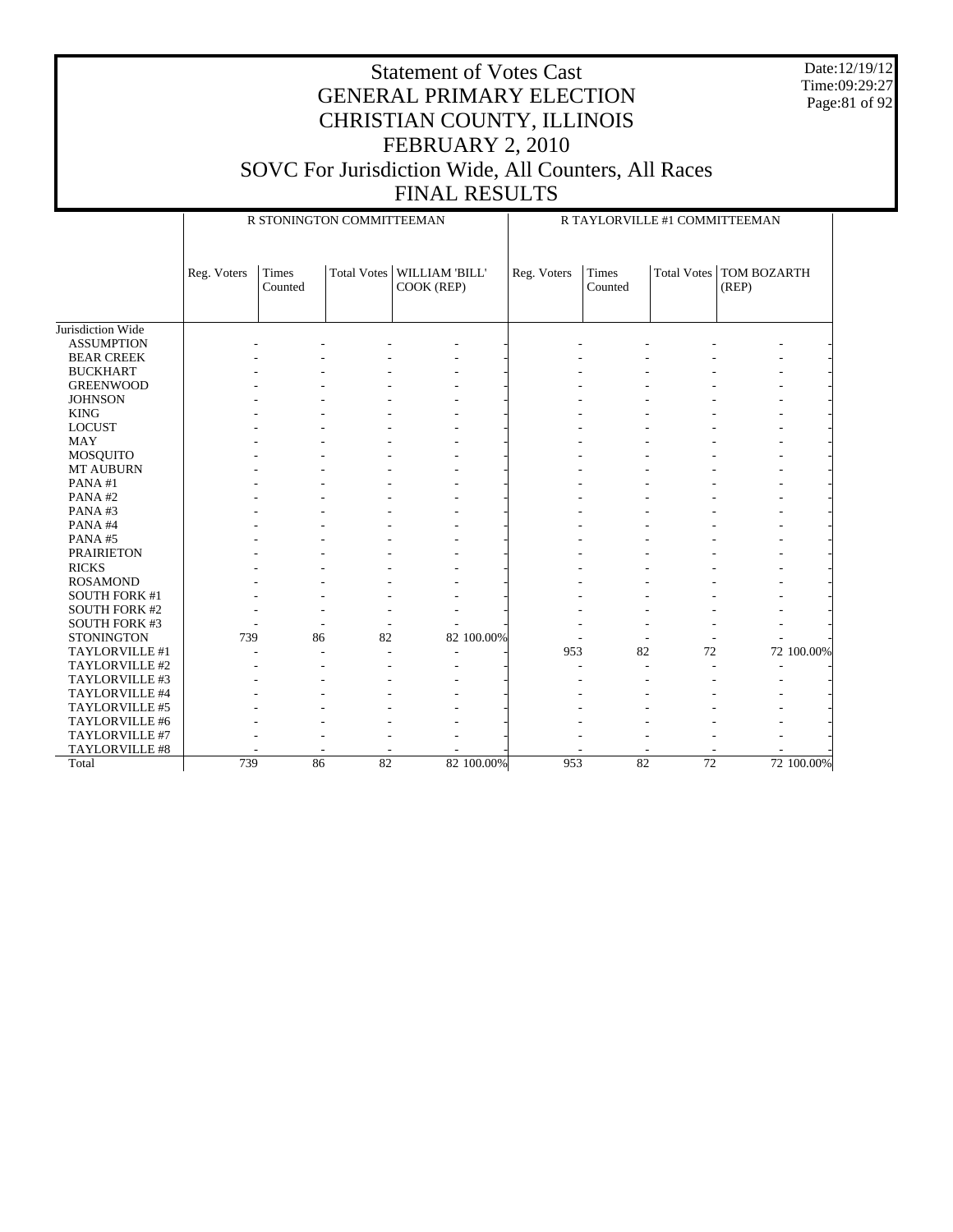Date:12/19/12 Time:09:29:27 Page:82 of 92

|                      |             | R TAYLORVILLE #3 COMMITTEEMAN |    |                                            |            |             | R TAYLORVILLE #4 COMMITTEEMAN |             |                            |            |
|----------------------|-------------|-------------------------------|----|--------------------------------------------|------------|-------------|-------------------------------|-------------|----------------------------|------------|
|                      | Reg. Voters | Times<br>Counted              |    | Total Votes   ROBERT 'BRIAN'<br>HILE (REP) |            | Reg. Voters | Times<br>Counted              | Total Votes | <b>TOM SNYDER</b><br>(REP) |            |
| Jurisdiction Wide    |             |                               |    |                                            |            |             |                               |             |                            |            |
| <b>ASSUMPTION</b>    |             |                               |    |                                            |            |             |                               |             |                            |            |
| <b>BEAR CREEK</b>    |             |                               |    |                                            |            |             |                               |             |                            |            |
| <b>BUCKHART</b>      |             |                               |    |                                            |            |             |                               |             |                            |            |
| <b>GREENWOOD</b>     |             |                               |    |                                            |            |             |                               |             |                            |            |
| <b>JOHNSON</b>       |             |                               |    |                                            |            |             |                               |             |                            |            |
| <b>KING</b>          |             |                               |    |                                            |            |             |                               |             |                            |            |
| <b>LOCUST</b>        |             |                               |    |                                            |            |             |                               |             |                            |            |
| <b>MAY</b>           |             |                               |    |                                            |            |             |                               |             |                            |            |
| <b>MOSQUITO</b>      |             |                               |    |                                            |            |             |                               |             |                            |            |
| MT AUBURN            |             |                               |    |                                            |            |             |                               |             |                            |            |
| PANA#1               |             |                               |    |                                            |            |             |                               |             |                            |            |
| PANA#2               |             |                               |    |                                            |            |             |                               |             |                            |            |
| PANA#3               |             |                               |    |                                            |            |             |                               |             |                            |            |
| PANA#4               |             |                               |    |                                            |            |             |                               |             |                            |            |
| PANA#5               |             |                               |    |                                            |            |             |                               |             |                            |            |
| <b>PRAIRIETON</b>    |             |                               |    |                                            |            |             |                               |             |                            |            |
| <b>RICKS</b>         |             |                               |    |                                            |            |             |                               |             |                            |            |
| <b>ROSAMOND</b>      |             |                               |    |                                            |            |             |                               |             |                            |            |
| <b>SOUTH FORK #1</b> |             |                               |    |                                            |            |             |                               |             |                            |            |
| <b>SOUTH FORK #2</b> |             |                               |    |                                            |            |             |                               |             |                            |            |
| <b>SOUTH FORK #3</b> |             |                               |    |                                            |            |             |                               |             |                            |            |
| <b>STONINGTON</b>    |             |                               |    |                                            |            |             |                               |             |                            |            |
| TAYLORVILLE #1       |             |                               |    |                                            |            |             |                               |             |                            |            |
| TAYLORVILLE #2       |             |                               |    |                                            |            |             |                               |             |                            |            |
| TAYLORVILLE #3       | 863         | 84                            | 69 |                                            | 69 100,00% |             |                               |             |                            |            |
| TAYLORVILLE #4       |             |                               |    |                                            |            | 1345        | 104                           | 95          |                            | 95 100.00% |
| TAYLORVILLE #5       |             |                               |    |                                            |            |             |                               |             |                            |            |
| TAYLORVILLE #6       |             |                               |    |                                            |            |             |                               |             |                            |            |
| TAYLORVILLE #7       |             |                               |    |                                            |            |             |                               |             |                            |            |
| TAYLORVILLE #8       |             |                               |    |                                            |            |             |                               |             |                            |            |
| Total                | 863         | 84                            | 69 |                                            | 69 100.00% | 1345        | 104                           | 95          |                            | 95 100.00% |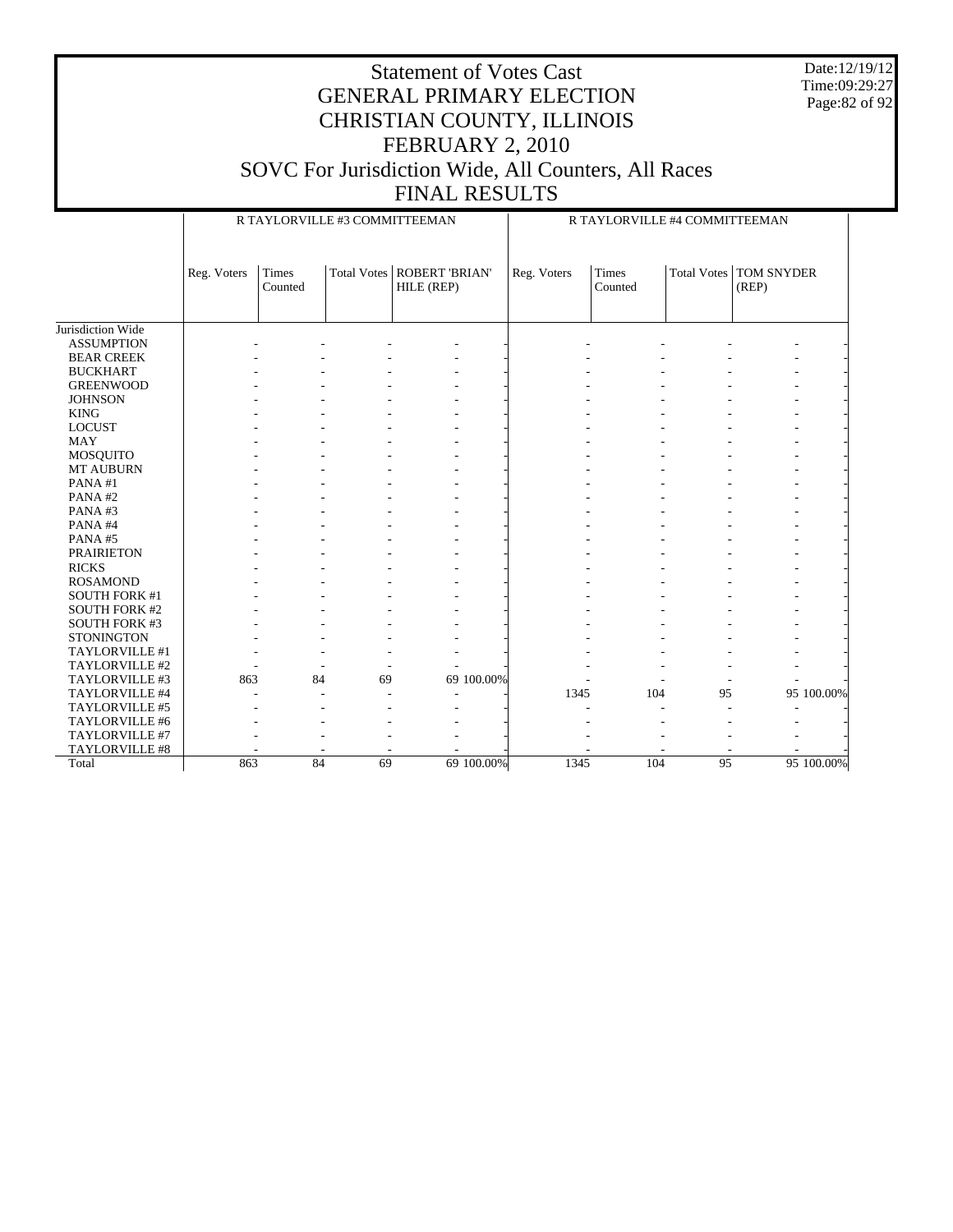Date:12/19/12 Time:09:29:27 Page:83 of 92

|                       |             | R TAYLORVILLE #5 COMMITTEEMAN |    |                                   |            |             |                  |    | R TAYLORVILLE #6 COMMITTEEMAN                    |            |
|-----------------------|-------------|-------------------------------|----|-----------------------------------|------------|-------------|------------------|----|--------------------------------------------------|------------|
|                       | Reg. Voters | <b>Times</b><br>Counted       |    | Total Votes   TOM FERGIN<br>(REP) |            | Reg. Voters | Times<br>Counted |    | Total Votes   DOUGLAS L.<br><b>SCHNELL (REP)</b> |            |
| Jurisdiction Wide     |             |                               |    |                                   |            |             |                  |    |                                                  |            |
| <b>ASSUMPTION</b>     |             |                               |    |                                   |            |             |                  |    |                                                  |            |
| <b>BEAR CREEK</b>     |             |                               |    |                                   |            |             |                  |    |                                                  |            |
| <b>BUCKHART</b>       |             |                               |    |                                   |            |             |                  |    |                                                  |            |
| <b>GREENWOOD</b>      |             |                               |    |                                   |            |             |                  |    |                                                  |            |
| <b>JOHNSON</b>        |             |                               |    |                                   |            |             |                  |    |                                                  |            |
| <b>KING</b>           |             |                               |    |                                   |            |             |                  |    |                                                  |            |
| <b>LOCUST</b>         |             |                               |    |                                   |            |             |                  |    |                                                  |            |
| <b>MAY</b>            |             |                               |    |                                   |            |             |                  |    |                                                  |            |
|                       |             |                               |    |                                   |            |             |                  |    |                                                  |            |
| MOSQUITO<br>MT AUBURN |             |                               |    |                                   |            |             |                  |    |                                                  |            |
| PANA#1                |             |                               |    |                                   |            |             |                  |    |                                                  |            |
| PANA#2                |             |                               |    |                                   |            |             |                  |    |                                                  |            |
| PANA#3                |             |                               |    |                                   |            |             |                  |    |                                                  |            |
|                       |             |                               |    |                                   |            |             |                  |    |                                                  |            |
| PANA#4                |             |                               |    |                                   |            |             |                  |    |                                                  |            |
| PANA#5                |             |                               |    |                                   |            |             |                  |    |                                                  |            |
| <b>PRAIRIETON</b>     |             |                               |    |                                   |            |             |                  |    |                                                  |            |
| <b>RICKS</b>          |             |                               |    |                                   |            |             |                  |    |                                                  |            |
| <b>ROSAMOND</b>       |             |                               |    |                                   |            |             |                  |    |                                                  |            |
| <b>SOUTH FORK #1</b>  |             |                               |    |                                   |            |             |                  |    |                                                  |            |
| <b>SOUTH FORK #2</b>  |             |                               |    |                                   |            |             |                  |    |                                                  |            |
| SOUTH FORK #3         |             |                               |    |                                   |            |             |                  |    |                                                  |            |
| <b>STONINGTON</b>     |             |                               |    |                                   |            |             |                  |    |                                                  |            |
| TAYLORVILLE #1        |             |                               |    |                                   |            |             |                  |    |                                                  |            |
| TAYLORVILLE #2        |             |                               |    |                                   |            |             |                  |    |                                                  |            |
| TAYLORVILLE #3        |             |                               |    |                                   |            |             |                  |    |                                                  |            |
| TAYLORVILLE #4        |             |                               |    |                                   |            |             |                  |    |                                                  |            |
| TAYLORVILLE #5        | 1338        | 100                           | 89 |                                   | 89 100.00% |             |                  |    |                                                  |            |
| TAYLORVILLE #6        |             |                               |    |                                   |            | 911         | 88               | 68 |                                                  | 68 100.00% |
| TAYLORVILLE #7        |             |                               |    |                                   |            |             |                  |    | ٠                                                |            |
| TAYLORVILLE #8        |             |                               |    |                                   |            |             |                  |    |                                                  |            |
| Total                 | 1338        | 100                           | 89 |                                   | 89 100.00% | 911         | 88               | 68 |                                                  | 68 100.00% |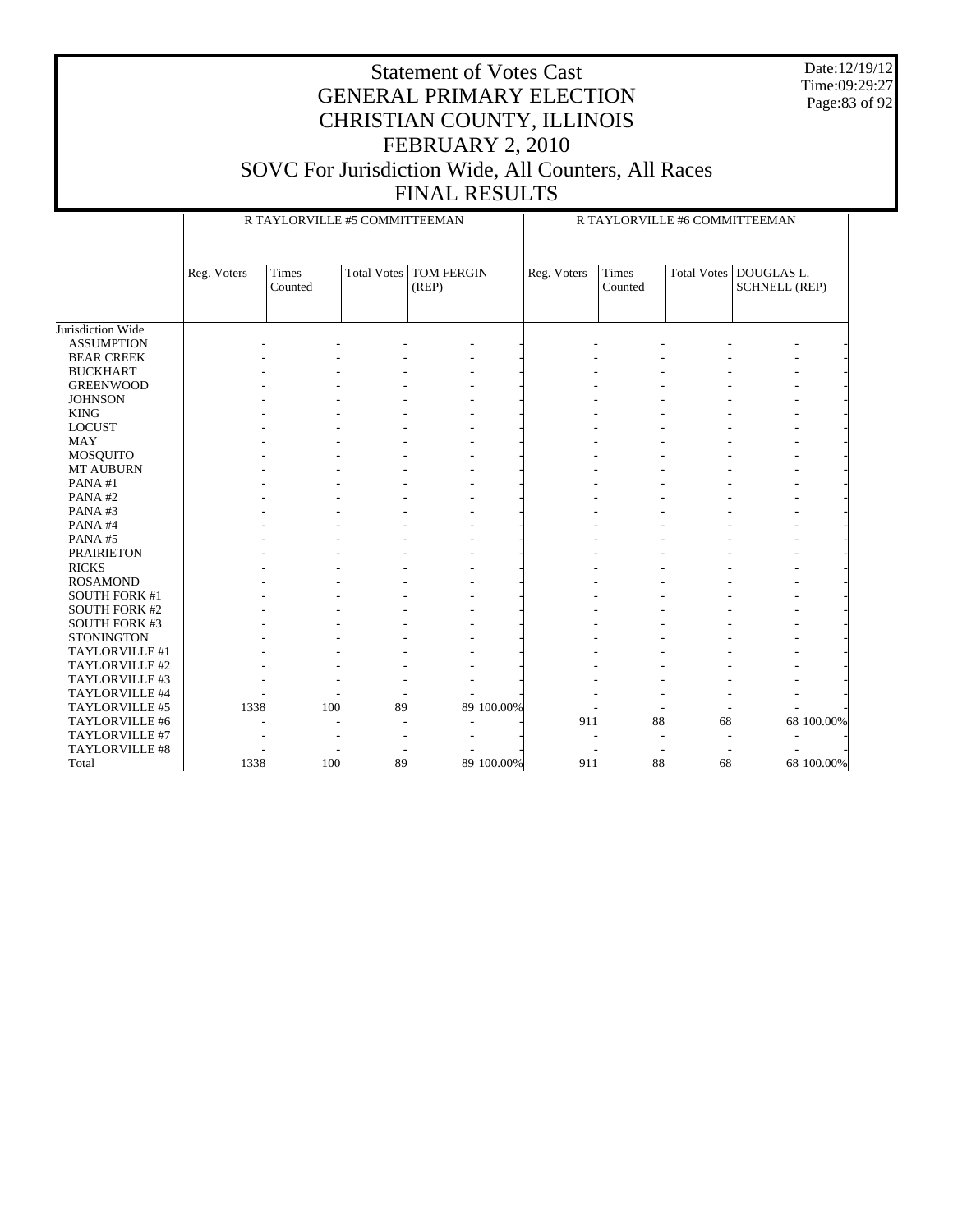Date:12/19/12 Time:09:29:27 Page:84 of 92

| R TAYLORVILLE #7 COMMITTEEMAN |  |
|-------------------------------|--|

|                              | Reg. Voters | Times<br>Counted | Total<br>Votes | <b>AARON</b><br><b>WHETSELL</b> |        | Write-In Votes |        |
|------------------------------|-------------|------------------|----------------|---------------------------------|--------|----------------|--------|
| Jurisdiction Wide            |             |                  |                |                                 |        |                |        |
| <b>ASSUMPTION</b>            |             |                  |                |                                 |        |                |        |
| <b>BEAR CREEK</b>            |             |                  |                |                                 |        |                |        |
| <b>BUCKHART</b>              |             |                  |                |                                 |        |                |        |
| <b>GREENWOOD</b>             |             |                  |                |                                 |        |                |        |
| <b>JOHNSON</b>               |             |                  |                |                                 |        |                |        |
| <b>KING</b>                  |             |                  |                |                                 |        |                |        |
| <b>LOCUST</b>                |             |                  |                |                                 |        |                |        |
| <b>MAY</b>                   |             |                  |                |                                 |        |                |        |
|                              |             |                  |                |                                 |        |                |        |
| MOSQUITO<br><b>MT AUBURN</b> |             |                  |                |                                 |        |                |        |
| PANA#1                       |             |                  |                |                                 |        |                |        |
| PANA#2                       |             |                  |                |                                 |        |                |        |
| PANA#3                       |             |                  |                |                                 |        |                |        |
| PANA#4                       |             |                  |                |                                 |        |                |        |
|                              |             |                  |                |                                 |        |                |        |
| PANA#5                       |             |                  |                |                                 |        |                |        |
| <b>PRAIRIETON</b>            |             |                  |                |                                 |        |                |        |
| <b>RICKS</b>                 |             |                  |                |                                 |        |                |        |
| <b>ROSAMOND</b>              |             |                  |                |                                 |        |                |        |
| <b>SOUTH FORK #1</b>         |             |                  |                |                                 |        |                |        |
| <b>SOUTH FORK #2</b>         |             |                  |                |                                 |        |                |        |
| <b>SOUTH FORK #3</b>         |             |                  |                |                                 |        |                |        |
| <b>STONINGTON</b>            |             |                  |                |                                 |        |                |        |
| TAYLORVILLE #1               |             |                  |                |                                 |        |                |        |
| TAYLORVILLE #2               |             |                  |                |                                 |        |                |        |
| TAYLORVILLE #3               |             |                  |                |                                 |        |                |        |
| TAYLORVILLE #4               |             |                  |                |                                 |        |                |        |
| TAYLORVILLE #5               |             |                  |                |                                 |        |                |        |
| TAYLORVILLE #6               |             |                  |                |                                 |        |                |        |
| TAYLORVILLE #7               | 885         |                  | 56             | 4<br>1                          | 25.00% | 3              | 75.00% |
| TAYLORVILLE #8               |             |                  | ٠              |                                 |        |                |        |
| Total                        | 885         |                  | 56             | $\overline{4}$<br>$\mathbf{1}$  | 25.00% | 3              | 75.00% |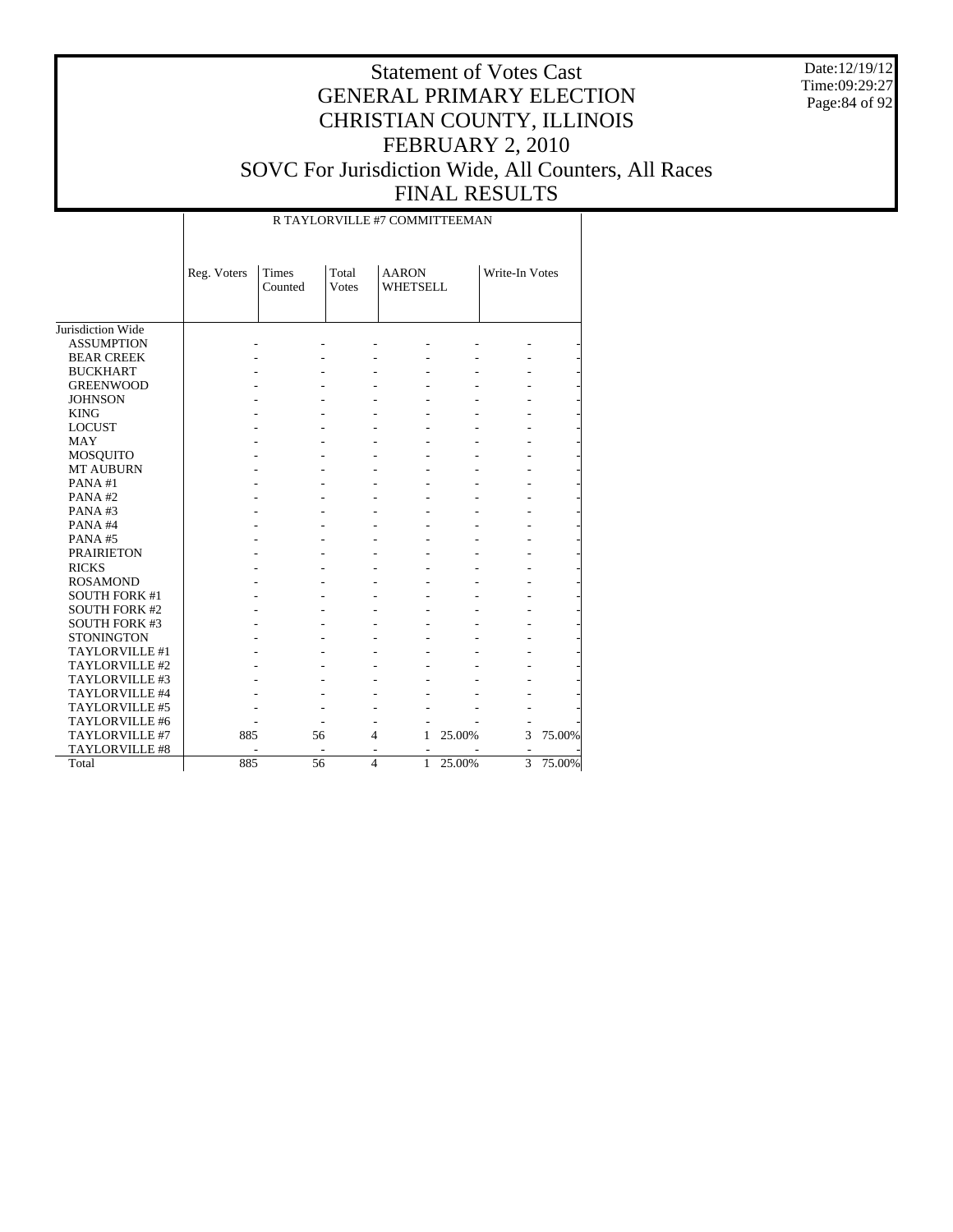Date:12/19/12 Time:09:29:27 Page:85 of 92

|                      |                                                                        |  | R TAYLORVILLE #8 COMMITTEEMAN |  | <b>GUS SENATOR</b> |                  |                |                                          |                |  |
|----------------------|------------------------------------------------------------------------|--|-------------------------------|--|--------------------|------------------|----------------|------------------------------------------|----------------|--|
|                      | <b>Total Votes   DENNA</b><br>Times<br>Reg. Voters<br>Counted<br>(REP) |  | <b>ACHENBACH</b>              |  | Reg. Voters        | Times<br>Counted |                | <b>Total Votes LeALAN JONES</b><br>(GRN) |                |  |
| Jurisdiction Wide    |                                                                        |  |                               |  |                    |                  |                |                                          |                |  |
| <b>ASSUMPTION</b>    |                                                                        |  |                               |  |                    | 939              | 3              | 3                                        | 3 100.00%      |  |
| <b>BEAR CREEK</b>    |                                                                        |  |                               |  |                    | 365              | $\theta$       | $\overline{0}$                           | $\overline{0}$ |  |
| <b>BUCKHART</b>      |                                                                        |  |                               |  |                    | 1313             | $\theta$       | $\theta$                                 | $\overline{0}$ |  |
| <b>GREENWOOD</b>     |                                                                        |  |                               |  |                    | 155              | $\Omega$       | $\theta$                                 | $\overline{0}$ |  |
| <b>JOHNSON</b>       |                                                                        |  |                               |  |                    | 498              |                |                                          | 1 100.00%      |  |
| <b>KING</b>          |                                                                        |  |                               |  |                    | 155              | $\theta$       | $\overline{0}$                           | $\overline{0}$ |  |
| <b>LOCUST</b>        |                                                                        |  |                               |  |                    | 445              | $\overline{0}$ | $\overline{0}$                           | $\overline{0}$ |  |
| <b>MAY</b>           |                                                                        |  |                               |  |                    | 1267             | $\theta$       | $\overline{0}$                           | $\overline{0}$ |  |
| <b>MOSQUITO</b>      |                                                                        |  |                               |  |                    | 283              | $\Omega$       | $\theta$                                 | $\theta$       |  |
| <b>MT AUBURN</b>     |                                                                        |  |                               |  |                    | 729              | 3              | 3                                        | 3 100.00%      |  |
| PANA#1               |                                                                        |  |                               |  |                    | 705              |                |                                          | 1 100.00%      |  |
| PANA#2               |                                                                        |  |                               |  |                    | 1371             |                |                                          | 1 100,00%      |  |
| PANA#3               |                                                                        |  |                               |  |                    | 809              | $\theta$       | $\overline{0}$                           | $\mathbf{0}$   |  |
| PANA#4               |                                                                        |  |                               |  |                    | 683              | $\overline{c}$ | $\overline{c}$                           | 2 100.00%      |  |
| PANA#5               |                                                                        |  |                               |  |                    | 559              | $\overline{0}$ | $\overline{0}$                           | $\mathbf{0}$   |  |
| <b>PRAIRIETON</b>    |                                                                        |  |                               |  |                    | 323              | $\overline{0}$ | $\overline{0}$                           | $\overline{0}$ |  |
| <b>RICKS</b>         |                                                                        |  |                               |  |                    | 847              | $\theta$       | $\overline{0}$                           | $\overline{0}$ |  |
| <b>ROSAMOND</b>      |                                                                        |  |                               |  |                    | 251              | $\theta$       | $\overline{0}$                           | $\theta$       |  |
| <b>SOUTH FORK #1</b> |                                                                        |  |                               |  |                    | 983              | $\theta$       | $\theta$                                 | $\theta$       |  |
| <b>SOUTH FORK #2</b> |                                                                        |  |                               |  |                    | 457              | $\Omega$       | $\theta$                                 | $\theta$       |  |
| <b>SOUTH FORK #3</b> |                                                                        |  |                               |  |                    | 416              | $\Omega$       | $\theta$                                 | $\Omega$       |  |
| <b>STONINGTON</b>    |                                                                        |  |                               |  |                    | 739              | $\theta$       | $\overline{0}$                           | $\Omega$       |  |
| TAYLORVILLE #1       |                                                                        |  |                               |  |                    | 953              | $\overline{0}$ | $\overline{0}$                           | $\Omega$       |  |
| TAYLORVILLE #2       |                                                                        |  |                               |  |                    | 872              | $\overline{c}$ | $\overline{c}$                           | 2 100.00%      |  |
| TAYLORVILLE #3       |                                                                        |  |                               |  |                    | 863              | $\theta$       | $\overline{0}$                           | $\Omega$       |  |
| TAYLORVILLE #4       |                                                                        |  |                               |  |                    | 1345             | $\theta$       | $\theta$                                 | $\Omega$       |  |
| TAYLORVILLE #5       |                                                                        |  |                               |  |                    | 1338             | $\Omega$       | $\theta$                                 | $\theta$       |  |
| TAYLORVILLE #6       |                                                                        |  |                               |  |                    | 911              |                |                                          | 1 100.00%      |  |
| TAYLORVILLE #7       |                                                                        |  |                               |  |                    | 885              | $\overline{c}$ | $\overline{c}$                           | 2 100,00%      |  |
| TAYLORVILLE #8       | 1000                                                                   |  | 91<br>81                      |  | 81 100.00%         | 1000             | $\theta$       | $\overline{0}$                           | $\mathbf{0}$   |  |
| Total                | 1000                                                                   |  | 91<br>81                      |  | 81 100.00%         | 22459            | 16             | 16                                       | 16 100.00%     |  |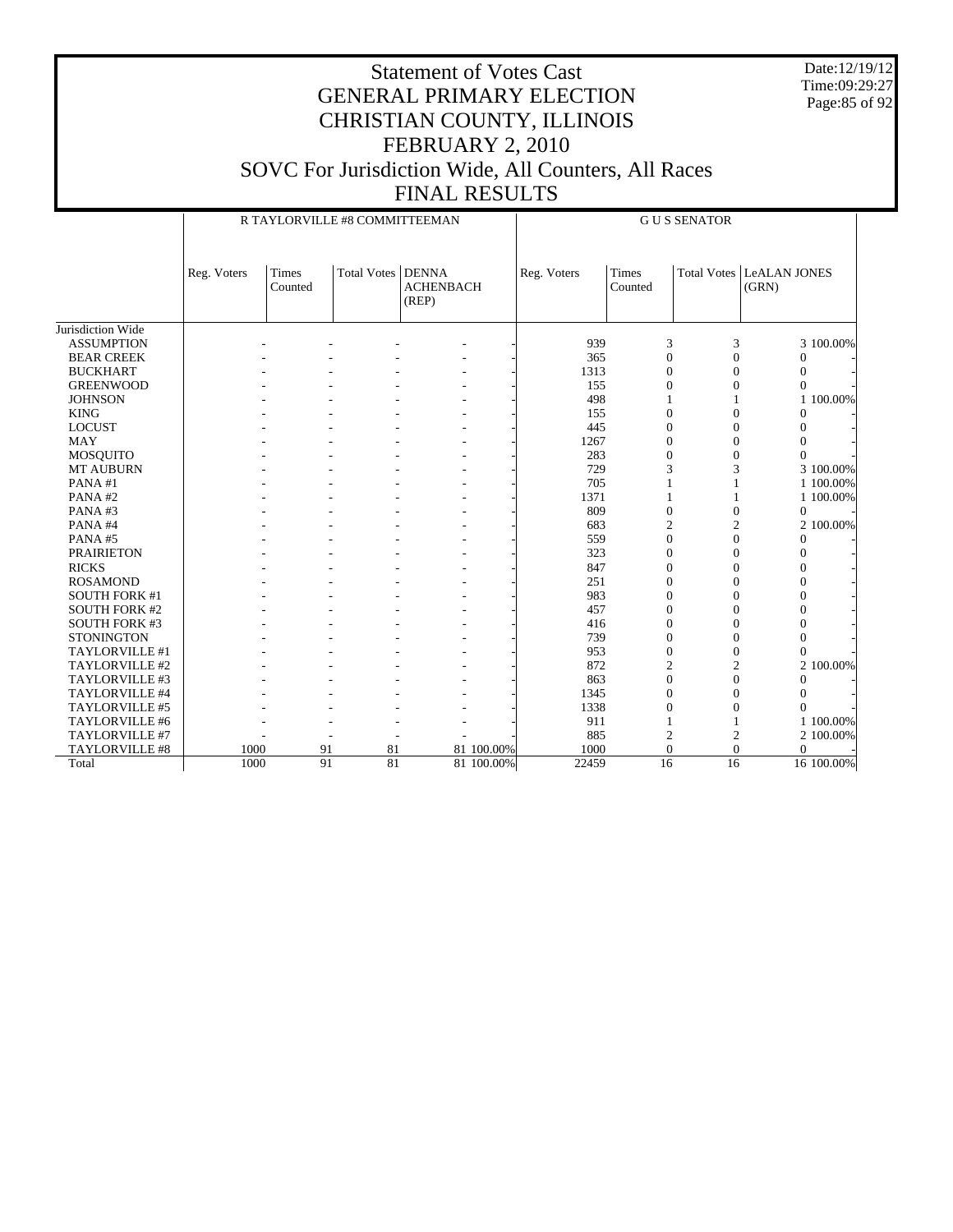Date:12/19/12 Time:09:29:27 Page:86 of 92

|                      |             |                  | <b>G GOVERNOR</b> |                                   | <b>GLT GOVERNOR</b> |                  |                |                                   |  |
|----------------------|-------------|------------------|-------------------|-----------------------------------|---------------------|------------------|----------------|-----------------------------------|--|
|                      |             |                  |                   |                                   |                     |                  |                |                                   |  |
|                      | Reg. Voters | Times<br>Counted |                   | Total Votes RICH WHITNEY<br>(GRN) | Reg. Voters         | Times<br>Counted |                | Total Votes DON CRAWFORD<br>(GRN) |  |
|                      |             |                  |                   |                                   |                     |                  |                |                                   |  |
| Jurisdiction Wide    |             |                  |                   |                                   |                     |                  |                |                                   |  |
| <b>ASSUMPTION</b>    | 939         | 3                | 3                 | 3 100.00%                         | 939                 | 3                | 3              | 3 100.00%                         |  |
| <b>BEAR CREEK</b>    | 365         | $\overline{0}$   | $\overline{0}$    | $\Omega$                          | 365                 | $\overline{0}$   | $\overline{0}$ | $\mathbf{0}$                      |  |
| <b>BUCKHART</b>      | 1313        | $\overline{0}$   | $\overline{0}$    | $\Omega$                          | 1313                | $\theta$         | $\Omega$       | $\Omega$                          |  |
| <b>GREENWOOD</b>     | 155         | $\theta$         | $\overline{0}$    | $\Omega$                          | 155                 | $\Omega$         | $\Omega$       | $\Omega$                          |  |
| <b>JOHNSON</b>       | 498         |                  |                   | 1 100.00%                         | 498                 |                  |                | 1 100.00%                         |  |
| <b>KING</b>          | 155         | $\overline{0}$   | $\overline{0}$    | 0                                 | 155                 | $\overline{0}$   | $\overline{0}$ | $\mathbf{0}$                      |  |
| <b>LOCUST</b>        | 445         | $\theta$         | $\overline{0}$    | $\theta$                          | 445                 | $\theta$         | $\theta$       | $\Omega$                          |  |
| <b>MAY</b>           | 1267        | $\overline{0}$   | $\overline{0}$    | $\Omega$                          | 1267                | $\theta$         | $\theta$       | $\mathbf{0}$                      |  |
| <b>MOSQUITO</b>      | 283         | $\overline{0}$   | $\overline{0}$    | $\Omega$                          | 283                 | $\overline{0}$   | $\theta$       | $\mathbf{0}$                      |  |
| <b>MT AUBURN</b>     | 729         | 3                | 3                 | 3 100.00%                         | 729                 | 3                | 3              | 3 100.00%                         |  |
| PANA#1               | 705         | 1                | 1                 | 1 100,00%                         | 705                 |                  | 1              | 1 100,00%                         |  |
| PANA#2               | 1371        |                  | 1                 | 1 100.00%                         | 1371                |                  | 1              | 1 100.00%                         |  |
| PANA#3               | 809         | $\boldsymbol{0}$ | $\boldsymbol{0}$  | $\mathbf{0}$                      | 809                 | $\boldsymbol{0}$ | $\overline{0}$ | $\mathbf{0}$                      |  |
| PANA#4               | 683         | $\overline{c}$   | $\overline{2}$    | 2 100.00%                         | 683                 | $\overline{2}$   | $\mathfrak{2}$ | 2 100.00%                         |  |
| PANA#5               | 559         | $\overline{0}$   | $\overline{0}$    | $\mathbf{0}$                      | 559                 | $\theta$         | $\theta$       | $\mathbf{0}$                      |  |
| <b>PRAIRIETON</b>    | 323         | $\overline{0}$   | $\overline{0}$    | $\Omega$                          | 323                 | $\theta$         | $\theta$       | $\mathbf{0}$                      |  |
| <b>RICKS</b>         | 847         | $\theta$         | $\theta$          | $\theta$                          | 847                 | $\theta$         | $\theta$       | $\Omega$                          |  |
| <b>ROSAMOND</b>      | 251         | $\overline{0}$   | $\overline{0}$    | $\theta$                          | 251                 | $\Omega$         | $\Omega$       | $\Omega$                          |  |
| <b>SOUTH FORK #1</b> | 983         | $\overline{0}$   | $\overline{0}$    | $\theta$                          | 983                 | $\mathbf{0}$     | $\Omega$       | $\mathbf{0}$                      |  |
| <b>SOUTH FORK #2</b> | 457         | $\overline{0}$   | $\overline{0}$    | $\theta$                          | 457                 | $\mathbf{0}$     | $\Omega$       | $\mathbf{0}$                      |  |
| <b>SOUTH FORK #3</b> | 416         | $\mathbf{0}$     | $\mathbf{0}$      | $\theta$                          | 416                 | $\overline{0}$   | $\overline{0}$ | $\mathbf{0}$                      |  |
| <b>STONINGTON</b>    | 739         | $\theta$         | $\overline{0}$    | $\Omega$                          | 739                 | $\theta$         | $\theta$       | $\Omega$                          |  |
| TAYLORVILLE #1       | 953         | $\overline{0}$   | $\overline{0}$    | $\Omega$                          | 953                 | $\theta$         | $\theta$       | $\Omega$                          |  |
| TAYLORVILLE #2       | 872         | $\overline{2}$   | $\overline{2}$    | 2 100,00%                         | 872                 | $\overline{2}$   | $\overline{2}$ | 2 100,00%                         |  |
| TAYLORVILLE #3       | 863         | $\overline{0}$   | $\overline{0}$    | $\Omega$                          | 863                 | $\Omega$         | $\theta$       | $\Omega$                          |  |
| TAYLORVILLE #4       | 1345        | $\theta$         | $\overline{0}$    | $\Omega$                          | 1345                | $\Omega$         | $\Omega$       | $\Omega$                          |  |
| TAYLORVILLE #5       | 1338        | $\overline{0}$   | $\overline{0}$    | $\Omega$                          | 1338                | $\overline{0}$   | $\Omega$       | $\Omega$                          |  |
| TAYLORVILLE #6       | 911         |                  |                   | 1 100.00%                         | 911                 |                  | 1              | 1 100.00%                         |  |
| TAYLORVILLE #7       | 885         | $\overline{c}$   | $\overline{2}$    | 2 100.00%                         | 885                 | $\overline{2}$   | $\overline{c}$ | 2 100.00%                         |  |
| TAYLORVILLE #8       | 1000        | $\overline{0}$   | $\overline{0}$    | $\Omega$                          | 1000                | $\mathbf{0}$     | $\theta$       | $\Omega$                          |  |
| Total                | 22459       | 16               | 16                | 16 100.00%                        | 22459               | 16               | 16             | 16 100.00%                        |  |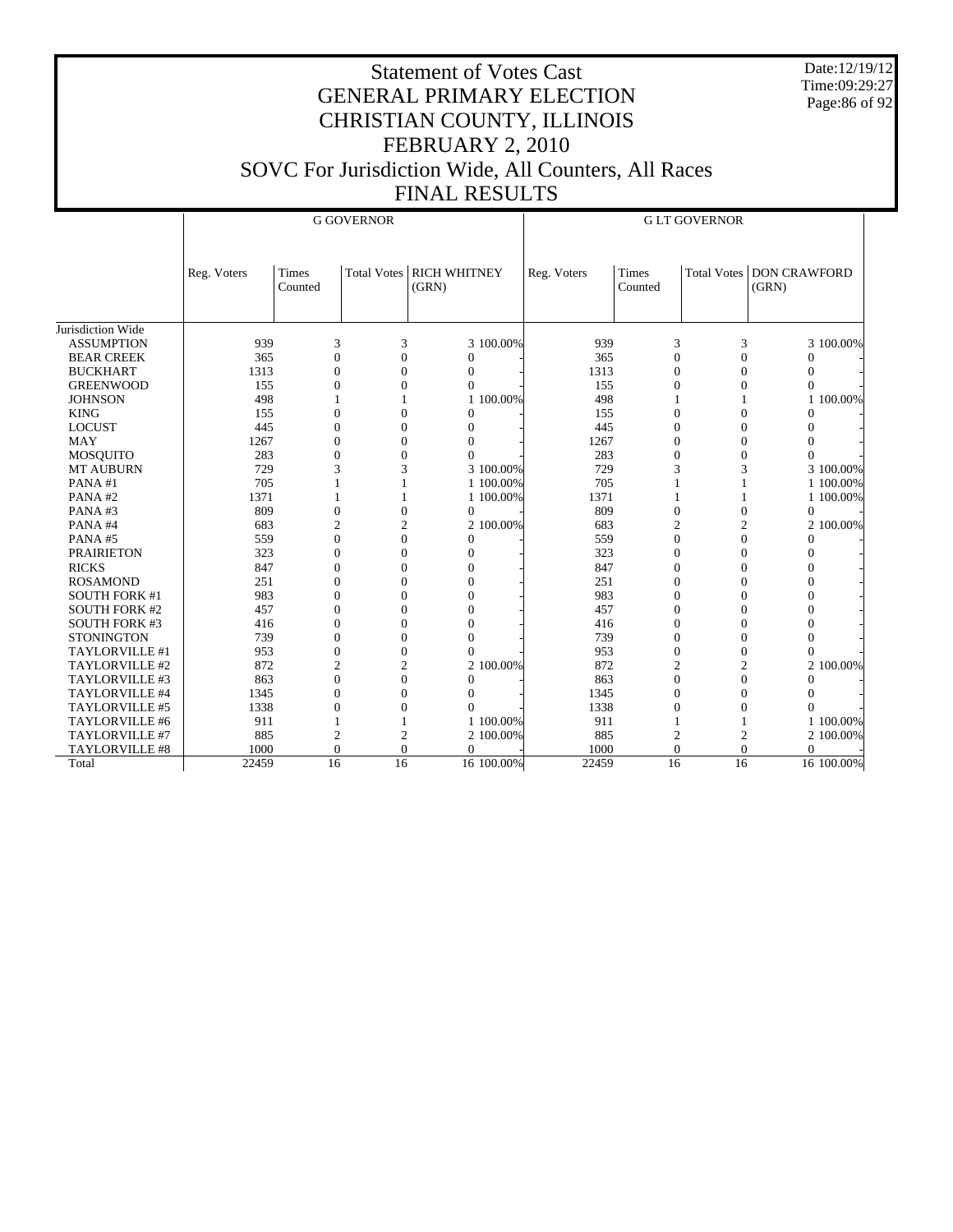Date:12/19/12 Time:09:29:27 Page:87 of 92

|                       |             |                  | <b>G ATTORNEY GENERAL</b> |                                    | <b>G SECRETARY OF STATE</b> |                         |                |                                     |  |
|-----------------------|-------------|------------------|---------------------------|------------------------------------|-----------------------------|-------------------------|----------------|-------------------------------------|--|
|                       |             |                  |                           |                                    |                             |                         |                |                                     |  |
|                       | Reg. Voters | Times<br>Counted |                           | Total Votes   DAVID BLACK<br>(GRN) | Reg. Voters                 | <b>Times</b><br>Counted |                | Total Votes   ADRIAN FROST<br>(GRN) |  |
|                       |             |                  |                           |                                    |                             |                         |                |                                     |  |
| Jurisdiction Wide     |             |                  |                           |                                    |                             |                         |                |                                     |  |
| <b>ASSUMPTION</b>     | 939         | 3                | 3                         | 3 100.00%                          | 939                         | 3                       | 3              | 3 100.00%                           |  |
| <b>BEAR CREEK</b>     | 365         | $\overline{0}$   | $\overline{0}$            | $\Omega$                           | 365                         | $\Omega$                | $\mathbf{0}$   | $\overline{0}$                      |  |
| <b>BUCKHART</b>       | 1313        | $\mathbf{0}$     | $\Omega$                  | $\Omega$                           | 1313                        | $\Omega$                | $\Omega$       | $\Omega$                            |  |
| <b>GREENWOOD</b>      | 155         | $\overline{0}$   | $\overline{0}$            | $\Omega$                           | 155                         | $\Omega$                | $\Omega$       | $\overline{0}$                      |  |
| <b>JOHNSON</b>        | 498         | 1                | $\mathbf{1}$              | 1 100,00%                          | 498                         | 1                       |                | 1 100,00%                           |  |
| <b>KING</b>           | 155         | $\mathbf{0}$     | $\Omega$                  | $\Omega$                           | 155                         | $\Omega$                | $\Omega$       | $\Omega$                            |  |
| <b>LOCUST</b>         | 445         | $\mathbf{0}$     | $\Omega$                  | $\theta$                           | 445                         | $\Omega$                | $\Omega$       | $\Omega$                            |  |
| <b>MAY</b>            | 1267        | $\overline{0}$   | $\overline{0}$            | $\Omega$                           | 1267                        | $\overline{0}$          | $\overline{0}$ | $\mathbf{0}$                        |  |
| <b>MOSQUITO</b>       | 283         | $\overline{0}$   | $\theta$                  | $\Omega$                           | 283                         | $\Omega$                | $\theta$       | $\theta$                            |  |
| <b>MT AUBURN</b>      | 729         | 3                | 3                         | 3 100.00%                          | 729                         | 3                       | 3              | 3 100.00%                           |  |
| PANA#1                | 705         |                  |                           | 1 100,00%                          | 705                         |                         |                | 1 100.00%                           |  |
| PANA#2                | 1371        | 1                |                           | 1 100.00%                          | 1371                        |                         |                | 1 100.00%                           |  |
| PANA#3                | 809         | $\mathbf{0}$     | $\Omega$                  | $\mathbf{0}$                       | 809                         | $\Omega$                | $\mathbf{0}$   | $\mathbf{0}$                        |  |
| PANA#4                | 683         | $\overline{c}$   | $\overline{2}$            | 2 100.00%                          | 683                         | $\overline{2}$          | $\overline{c}$ | 2 100.00%                           |  |
| PANA#5                | 559         | $\boldsymbol{0}$ | $\overline{0}$            | $\overline{0}$                     | 559                         | $\mathbf{0}$            | $\overline{0}$ | $\mathbf{0}$                        |  |
| <b>PRAIRIETON</b>     | 323         | $\theta$         | $\Omega$                  | $\Omega$                           | 323                         | $\Omega$                | $\Omega$       | $\Omega$                            |  |
| <b>RICKS</b>          | 847         | $\mathbf{0}$     | $\overline{0}$            | $\Omega$                           | 847                         | $\Omega$                | $\Omega$       | $\mathbf{0}$                        |  |
| <b>ROSAMOND</b>       | 251         | $\theta$         | $\Omega$                  | $\theta$                           | 251                         | $\Omega$                | $\Omega$       | $\theta$                            |  |
| <b>SOUTH FORK #1</b>  | 983         | $\Omega$         | $\Omega$                  | $\Omega$                           | 983                         | $\Omega$                | $\Omega$       | $\Omega$                            |  |
| <b>SOUTH FORK #2</b>  | 457         | $\Omega$         | $\Omega$                  | $\Omega$                           | 457                         | $\Omega$                | $\Omega$       | $\Omega$                            |  |
| <b>SOUTH FORK #3</b>  | 416         | $\mathbf{0}$     | $\overline{0}$            | $\theta$                           | 416                         | $\mathbf{0}$            | $\theta$       | $\mathbf{0}$                        |  |
| <b>STONINGTON</b>     | 739         | $\overline{0}$   | $\Omega$                  | $\Omega$                           | 739                         | $\Omega$                | $\Omega$       | $\Omega$                            |  |
| TAYLORVILLE #1        | 953         | $\overline{0}$   | $\Omega$                  | $\Omega$                           | 953                         | $\Omega$                | $\theta$       | $\Omega$                            |  |
| TAYLORVILLE #2        | 872         | $\overline{2}$   | $\overline{2}$            | 2 100.00%                          | 872                         | $\overline{c}$          | $\overline{2}$ | 2 100.00%                           |  |
| TAYLORVILLE #3        | 863         | $\mathbf{0}$     | $\Omega$                  | $\Omega$                           | 863                         | $\Omega$                | $\Omega$       | $\Omega$                            |  |
| TAYLORVILLE #4        | 1345        | $\Omega$         | $\Omega$                  | $\Omega$                           | 1345                        | $\Omega$                | $\Omega$       | $\Omega$                            |  |
| TAYLORVILLE #5        | 1338        | $\overline{0}$   | $\overline{0}$            | $\Omega$                           | 1338                        | $\overline{0}$          | $\mathbf{0}$   | $\Omega$                            |  |
| TAYLORVILLE #6        | 911         | $\mathbf{1}$     | 1                         | 1 100.00%                          | 911                         | 1                       |                | 1 100.00%                           |  |
| TAYLORVILLE #7        | 885         | $\overline{c}$   | $\overline{2}$            | 2 100.00%                          | 885                         | $\mathbf{2}$            | $\mathfrak{2}$ | 2 100.00%                           |  |
| <b>TAYLORVILLE #8</b> | 1000        | $\mathbf{0}$     | $\overline{0}$            | $\Omega$                           | 1000                        | $\theta$                | $\Omega$       | $\theta$                            |  |
| Total                 | 22459       | 16               | 16                        | 16 100.00%                         | 22459                       | 16                      | 16             | 16 100.00%                          |  |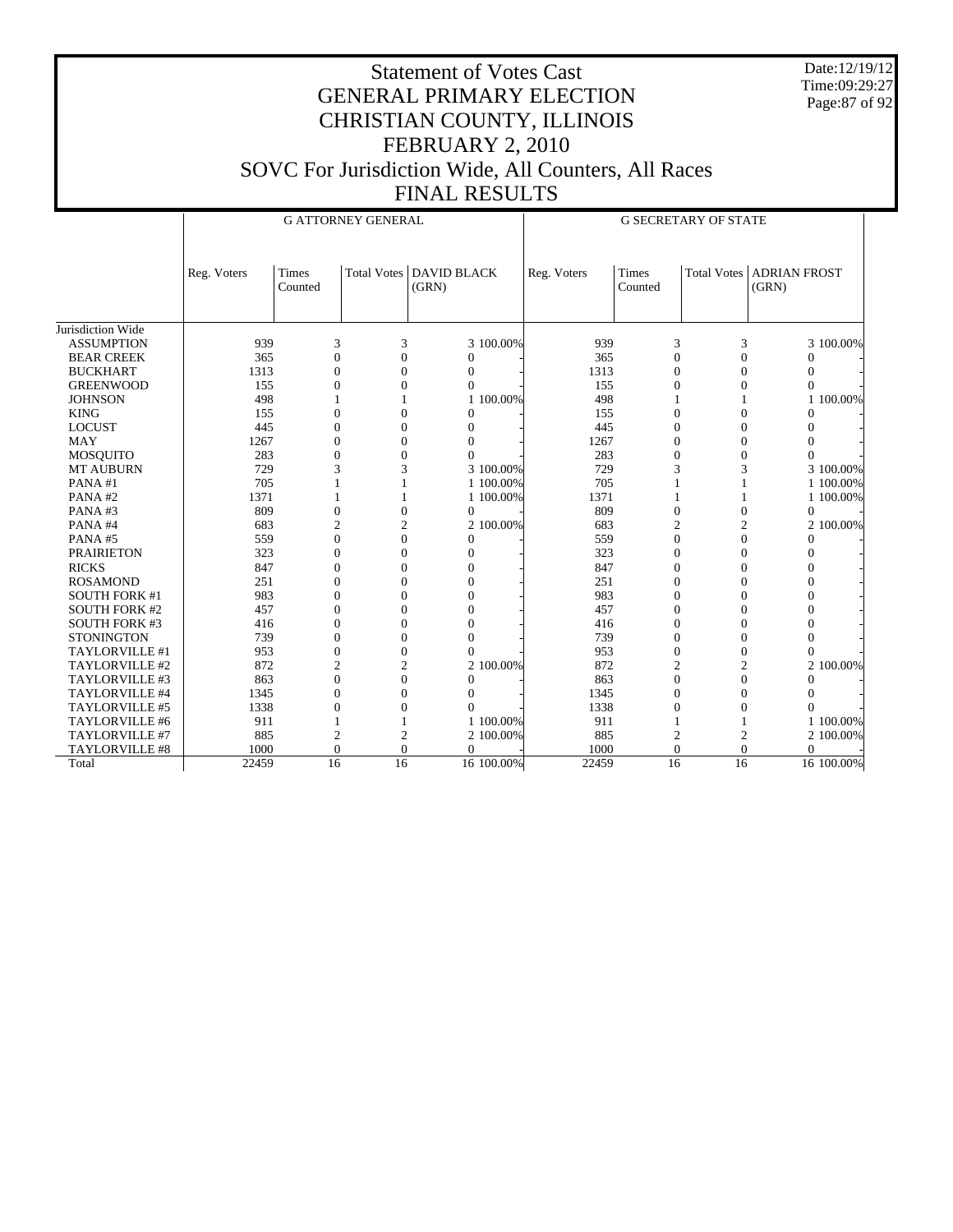Date:12/19/12 Time:09:29:27 Page:88 of 92

|                      |             |                  | <b>G COMPTROLLER</b> |                                      | <b>G STATE TREASURER</b> |                         |                  |                                    |  |  |  |
|----------------------|-------------|------------------|----------------------|--------------------------------------|--------------------------|-------------------------|------------------|------------------------------------|--|--|--|
|                      |             |                  |                      |                                      |                          |                         |                  |                                    |  |  |  |
|                      |             |                  |                      |                                      |                          |                         |                  |                                    |  |  |  |
|                      | Reg. Voters | Times<br>Counted |                      | Total Votes   ERIKA SCHAFER<br>(GRN) | Reg. Voters              | <b>Times</b><br>Counted |                  | Total Votes SCOTT SUMMERS<br>(GRN) |  |  |  |
|                      |             |                  |                      |                                      |                          |                         |                  |                                    |  |  |  |
|                      |             |                  |                      |                                      |                          |                         |                  |                                    |  |  |  |
| Jurisdiction Wide    |             |                  |                      |                                      |                          |                         |                  |                                    |  |  |  |
| <b>ASSUMPTION</b>    | 939         | 3                | 3                    | 3 100.00%                            | 939                      | 3                       | 3                | 3 100.00%                          |  |  |  |
| <b>BEAR CREEK</b>    | 365         | $\overline{0}$   | $\overline{0}$       | $\Omega$                             | 365                      | $\overline{0}$          | $\Omega$         | $\mathbf{0}$                       |  |  |  |
| <b>BUCKHART</b>      | 1313        | $\theta$         | $\Omega$             | 0                                    | 1313                     | $\theta$                | $\theta$         | $\Omega$                           |  |  |  |
| <b>GREENWOOD</b>     | 155         | $\Omega$         | $\Omega$             | $\Omega$                             | 155                      | $\Omega$                | $\Omega$         | $\Omega$                           |  |  |  |
| <b>JOHNSON</b>       | 498         |                  |                      | 1 100.00%                            | 498                      |                         |                  | 100.00%<br>1                       |  |  |  |
| <b>KING</b>          | 155         | $\theta$         | $\overline{0}$       | $\Omega$                             | 155                      | $\theta$                | $\Omega$         | $\Omega$                           |  |  |  |
| <b>LOCUST</b>        | 445         | $\mathbf{0}$     | $\overline{0}$       | $\Omega$                             | 445                      | $\overline{0}$          | $\overline{0}$   | $\mathbf{0}$                       |  |  |  |
| <b>MAY</b>           | 1267        | $\theta$         | $\overline{0}$       | $\Omega$                             | 1267                     | $\theta$                | $\Omega$         | $\mathbf{0}$                       |  |  |  |
| <b>MOSQUITO</b>      | 283         | $\theta$         | $\theta$             | $\Omega$                             | 283                      | $\theta$                | $\Omega$         | $\theta$                           |  |  |  |
| <b>MT AUBURN</b>     | 729         | 3                | 3                    | 3 100.00%                            | 729                      | 3                       | 3                | 3 100.00%                          |  |  |  |
| PANA#1               | 705         |                  | 1                    | 1 100,00%                            | 705                      |                         |                  | 1 100,00%                          |  |  |  |
| PANA#2               | 1371        |                  | 1                    | 1 100.00%                            | 1371                     | 1                       | 1                | 1 100.00%                          |  |  |  |
| PANA#3               | 809         | $\boldsymbol{0}$ | $\mathbf{0}$         | $\overline{0}$                       | 809                      | $\boldsymbol{0}$        | $\boldsymbol{0}$ | $\boldsymbol{0}$                   |  |  |  |
| PANA#4               | 683         | $\overline{c}$   | $\overline{2}$       | 2 100.00%                            | 683                      | $\overline{2}$          | $\mathfrak{2}$   | 2 100.00%                          |  |  |  |
| PANA#5               | 559         | $\theta$         | $\theta$             | $\Omega$                             | 559                      | $\theta$                | $\Omega$         | $\mathbf{0}$                       |  |  |  |
| <b>PRAIRIETON</b>    | 323         | $\mathbf{0}$     | $\theta$             | $\Omega$                             | 323                      | $\theta$                | $\Omega$         | $\mathbf{0}$                       |  |  |  |
| <b>RICKS</b>         | 847         | $\theta$         | $\theta$             | $\Omega$                             | 847                      | $\theta$                | $\Omega$         | $\mathbf{0}$                       |  |  |  |
| <b>ROSAMOND</b>      | 251         | $\theta$         | $\Omega$             | $\Omega$                             | 251                      | $\Omega$                | $\Omega$         | $\Omega$                           |  |  |  |
| <b>SOUTH FORK #1</b> | 983         | $\Omega$         | $\Omega$             | $\Omega$                             | 983                      | $\Omega$                | $\Omega$         | $\Omega$                           |  |  |  |
| <b>SOUTH FORK #2</b> | 457         | $\mathbf{0}$     | $\overline{0}$       | $\Omega$                             | 457                      | $\theta$                | $\Omega$         | $\mathbf{0}$                       |  |  |  |
| <b>SOUTH FORK #3</b> | 416         | $\mathbf{0}$     | $\overline{0}$       | $\theta$                             | 416                      | $\overline{0}$          | $\mathbf{0}$     | $\mathbf{0}$                       |  |  |  |
| <b>STONINGTON</b>    | 739         | $\mathbf{0}$     | $\overline{0}$       | $\Omega$                             | 739                      | $\theta$                | $\Omega$         | $\Omega$                           |  |  |  |
| TAYLORVILLE #1       | 953         | $\overline{0}$   | $\overline{0}$       | $\Omega$                             | 953                      | $\theta$                | $\Omega$         | $\Omega$                           |  |  |  |
| TAYLORVILLE #2       | 872         | $\overline{2}$   | $\overline{2}$       | 2 100.00%                            | 872                      | $\overline{2}$          | $\overline{2}$   | 2 100.00%                          |  |  |  |
| TAYLORVILLE #3       | 863         | $\overline{0}$   | $\overline{0}$       | $\Omega$                             | 863                      | $\Omega$                | $\Omega$         | $\Omega$                           |  |  |  |
| TAYLORVILLE #4       | 1345        | $\theta$         | $\Omega$             | $\Omega$                             | 1345                     | $\Omega$                | $\Omega$         | $\Omega$                           |  |  |  |
| TAYLORVILLE #5       | 1338        | $\mathbf{0}$     | $\mathbf{0}$         | $\Omega$                             | 1338                     | $\Omega$                | $\Omega$         | $\Omega$                           |  |  |  |
| TAYLORVILLE #6       | 911         |                  |                      | 1 100.00%                            | 911                      | 1                       |                  | 1 100.00%                          |  |  |  |
| TAYLORVILLE #7       | 885         | $\overline{c}$   | $\overline{2}$       | 2 100.00%                            | 885                      | $\overline{2}$          | $\overline{c}$   | 2 100.00%                          |  |  |  |
| TAYLORVILLE #8       | 1000        | $\overline{0}$   | $\overline{0}$       | $\Omega$                             | 1000                     | $\Omega$                | $\Omega$         | $\theta$                           |  |  |  |
| Total                | 22459       | 16               | 16                   | 16 100.00%                           | 22459                    | 16                      | 16               | 16 100.00%                         |  |  |  |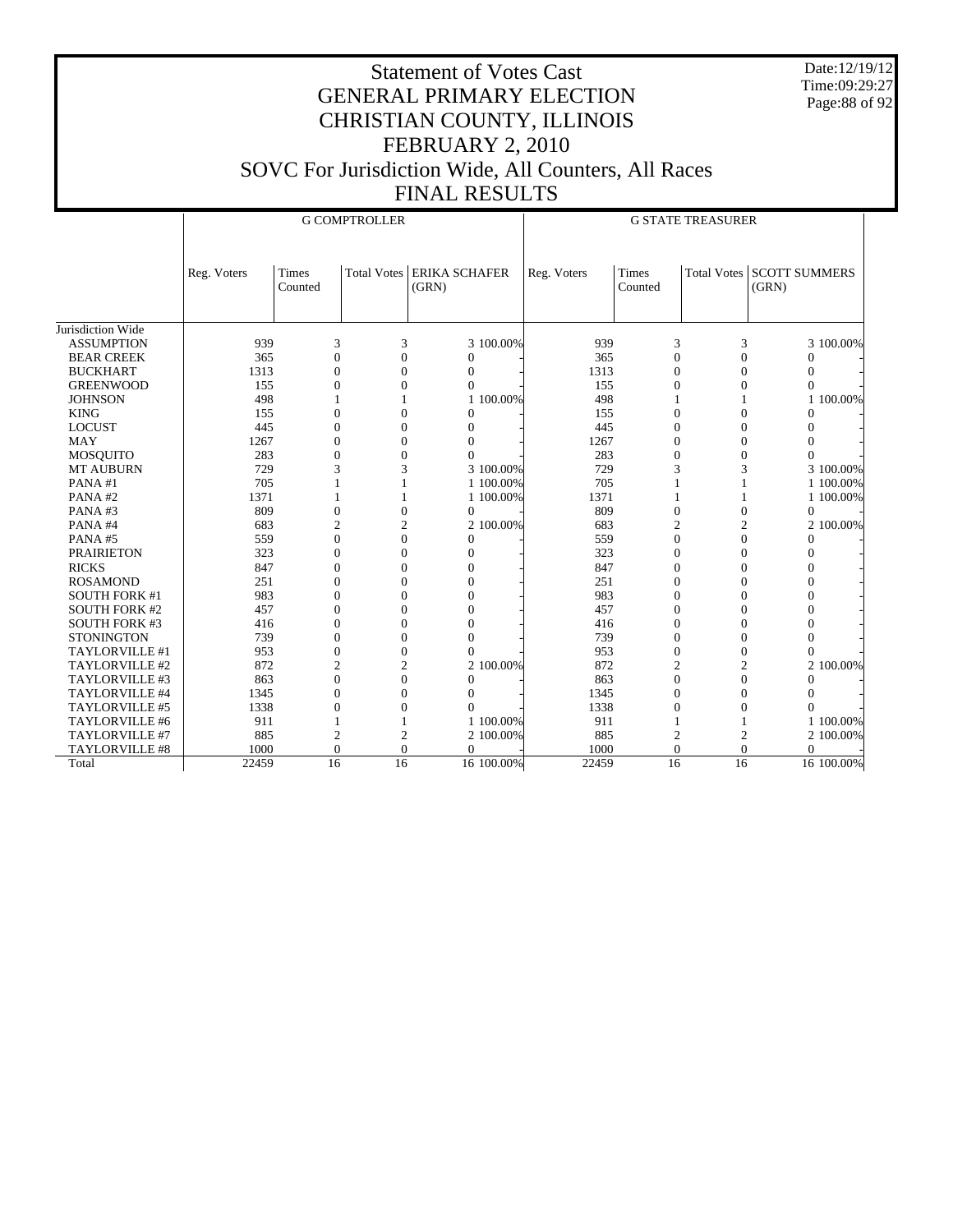Date:12/19/12 Time:09:29:27 Page:89 of 92

## Statement of Votes Cast GENERAL PRIMARY ELECTION CHRISTIAN COUNTY, ILLINOIS FEBRUARY 2, 2010 SOVC For Jurisdiction Wide, All Counters, All Races FINAL RESULTS

Τ

|                              |             |                | <b>G REP IN CONG 17TH DIST</b> |                    |           |
|------------------------------|-------------|----------------|--------------------------------|--------------------|-----------|
|                              |             |                |                                |                    |           |
|                              | Reg. Voters | Times          | Total                          | <b>ROGER DAVIS</b> |           |
|                              |             | Counted        | Votes                          | (GRN)              |           |
|                              |             |                |                                |                    |           |
| Jurisdiction Wide            |             |                |                                |                    |           |
| <b>ASSUMPTION</b>            |             |                |                                |                    |           |
| <b>BEAR CREEK</b>            |             |                |                                |                    |           |
| <b>BUCKHART</b>              |             |                |                                |                    |           |
|                              |             |                |                                |                    |           |
| <b>GREENWOOD</b>             |             |                |                                |                    |           |
| <b>JOHNSON</b>               |             |                |                                |                    |           |
| <b>KING</b><br><b>LOCUST</b> |             |                |                                |                    |           |
| <b>MAY</b>                   |             |                |                                |                    |           |
|                              |             |                |                                |                    |           |
| MOSQUITO                     |             |                |                                |                    |           |
| <b>MT AUBURN</b>             |             |                |                                |                    |           |
| PANA#1                       | 705         | 1              | 1                              |                    | 1 100.00% |
| PANA#2                       | 1371        | 1              | $\mathbf{1}$                   |                    | 1 100.00% |
| PANA#3                       | 809         | $\theta$       | $\overline{0}$                 | $\overline{0}$     |           |
| PANA#4                       | 683         | $\overline{2}$ | $\overline{2}$                 |                    | 2 100.00% |
| PANA#5                       | 559         | 0              | $\theta$                       | $\theta$           |           |
| <b>PRAIRIETON</b>            |             |                |                                |                    |           |
| <b>RICKS</b>                 |             |                |                                |                    |           |
| <b>ROSAMOND</b>              |             |                |                                |                    |           |
| <b>SOUTH FORK #1</b>         |             |                |                                |                    |           |
| <b>SOUTH FORK #2</b>         |             |                |                                |                    |           |
| <b>SOUTH FORK #3</b>         |             |                |                                |                    |           |
| <b>STONINGTON</b>            |             |                |                                |                    |           |
| TAYLORVILLE #1               |             |                |                                |                    |           |
| TAYLORVILLE #2               |             |                |                                |                    |           |
| TAYLORVILLE #3               |             |                |                                |                    |           |
| TAYLORVILLE #4               |             |                |                                |                    |           |
| TAYLORVILLE #5               |             |                |                                |                    |           |
| TAYLORVILLE #6               |             |                |                                |                    |           |
| TAYLORVILLE #7               |             |                |                                |                    |           |
| TAYLORVILLE #8               |             |                |                                |                    |           |
| Total                        | 4127        | $\overline{4}$ | $\overline{\mathbf{4}}$        |                    | 4 100.00% |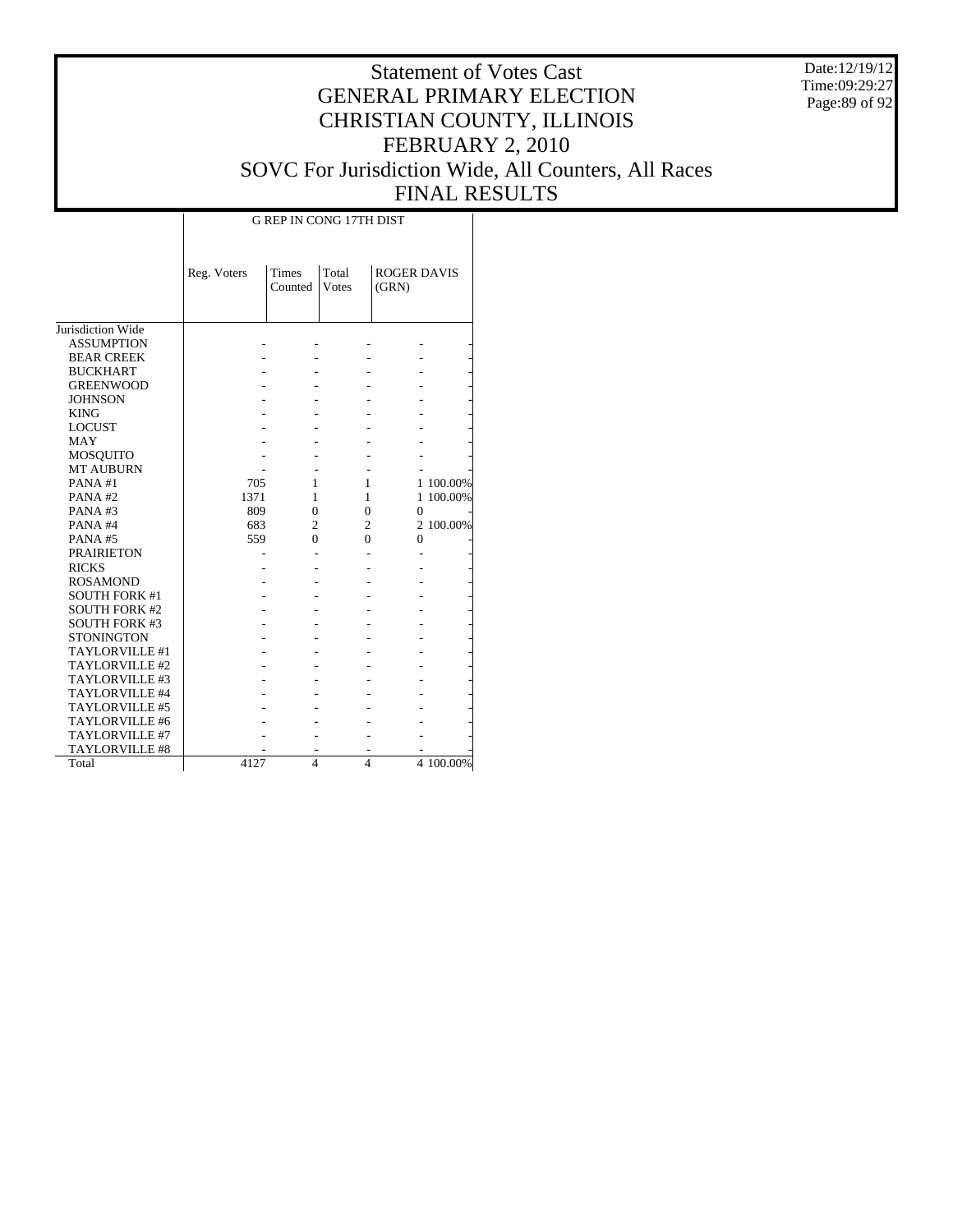Date:12/19/12 Time:09:29:27 Page:90 of 92

#### Statement of Votes Cast GENERAL PRIMARY ELECTION CHRISTIAN COUNTY, ILLINOIS FEBRUARY 2, 2010 SOVC For Jurisdiction Wide, All Counters, All Races FINAL RESULTS

Jurisdiction Wide ASSUMPTION BEAR CREEK BUCKHART GREENWOOD JOHNSON KING LOCUST MAY MOSQUITO MT AUBURN PANA #1 PANA #2 PANA #3 PANA #4 PANA #5 PRAIRIETON RICKS ROSAMOND SOUTH FORK #1 SOUTH FORK #2 SOUTH FORK #3 **STONINGTON**  TAYLORVILLE #1 TAYLORVILLE #2 TAYLORVILLE #3 TAYLORVILLE #4 TAYLORVILLE #5 TAYLORVILLE #6 TAYLORVILLE #7 TAYLORVILLE #8 Total Reg. Voters Times Counted Total Votes | FOR | AGAINST EDINBURG PARK PROP - - - - - - - - - - - - - - 1197 414 379 303 79.95% 76 20.05% - - - - - - - - - - - - - - - - - - - - - - - - - - - - - - - - - - - - - - - - - - - - - - - - - - - - - - - - - - - - - - - - - - - - - - - - - - - - - - - - - - - - - - - - - - - - - - - - - - - - - - - - - - - - - - - - 63 21 21 15 71.43% 6 28.57% - - - - - - - - - - - - - - - - - - - - - - - - - - - - - - - - - - - 40 9 7 5 71.43% 2 28.57% - - - - - - - - - - - - - - - - - - - - - - - - - - - - 1300 444 407 323 79.36% 84 20.64%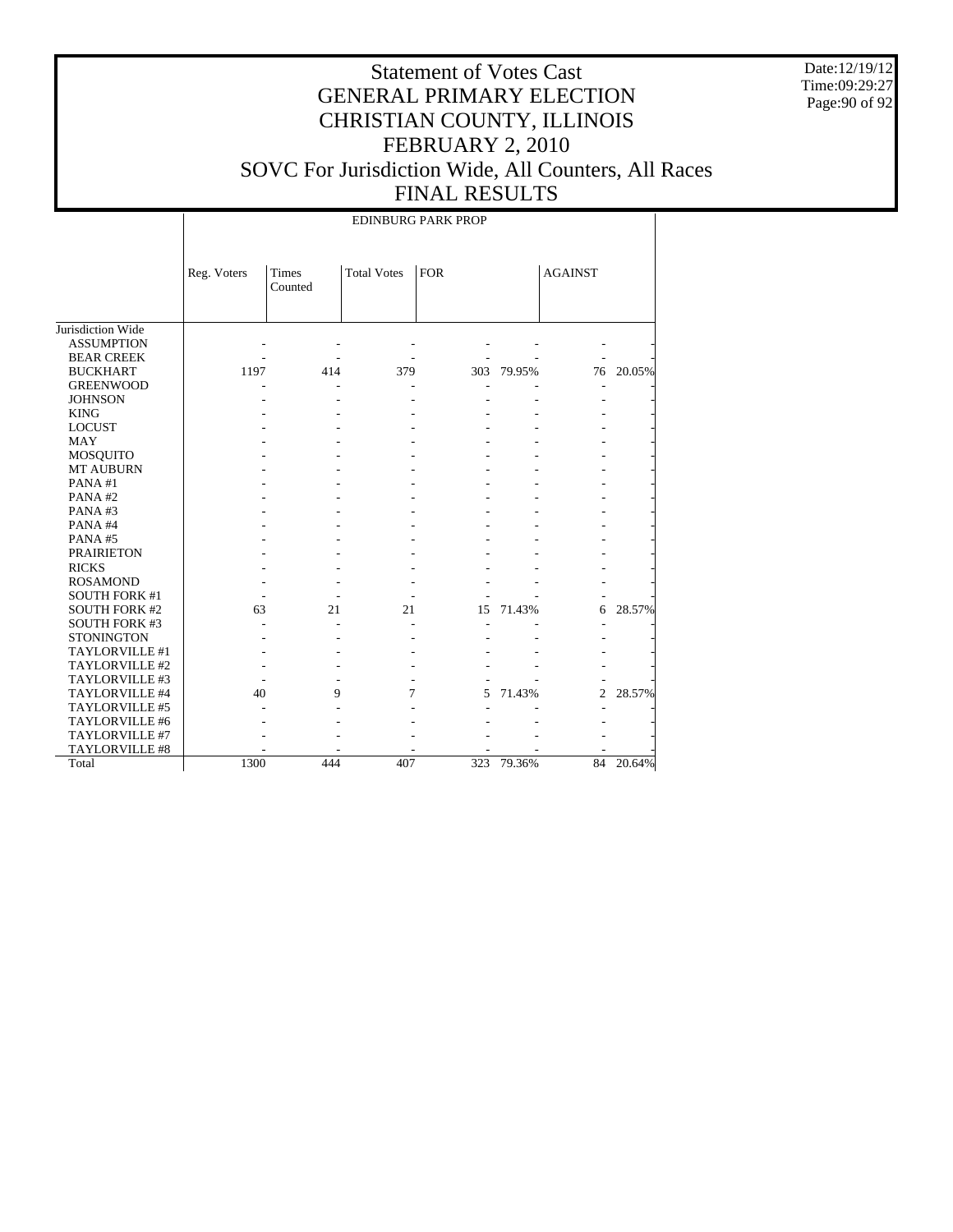Date:12/19/12 Time:09:29:27 Page:91 of 92

|                      |             |                  |                    | <b>EDINBURG PK TRST</b>          |        |                       |        |                     |        |
|----------------------|-------------|------------------|--------------------|----------------------------------|--------|-----------------------|--------|---------------------|--------|
|                      | Reg. Voters | Times<br>Counted | <b>Total Votes</b> | <b>REBECCA</b><br><b>GATHARD</b> |        | <b>JORDAN LEFEVER</b> |        | <b>GORDON PERRY</b> |        |
| Jurisdiction Wide    |             |                  |                    |                                  |        |                       |        |                     |        |
| <b>ASSUMPTION</b>    |             |                  |                    |                                  |        |                       |        |                     |        |
| <b>BEAR CREEK</b>    |             |                  |                    |                                  |        |                       |        |                     |        |
| <b>BUCKHART</b>      | 1197        | 414              | 1527               | 213                              | 13.95% | 215                   | 14.08% | 220                 | 14.41% |
| <b>GREENWOOD</b>     |             |                  |                    |                                  |        |                       |        |                     |        |
| <b>JOHNSON</b>       |             |                  |                    |                                  |        |                       |        |                     |        |
| <b>KING</b>          |             |                  |                    |                                  |        |                       |        |                     |        |
| <b>LOCUST</b>        |             |                  |                    |                                  |        |                       |        |                     |        |
| <b>MAY</b>           |             |                  |                    |                                  |        |                       |        |                     |        |
| <b>MOSQUITO</b>      |             |                  |                    |                                  |        |                       |        |                     |        |
| MT AUBURN            |             |                  |                    |                                  |        |                       |        |                     |        |
| PANA#1               |             |                  |                    |                                  |        |                       |        |                     |        |
| PANA#2               |             |                  |                    |                                  |        |                       |        |                     |        |
| PANA#3               |             |                  |                    |                                  |        |                       |        |                     |        |
| PANA#4               |             |                  |                    |                                  |        |                       |        |                     |        |
| PANA#5               |             |                  |                    |                                  |        |                       |        |                     |        |
| <b>PRAIRIETON</b>    |             |                  |                    |                                  |        |                       |        |                     |        |
| <b>RICKS</b>         |             |                  |                    |                                  |        |                       |        |                     |        |
| <b>ROSAMOND</b>      |             |                  |                    |                                  |        |                       |        |                     |        |
| <b>SOUTH FORK #1</b> |             |                  |                    |                                  |        |                       |        |                     |        |
| <b>SOUTH FORK #2</b> | 63          | 21               | 65                 | 8                                | 12.31% | 9                     | 13.85% | 7                   | 10.77% |
| <b>SOUTH FORK #3</b> |             |                  |                    |                                  |        |                       |        |                     |        |
| <b>STONINGTON</b>    |             |                  |                    |                                  |        |                       |        |                     |        |
| TAYLORVILLE #1       |             |                  |                    |                                  |        |                       |        |                     |        |
| TAYLORVILLE #2       |             |                  |                    |                                  |        |                       |        |                     |        |
| TAYLORVILLE #3       |             |                  |                    |                                  |        |                       |        |                     |        |
| TAYLORVILLE #4       | 40          | 9                | 21                 | 3                                | 14.29% | 2                     | 9.52%  | $\overline{c}$      | 9.52%  |
| TAYLORVILLE #5       |             |                  |                    |                                  |        |                       |        |                     |        |
| TAYLORVILLE #6       |             |                  |                    |                                  |        |                       |        |                     |        |
| TAYLORVILLE #7       |             |                  |                    |                                  |        |                       |        |                     |        |
| TAYLORVILLE #8       |             |                  |                    |                                  |        |                       |        |                     |        |
| Total                | 1300        | 444              | 1613               | $\overline{224}$                 | 13.89% | 226                   | 14.01% | 229                 | 14.20% |